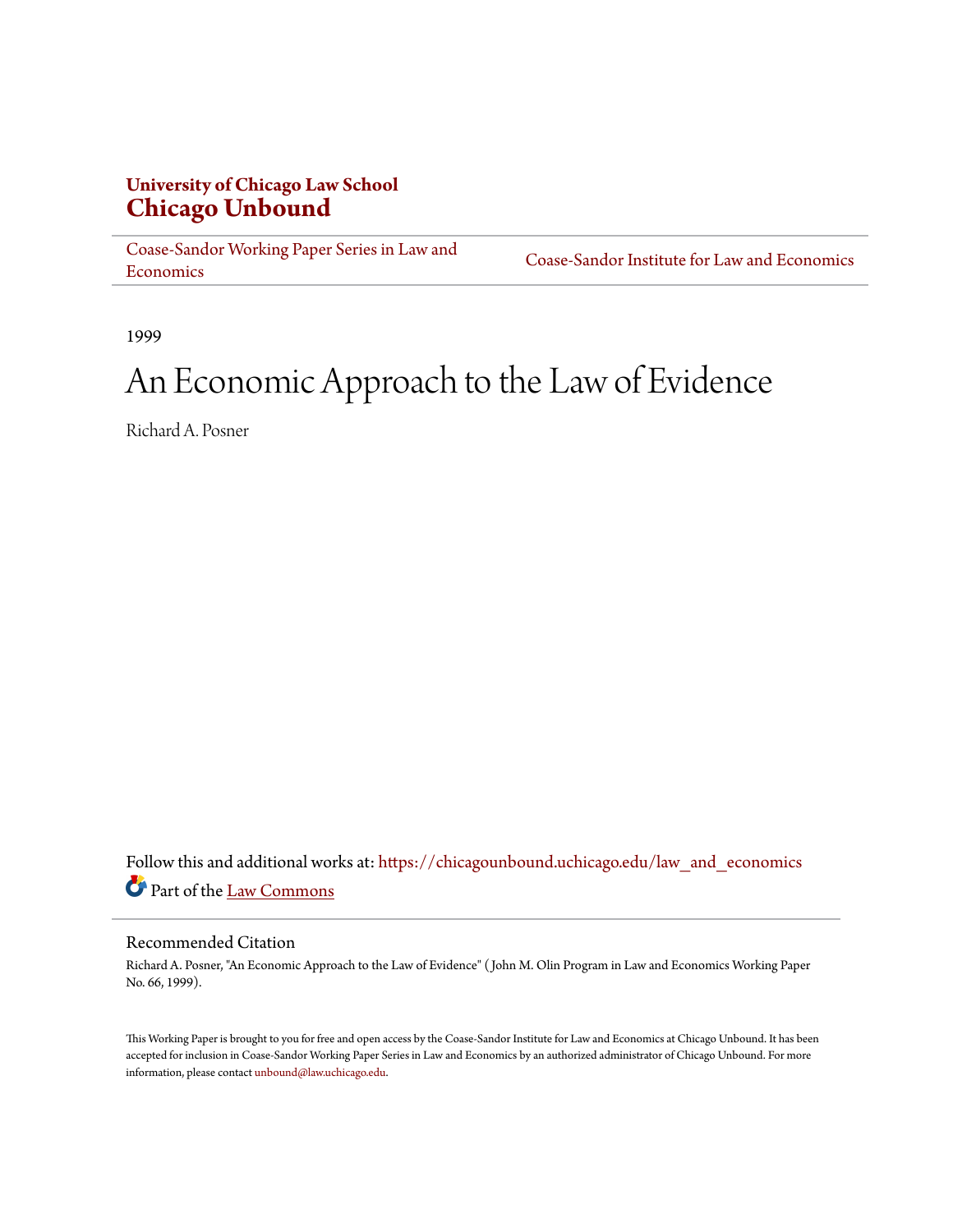

**JOHN M. OLIN LAW & ECONOMICS WORKING PAPER NO. 66 (2D SERIES)**



# An Economic Approach to the Law of Evidence

*Richard A. Posner*

**THE LAW SCHOOL THE UNIVERSITY OF CHICAGO**

This paper can be downloaded without charge at:

The Chicago Working Paper Series Index: http://www.law.uchicago.edu/Publications/Working/index.html

The Social Science Research Network Electronic Paper Collection: http://papers.ssrn.com/paper.taf?abstract\_id=165176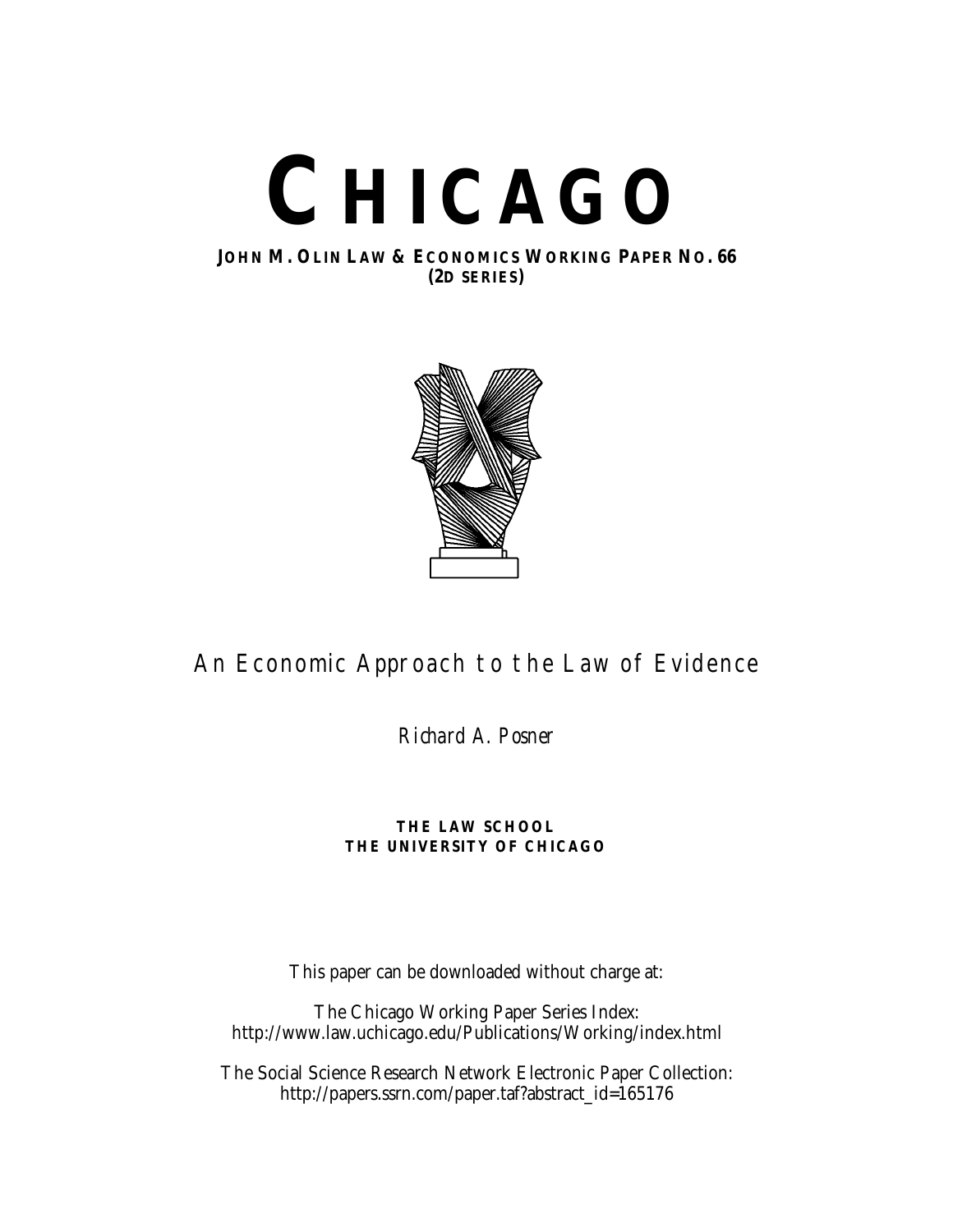### An Economic Approach to the Law of Evidence

#### *Richard A. Posner\**

The law of evidence is the body of rules that determines what, and how, information may be provided to a legal tribunal that must resolve a factual dispute. The importance of the accurate resolution of such disputes to an economically efficient system of law has been discussed at length,1 but the economic literature dealing with the rules themselves is scanty in relation to the scope and importance of evidence law.2 This article is the first comprehensive (though it is

<sup>\*</sup> Chief Judge, U.S. Court of Appeals for the Seventh Circuit; Senior Lecturer, University of Chicago Law School. I thank Elizabeth Beetz, Susan Burgess, Brian Butler, Dimitri Karcazes, Anup Malani, Kenneth Murphy, and Andrew Swartz for excellent research assistance; Ronald Allen, Gary Becker, Andrew Daughety, Gertrud Fremling, Bruce Kobayashi, Richard Lempert, Erzo Luttmer, Eric Posner, Jennifer Reinganum, Michael Saks, Steven Shavell, Stephen Stigler, Cass Sunstein, and participants in the University of Chicago's Seminar on Rational Models in the Social Sciences for many very helpful comments on a previous draft; and Tomas Philipson and Sherwin Rosen for enlightening conversations on the subject matter of the paper.

<sup>1</sup> See, for example, Richard A. Posner, "An Economic Approach to Legal Procedure and Judicial Administration," 2 *Journal of Legal Studies* 399 (1973); Louis Kaplow, "Accuracy in Adjudication," in *The New Palgrave Dictionary of Economics and the Law*, vol. 1, p. 1 (Peter Newman ed. 1998); Kaplow, "The Value of Accuracy in Adjudication: An Economic Analysis," 23 *Journal of Legal Studies* 307 (1994).

<sup>&</sup>lt;sup>2</sup> I shall be citing much if it in this article. For other contributions, see Michael Block et al., "Fact-Finding Efficiency in Legal Procedure: An Experimental Comparison of Adversarial versus Inquisitorial Regimes" (University of Arizona, College of Business and Public Administration, Dept. of Economics, Discussion Paper 98–1, June 1998); Stephen McG. Bundy and Einer Richard Elhauge, "Do Lawyers Improve the Adversary System? A General Theory of Litigation Advice and Its Regulation," 79 *California Law Review* 313 (1991); Andrew F. Daughety and Jennifer F. Reinganum, "On the Economics of Trials: Adversarial Process, Evidence and Equilibrium Bias" (Vanderbilt University, Dept. of Economics and Business Administration, Working Paper No. 98–W02, April 1998); Bruce L. Hay and Kathryn E. Spier, "Burdens of Proof in Civil Litigation: An Economic Perspective," 26 *Journal of Legal Studies* 413 (1997); Jeffrey S. Parker, "Daubert's Debut: The Supreme Court, the Economics of Scientific Evidence, and the Adversarial System," 1995 *Supreme Court Economic Review* 1; Richard A. Posner, *Economic*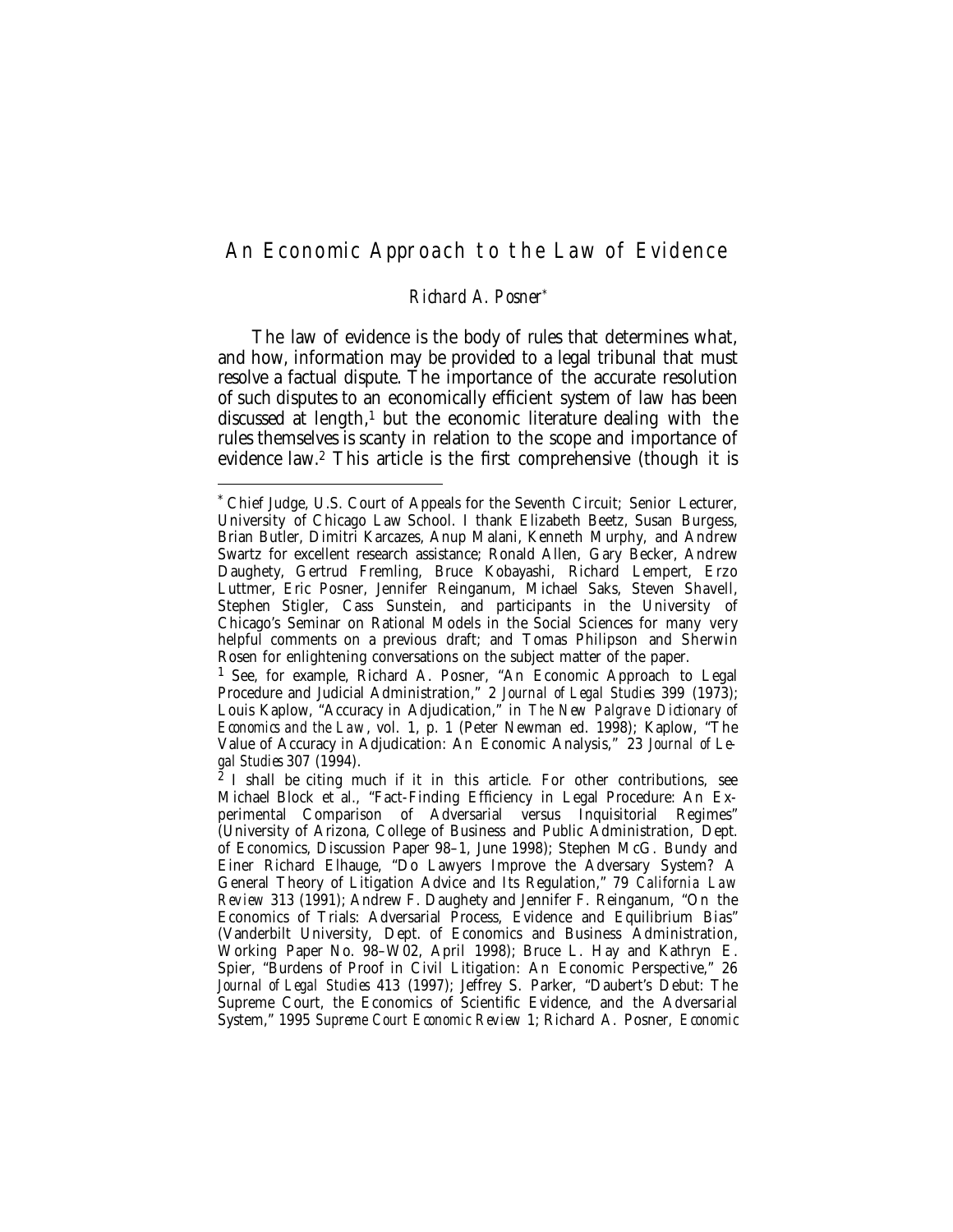neither exhaustive nor definitive) economic analysis of that law. It is in three parts. The first part proposes and elaborates an economic model (actually two models, a search model and a cost-minimization model) of evidence. The second part examines the basic structure and structural rules of the evidence-gathering process; it includes an economic comparison between the "inquisitorial" and "adversarial" systems of justice and an analysis of issues relating to burden of proof. The third part is an economic appraisal of salient provisions of the Federal Rules of Evidence, the most influential American codification of such rules; it also takes up some issues of evidentiary privilege and exclusion that the rules do not deal with explicitly.

Like many other economic studies of the legal system, mine concludes that the institutional and doctrinal structure of the American law of evidence has a subtle, though intuitive, implicit, and incomplete, economic logic. This conclusion will startle. Most evidence professors, and even a few judges,<sup>3</sup> would, if asked, say that *of course* the American system of finding facts at trial is inefficient, ludicrously so, and redeemed if at all by the noneconomic values that the system protects. But that assessment is founded on incomplete analysis and on misleading anecdotage4 that is itself an artifact of a worthwhile feature of the American system—the high degree of public scrutiny that it invites and enables. Neither cheap nor highly

*Analysis of Law* 600–605, 621, 647, 749–752 (5th ed. 1998); Chris William Sanchirico, "Games, Information and Evidence Production, with Application to Legal History and 'Decoupling'" (University of Southern California Law School, unpublished, Oct. 1998); Frederick Schauer and Richard Zeckhauser, "On the Degree of Confidence for Adverse Decisions," 25 *Journal of Legal Studies* 27 (1996); Peter T. Wendel, "A Law and Economics Analysis of the Right to Face-to-Face Confrontation Post-*Maryland v. Craig*: Distinguishing the Forest from the Trees," 22 *Hofstra Law Review* 405 (1993); *Symposium: The Economics of Evidentiary Law*, 19 *Cardozo Law Review* 1531 (1998); and for a useful bibliography, see Jeffrey S. Parker and Bruce H. Kobayashi, "Evidence" (forthcoming in *Bibliography of Law and Economics*). A larger literature deals with issues in the economics of pretrial discovery and procedure generally that somewhat overlap the issues discussed in this article (see Posner, above, ch. 21, and references cited there).

<sup>3</sup> For a classic statement, see Marvin E. Frankel, "The Search for Truth: An Umpireal View," 123 *University of Pennsylvania Law Review* 1031 (1975).

<sup>4</sup> As pointed out in Marc Galanter, "An Oil Strike in Hell: Contemporary Legends about the Civil Justice System," 40 *Arizona Law Review* 717 (1998).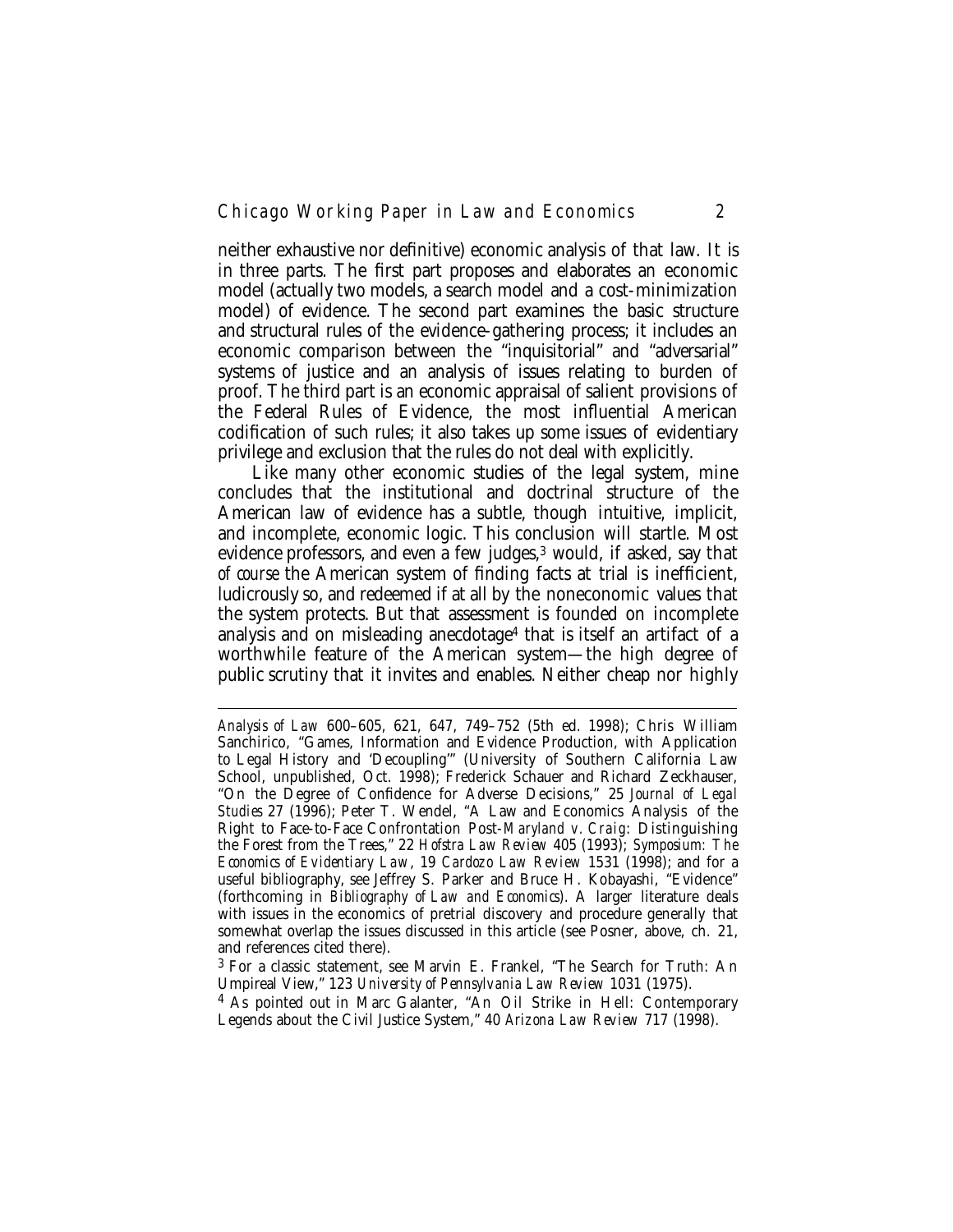accurate, our adversarial system is radically imperfect from the Utopian standpoint so often, though mistakenly, used to evaluate social institutions. Yet even from a perspective concerned only with economic efficiency in the sense of wealth maximization or cost minimization, it may not be inferior to the feasible alternatives, including the Continental inquisitorial system much touted in some quarters of the American legal academy.

I both emphasize the close connection between rules of evidence and the use of the jury and make repeated reference to Bayes' theorem. So let me make clear at the outset that I do *not* propose that juries or judges be instructed in the elements of Bayesian theory or mathematical probability more generally—or any other theory of probability or evidence. Such efforts at formalizing the tacit, intuitive inferential procedures employed at present to resolve factual disputes in trials would cause endless confusion. Not only do few members of the general population have even a rudimentary education in mathematical probability theory, or in the theory of rational choice that underlies both mathematical probability theory and economic theory; but legal education itself (alas) also "produces no improvement in the ability to apply the statistical and methodological rules of the probabilistic sciences to either scientific studies or everyday-life events."5 The value of Bayes' theorem in the law of evidence is strictly heuristic. The most influential model of rational decision making under conditions of ineradicable uncertainty (conditions which require that decision be based on subjective probabilities), it can be of great help, as we shall see, in evaluating the rationality of rules of evidence.

Although economic theory provides the framework of analysis in this article, I draw heavily on an empirical literature on trials and evidence that is largely psychological in orientation, as well as on Bayes' theorem, other aspects of decision theory, and statistical inference. The approach is therefore eclectic rather than narrowly economic, although it slights epistemological and other economic, although it slights epistemological and other philosophical perspectives on the trial process, which seem to me to have only a very limited utility. The article's explanatory findings and

÷,

<sup>5</sup> Darrin R. Lehman, Richard O. Lempert, and Richard E. Nisbett, "The Effects of Graduate Training on Reasoning: Formal Discipline and Thinking about Everyday-Life Events," 43 *American Psychologist* 431, 440 (1988).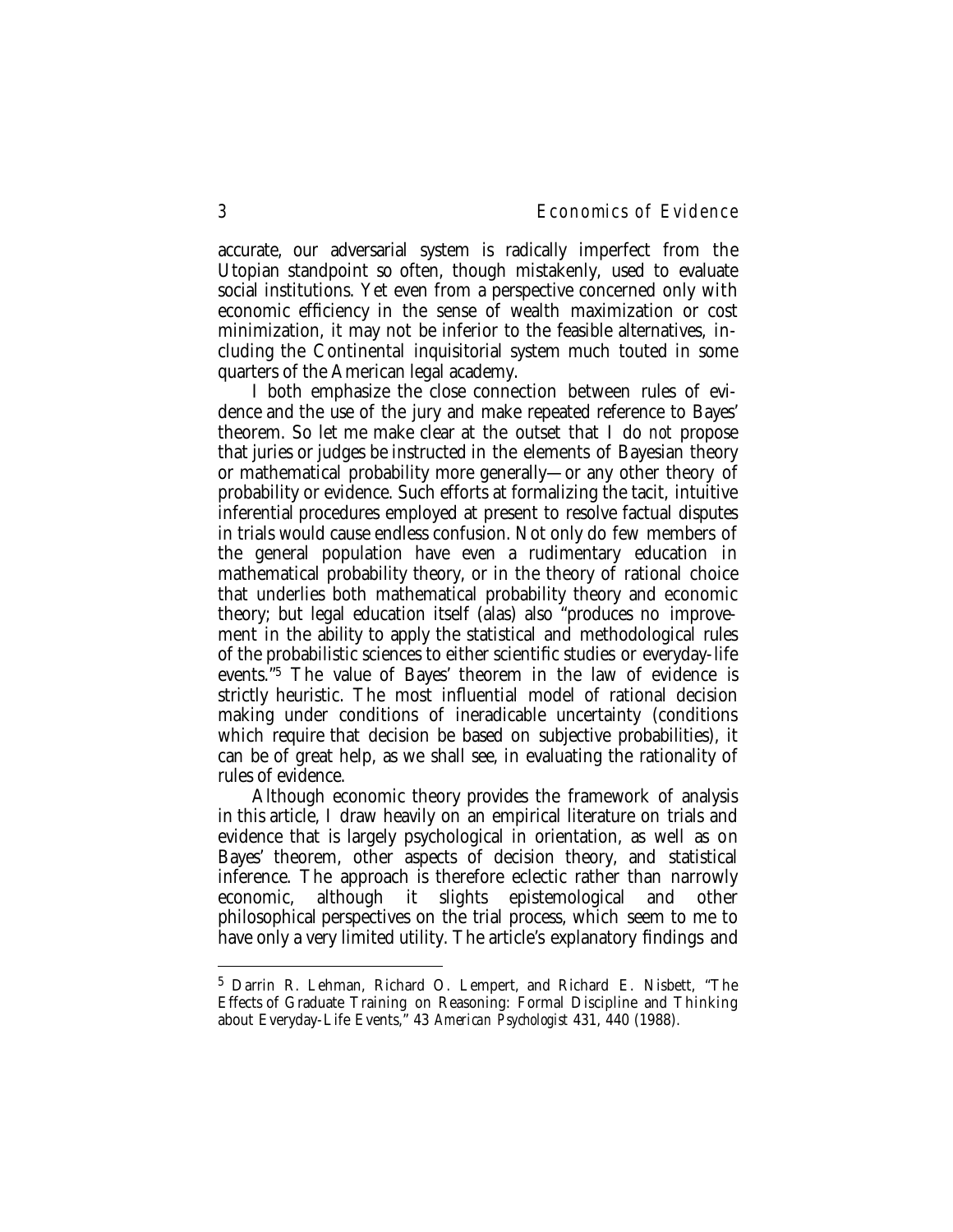reformist suggestions are summarized in the Conclusion—a glance at which will show that, despite the still widespread belief that economic analysis of law has an inherent tendency toward politically conservative reforms, this is clearly not true with regard to the law of evidence.

#### I. The Economic Approach to Evidence

#### *A. How to Proceed*

÷,

There are many possible ways of coming to grips with the economic issues that the law of evidence presents. The simplest would be to take up the various rules piecemeal and examine their economizing properties. Another way would be to deduce the optimal system of dispute resolution from economic theory and compare it with the actual systems in use in this and other countries. A third would be to begin with the epistemological and psychological literatures dealing with rational inquiry.6 A fourth would be to build from what is now an extensive empirical literature on the actual operation of the various methods (especially the jury, the focus of this literature) for determining facts at trial.7 A fifth would be to see how the private sector resolves disputes and to use its

<sup>6</sup> A good recent treatise on rational decision making is David A. Schum, *The Evidential Foundations of Probabilistic Reasoning* (1994); and with specific reference to the pros and cons of a Bayesian approach to the law of evidence, see *Probability and Inference in the Law of Evidence: The Uses and Limits of Bayesianism* (Peter Tillers and Eric D. Green eds. 1988). Helpful discussions of the cognitive quirks that impede rational decision making include Detlof von Winterfeldt and Ward Edwards, *Decision Analysis and Behavioral Research*, ch. 13 (1986); Albert J. Moore, "Trial by Schema: Cognitive Filters in the Courtroom," 37 *UCLA Law Review* 273 (1989), and especially Richard Nisbett and Lee Ross, *Human Inference: Strategies and Shortcomings of Social Judgment* (1980). I discuss some of the epistemological issues involved in the use of the legal process to make factual determinations in my book *The Problems of Jurisprudence* 203–219 (1990), but I no longer agree with everything I said there, particularly my criticisms of the jury system.

<sup>7</sup> This literature is well illustrated by Michael J. Saks, "What Do Jury Experiments Tell Us about How Juries (Should) Make Decisions?" 6 *Southern California Interdisciplinary Journal* 1 (1997), and by Richard Lempert, "Civil Juries and Complex Cases: Taking Stock after Twelve Years," in *Verdict: Assessing the Civil Jury System* 181 (Robert E. Litan ed. 1993).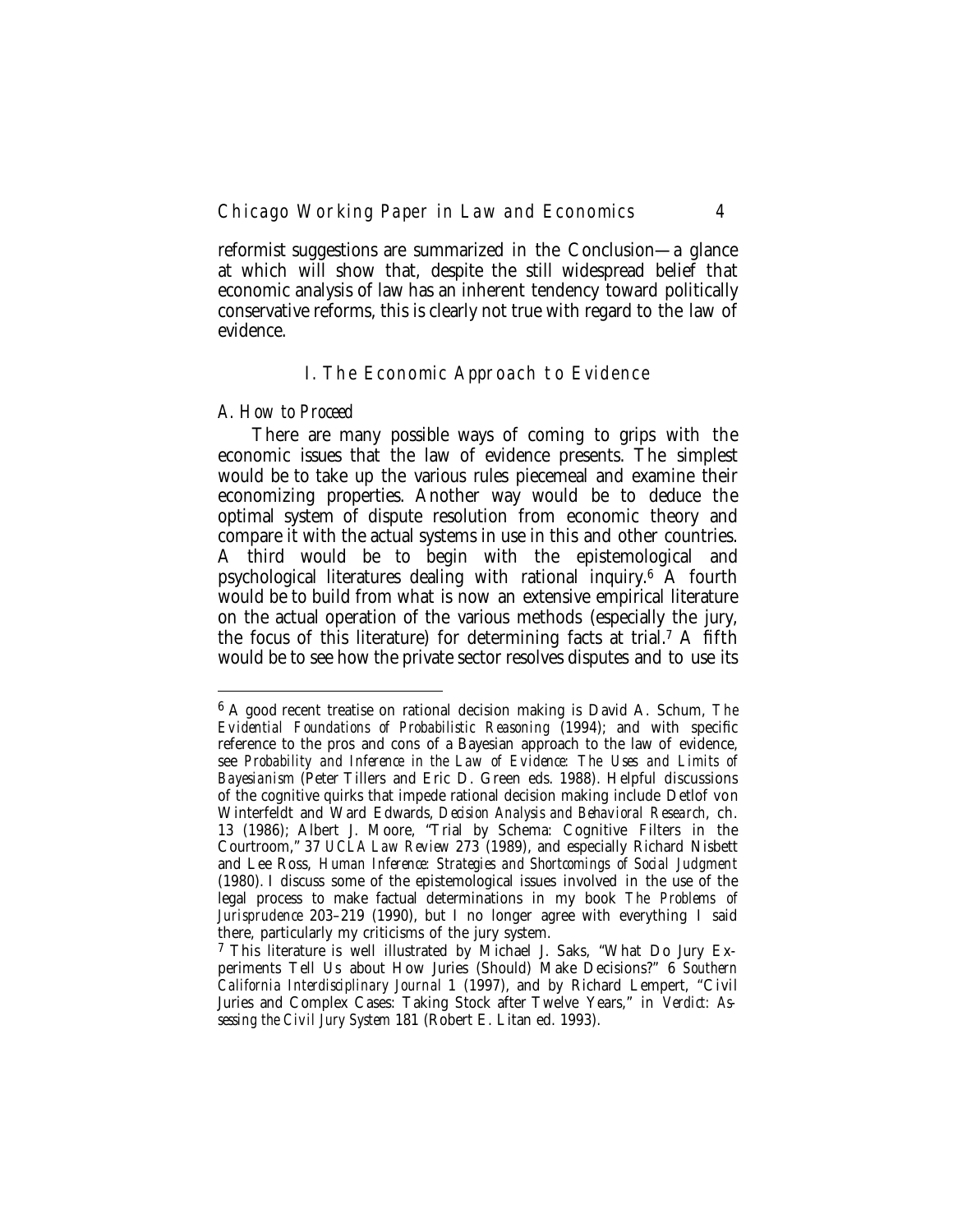methods as a model, since private dispute resolvers have stronger incentives than public ones to maximize the net benefits of the dispute-resolution process. A sixth approach would be to examine all the possible goals of the law of evidence and try to establish the weight that economic goals should be given.

None of these approaches can be disregarded in a responsible economic analysis of evidence, and I shall touch on all of them at some point in this article. It seems best to begin at an abstract level (the second approach sketched above), by asking: if we were writing on a clean slate and trying to design a system for the resolution of factual disputes in litigation that would be economically efficient in the broadest sense, how would we frame our inquiry? I propose two ways, which are equivalent.

#### *B. The Search Model*

The first way is to model factfinding as a problem in search, analogous to searching for a consumer durable, $\overline{8}$  with the correct answer to the question of (say) did X shoot Y? corresponding to the utility-maximizing choice between two brands of dishwasher.9 It is only an analogy. Not only are the incentives of the participants not the same in the two search processes; but external effects are also more likely in the case of the evidence search. I shall try to account for the differences later.

The search process, which in the litigation setting is the process of obtaining, sifting, marshaling, presenting, and (for the trier of fact) weighing evidence, confers benefits and incurs costs. (Social and private benefits and costs must be distinguished, but that is for later.) Benefits are a positive function of the probability (p) that if the evidence is considered by the trier of fact the case will be decided correctly, and of the stakes (S) in the case. To keep things simple, I shall assume that the benefits are simply the product of the two

<sup>8</sup> See, for example, Sridhar Moorthy, Brian T. Ratchford, and Debabrata Talukdar, "Consumer Information Search Revisited: Theory and Empirical Analysis," 23 *Journal of Consumer Research* 263 (1997); Asher Wolinsky, "Competition in a Market for Informed Experts' Services," 24 *RAND Journal of Economics* 380 (1993).

<sup>&</sup>lt;sup>9</sup> A dichotomous choice is assumed in both the legal and consumer examples for the sake of simplicity; nothing of analytical relevance turns on the assumption.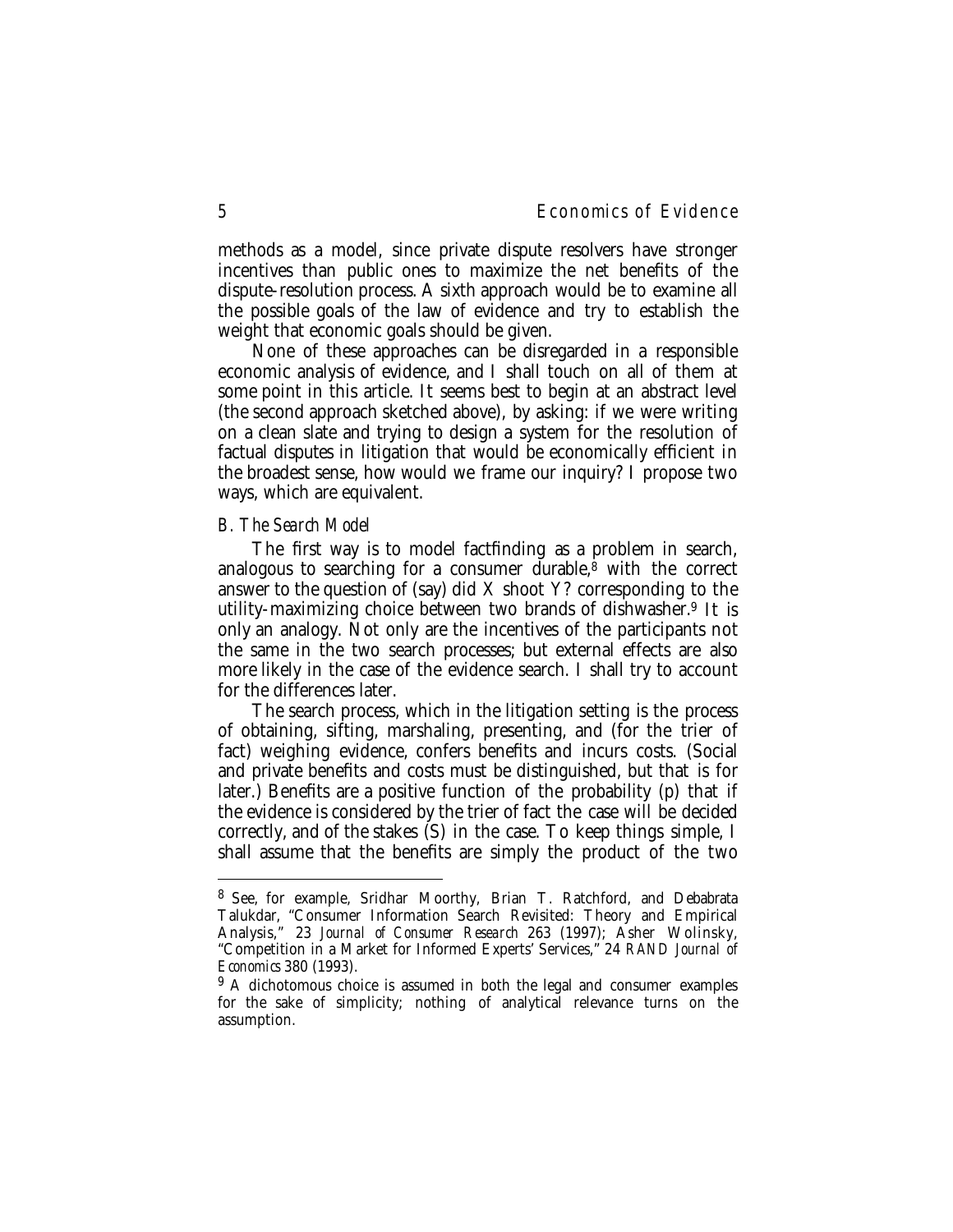terms, hence pS, where p is a positive function of the amount of evidence (x), so that the full expression for the benefits of the search is  $p(x)$ S. With enough evidence, p might equal 1, meaning that a trial would be certain to produce the correct outcome. The costs of the trial (c) are also a positive function of the amount of evidence (x).

Some of these assumptions will have to be relaxed later, but for now, the net benefits  $(B(x))$  of what I am calling the "evidence" search" in a case are given by

$$
(1) \qquad B(x) = p(x)S - c(x)
$$

and thus the optimum amount of search—the amount that maximizes net benefits—satisfies

(2)  $p_xS = c_x$ 

where the subscripts denote derivatives. In words, the search should be carried to the point at which marginal cost and marginal benefit are equated. The amount of evidence at the optimum point will be greater the higher the stakes in the case, the lower the cost of obtaining evidence, and the greater the effect of evidence in increasing the likelihood of an accurate outcome.

For this optimum to exist, it is enough if  $p(x)$  is increasing at a decreasing rate ( $p_{xx}$  < 0) and that  $c_x$  is nondecreasing ( $c_{xx} \ge 0$ ).<sup>10</sup>

(1a)  $B(x) = (x/(x + 1))S - cx$ 

(2b)  $x^* = (S/c)^{1/2} - 1$ 

<sup>&</sup>lt;sup>10</sup> The second condition implies that there are no economies of scale in searching for evidence. A simple version of Equation (1) that satisfies both conditions is

where p takes the specific value of  $x/(x + 1)$  and  $c(x)$  the specific value of cx (constant costs). The optimum amount of evidence  $(x^*)$  is then

and is greater the higher the ratio of the stakes in the case to the unit cost of the evidence. But notice that it increases at a diminishing rate as that ratio rises.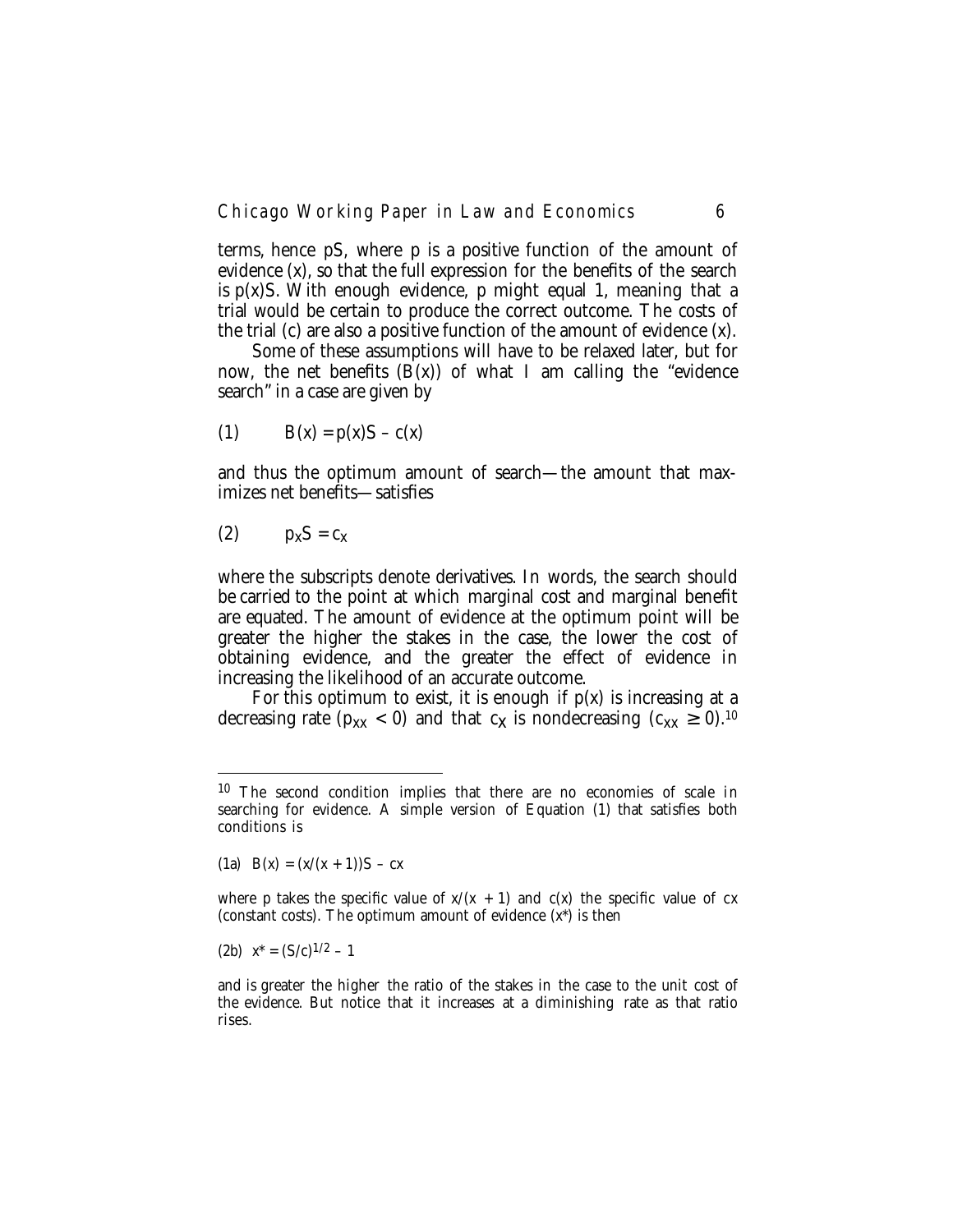These conditions are plausible. Begin with the benefits side: As more and more evidence is obtained, the effect of additional evidence on the outcome of the case will tend to decrease, especially if the searcher begins the search with the most probative evidence, and that will be the rational procedure unless that evidence is particularly costly to obtain. But this is a rather crude description of a complex process and let me complicate it a bit, using a search model developed by Martin Weitzman.11 Suppose there are n possible sources of evidence, the sources are independent of each other (that is, discovering valuable evidence in one does not help you find valuable evidence in any other), and each source has a known probability (p) of containing valuable evidence, a known value (V) of that evidence should it turn out to be contained in the source, and a cost (c) of exploring the source to discover whether it does contain the evidence. Then for each source there will be an expected net gain from searching of pV – c. If we are searching among the sources for the best one (for example, the best expert witness for our case, or the best character witness, or, in general, one witness or document where there are alternative possibilities), rather than seeking to cumulate evidence, it can be shown that we should continue the search until we find a source that yields evidence having a V (call it  $V^*$ ) that exceeds (pV – c)/p for all the unsearched sources. Since  $(pV - c)/p$  is, equivalently,  $V - c/p$ , and  $V > c/p$  for all  $c > 0$ , this means stopping at the first success if each success has the same evidentiary value. In the event of failure, we should next explore the source having the highest p (assuming constant V and c), lowest c, or highest V.

If the searcher cannot determine in advance which evidence is most likely to be fruitful, his search procedure will resemble random sampling, and as the size of a sample grows, the value of additional sampling in conducing to a more accurate result rises at a falling rate. (Roughly speaking, accuracy increases by the square root of the sample size.) So, under either this or the previous model (or other plausible models of the search for evidence), there will be declining

The condition that  $c_x$  be nondecreasing is not strictly necessary. It is enough if it decreases less rapidly than the benefits of the search decrease, so that  $p_{XX}S < c_{XX}$ .

<sup>11</sup> Martin L. Weitzman, "Optimal Search for the Best Alternative," 47 *Econometrica* 641, 646–648 (1979).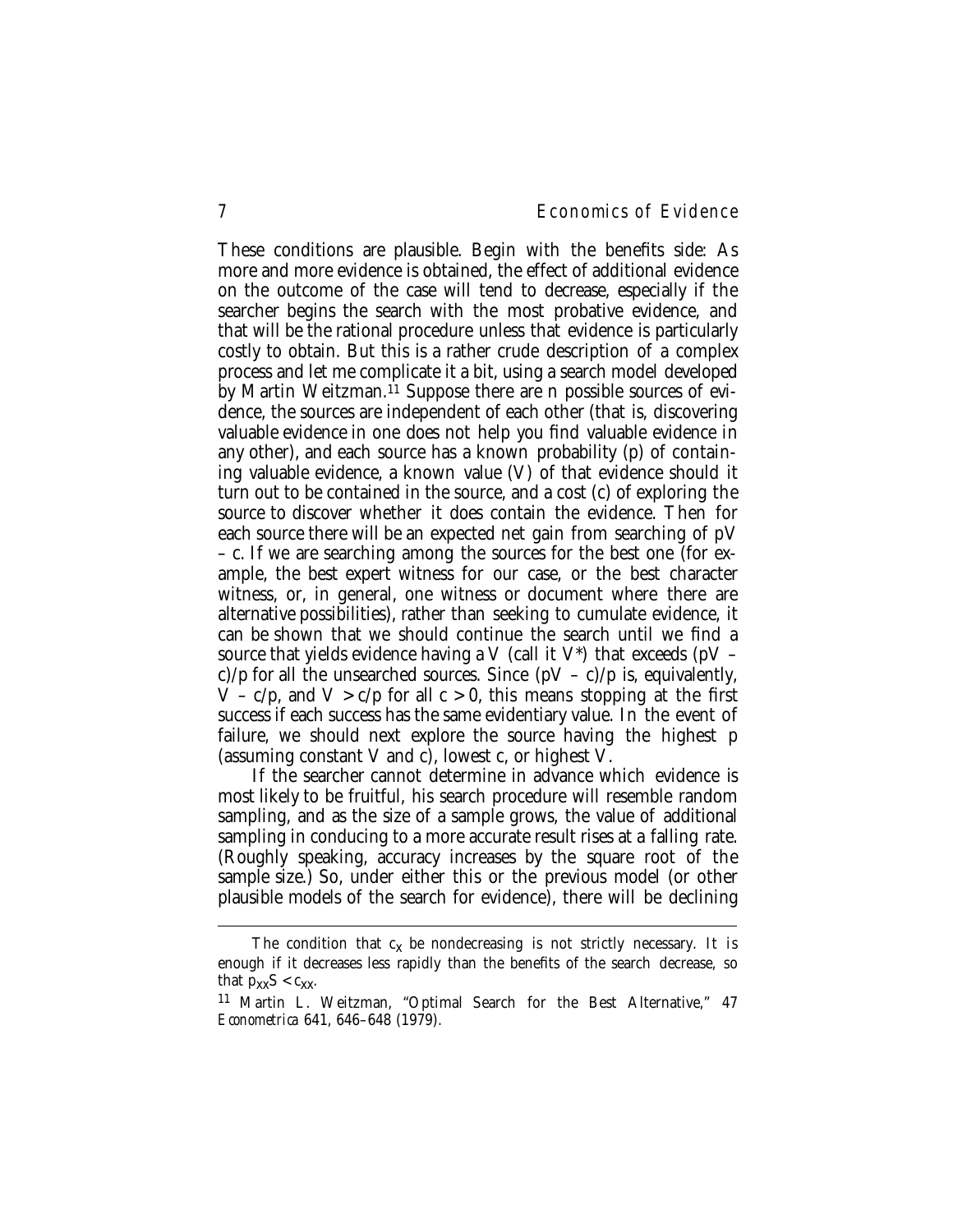marginal utility of search. Indeed, as we shall see, beyond some point the marginal utility of additional searching for evidence may turn negative. But there will be little tendency for the cost of additional searching to fall as the search widens, and it may well begin to rise, as the initial leads run out. I say "little," not "no," for two reasons. First, a heavy initial investment in evidence gathering may generate leads that, for a time, enable the searcher to obtain additional evidence at low cost. Second, when aggregated over all cases, the cost of searching for evidence may actually fall with increases in the amount of evidence obtained, though only up to a point. More accurate factfinding increases deterrence of wrongful conduct, which in turn reduces the number of cases and hence the aggregate costs of the legal process.

To see how accuracy in factfinding relates to deterrence, notice that the expected cost of punishment (EC) is actually the difference between the expected cost of punishment if one commits a crime  $(EC_g = p_gS,$  where  $p_g$  is the probability of punishment if the accused is guilty and S is the sentence) and the expected cost of punishment if one does not commit a crime  $(EC_i = p_iS)$  where  $p_i$  is the probability of punishment if the accused is guilty and S is as before). Hence  $\overrightarrow{EC} = p_gS - p_iS$ ; equivalently,  $\overrightarrow{EC} = (p_g - p_i)S$ , making it transparent that if punishment is imposed randomly, so that the probability of punishment is the same regardless of guilt (that is, if  $p_g = p_i$ ), the expected punishment cost for committing the crime will be zero. The more accurate the process of determining guilt is, the less random punishment will be, and so the greater will be the law's deterrent effect.12 To put this point differently, greater accuracy in the determination of guilt increases the returns to being innocent.

The point is not limited to criminal law. It applies to all areas of law in which deterrence of unlawful behavior is an important objective. It shows what a good investment expenditures on evidence can be. Granted, there is a danger of exaggeration if one fails to distinguish between punishment that is truly random and punishment that merely has a random component. Suppose that a person with a criminal record is quite likely to be convicted of any

<sup>12</sup> Posner, note 1 above, at 412.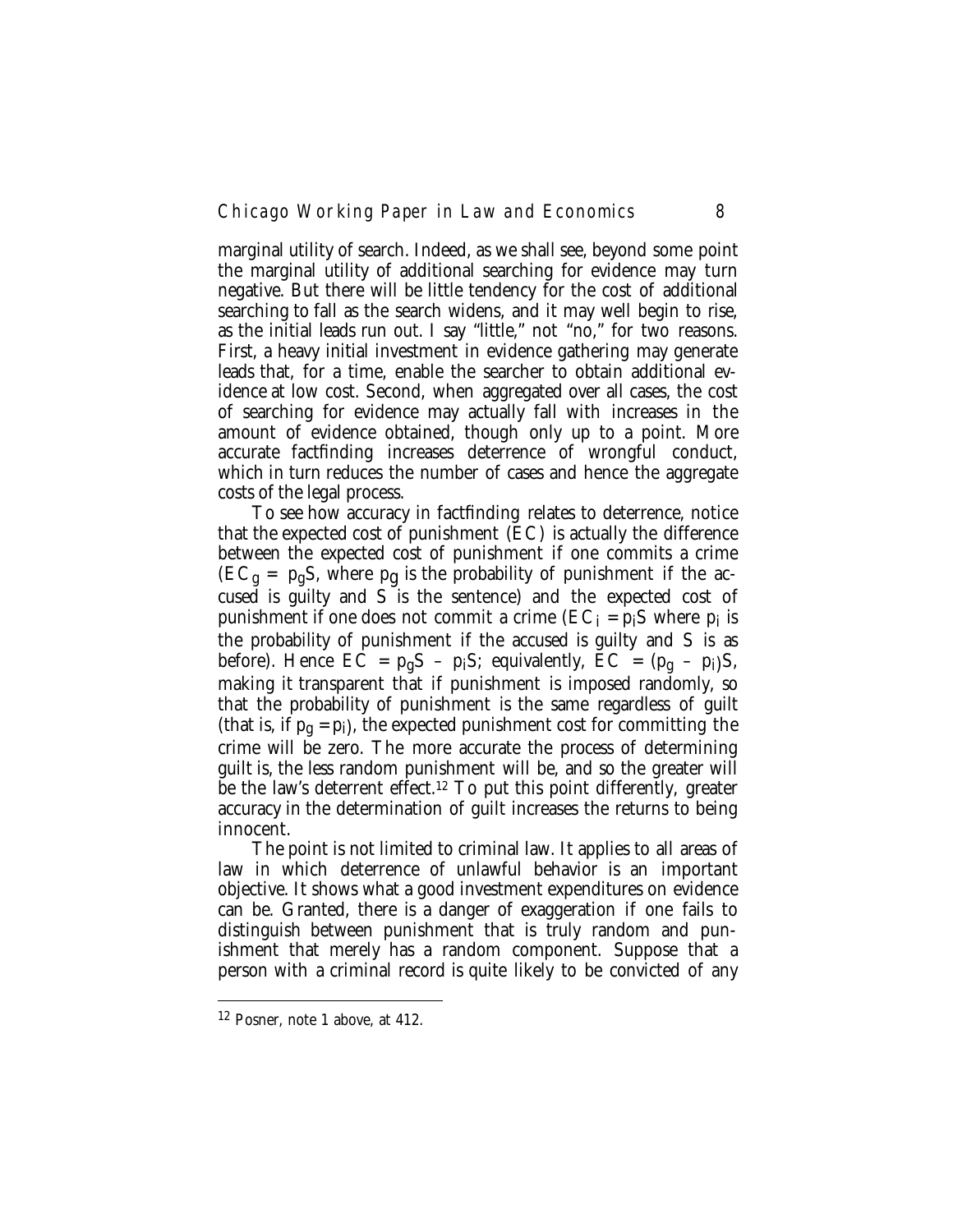subsequent crime that he is charged with even if he did not commit that crime. This will reduce the effect of the criminal law in deterring him from committing subsequent crimes. At the same time, it will increase deterrence against his committing the first crime, and it will also cause people with a criminal record to steer clear of activities in which they might be arrested and falsely charged. So inaccuracy can increase as well as reduce deterrence.13 But probably (though this can only be a guess) the latter effect will predominate in most cases, even that of convicting second and other subsequent offenders of crimes they have not committed. If the law enforcement authorities concentrate their limited resources on such offenders because they are easier to convict regardless of guilt, the expected punishment of first offenders will decline because the authorities will devote fewer resources to prosecuting them.

Deterrence plays a starring role in the economic analysis of evidence because it links the concern with accuracy that is so central to the evidentiary process with the economist's conception of law as a system for creating incentives for efficient conduct. Since the accurate determination of facts at trial is important to the efficacy of law in imparting efficient incentives, accuracy in adjudication is an economic as well as moral and political value.

#### *C. The Cost-Minimization Model*

An alternative way of modeling the search for evidence, one that derives from familiar economic models of procedure and of negligence,14 is as a process of cost minimization. Let p now be the probability of an erroneous rather than of a correct outcome, and pS the cost of the error (the probability of error weighted by the stakes). Suppose that  $p = 0.1$ , implying that, on average, one of ten cases will be decided incorrectly. If the average stakes in these cases are \$100,000, then the expected cost of error is \$10,000. The specific assumption (that pS equals the social costs of error) is arbitrary. But

÷,

<sup>&</sup>lt;sup>13</sup> For other examples of how inaccuracy in adjudication can actually enhance social welfare, see Michael L. Davis, "The Value of Truth and Optimal Standards of Proof in Legal Disputes," 10 *Journal of Law, Economics, and Organization* 343 (1994).

<sup>14</sup> See Posner, note 1 above, at 401 (procedure); William M. Landes and Richard A. Posner, *The Economic Structure of Tort Law* 58–60 (1987) (negligence).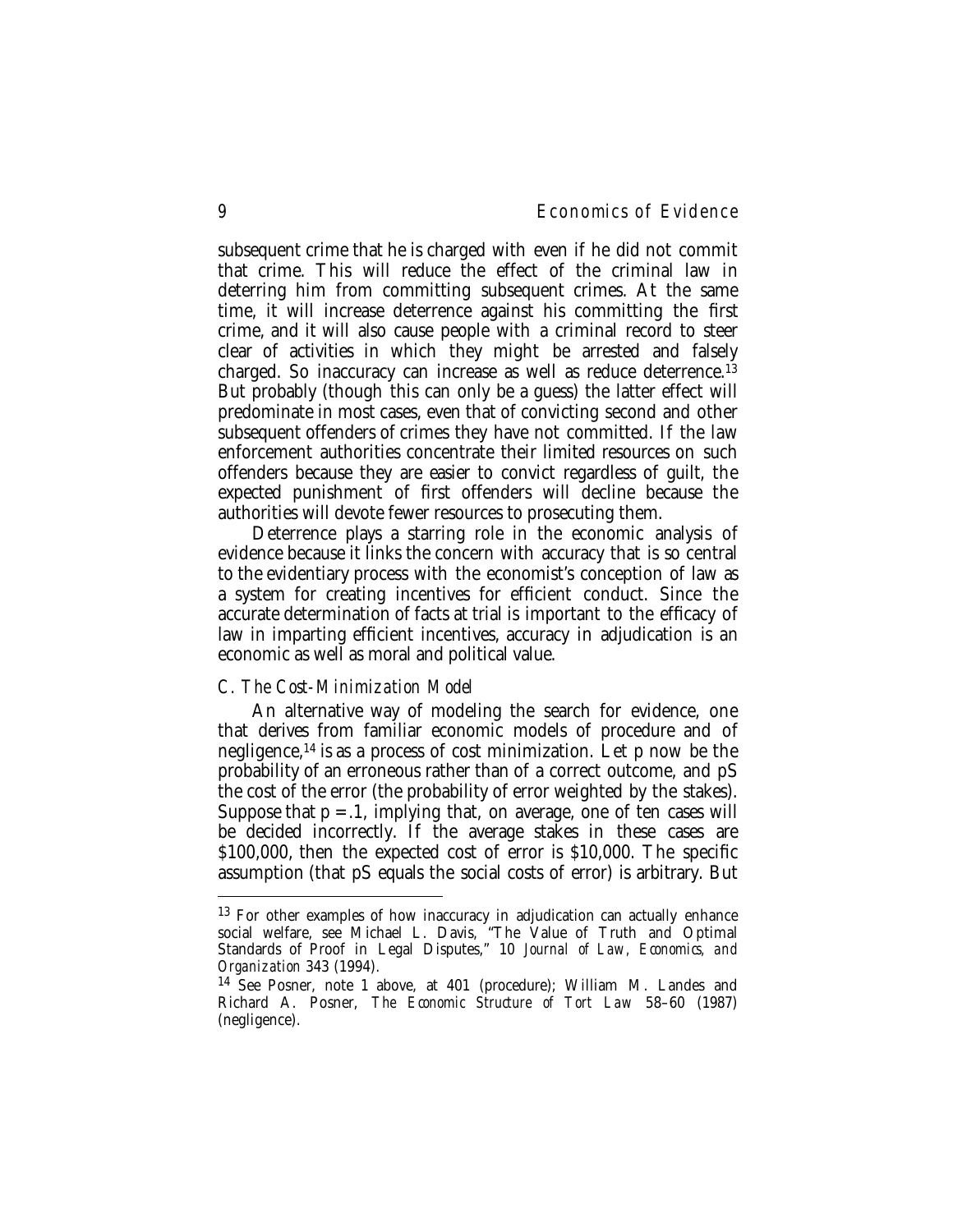it is a reasonable guess that the social cost of an erroneous outcome will generally rise with the dollar equivalent of the stakes in the case. I will both defend and qualify this assumption shortly.

The social goal of the evidentiary process is to minimize the sum of the cost of error and the cost of error avoidance, that is, to minimize

$$
(3) \qquad C(x) = p(x)S + c(x)
$$

Formally this is done by differentiating  $C(x)$  with respect to x and setting the result equal to zero, yielding

$$
(4) \qquad -p_X S = c_X
$$

L,

That is, the search for evidence should be carried to the point at which the last bit of evidence obtained yields a reduction in error costs equal to the cost of obtaining the evidence. For this optimum to exist, it is enough if increases in x have a diminishing effect in reducing  $pS$  and if, as before,  $c_x$  is nondecreasing.

#### *D. Some Additional Observations about the Models*

"Costs" may seem too narrow a concept to serve as a criterion for choosing among alternative rules of evidence. However, this objection may rest on too narrow a concept of "costs." The costs of evidence search, in a proper economic analysis, are not limited to time and other direct costs. They include indirect costs resulting from the incentive effects of the search process. Consider the rule that forbids the use of evidence that after the accident giving rise to the plaintiff's suit the defendant repaired the condition that caused the accident. The primary concern is that the admissibility of such evidence would, by discouraging repairs, increase the risk of future accidents. Law professors like to emphasize the indirect costs of rules of evidence, but by arguing that the law of evidence has multiple goals15 rather than just the goal of accuracy in factfinding. The

<sup>&</sup>lt;sup>15</sup> See, for example, Michael L. Seigel, "A Pragmatic Critique of Modern Evidence Scholarship," 88 *Northwestern University Law Review* 995 (1994), and references cited, including influential articles by Lawrence Tribe and Charles Nesson.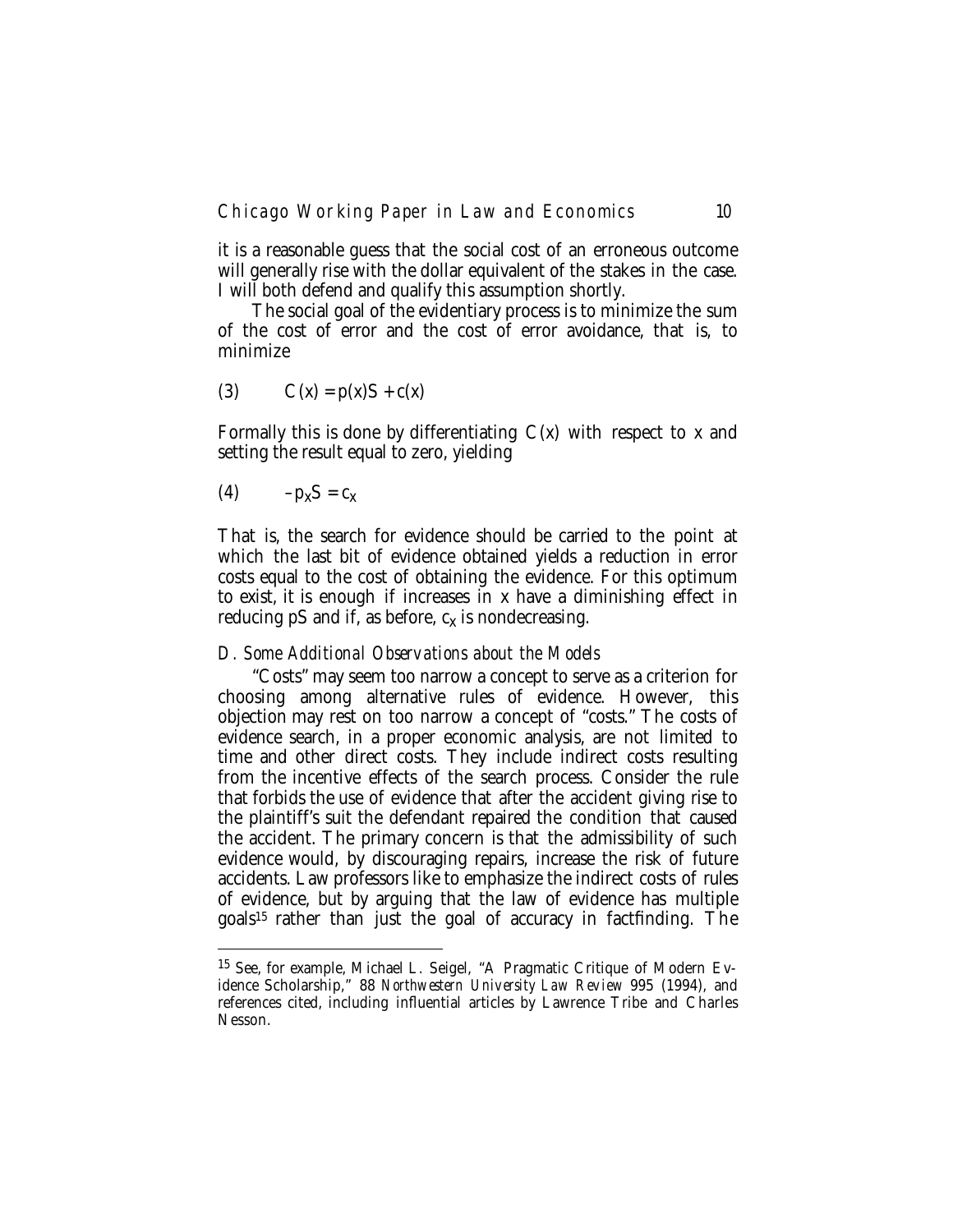economist will agree that accuracy (p in Equations (1) through (4)) is not the only goal. Indeed, it is better described not as a goal at all, but rather as one of the factors that determines the net benefits of a search for evidence. The other goals discussed in the evidence literature, such as providing catharsis to quarreling parties, resolving disputes in a manner acceptable to the community, safeguarding interests in personal liberty, and protecting other values (as in the subsequent-repair example) are likewise best regarded not as distinct goals but rather as factors influencing one term or another in the basic equations. Not only can noneconomic concerns thus be accommodated within a framework of economic analysis; but the basic insight of that analysis, as applied to evidence law—that the law is engaged in making tradeoffs between the accuracy and cost of trials—is also a familar and even orthodox theme in noneconomic writing about evidence law.16 The economic approach serves more to refine and extend than to challenge the intuitions of the legal professional.

I can be a little more precise about how additional evidence nudges a factual inquiry toward an accurate conclusion. In the most intuitive version of Bayes's theorem, the posterior odds (the odds after a new piece of evidence, x, is considered) that some hypothesis (say that X shot Y) is correct are obtained by multiplying the prior odds by the ratio of (1) the probability that the evidence would have been observed if the hypothesis were true to (2) the probability that the evidence would be observed if the hypothesis were not true, as in

(5)  $\Omega(H|x) = L x \Omega(H)$ 

-

where  $\Omega$  is odds,<sup>17</sup> H is hypothesis, and L (the likelihood ratio) is  $p(x|H)/p(x|\tilde{H})$ . Suppose that the new piece of evidence is testimony

<sup>16</sup> See, for example, Jon O. Newman, "Rethinking Fairness: Perspectives on the Litigation Process," 94 *Yale Law Journal* 1643, 1647–1650 (1985).

<sup>&</sup>lt;sup>17</sup>  $\Omega(H|x) = p(H|x)/p(H|x)$ , and  $\Omega(H) = p(H)/p(H)$ . The tilde ( $\tilde{f}$ ) means "not." So if, in the example in the text, the probability, given X shot Y, that Z would testify that he saw the shooting is .4, and the probability that, given X did not shoot Y, Z would nevertheless testify that he saw him do it is .1, then the odds that  $X$  shot  $Y$  are  $4$  to  $1$  (or, equivalently,  $4$ ). If (before  $Z$ 's testimony) the probability that X shot Y was .1 and the probability that he did not .2, the odds that X shot Y (the prior odds) would be 1 to 2 (or .5).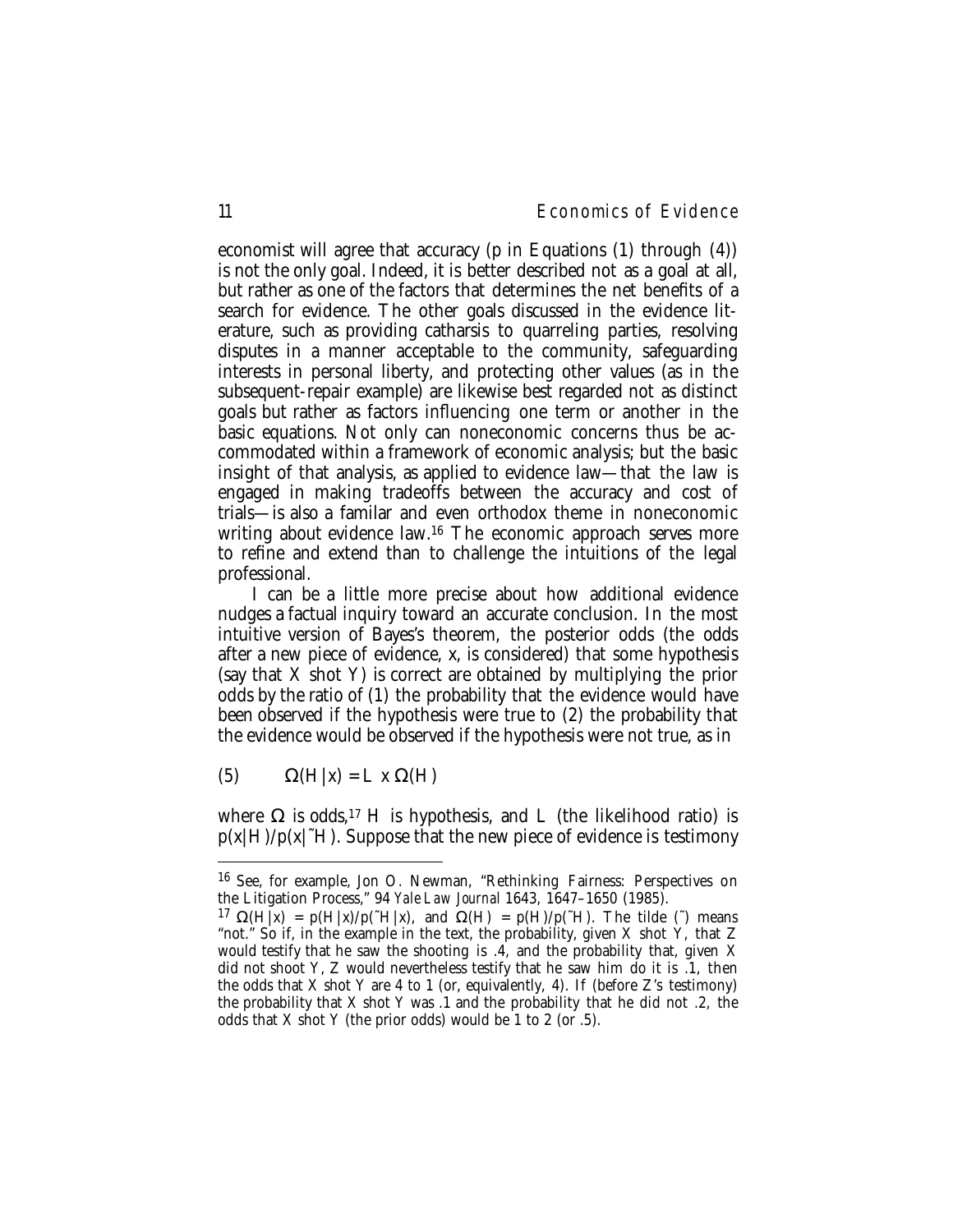by bystander Z that he saw X shoot Y. Suppose further that the prior odds  $(Q(H))$  are 1 to 2 that X shot Y, while the probability that  $Z$  would testify that he saw  $X$  shoot  $Y$  if  $X$  did shoot  $Y$  is  $\overline{0.8}$ , and the probability that he would testify that he saw X shoot Y if X did not shoot Y is .1, so that the likelihood ratio is 8. The posterior odds that X shot Y will therefore be 4 to 1.

Several qualifications should be noted. One is that the stakes in a case are an imperfect measure of the social benefits of additional evidence gathering. Imagine a dispute over liability under a statute that was repealed after the dispute arose but that still, not having been repealed retroactively, governs the dispute. If a lot of money is involved, the optimum *private* investment in evidence gathering may be very large because victory will confer (or conserve) substantial economic rents; and yet the social benefits from a correct decision might be nil—or might not be; the expectation that any dispute arising under the statute would be resolved by accurate methods, come what may, might have induced efficient behavior when the statute was in force.

The broader point is that the parties may underinvest in the search for evidence in some cases because accuracy in adjudication confers benefits on nonparties by increasing the deterrent efficacy of the law, while overinvesting in others for rent-seeking reasons. But it is a reasonable conjecture that in general, if not in every case, the larger the stakes the more important it is from a social as well as a private standpoint that the case be decided correctly. If inaccuracy reduces deterrence and hence compliance with law, it will impose greater social costs the bigger the case. It is more important to deter billion-dollar oil spills resulting from negligence than million-dollar oil spills resulting from negligence.

A second qualification is that altering posterior odds may not have much or even any social value even if the likelihood ratio of the new evidence is high, as in our shooting example, where it was 8. The value of the evidence will depend on the prior odds and on the decision rule. Suppose that the prior odds (as a consequence of the previously presented evidence) that X shot Y are not 1 to 2 but 1 to 10 and that for X to be held liable for the shooting the trier of fact must consider the odds that he did it to be at least 1.01 to 1 (the preponderance standard). Then the new evidence, since it would not lift the posterior odds above the threshold (multiplying the prior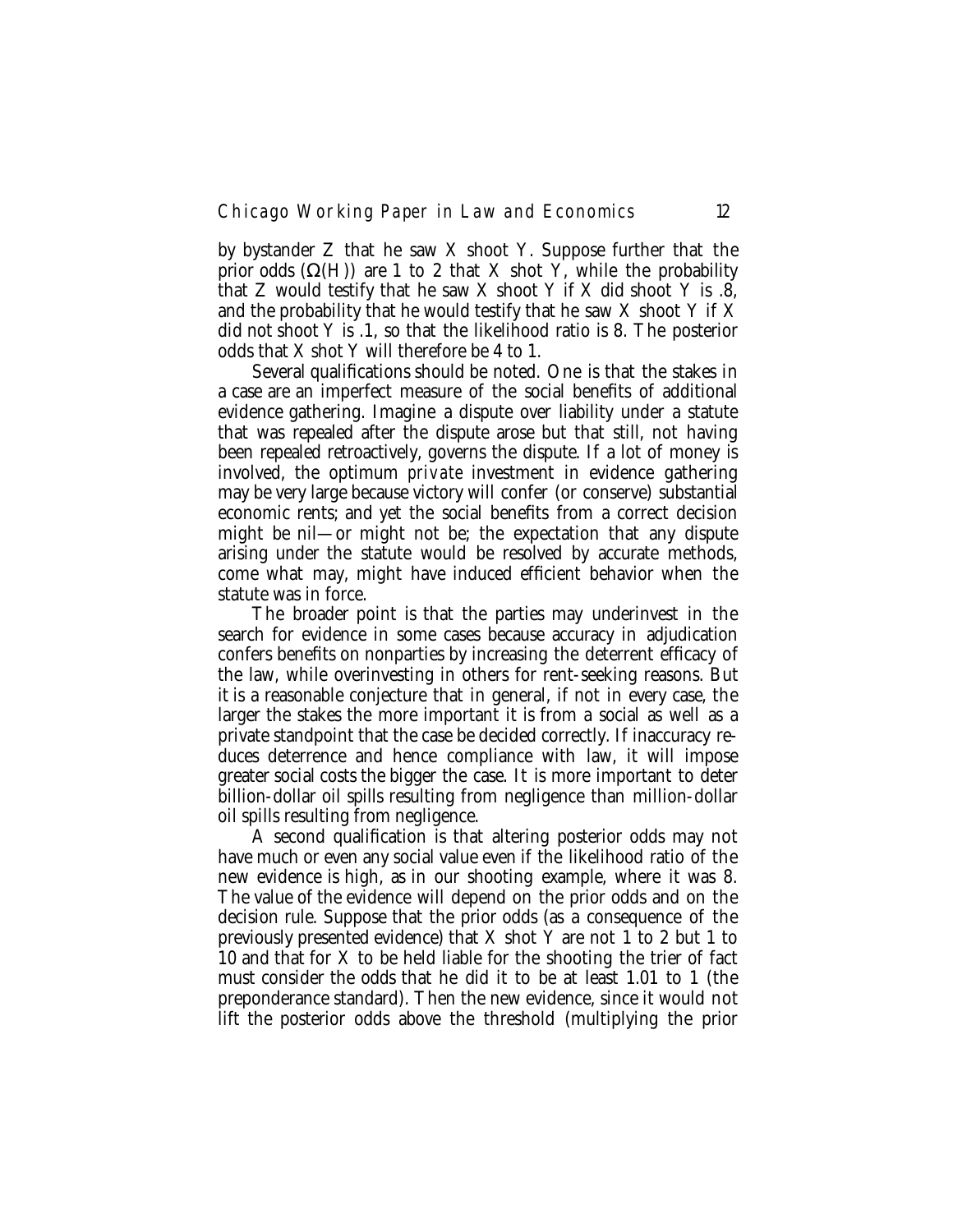odds by a likelihood ratio of 8 yields posterior odds of only 1 to 1.25), would have no value. This would also be the case if, with the prior odds unchanged at 1 to 2, the trier of fact must reckon the odds to be at least 9 to 1 (one possible interpretation of the proof beyond a reasonable doubt standard) in order to find against X; for the posterior odds are only 4 to 1.

A final qualification is that investments in evidence may yield benefits that go beyond altering the outcome of particular cases. Take the simple case in which the outcome depends solely on the ratio of the investments of each side; A, say, will beat B if A spends twice as much as B; otherwise B will win. Then a proportional reduction in each side's expenditures will not alter the outcome. But it may well reduce the amount of information generated for the consideration of the tribunal, and by doing so may increase the variance of the actual as distinct from the expected outcome and also increase the likelihood of an appeal by reducing confidence in the accuracy of the outcome.

#### II. The Structure of the Factual Inquiry

#### *A. Inquisitorial versus Adversarial Systems, with Special Reference to the American Jury*

#### *1. The "Pure" Systems Compared*

The benefits and costs of searching for evidence, and so the optimal kind and amount of such search, vary with the type of searcher. Begin with the case in which the only searcher is a professional judge. That is a caricature of the inquisitorial system that prevails in Continental Europe, Japan, and most other non-English-speaking countries, for although lawyers play a smaller role in developing evidence in an inquisitorial system than they do in an adversarial one, it is not trivial (it also varies from country to country). But I wish to make the contrast between the systems as stark as possible, and so I shall treat tendencies as if they were their extremes.18 Therefore I shall not only ignore the role of the lawyer

÷,

<sup>18</sup> The *very* simplest example of factual inquiry would be that of a parent investigating a dispute between two of his or her children. Bentham seems to have considered this the appropriate model for the system of legal evidence,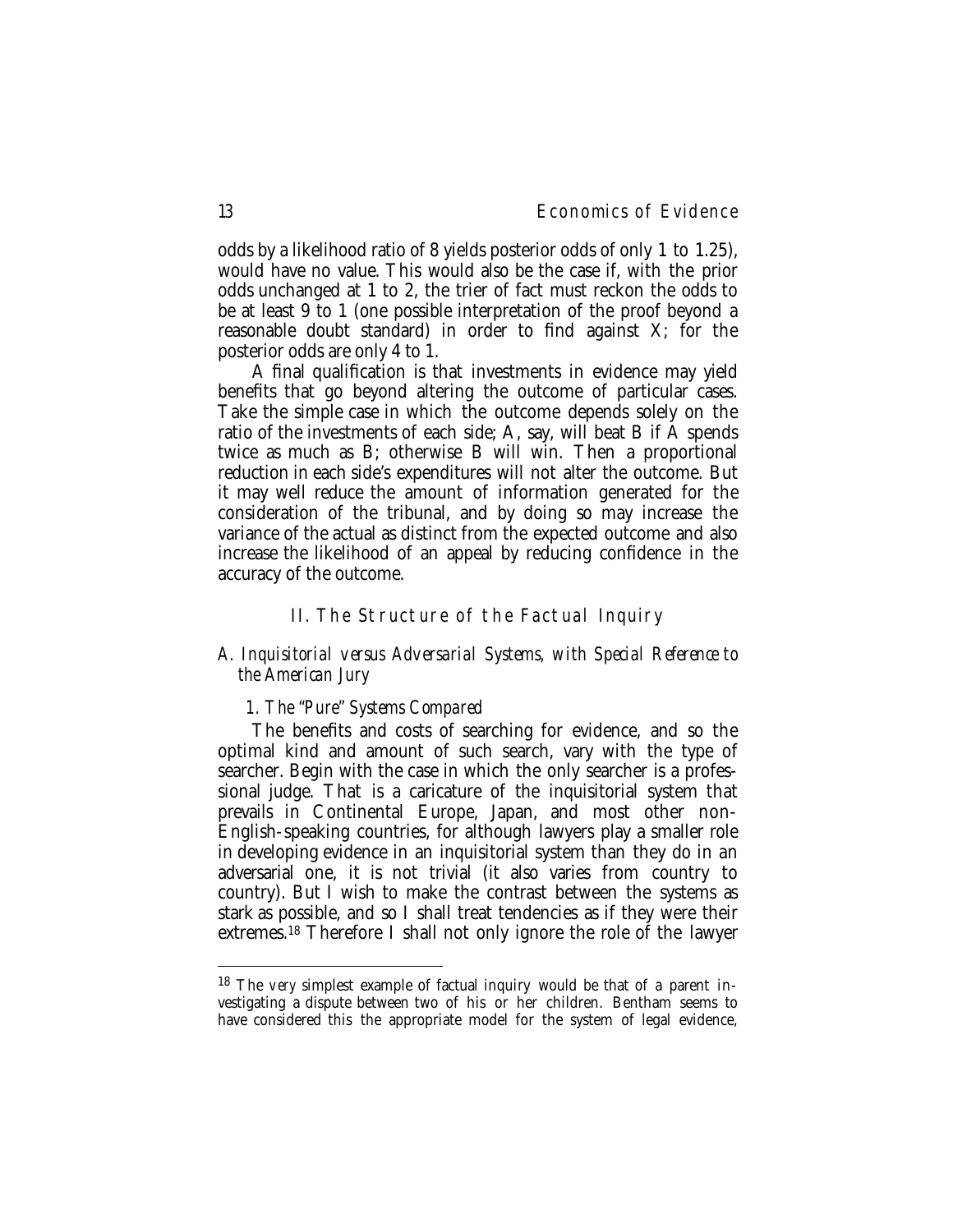as an evidence searcher in this inquisitorial system, but also treat trial by jury as the sole form of trial in the adversarial system.

It might appear that our searcher-judge would be an extremely efficient searcher, because of selection, training, and experience.19 But maybe not. Since it is difficult to evaluate legal factfinding and thus to criticize a judge for having made erroneous findings or praise him for good ones, the judge's incentive to exert himself to do a good job will be limited. In addition, if he is highly paid, the cost of search may be substantial. The amount of search conducted, moreover, will depend on the number of judges and auxiliary judicial personnel, and that number may be determined without much regard to the socially optimal amount of search. In addition, the public may lack confidence in the judge's search and in the conclusions he draws from it because the process of judicial inquiry in an inquisitorial system, like grand jury proceedings in the United States, is carried on mainly behind closed doors. And there is a danger that the judge will render the "popular" result in a case, irrespective of justice.

In the adversarial process exemplified by the modern American civil jury trial, the evidence search is conducted separately by the lawyers for the opposing sides and presented to a nonexpert, ad hoc, multiheaded tribunal for decision. Because trial lawyers are compensated directly or indirectly on the basis of success at trial, their incentive to develop evidence favorable to their client and to find the flaws in the opponent's evidence is very great and if it is a big money case their resources for obtaining and contesting evidence

-

 $19$  It is conventionally remarked, as though the point were obvious, that the inquisitorial approach is "more efficient" than the adversarial approach. E.g., Craig M. Bradley, "The Convergence of the Continental and the Common Law Model of Criminal Procedure," 7 *Criminal Law Forum* 471 (1997). This article challenges that assumption.

though not a model to be followed slavishly. See Jeremy Bentham, *Rationale of Judicial Evidence*, vol. 1, pp. 6–8 (J. S. Mill ed. 1827). See generally Laird C. Kirkpatrick, "Scholarly and Institutional Challenges to the Law of Evidence: From Bentham to the ADR Movement," 25 *Loyola of Los Angeles Law Review* 837 (1992). For descriptions of the differences between adversarial and inquisitorial handling of evidence problems, see Mirjan R. Damaska, *Evidence Law Adrift* (1997); John H. Langbein, "The German Advantage in Civil Procedure," 52 *University of Chicago Law Review* 823 (1985); David Luban, *Lawyers and Justice: An Ethical Study* 93–103 (1988).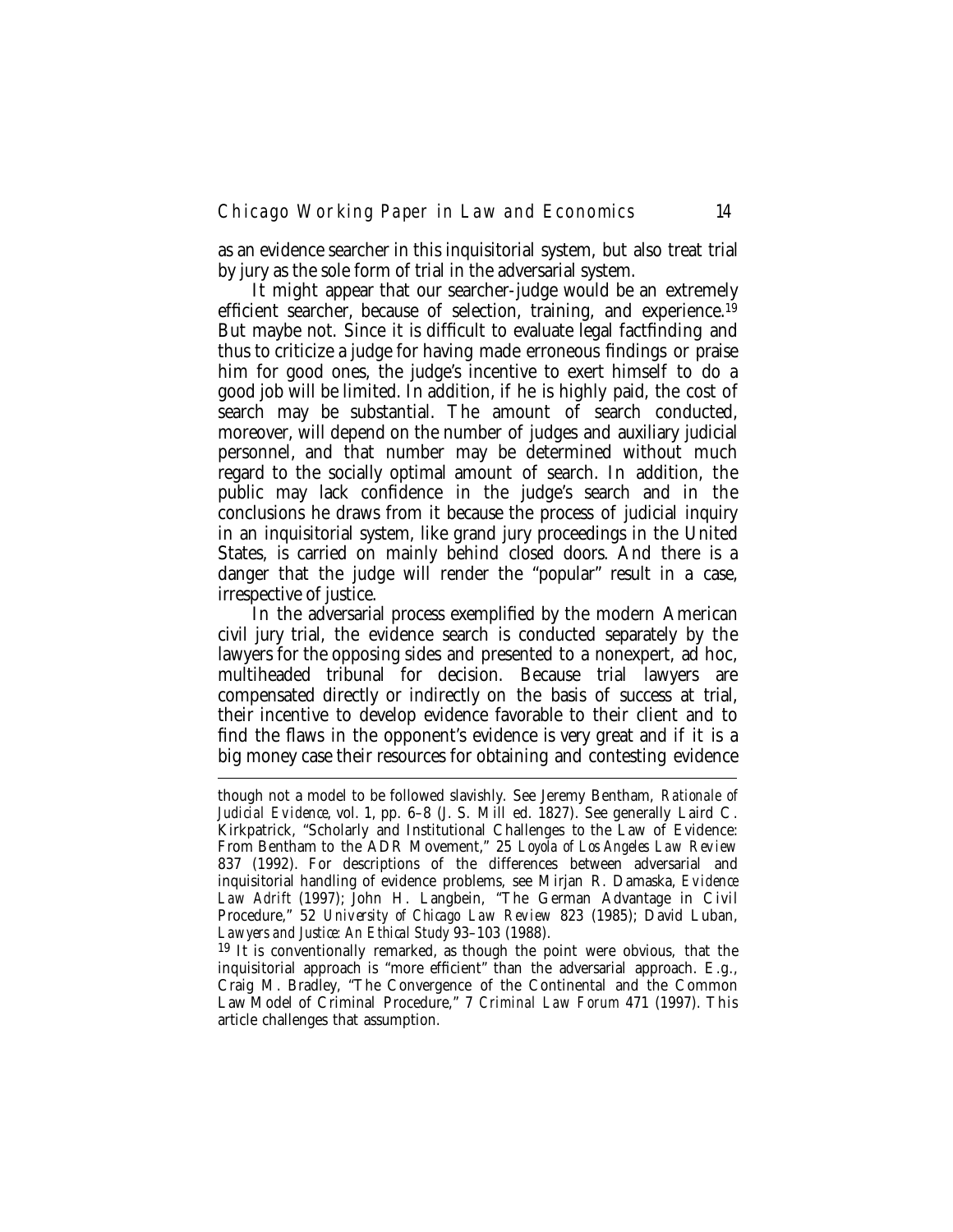will be ample. If the size of the stakes in a case is at least a rough proxy for the social costs of an inaccurate decision, there will be at least a rough alignment between the amount of search that is actually conducted and the amount that is socially optimal.

It is true that the amount of search is driven not by the stakes alone but also by the likely effect of the marginal bit of evidence on the outcome. Recall from Equation (2) that the marginal benefit of a piece of evidence is given by  $p_xS$ , where  $p_x$  is the effect of the evidence on the probability that the trial will reach the right result (whether from a social or, as here, where we are considering the incentives of lawyers rather than judges, a private standpoint). This implies that, other things being equal, more evidence will be obtained the closer the case is.20 The closer the case, the more of an effect on the outcome additional evidence is likely to have and so the more likely such evidence is to be furnished to the trier of fact. If the case is one sided, additional evidence, even though highly probative considered by itself, may have no effect on the outcome.

The incentive to present more evidence the closer the case is (other things being equal) has a *tendency* to promote efficiency, but no stronger statement is possible. It is easy to imagine cases in which the additional evidence induced by the closeness of the case has no social product. Suppose that party A can increase the probability of a favorable outcome by 1 percent by adducing one more bit of evidence at cost X. And suppose that his opponent, B, can nullify that 1 percent shift in A's favor by adding another bit of evidence, evidence favorable to B, also at cost X. If each party puts in his additional evidence, a cost of 2X will be incurred without any change in the expected outcome. The example, however, is somewhat unrealistic. If A can anticipate B's response, A has no incentive to put in the additional evidence. A and B will jointly benefit from agreeing to keep the evidence out.21

The competitive character of the search process and the presentation of the results to a body of amateur judges (the jurors) that

<sup>20</sup> See also Avery Katz, "Judicial Decisionmaking and Litigation Expenditure," 8 *International Review of Law and Economics* 127 (1988).

 $21$  A stipulation (agreement) of the parties to limit evidence will normally be enforced. If lawyers were perfect agents of their clients, such stipulations would be more common than they are; but they are common.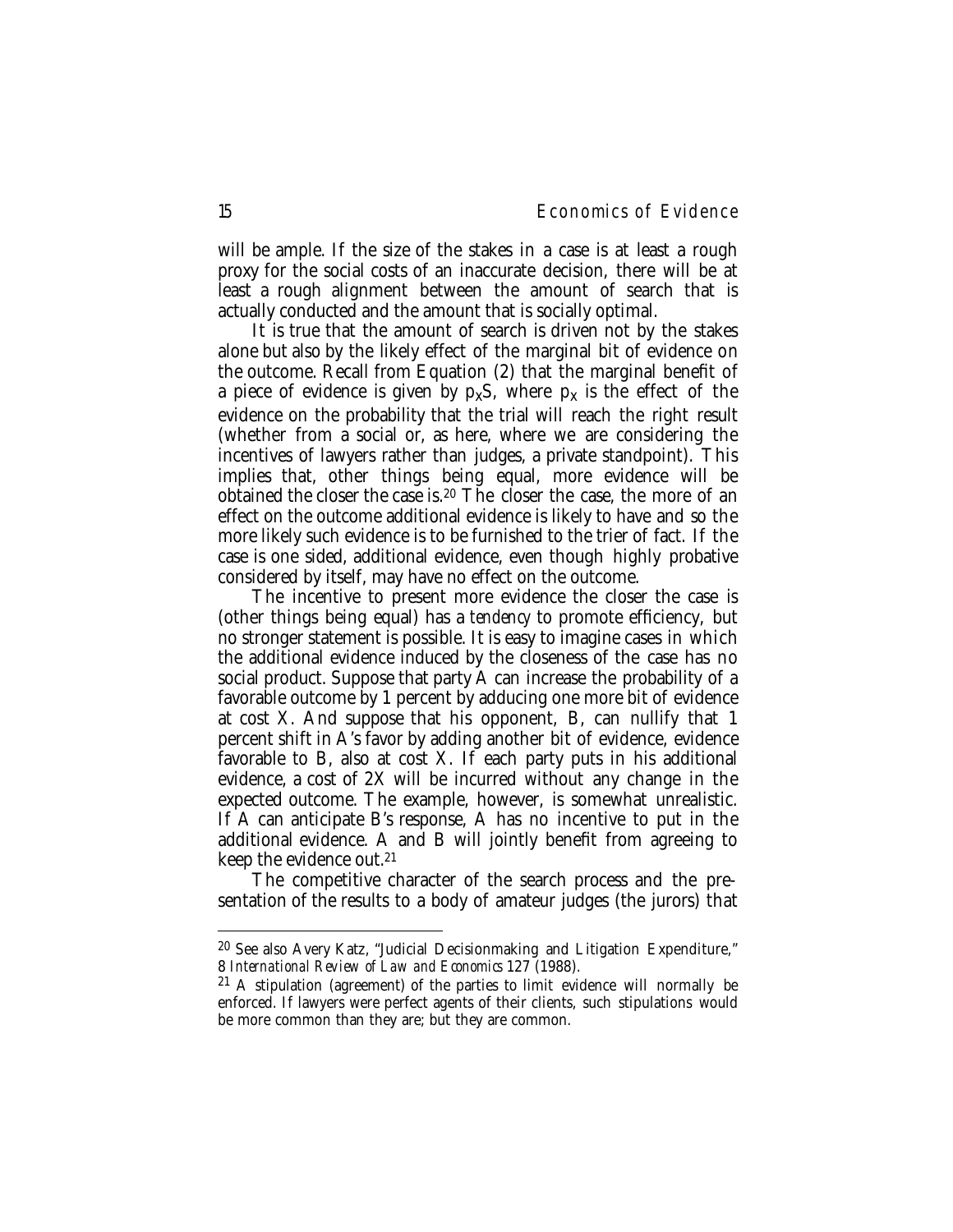does not itself participate in the gathering of the evidence makes it difficult to situate the adversarial system on a continuum with the inquisitorial. The model for the latter is a police investigation, but for the former it is the debate. The debater's tools are the tools of rhetoric, the set of techniques for inducing belief in matters involving irremediable uncertainty often because of the lack of sophistication of the audience. As emphasized by theorists of rhetoric beginning with Aristotle, an important dimension of effective rhetoric (called the "ethical appeal") is making the speaker, as well as the speech, credible. The economics of consumer search sketched in Part I again provides a helpful parallel.<sup>22</sup> Some consumer goods are what are called in economics "credence goods." A good is a credence good if the consumer cannot readily determine its quality by inspection or even use, so that he has to take its quality "on faith." The importance of credibility in a rhetorical system of justice, and the incentives of lawyers to enhance the credibility of their witnesses without regard for the truth, explain the emphasis that adversary systems place on cross-examination and rebuttal, and the corresponding suspicion of hearsay evidence, which, defined functionally, is simply testimony that is not subject to cross-examination.23

The significance of cross-examination is often misunderstood, and its social value consequently underappreciated, because of failure to consider the deterrent effect of the right of cross-examination. Because cross-examination *can* destroy a witness's credibility, it rarely does so in practice, and so is mistakenly denigrated. The witness whose credibility would be destroyed by cross-examination will not be called at all, or will try to pull the sting of the cross-examiner by acknowledging on direct examination the facts that a cross-examiner could be expected to harp on.

The adversary system makes it difficult for litigants to signal the strength of their case. Just as poker players must bluff occasionally to avoid revealing the strength of their hand and thus losing the strategic advantage of secrecy, so lawyers who have weak cases must

÷,

<sup>22</sup> For a fuller discussion, see Richard A. Posner, *Overcoming Law*, ch. 24 (1995).

<sup>23</sup> The witness can be cross-examined, but not the out-of-court declarant whose "testimony" the witness is repeating.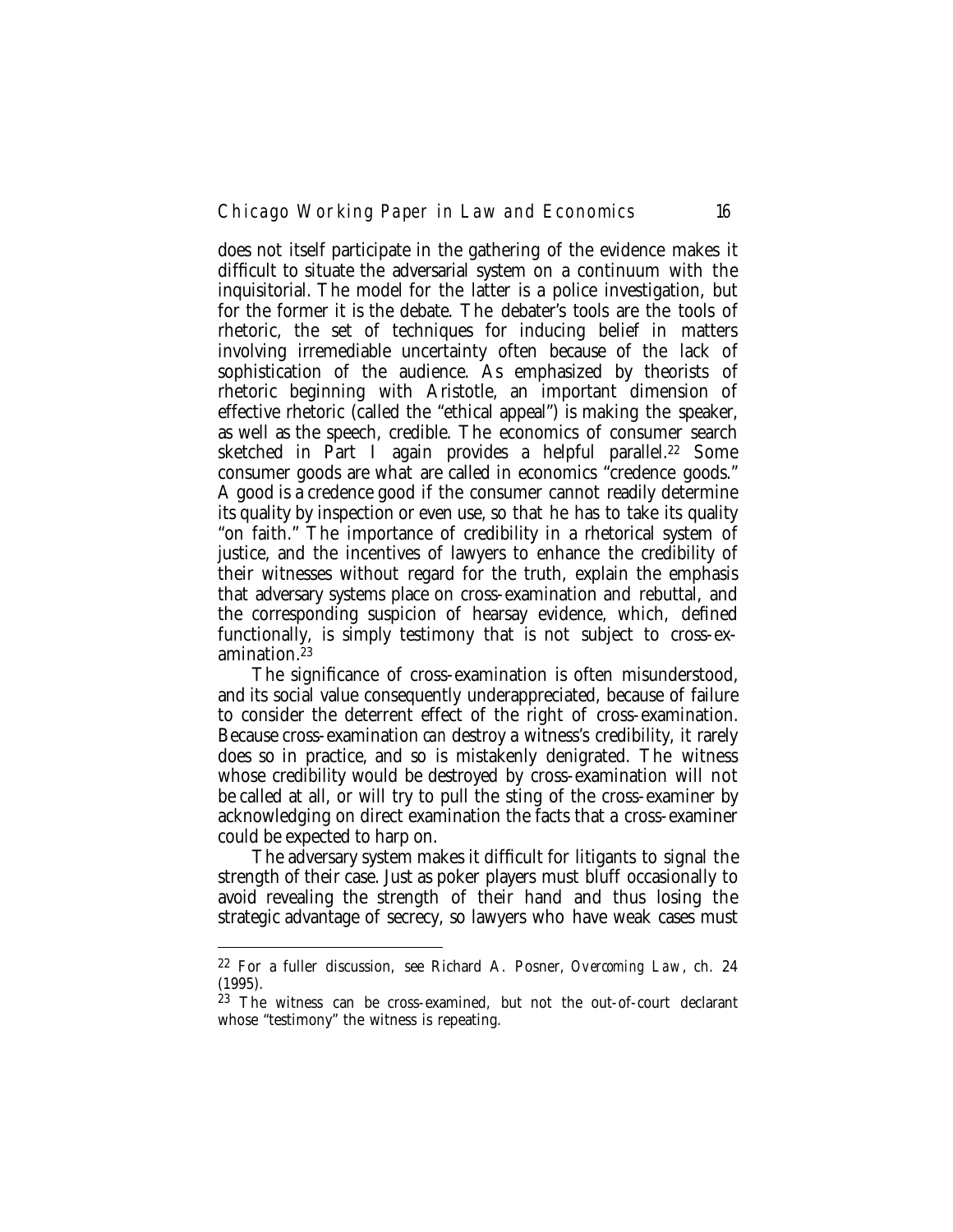pretend to have a strong case in order to avoid tipping their hand. One might expect, however, that some lawyers would specialize in strong cases, so that the fact that the lawyer had been retained would signal that the case was strong, and thus induce a favorable settlement. This would be a cheap and reliable method of signaling. But I do not think it is widespread.

The adversary system may seem less efficient than the inquisitorial merely because it involves two searchers—the counsel for the opposing sides—rather than one (the judge). There is duplication and hence there are added costs. And because the searchers are not disinterested, the system needs procedures hfor preventing concealment and distortion of evidence. When permitted to do so, as they are in the American legal system, lawyers assist (some would say they coach) their witnesses to make the witness's story credible; lawyers understand the importance to effective rhetoric of the ethical appeal. Such assistance is not altogether a bad thing. It can remind the witness of true facts that he may have forgotten, help him to articulate his recollections in an intelligible form, and show him how to testify in compliance with the rules of evidence.

Because the private benefits of searching for evidence may exceed or fall short of the social benefits, privatizing the search (as in the adversarial system) may result in too much or too little evidence from a social standpoint, as we have seen, whereas in principle (a tremendous qualification, however) the inquisitorial judge can continue his search for evidence until he reaches the point at which marginal cost and marginal benefit intersect and he can stop right there. The judge in the adversary system can, however, limit the amount of search. He can do this not only by curtailing pretrial discovery, setting an early trial date, and limiting the length of the trial (all measures that judges in our system are authorized to employ), but also by excluding evidence at trial under the authority of Rule 403 of the Federal Rules of Evidence. (It is true that by the time a Rule 403 motion is made, the evidence will be gathered. But parties are unlikely to gather evidence if they expect the judge to exclude it at trial.) The relevance and hearsay rules also conduce to this end. The function of the rules of evidence in limiting the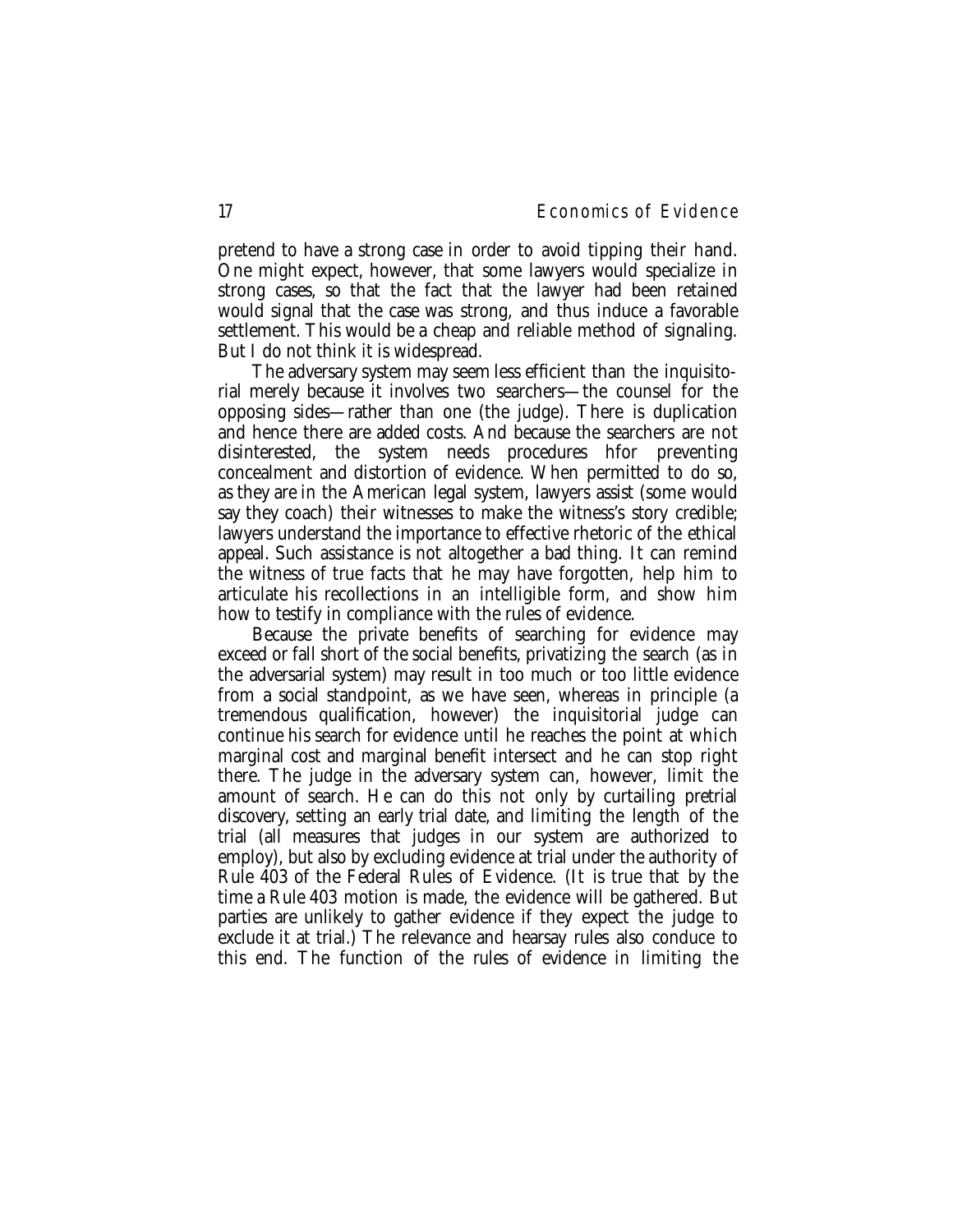external costs generated by an adversary system is one reason why such rules are less important in an inquisitorial system.<sup>24</sup>

The law cannot force the parties to search more than the case is worth to them merely because the additional search would confer a social benefit. But it can force them to collect somewhat more evidence than they might do if left to their own devices, as we shall see when we consider the rules governing the burden of production.

Because the jury is an ad hoc tribunal, a significant amount of time is consumed at the outset of trial in the selection of the members of the tribunal. And because it is inexperienced, a professional judge is needed to guide it, and the pace of the trial is slowed down by the need to educate the jurors in the rudiments of their job. In the federal courts, civil jury trials are on average more than twice as long as civil bench (that is, judge) trials.<sup>25</sup> So there is no saving of judge time by employing a jury; rather the contrary, though with some offset because the judge does not have to actually decide the case or write an opinion. The rules of evidence, it is frequently argued, would be largely unnecessary if there were no jury trials; they are mainly designed to protect laymen from making cognitive errors as a result of inexperience. And so the formulation and application of those rules are another cost of trial by jury.

Trial by jury also magnifies differences in ability between opposing counsel, because the judge, for fear of interfering with the jury's decision making, cannot easily redress the balance by questioning the witnesses himself or suggesting lines of argument, as he could in a bench trial. This is not entirely a bad thing, because trial by jury penalizes bad lawyers more than nonjury trials do, and so might

<sup>24</sup> See Gordon Tullock, *Trials on Trial: The Pure Theory of Legal Procedure* 151–157 (1980); Franklin Steir, "What Can the American Adversary System Learn from an Inquisitorial System of Justice?" 76 *Judicature* 109 (1992); Konstantinos D. Kerameus, "A Civilian Lawyer Looks at Common Law Procedure," 47 *Louisiana Law Review* 497, 500 (1987). An alternative approach would be a regulatory ("Pigouvian") tax on evidence; but there would have to be a subsidy for those cases in which the parties underinvest in evidence from a social standpoint. The implementation of such a tax-subsidy scheme would, unfortunately, require far more information than the government could feasibly obtain.

<sup>25</sup> Richard A. Posner, *The Federal Courts: Challenge and Reform* 193 n. 1 (1996).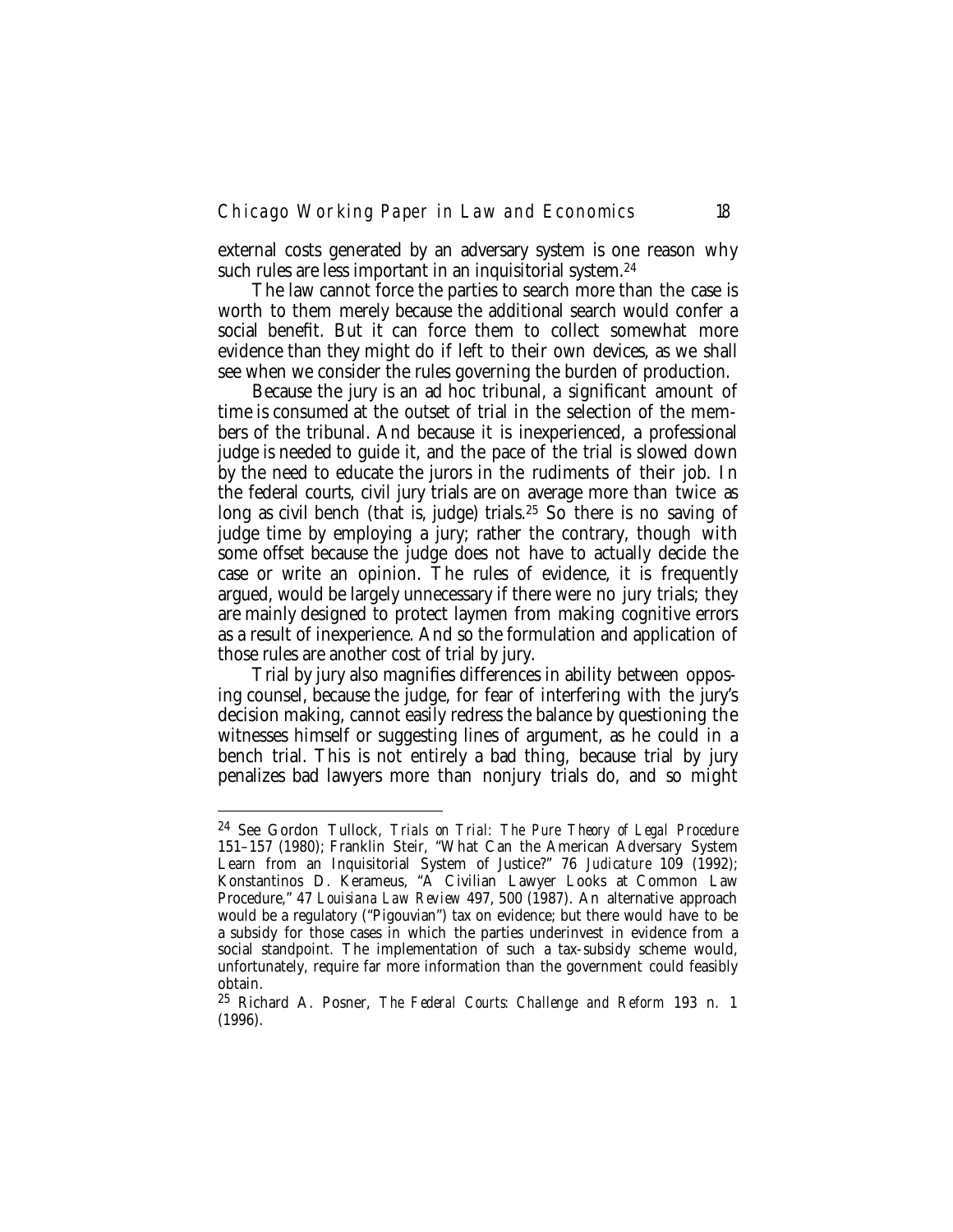produce, in Darwinian fashion, a higher quality of lawyer than bench trials in which the judge seeks to compensate for the inadequacies of the weaker lawyer. Yet "goodness" here includes the unscrupulous mastery of deceitful rhetorical tricks. Finally, and seemingly most tellingly, it may seem obvious that the jurors' inexperience and naiveté will reduce the likelihood of an outcome that corresponds to the true facts of the case. Not only do the jurors have higher information costs than professional judges do; they may be more subject to cognitive illusions and emotionalism than a professional judge who has "seen it all before."

But this is only part of the picture. The competitive character of the adversary process gives the searchers (the lawyers) greater incentives to search hard than under a system in which the judge is the principal or only searcher.26 Competition always involves duplication of effort, yet more often than not yields more than offsetting benefits, and it may do so in a trial. To put this point differently, the adversarial system relies on the market to a much greater extent than the inquisitorial system does, and the market is a more efficient producer of most goods than the government is. Professor Langbein, a distinguished defender of the inquisitorial approach, recognizes that the adversarial approach has the advantage that it "aligns responsibility with incentive" and "is an undoubted safeguard against official sloth," but offers a "straightforward" answer to this concern: "The judicial career must be designed in a fashion that creates incentives for diligence and excellence."27 This is easier said than done, and may in fact be quite infeasible in America's political culture.28 Some evidence of this is the widespread dissatisfaction with American administrative agencies, which employ methods and procedures (expert judges, no jurors, relaxed rules of evidence, and more control by the tribunal over evidence gathering) that somewhat resemble those of inquisitorial systems.

<sup>26</sup> See Mathias Dewatripont and Jean Tirole, "Advocates" (ECARE, Université Libre de Bruxelles, March 6, 1998, forthcoming in *Journal of Political Economy*).

<sup>27</sup> Langbein, note 18 above, at 848.

<sup>28</sup> As argued in John C. Reitz, "Why We Probably Cannot Adopt the German Advantage in Civil Procedure," 75 *Iowa Law Review* 987 (1990).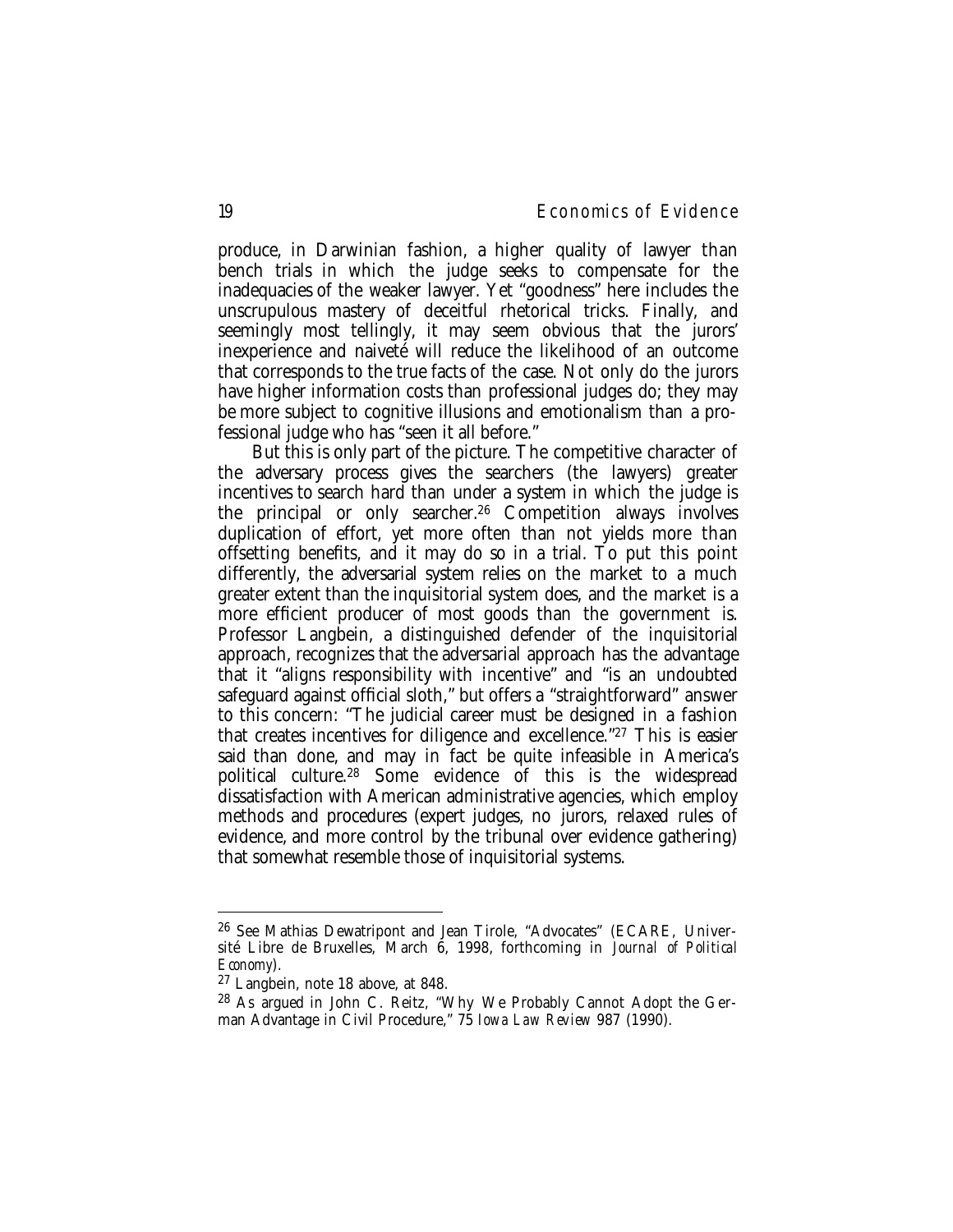We must not rest, however, on a dogmatic preference for market allocation of resources, but must consider concretely how competition might conduce to optimal evidence gathering. It might do this not only by inducing greater efforts by each side to find evidence than a judge in an inquisitorial system would exert, but also by inducing greater efforts to find the flaws in the other side's evidence.29 Not greater efforts across the board; rather, as I have also pointed out, greater efforts the larger the stakes and the closer the case, hence greater in those cases where a more thorough and careful marshaling and evaluation of evidence is likely to confer greater social benefits. In general, moreover, the party having the objectively stronger case will be able to obtain evidence favorable to it at lower cost than the opposing party can obtain evidence favorable to itself.30 So the competitive system of gathering evidence will tend to favor the party who would win in an error-free world.<sup>31</sup>

The adversarial system also facilitates the drawing of reliable inferences from evidentiary lacunae.32 If one party ought to be able to obtain favorable evidence to itself at low cost, then its failure to present such evidence allows the trier of fact to infer that the party is concealing unfavorable evidence and should therefore lose.

Although the average juror may be less bright, and will certainly be less experienced in adjudication, than the average judge, "two

÷,

<sup>29</sup> The latter point is emphasized in Giuliana Palumbo, "Optimal 'Excessive' Litigation in Adversarial Systems" (ECARE, Université Libre de Bruxelles, working paper no. 98–01, June 1998).

<sup>&</sup>lt;sup>30</sup> Ideally, the cost of producing favorable evidence should be infinite to the party who deserves to lose. If it were, the fact that parties have incentives to lie under a regime of competitive evidence gathering would not lead to erroneous results. See Chris William Sanchirico, "Enforcement by Hearing: An Integrated Model of Evidence Production" (Columbia University Dept. of Econ. and Law School, unpublished, Dec. 1997).

<sup>31</sup> Luke M. Froeb and Bruce H. Kobayashi, "Naive, Biased, Yet Bayesian: Can Juries Interpret Selectively Produced Evidence?" 12 *Journal of Law, Economics, and Organization* 257 (1996). See also Paul Milgrom and John Roberts, "Relying on the Information of Interested Parties," 17 *Rand Journal of Economics* 18 (1986).

<sup>32</sup> See Hyun Song Shin, "Adversarial and Inquisitorial Procedures in Arbitration," 29 *RAND Journal of Economics* 378, 404 (1998) (in an adversarial systeym, "the absence of a conclusive submission by either the plaintiff or defendant can be treated as a signal in itself").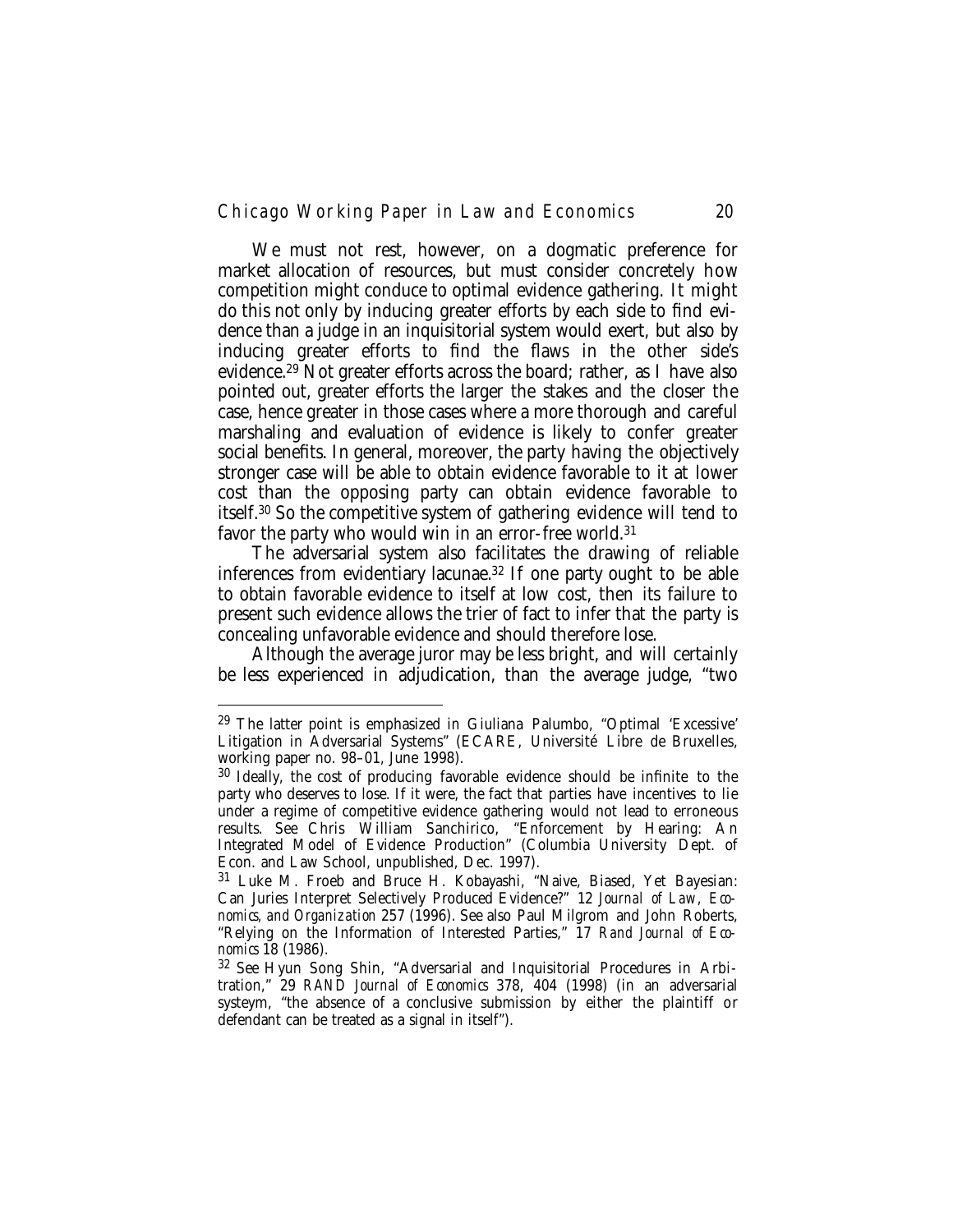heads are better than one"—and 6, 8, or 12 inexperienced heads may be better than the one experienced head when they pool their recollections and deliberate to an outcome. The judge does not merely preside, moreover; he can take the case away from the jury by granting a new trial or, if the evidence is completely one-sided, a directed verdict or judgment notwithstanding the verdict, if the jury seems to him to have screwed up. The 12 heads are really 13. And depending on the type of case, the jurors may be more like the witnesses and parties, in terms of social background, occupation, education, life experience, race, mores, and outlook, than the judge is. That may make it easier for them to understand, and to determine the credibility of, the witnesses than it is for the judge to do so. This is likeliest to be true in personal-injury tort cases and in criminal cases, but together these two categories account for most jury trials.33

And if judges as well as jurors are prone to make cognitive errors or be overcome by emotion, then trial by jury may actually proceed more rationally than trial by judge, since in the latter form of trial there is no gatekeeper protecting the trier of fact from confusing or excessively prejudicial evidence. The point is less that we need rules of evidence because we have juries than that we have no mechanism for enforcing rules of evidence against judges. There would have to be a screening judge to keep inadmissible evidence from the trial judge. He would be humiliated by being deemed unable to keep inadmissible evidence of which he was aware from influencing his decision. But probably he *would* be unable to keep from being influenced by such evidence. Indeed, it isn't even certain that judges are less prone to cognitive illusions than jurors. The literature on these illusions provides some basis for thinking that market settings

<sup>33</sup> In the most recent year for which statistics are available (1996 for state cases, 1997 for federal), 74 percent of all jury trials in the United States were either personal-injury tort cases, or criminal cases. Computed from Brian J. Ostrom and Neal B. Kauder, *Examining the Work of State Courts, 1996: A National Perspective from the Court Statistics Project* 25, 28 (1997); *Judicial Business of the United States Courts: 1997 Report of the Director of the Administrative Office of the United States Courts* 152–154, 359–361 (1997) (tabs. C–4, T–1). The state figure on which this estimate is based is only an approximation, however, as there is no comprehensive "personal injury" category, which I therefore approximated as the sum of "auto [torts]" and "medical malpractice."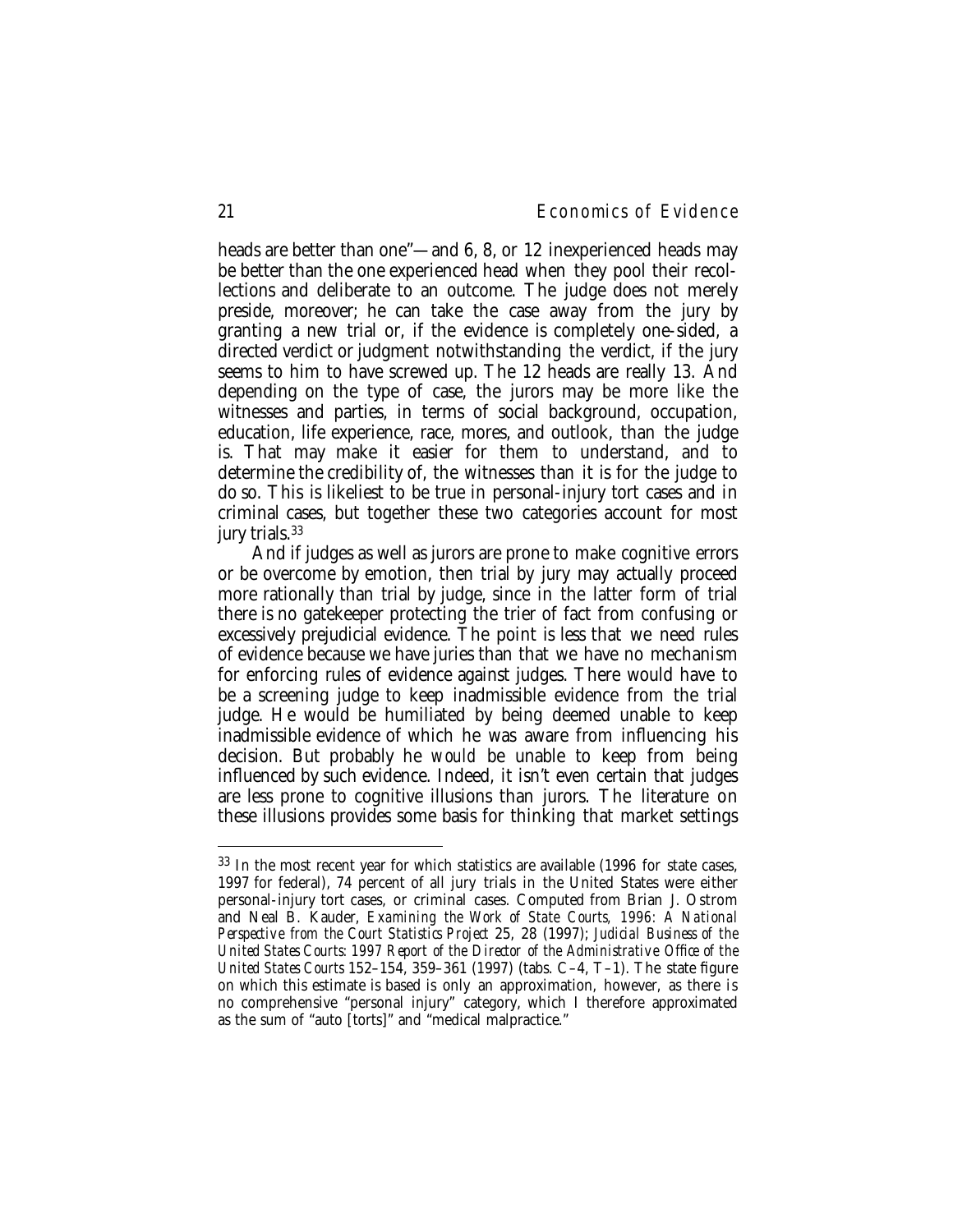tend to dispel or at least reduce them,<sup>34</sup> but none for thinking that government processes have similar effects.35 We shall see, however, that there is at least a small amount of evidence that judges are less prone to cognitive illusions than juries are.

Gatekeeping is one way of combating cognitive illusions; another is the adversary process itself. If the lawyer for one party uses "framing" to influence a witness's testimony, the other lawyer can on cross-examination reframe the question to offset the effect of his opponent's framing. This is another respect in which the adversarial system (with jury) may be better at dealing with cognitive illlusions than the inquisitorial system.

Jurors have, moreover, a certain freshness that many judges lack. The judge may be case-hardened and therefore less likely to attend to the particulars of a new case. Bayes' theorem shows that the judge's behavior may be quite rational. The higher one's prior odds, the less search a Bayesian will do, other things being equal. Suppose a judge, by virtue of having presided in many similar cases, reckons at the outset of a new case that the odds that the defendant is guilty are 100 to 1. He will have little incentive to pay close attention to the evidence presented at trial, because evidence of the defendant's guilt will not alter the judge's judgment, while evidence of the defendant's innocence, unless extremely powerful, will not push the judge's posterior odds into the range in which he would acquit the defendant. For example, if in the case in which the judge's prior odds are 100 to 1 in favor of guilt the evidence creates a likelihood ratio of 8 to 1 that the defendant is not guilty, the judge's posterior odds on guilt will still be 12.5 to 1.

All this is perfectly rational. But when the pattern becomes understood, litigants will no longer have an incentive to produce much evidence. (To see this, think of the extreme case where the judge has made up his mind irrevocably about the correct outcome of

÷,

(1998).

<sup>34</sup> See, for example, Vernon L. Smith, "Rational Choice: The Contrast between Economics and Psychology," 99 *Journal of Political Economy* 877 (1991); Colin Camerer, "Individual Decision Making," in *The Handbook of Experimental Economics* 587, 674–675 (John H. Kagel and Alvin E. Roth eds. 1995). 35 See Christine Jolls, Cass R. Sunstein, and Richard Thaler, "A Behavioral Approach to Law and Economics," 50 *Stanford Law Review* 1471, 1543–1545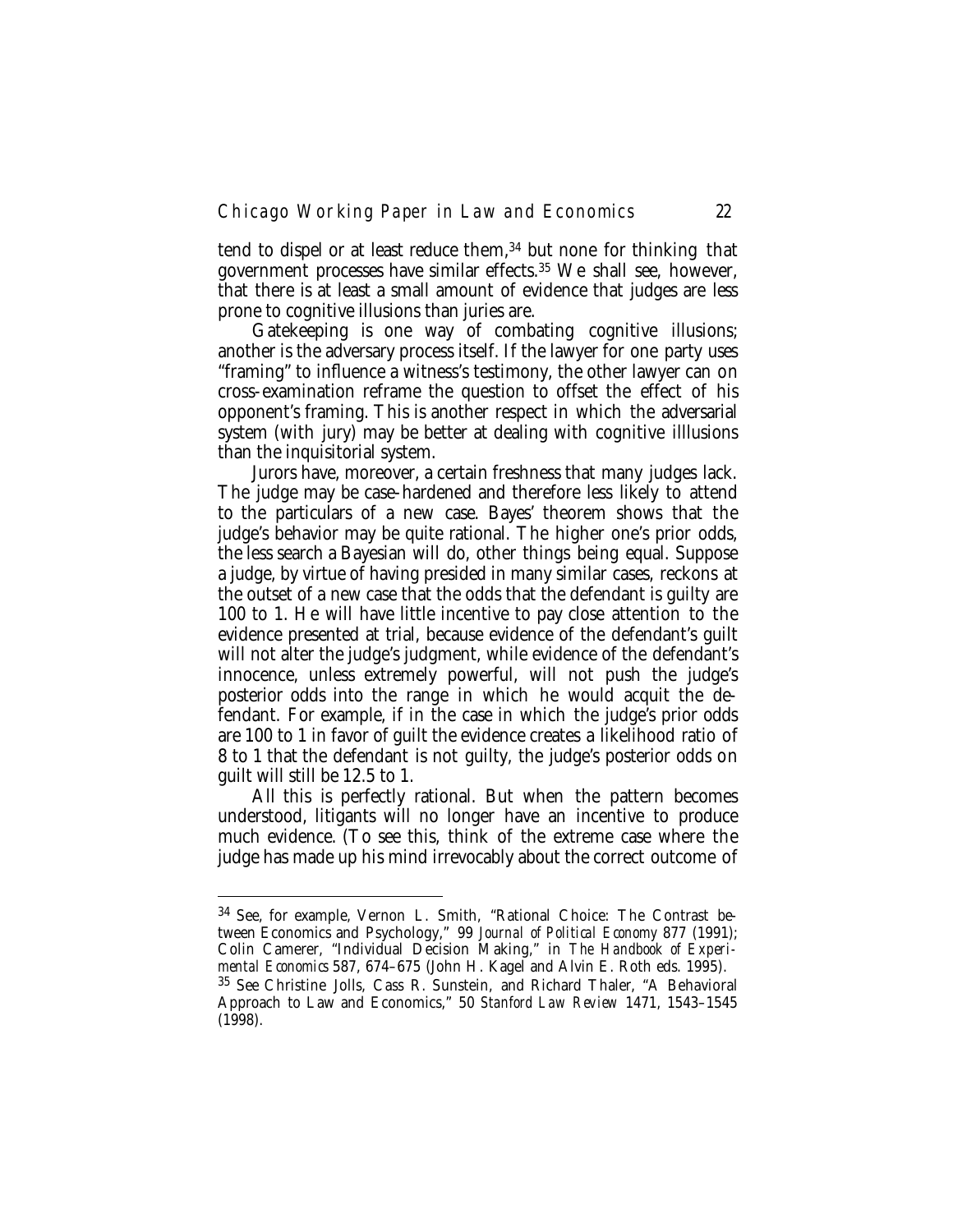the case before any evidence is presented.) Eventually the accuracy of the litigation process will be severely compromised, as the judge's priors, formed on the basis of trials in which the parties did put in a lot of evidence, become less and less accurate. The problem will be aggravated if, as many cognitive psychologists believe, people are afflicted by "confirmation bias," meaning that they tend to interpret evidence in the way most consistent with their priors. The fact that the life-tenured judge on a fixed salary pays no penalty for succumbing to this bias undermines his resistance to it. The dangers stemming from strong priors are less acute in trial by jury.

A related point is that judges by virtue of their experience may take shortcuts to decision, while jurors, being new to the process, may think more carefully about the evidence. The judge's snap decision may be as good as the jurors' more deliberate one—but it may not be better.

With its adversary character, and the need to present the evidence all at once (a jury can't be kept together indefinitely, whereas a judge can try a case in stages over an indefinite period of time and delay issuing his decision until long after the trial has ended36), the American jury trial is much more easily monitored by the public than an inquisitorial process modeled on a police investigation. This is important in a culture that distrusts officials—and so is the delegation of a large part of the judicial function to nonofficials, the jurors and the lawyers (though when representing the government in court they usually are government employees). With so much of the judicial function privatized, the number of professional judges required to staff the courts is much smaller than in inquisitorial judiciaries,37 and this pattern caters to public mistrust of officialdom. Another way of understanding the pattern is that a decision to have

÷,

<sup>36</sup> Damaska, note 18 above, ch. 3, emphasizes the compression of the adversarial compared to the inquisitorial trial and attributes it to the jury. In the United States as in Europe, judge trials tend to last longer from beginning to end (although the amount of actual trial time is less) because, not having to keep a jury together, the judge can interrupt the trial to attend to other business.

<sup>37</sup> For example, the ratio of lawyers to judges is 54.59 to 1 in the United States compared to 6.07 to 1 in France, 6.86 to 1 in Germany, and 2.86 to 1 in Switzerland. Richard A. Posner, *Law and Legal Theory in England and America* 28 (1996) (tab. 1.1).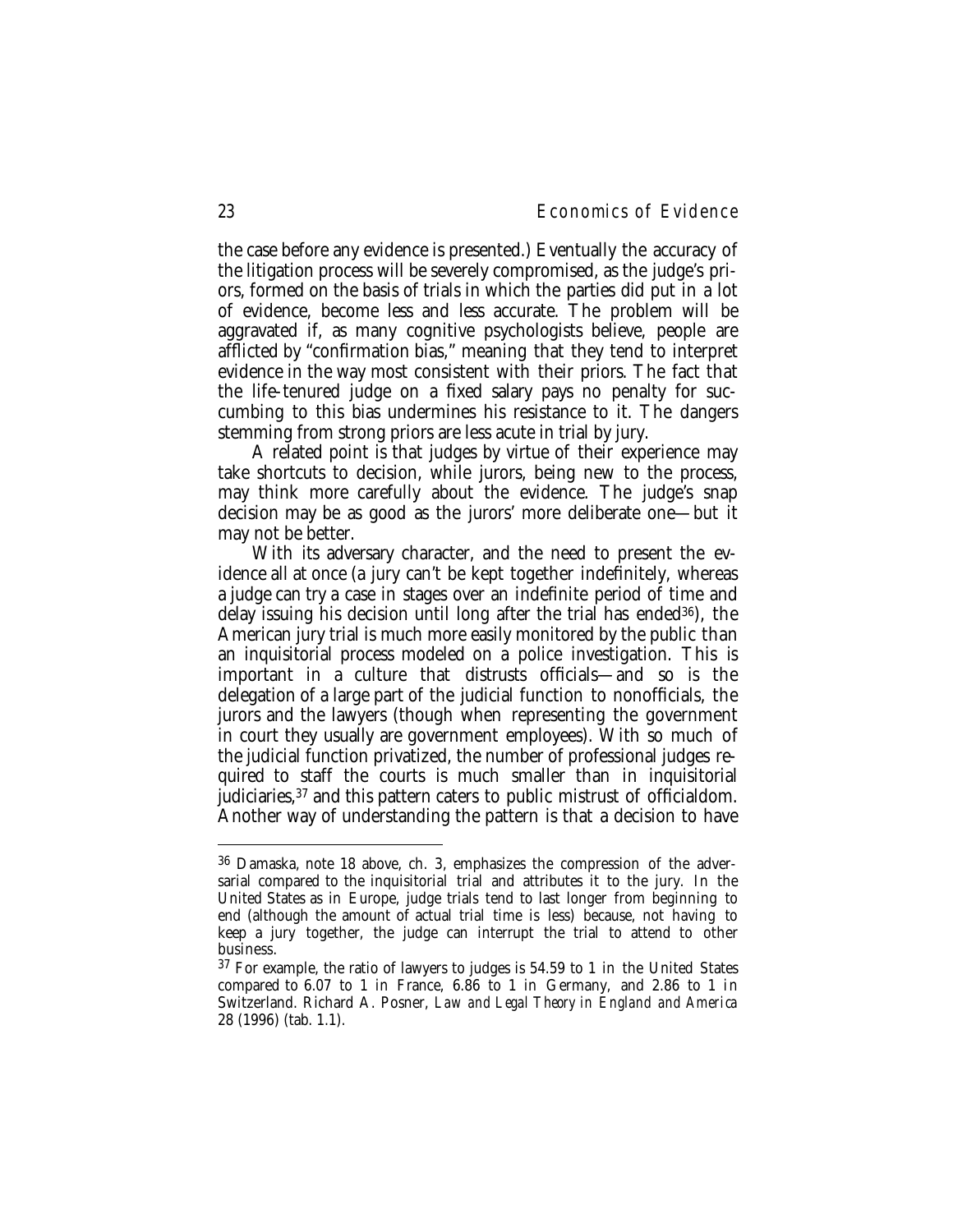a small number of judges drives up the cost of search by them, so that the search function devolves on others, the lawyers and jurors, who might be considered excessively high-cost searchers (relative to benefits) if judges were plentiful and judge search therefore cheap.

American popular mistrust of judges has a further significance. It has resulted in most American judges' being elected rather than appointed and in keeping judicial salaries well below the opportunity costs of the ablest lawyers. The consequence is a vicious cycle (vicious if you don't like juries). Because American judges are mistrusted, American judges really are less trustworthy than judges in a culture of greater respect for officials. This in turn narrows the competence gap between judges and jurors, and so reduces the error costs of jury trials relative to bench trials. The gap is further narrowed by the fact that, when judges are elected, repeat litigants, such as insurance companies, and specialized trial lawyers, such as the tort plaintiffs' bar, have strong incentives to channel campaign contributions to judges who favor their interests. The incentives are blunted, and the bad effect on justice reduced, if decisional responsibility is shared with jurors. A jury system counteracts judicial bias and reduces the incentive to bribe judges.38 It counteracts political bias as well, a potentially important factor especially in a system of elected judges, as in most U.S. states. The judge who sits without a jury cannot "blame" the result on others; he can diffuse responsibility if he sits with a jury. And jurors unlike judges do not have career incentives to render verdicts that are popular with whoever controls judicial careers.

Doubts about the competence of jurors are influenced by the assumption that jurors constitute a random sample of the lay population, but the assumption is false. In the federal system, the names of potential jurors are usually taken from voter registration lists, so that people whose sense of civic responsibility is insufficient to motivate them to register to vote are in practice disqualified from serving on a jury. The people whose names are chosen in this way are sent summonses to jury duty but the most irresponsible of these people simply ignore them and there is rarely any follow-up. Then when the cooperators are questioned by the judge as part of the process of selecting the jury for the particular case, the potential jurors who do

<sup>38</sup> Dewatripont and Tirole, note 26 above, at 30.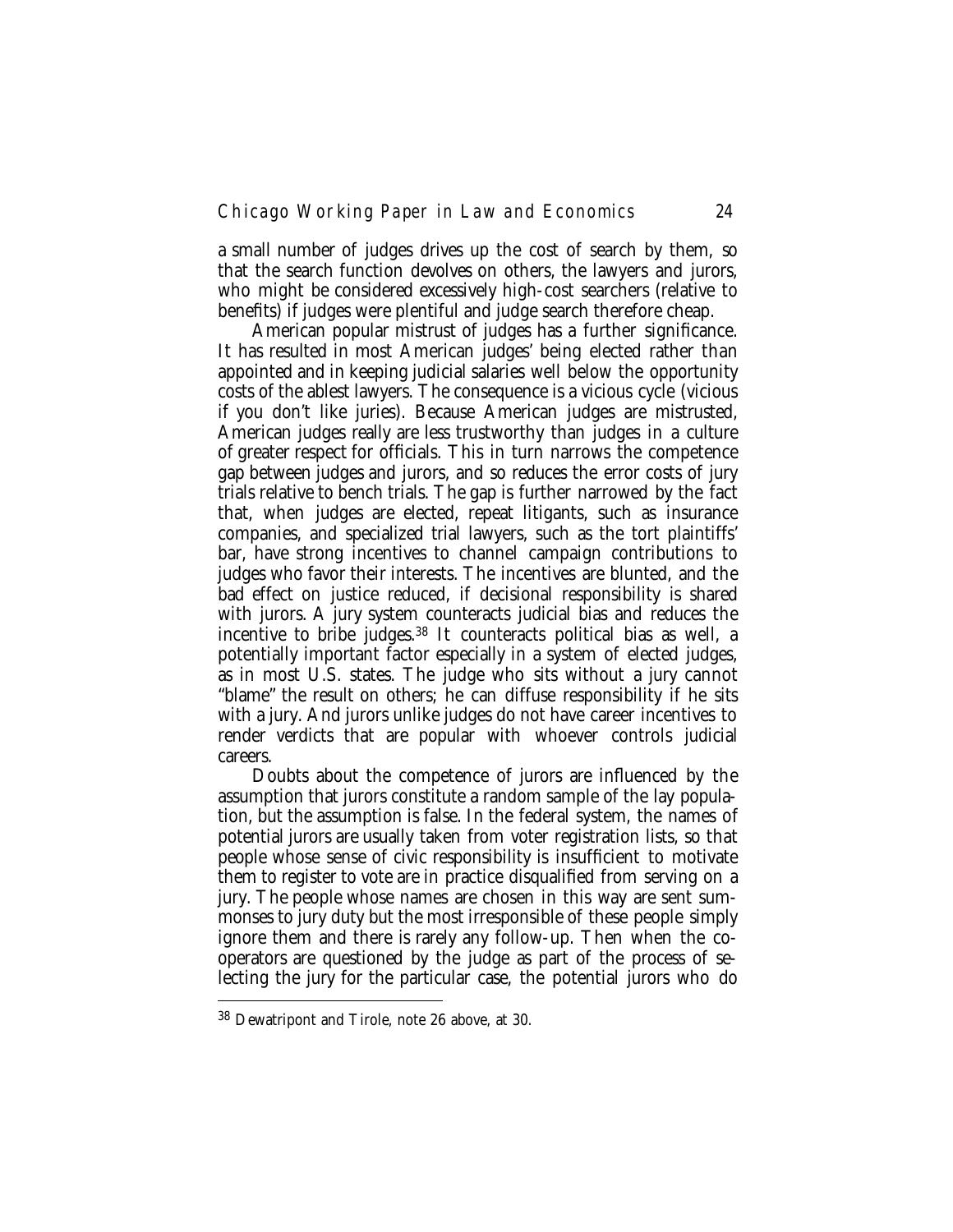not want to serve make up excuses and are usually let off. Challenges for cause hive off the jurors who are likely to be partial to one side or another, and peremptory challenges enable the lawyers to act on inarticulable hunch to eliminate some of the prospective jurors who remain. The prospects who make it through this gauntlet are not a random sample of the inhabitants of the federal judicial district, but generally are above average in competence, civic mindedness, and sense of responsibility (except that peremptory challenges are sometimes used to exclude the ablest prospective jurors—the ones most likely to see through the case presented by the lawyer making the challenge). Contrary to legend, retired people are underrepresented rather than overrepresented on juries.<sup>39</sup> So, however, are the busiest people, and some of them would make first-class jurors.

Even assuming that jurors are on balance as competent to resolve factual disputes as (American) judges, we might worry that they have no incentive to exert themselves. They are less likely than judges to be criticized publicly for reaching the "wrong" result (though this, as we saw, can be a good thing as well as a bad); they have no career stakes in doing their job as jurors well; and their financial incentive to conduct a careful search of evidence is nil. Yet almost all judges who sit with juries are struck by their conscientiousness, whether or not the judge agrees with the jury's verdict. Part of the explanation is the screening for conscientiousness that I have mentioned. More important is what might be called the theatrics of trial by jury. American judicial systems strive, apparently with some success, to create an atmosphere in which the jurors, caught up in the drama of decision making, do their best to render a sound verdict. This is no more (or less) surprising from the standpoint of rational choice than the fact that an audience can be frightened by a scary movie even though everyone knows that it's make-believe.

Well-publicized instances of crazy jury trials—interminable, uncivil, lawless, resulting in outlandish verdicts and other egregious miscarriages of justice, or all these things at once—have convinced

<sup>39</sup> Richard A. Posner, *Aging and Old Age* 152 (1995).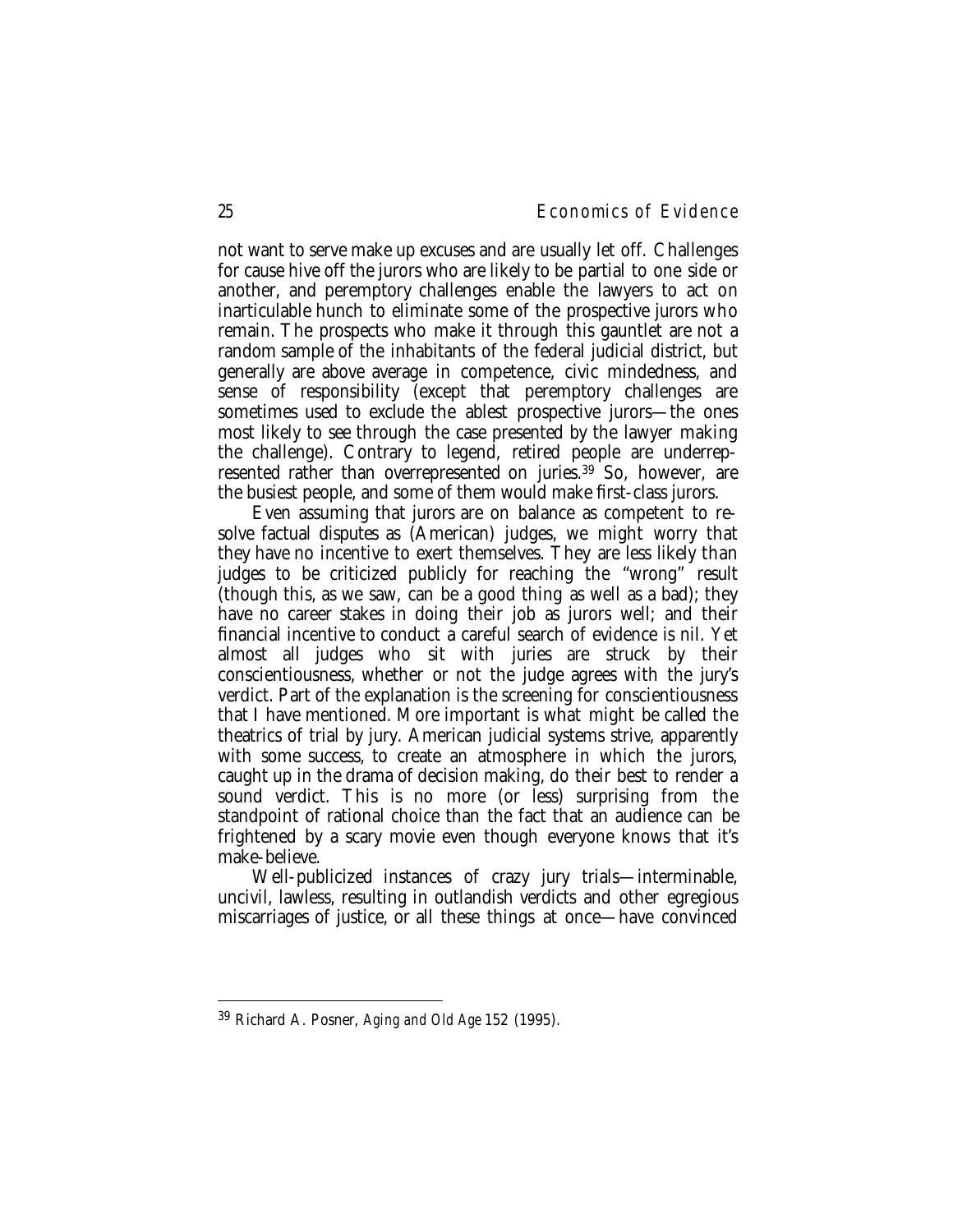some observers that the American system is grossly inefficient.40 But there are pitfalls in relying on anecdote to shape public policy in a nation as vast and as blanketed by the media as the United States. The very fact that the American jury trial facilitates public evaluation—that the mistakes of the system are harder to bury—guarantees that the system will look less efficient than one that operates behind a veil.

#### *2. Mixed Systems and Feasible Reform*

÷,

For the sake of clarity I have been contrasting polar systems for gathering and evaluating evidence in litigation—an inquisitorial system without any participation by lawyers in the evidentiary process and an adversarial system of jury trials. Actual systems are mixed (lawyers do play an evidentiary role in the Continental legal systems and only a small fraction of American cases are decided by juries) and their best features could be combined. The jury could in principle be abolished without jettisoning the adversary system, as has essentially been done in civil cases in England, though I shall note that England's system is in other respects as well far from adversary in the American sense. Or more cases channeled into arbitration, which mostly uses lay judges but ones who, unlike jurors, have expertise. A number of suggested and some already implemented reforms of the adversary system and corresponding reforms of the inquisitorial system<sup>41</sup> offer promise of enhancing efficiency. Here are some designed to make trial by jury more accurate: 42

<sup>40</sup> This position is argued from an economic standpoint in Gordon Tullock, "Defending the Napoleonic Code over the Common Law," 2 *Research in Law and Policy Studies* 2 (1988), and in Tullock, note 24 above, ch. 6.

<sup>41</sup> See, for example, Palumbo, note 29 above, at 2, 19–20. On the growing convergence between the Continental (inquisitorial) and Anglo-American (adversarial) systems, see, for example, *Criminal Justice in Europe: A Comparative Study* (Phil Fennell et al. eds. 1995); John D. Jackson, "Playing the Culture Card in Resisting Cross-Jurisdictional Transplants: A Comment on 'Legal Processes and National Culture,'" 5 *Cardozo Journal of International and Comparative Law* 51 (1997); Kerameus, note 24 above.

<sup>42</sup> Many of these are discussed in Saks, note 7 above, and Lempert, note 7 above, at 220–231, and are summarized in American Bar Association, Section of Litigation, "Civil Trial Practice Standards" (Feb. 1998). See also Michael Honig, "Jury Trial Innovations," *New York Law Journal*, Nov 9, 1998, p. 3.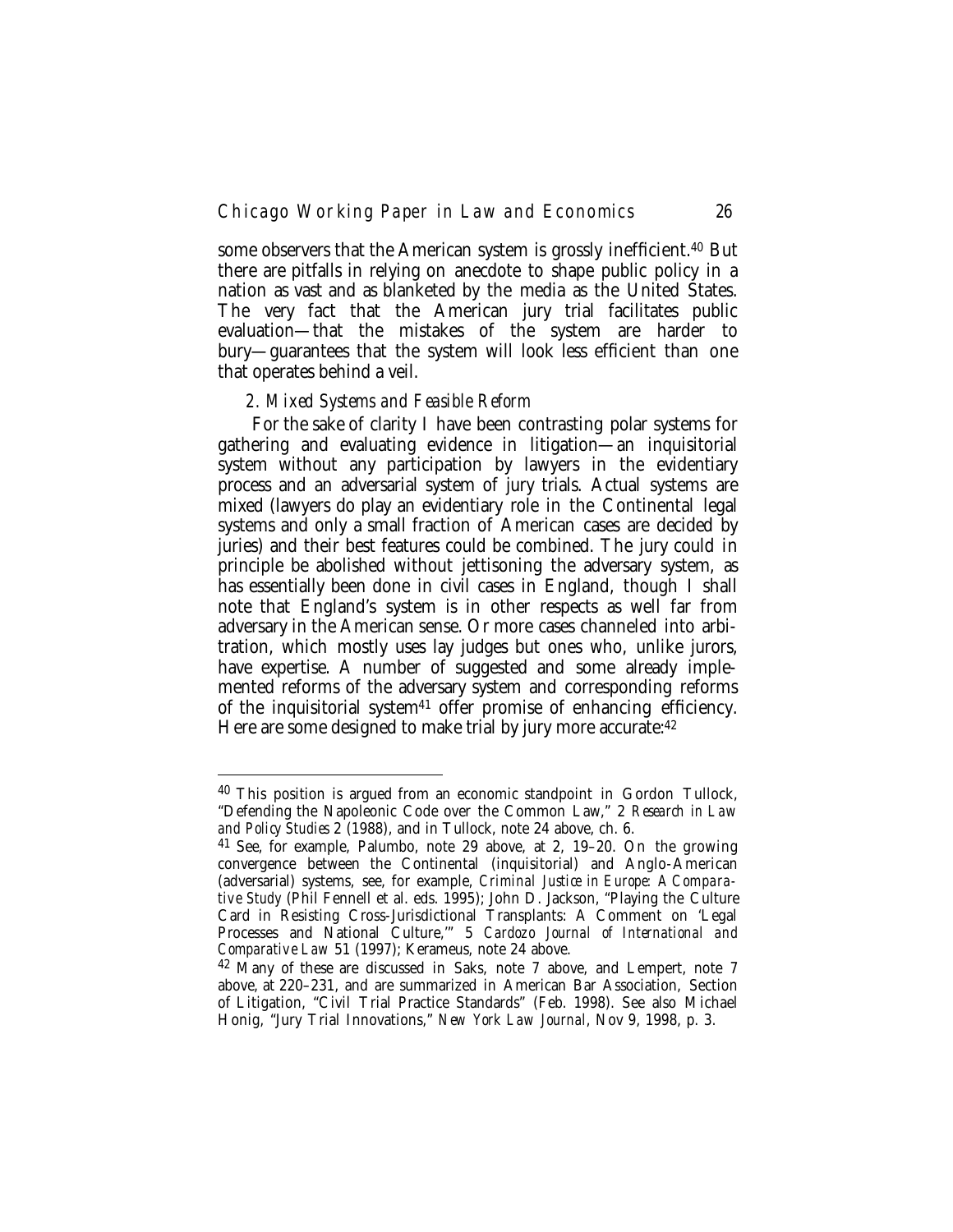(1) Restoring the size of the civil jury to the traditional 12 (from 6 to 8, its size in the federal system at present), in order

(a) to obtain greater diversity of experience, which is important because determining probabilities with regard to the sorts of uncertainty involved in a trial draws heavily on the adjudicator's common sense, which is shaped in turn by people's experiences,

(b) to exploit the Condorcet jury theorem on the superiority of collective to individual judgment,43 and

(c) to reduce variance in outcomes by drawing on a larger, though still small, sample of the community.44

(2) Imposing educational qualifications on jurors in highly complex litigation.

(3) Encouraging jurors to take a more active role in the search process by permitting them

(a) to take notes,

(b) to ask questions of the lawyers, witnesses, and judge,

(c) to read daily transcript, and, more doubtfully,

(d) to call witnesses

÷,

<sup>43</sup> See, for example, Bernard Grofman and Guillermo Owen, "Condorcet Models, Avenues for Future Research," in *Information Pooling and Group Decision Making* 93, 94 (Bernard Grofman and Guillermo Owen eds. 1986). The theorem requires that each juror make an independent judgment, that each have a probability greater than .5 that his judgment is correct, and—critically—that the jury arrives at its outcome by majority vote. Suppose that each member of a 12-person jury has a .6 probability of being correct. Then the jury will reach the incorrect result only if 7 members are wrong, and the probability of this is .47, which is only 15 percent. Under a rule of unanimity, the probability of error would be .4. But, given that juries deliberate, there is no doubt that an articulate majority is often able to win over dissenters and obtain a unanimous verdict.

<sup>44</sup> For evidence that larger juries increase accuracy and reduce variance, see Saks, note 7 above, at 14–15, 42–43; Michael J. Saks and Mollie Weighner Marti, "A Meta-Analysis of the Effects of Jury Trial," 21 *Law and Human Behavior* 451 (1997). Some cases are so huge that a single jury, even of 12, is too small to assure accuracy commensurate with the stakes. This is a problem in mass-tort class actions, when claims with aggregate stakes of literally billions of dollars may be combined for trial before a single jury. The solution is to have a sample of the cases tried before separate juries. See Michael J. Saks and Peter David Blanck, "Justice Improved: The Unrecognized Benefits of Aggregation and Sampling in the Trial of Mass Torts," 44 *Stanford Law Review* 815 (1992); In re Rhone-Poulenc Rorer, Inc., 51 F.3d 1293 (7th Cir. 1995).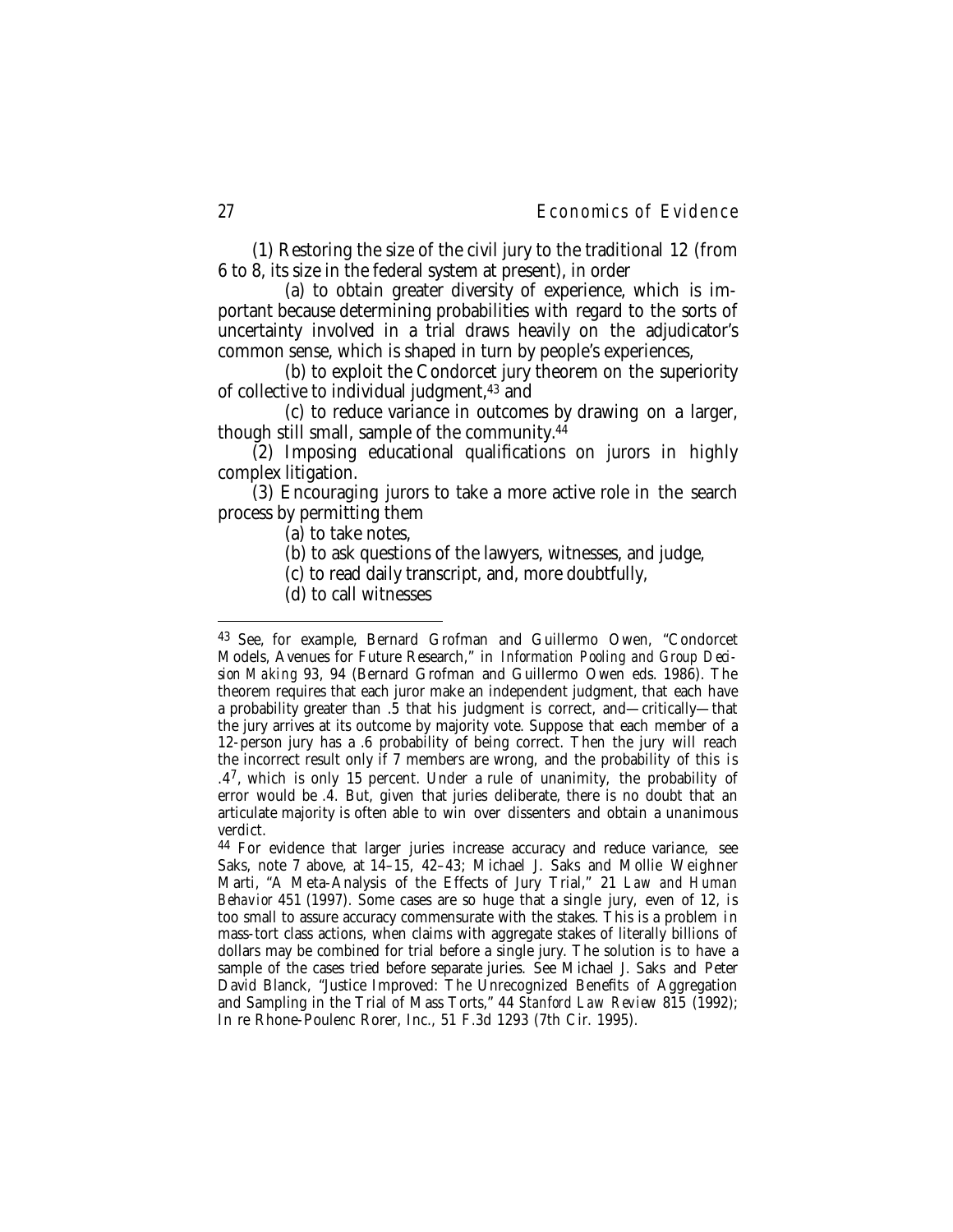(4) Instructing jurors on the law before and during as well as at the close of trial.

(5) Explaining to jurors the basic rules of evidence so that they do not draw inappropriate negative inferences from the withholding of evidence from them. Jurors' ignorance of the rules of evidence can lead them to entertain ungrounded suspicions of the honesty of lawyers and witnesses and to draw erroneous "missing evidence" inferences.45

(6) Avoiding legal jargon in instructions—a problem so general that some empirical studies have found "that instructed jurors have no better grasp of the law than uninstructed jurors"!46

(7) Changing the rules of evidence so as to combat some of the cognitive quirks that beset decision makers.

(8) Shortening trials as much as possible so that jurors do not experience information overload.

Accuracy is only one of two factors to be considered in an economic analysis of evidence; cost is the other. But most of the suggested reforms are virtually costless and some, like compressing the trial, might actually reduce costs. The most costly-seeming reform would be to increase the size of the jury. The larger the jury, the higher the opportunity costs of taking jurors from their ordinary pursuits, both because more jurors would be needed and because trials would be longer, since jury selection would take longer and jury deliberations would be more protracted. There would also be more hung juries, and hence more retrials. But the added costs might well be offset by the fact that more accurate factfinding (which having a larger jury promotes) should produce better deterrence, resulting, as

<sup>45</sup> For analysis and examples, see Bruce A. Green, "'The Whole Truth?': How Rules of Evidence Make Lawyers Deceitful," 25 *Loyola of Los Angeles Law Review* 699 (1992).

<sup>46</sup> Saks, note 7 above, at 35; see also Reid Hastie, David Schkade, and John Payne, "A Study of Juror and Jury Judgments in Civil Cases: Deciding Liability for Punitive Damages," 22 *Law and Human Behavior* 287, 304 (1998). It may, however, fall into the category of problems that are hopeless but not serious. The instructions are determined before the lawyers' closing arguments to the jury, and the lawyers are not permitted to argue to the jury legal positions inconsistent with the instructions. In effect, then, the lawyers instruct the jury, but they do so consistently with the law as laid down by the judge.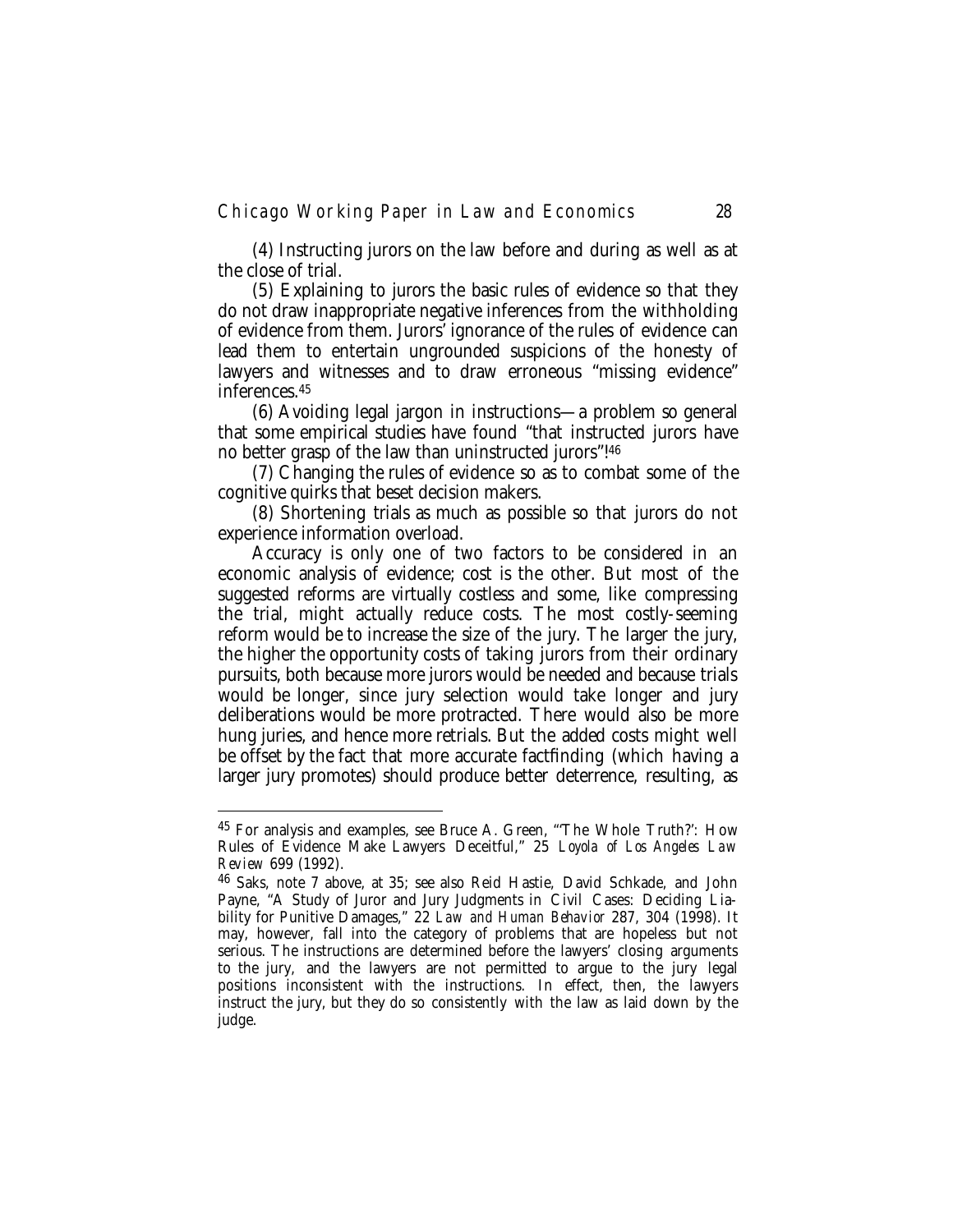noted earlier, in less wrongful conduct and so in fewer trials. Also, the settlement rate will be higher the more predictable the outcome of the trial is.

I don't want to go overboard in praise of the large jury. Arbitration, which as a privately created and financed method of adjudication provides a valuable though not infallible benchmark for evaluating the efficiency of public systems of adjudication, rarely involves more than three arbitrators and usually there is only one. The implication is that the costs of a larger panel would exceed the benefits that I have just been stressing. But the implications for the efficiency of the large jury are blurred by the fact that cases selected for arbitration differ systematically from those adjudicated in courts. Almost all are contract cases in which the parties agreed in the contract itself to arbitrate disputes arising out of it, and perhaps in most of them the parties did not anticipate disputes likely to involve stakes large enough to warrant more than a brief and informal process of resolution. Although many multimillion dollar contracts provide for arbitration and rarely if ever do they provide for arbitration by a panel of more than three arbitrators, most contract cases, even when the stakes are huge, are decided on the basis of the language of the contract. Messy factual disputes of the sort that a large panel of factfinders might be better able to resolve are avoided. The benefits of additional arbitrators may therefore be slight even in large cases.

Another variable in the design of trial by jury is the voting rule. Unanimity is the traditional rule, but some states have relaxed it. It is difficult to say whether this is a good idea, apart from the effect on the number of cases that hang, which may however be slight if the unanimity requirement gives way to a lesser supermajority requirement (for example, conviction or acquittal by a 10–2 vote).47 On the one hand, deliberation is likely to be more perfunctory if unanimity is not required. On the other hand, unprincipled

<sup>47</sup> See Alvin K. Klevorick and Michael Rothschild, "A Model of the Jury Decision Process," 8 *Journal of Legal Studies* 141, 155 (1979); Edward P. Schwartz and Warren F. Schwartz, "Decisionmaking by Juries under Unanimity and Supermajority Voting Rules," 80 *Georgetown Law Journal* 775, 787 (1992).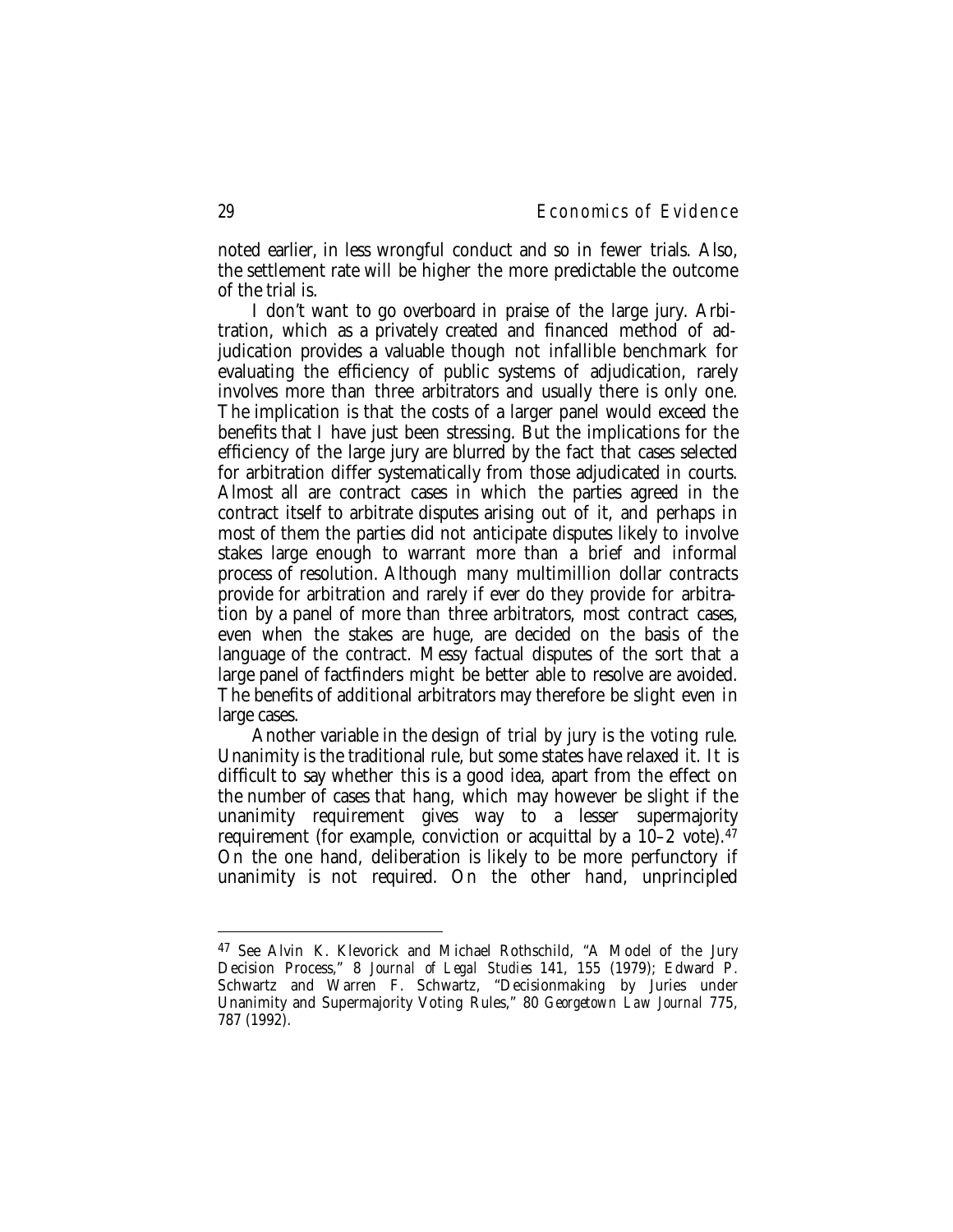compromises, which may be necessary to secure unanimity, are also less likely.

#### *3. A Summary Comparison*

Because Americans mistrust officials more than people in most other countries that are otherwise similar to the United States, an effective inquisitorial system would cost more here than in the countries in which it is used;48 this may be one reason we haven't adopted it. Beyond that, the empirical evidence needed to make a responsible comparative evaluation of the two types of system is largely nonexistent. In particular, there is little evidence to support the often vociferous criticisms of the jury system.49 Opponents of the jury and proponents of the inquisitorial system can, however, point to two types of evidence. First, experimental evidence (limited, however, to a single study) indicates that judges are less subject to hindsight bias than jurors.50 Second, the conviction rate is lower in bench trials than in jury trials. The significance of this lies in the fact that in most states the decision in a criminal case as to whether to be tried by a judge or by a jury is entirely the defendant's. If juries are less accurate guilt determiners than judges, innocent defendants will choose to be tried by judges rather than run the risk of jury mistake, while guilty defendants will choose to be tried by juries, hoping *for* a mistake; and so the acquittal rate will be higher in bench trials—and it is  $51$ 

Kevin Clermont and Theodore Eisenberg present some parallel evidence for civil cases: in products liability and medical malpractice cases, bench trials strongly favor plaintiffs and jury trials strongly

<sup>48</sup> The English legal system may seem a counterexample, since it is an adversary system yet the English population is famously (if diminishingly) respectful of officials. The appearance is misleading; functionally, the English legal system is closer to the legal systems of the Continent than to the U.S. system. See Posner, note 37 above at 20–36.

<sup>49</sup> See Lempert, note 7 above.

<sup>50</sup> See W. Kip Viscusi, "How Do Judges Think about Risk?" 17–20, 26 (forthcoming in *American Law and Economics Review*).

<sup>51</sup> Gerald D. Gay et al., "Noisy Juries and the Choice of Trial Mode in a Sequential Signalling Game: Theory and Evidence," 20 *RAND Journal of Economics* 196 (1989).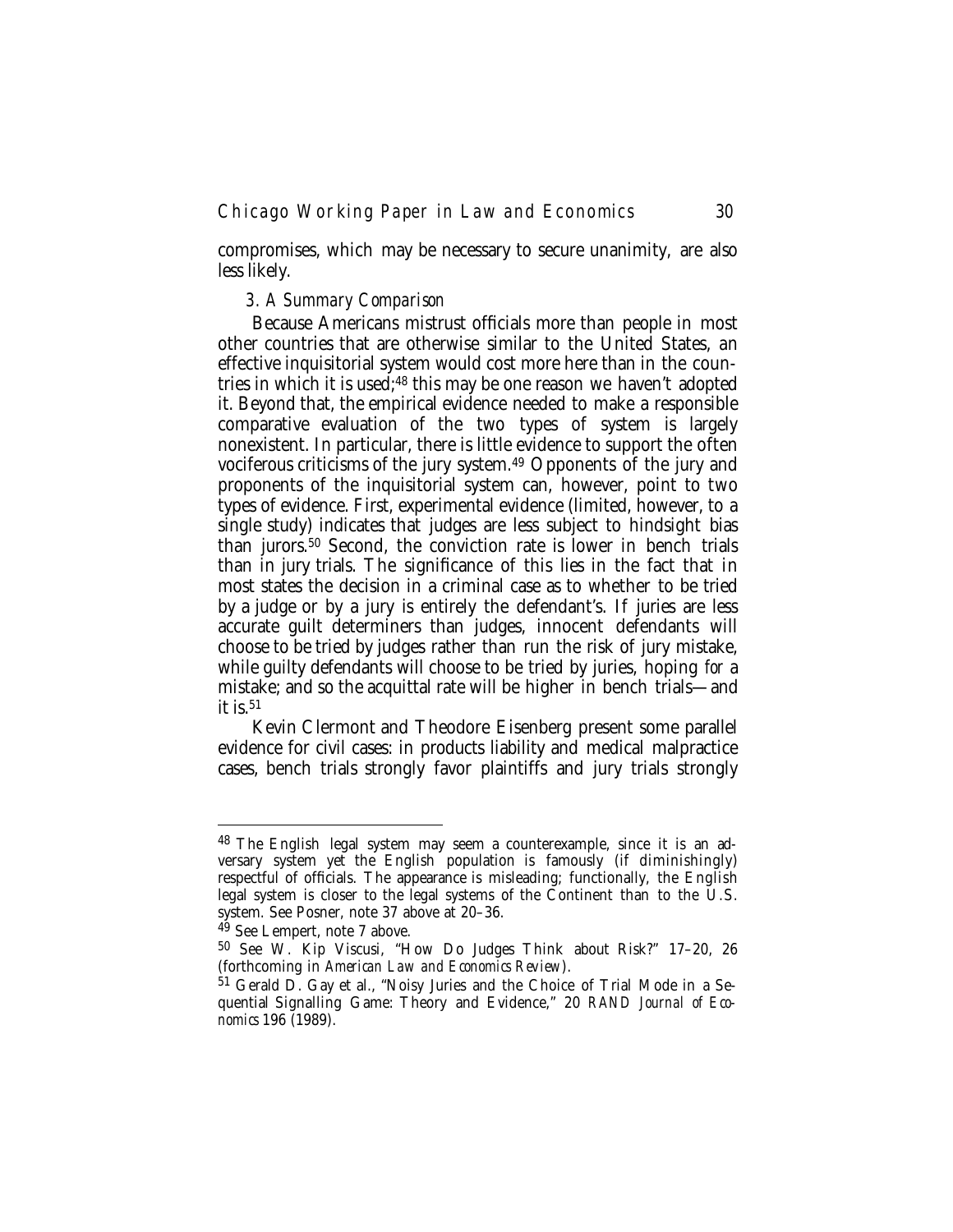favor defendants.52 The plaintiff's choice of a bench trial, if he has a strong case, is explicable on the same ground as the criminal defendant's choice of bench trial if *he* has a strong case. The puzzle is why the civil defendant doesn't elect jury trial if he has a weak case and thus needs a mistake by the trier of fact in order to prevail. The authors think that defendants' lawyers have bought into popular misconceptions that juries are inveterately pro-plaintiff. An alternative possibility is related to the assumed greater accuracy of judges. To say that juries are less accurate than judges is to say that there is greater variance around the mean (the correct result, presumably) in jury than in judge decisions. If a defendant has a very weak case, this greater variance may hurt him. Suppose that the range of possible damages awards by a judge is \$10,000 to \$100,000 (for a mean of \$55,000), but for a jury in the same case is \$0 to \$110,000 (same mean). Then if the defendant has no chance of persuading the jury to award zero damages, he has more to lose from being tried by a jury than by a judge. It is because in a civil case the jury determines the size of the sanction, but in a criminal case the judge does, that jury inaccuracy is likely to work to the disadvantage of the guilty defendant in the civil case and to his advantage (as noted in the preceding paragraph) in the criminal case.

I should note that what I am calling "jury inaccuracy" need not reflect a difference in competence, but could reflect simply a difference in variance resulting from the fact that there are many more jurors than there are judges and that they are more diverse because they lack the uniformity of outlook and experience that judges tend to have by virtue of common training and vocation. A defendant who has a weak case will tend to prefer a jury trial when the jury is asked to make a binary decision (such as guilty or innocent, liable or not liable), because in such a case variance can only work to his benefit by reducing the expected punishment.53

Jurors doubtless are somewhat more lawless than judges because they do not internalize the values of law-following to the same

<sup>52</sup> Kevin M. Clermont and Theodore Eisenberg, "Trial by Jury or Judge: Transcending Empiricism," 77 *Cornell Law Review* 1124, 1162–1166 (1992).

<sup>53</sup> Suppose all judges are average, and the average judge will convict this defendant. The average jury will also convict him, but one in ten juries will acquit him. Then he is better off choosing a jury trial.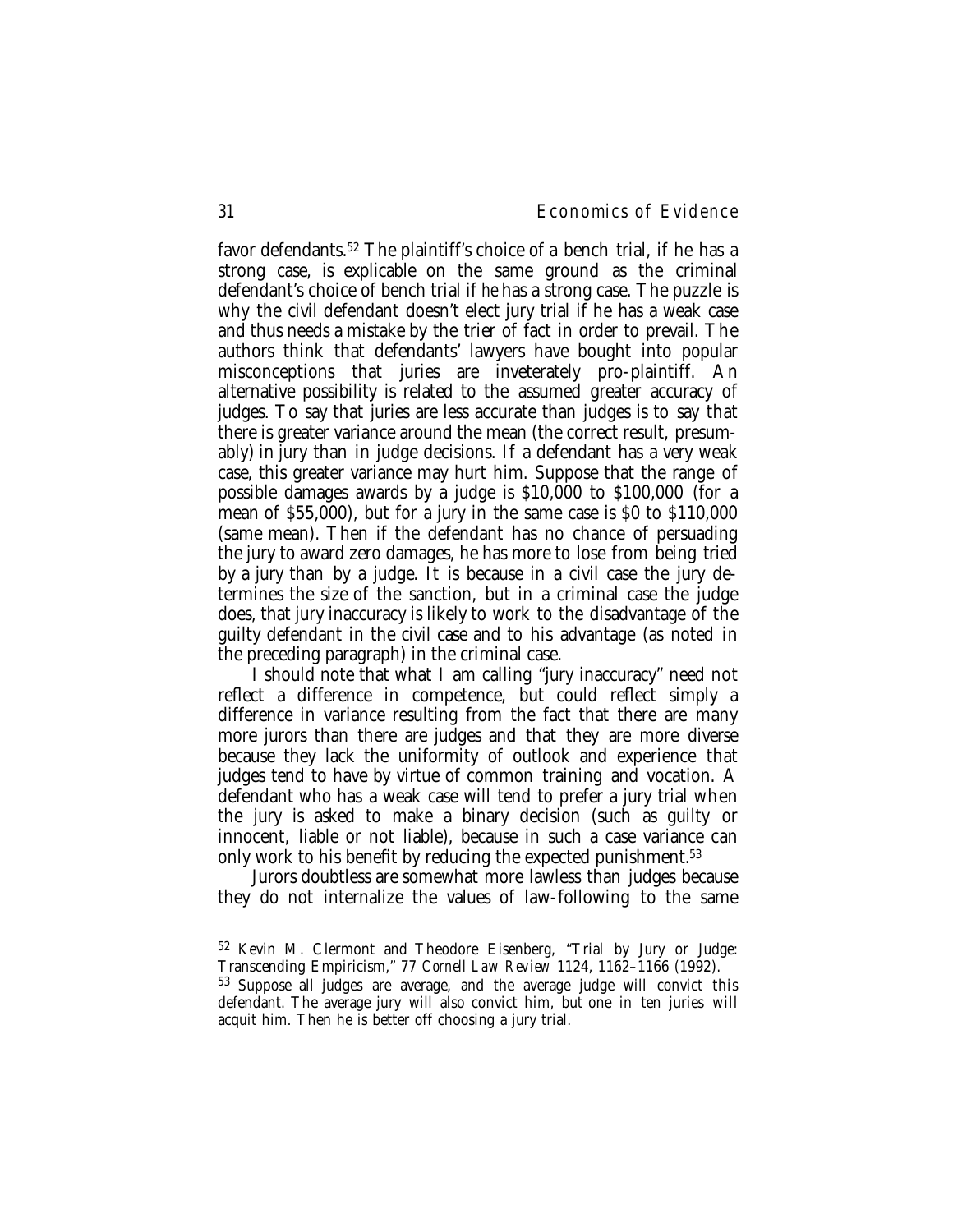extent as most judges; this is why we have rules that forbid revealing to the jury that the defendant in a tort case has liability insurance. But this point is somewhat to one side of the question of factfinding competence; more studies are needed before it can be concluded with any confidence that the American jury is a less accurate factfinder than the American, or even the European, judge. If it is less accurate, however, it is probably less efficient, at least in civil cases. The direct cost of jury trials plainly exceeds that of bench trials. Only if a great deal of value is assigned to John Stuart Mill's "education in citizenship" rationale for the jury, or to some other political value of jury trial, are the added costs likely to be offset by greater benefits—except in criminal cases. Distrust of officials is too great in America for people to be willing to entrust their liberty solely to professional judges.

#### *B. Burden of Proof*

-

#### *1. Burden of Production*

Burden of proof has two aspects, of which the first is important only in an adversary system, where the tribunal does not participate in the search for evidence. This aspect is the burden (duty) of submitting evidence to the tribunal, as distinct from the burden of persuading the tribunal that one ought to win the case. The two burdens are intertwined; for one thing, the burden of persuasion generally determines who has the burden of production. In the ordinary civil case, the plaintiff's burden is to show that his position is more likely than not correct. In other words, if at the end of the trial the jury either thinks the defendant should win or doesn't know which side should win—the evidence seems in equipoise—the plaintiff loses. This makes a plaintiff who puts in no evidence very likely to lose; so it makes sense, as a way of economizing on the time of the tribunal (as well as of reducing nuisance litigation), to require the plaintiff, as a precondition to getting to trial, to submit evidence that if believed would be likely to carry the day with the jury before the defendant is required to submit any evidence.54 This assumes that the cost to the plaintiff of obtaining this evidence is not

<sup>54</sup> See Bruce L. Hay, "Allocating the Burden of Proof," 72 *Indiana Law Journal* 651 (1997).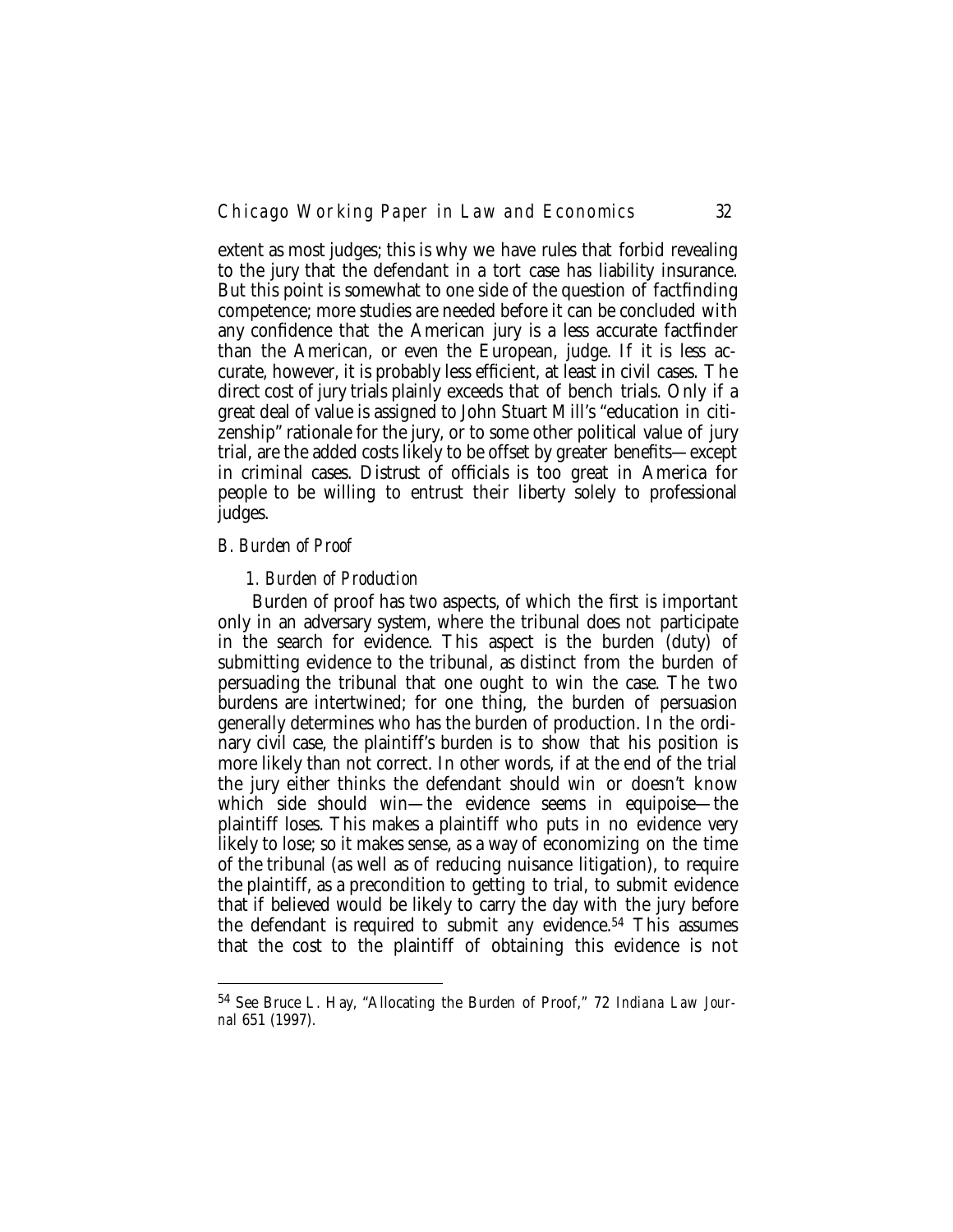disproportionately greater than the cost to the defendant of obtaining contrary evidence (if there is any). But if, as a result of modern pretrial procedures for discovering evidence in the possession of the opposing party, the costs of searching for evidence are symmetrical, it makes sense to place the burden of production on the party that bears the burden of persuasion for the reason first given. This is the plaintiff in the case of the main claim but the defendant in the case of affirmative defenses, such as consent, statute of limitations, laches, accord and satisfaction, incapacity, preemption, and res judicata.

In the case of defenses, moreover, it would be inefficient to require the plaintiff to anticipate and produce evidence contravening the indefinite number of defenses that a defendant might plead in a given case. Such a requirement would also force the plaintiff to do the defendant's legal research for him. The plaintiff would have to identify and counter defenses that the defendant might not have been aware of as well as some which the defendant might have good tactical or evidentiary reasons not to plead or that he might not plead simply because he had one clearly dispositive defense and so didn't have to waste his time with others. For example, if the statute of limitations is a plausible defense in only 5 percent of cases, making the plaintiff plead and prove that his suit was timely would impose costs with no corresponding benefits in 95 percent of cases. This discussion suggests that the nineteenth-century rule that the plaintiff in a negligence case had to prove his lack of contributory negligence as well as the defendant's negligence would have been sound from an economic standpoint only if either (1) contributory negligence was a likely defense in the vast majority of such cases, or (2) because pretrial discovery was very limited, it would have been much more costly for the defendant than for the plaintiff to determine whether the plaintiff had been negligent.

The economic rationale of rules governing the burden of production is further illustrated by the *McDonnell Douglas* rule.55 Applied mainly in employment discrimination cases, the rule permits the plaintiff, say in a case of racial discrimination in hiring, to establish his prima facie case, and thus withstand a motion for

<sup>55</sup> See McDonnell Douglas Corp. v. Green, 411 U.S. 792 (1973); see also Furnco Construction Corp. v. Waters, 438 U.S. 567 (1978).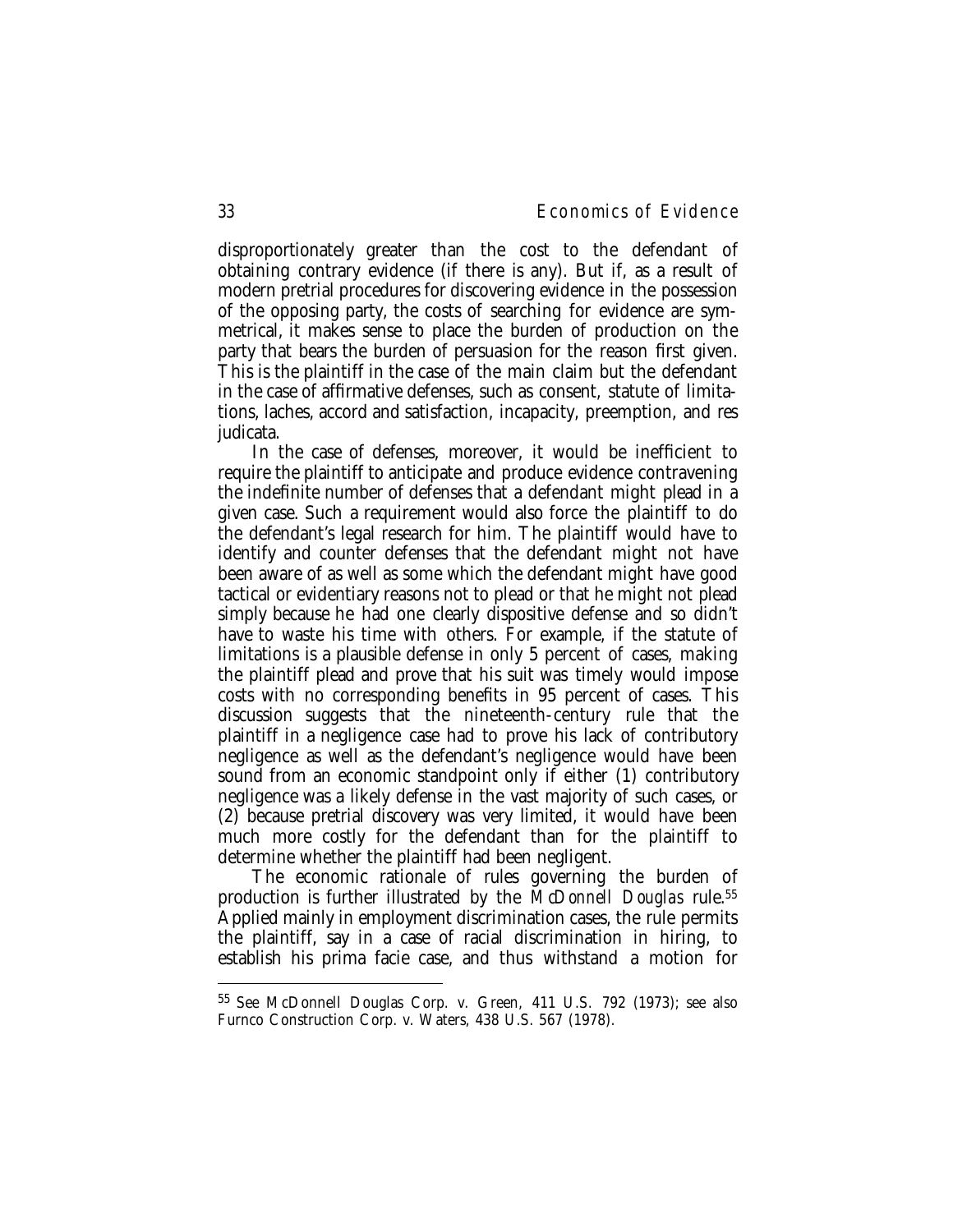summary judgment by the defendant, with evidence merely that he was qualified for the job but was passed over in favor of someone of another race. But the rule does more: satisfying the just-described burden of production creates a presumption of discrimination, meaning that if the defendant puts in no evidence the plaintiff is entitled to summary judgment. The probability that he lost the job opportunity *because* he was discriminated against might seem not to be very high if the only evidence is as described. But this appraisal disregards the evidentiary significance of missing evidence. If the defendant, who after all made the decision to give the job to someone other than the plaintiff, maintains complete silence about the reason for his action, an inference arises that the reason was indeed discrimination. If the reason was otherwise, he should have been able without great difficulty to produce some evidence of that.

If the defendant breaks his silence and gives a noninvidious reason for his action, and the plaintiff is unable to present evidence casting doubt on that reason, then the plaintiff loses, again without a trial. If, however, the plaintiff is able to create doubt about the genuineness of the reason given by the defendant, then the case goes to the jury and the *McDonnell Douglas* rule falls out. A jury that disbelieves the reason given by the defendant can infer that the plaintiff was indeed discriminated against, but it need not do so;<sup>56</sup> it may conclude that the defendant is embarrassed by the reason that motivated its action and so is concealing it yet it is not discriminatory.

The *McDonnell Douglas* rule is sometimes thought to be motivated by a desire of "liberal" judges to make it easier for the plaintiff to prevail in a discrimination case. My analysis suggests that the rule is justifiable in neutral terms of minimizing cost, specifically of minimizing the cost of trial in cases in which the parties can be induced to "show their hand" before trial.

#### *2. Burden of Persuasion*

-

In the typical civil trial, there is no basis for supposing that Type I errors (false positives—such as convicting an innocent person) on average impose higher costs than Type II errors (false negatives, such

<sup>56</sup> See the comprehensive discussion of this issue in Fisher v. Vassar College, 114 F.3d 1332 (2d Cir. 1997) (en banc).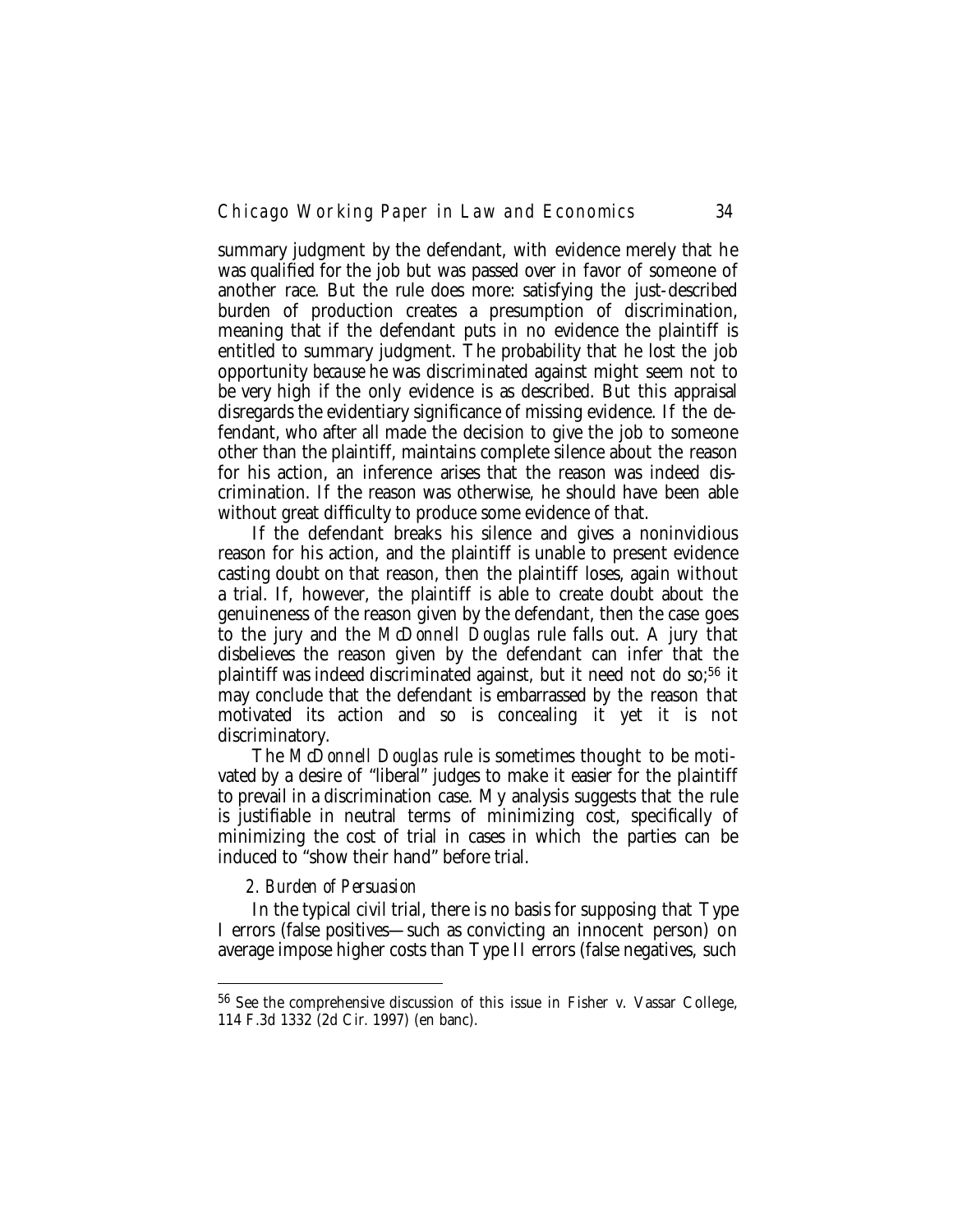as an erroneous acquittal). So it is enough to justify a verdict for the plaintiff that the probability that his claim is meritorious exceeds, however slightly, the probability that it is not. But because the cost to an innocent defendant of criminal punishment may well exceed the social benefit of one more conviction of a guilty person (in maintaining deterrence and preventing the person from committing crimes for a period of time, namely while he is imprisoned pursuant to his conviction), Type I errors are more serious than Type II errors in criminal cases and therefore are weighted more heavily in the former by the imposition of a heavy burden of persuasion on the prosecution.57

Here it should be noted parenthetically that trading off Type I and Type II errors is a pervasive feature of evidence law. Take disputes over whether a given police lineup is unduly "suggestive." If the other persons in the lineup resemble the defendant very closely, then the chance of a Type I error (mistakenly identifying the defendant as the criminal) is minimized, because the defendant does not "stand out." But the chance of a Type II error (mistakenly failing to identify the defendant as the criminal) is increased, because it is easier to confuse the defendant with the other persons in the lineup.

Another but consistent way to explain the difference between the criminal and civil burdens is by reference to the inherent advantages of the prosecution in a criminal case, compared to a private plaintiff, in an adversary system of justice, that is, a system of competitive evidence search. The government has enormous prosecutorial resources.58 It can allocate these across cases as it pleases, extracting guilty pleas by the threat to concentrate its resources against any defendant who refuses to plead and using the resources thus conserved to wallop the occasional defendant who does invoke his right to a trial. This is like the situation in which

L,

<sup>57</sup> Posner, note 1 above, at 408–415.

<sup>58</sup> In cities with a population of a million or more, the average budget of the local prosecutor's office exceeds \$25 million. Carol J. DeFrances and Greg W. Steadman, "Prosecutors in State Courts, 1996" 1 (U.S. Dept. of Justice, Bureau of Justice Statistics, NCJ 170092, July 1998). Annual appropriations for the offices of the U.S. Attorneys, which prosecute most federal criminal cases, aggregate some \$1 billion. *Budget of the United States Government, Fiscal Year 1999, Appendix* 594 (1998).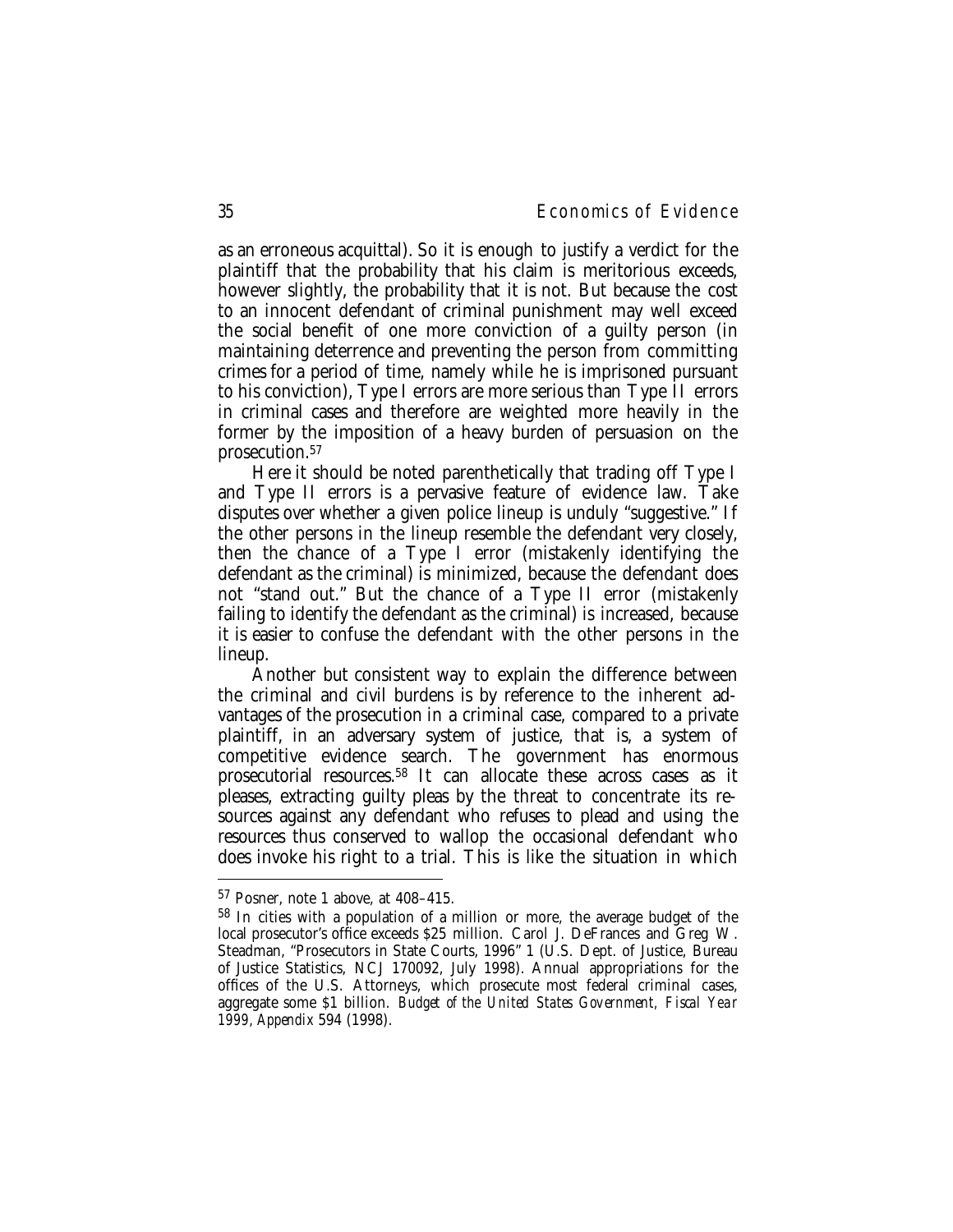unequal access to capital markets can make predatory pricing a rational strategy.59 The analogy is closest and the strategy likely to be most effective when, as is most commonly the case, the defendant cannot afford to hire counsel but is dependent on court-appointed counsel who, in other than capital cases, are kept on a short financial tether. Even the rare defendant who can afford to hire counsel will normally be unable to match the resources that the government can credibly threaten to pour into the case. The burden of proving guilt beyond a reasonable doubt is a partial offset (like the provision of counsel to indigent defendants) to the inequality of the parties' resources for gathering and presenting evidence. In an inquisitorial system, where the search is conducted by a presumably disinterested judge, the need for a heavier burden of proof in a criminal than in a civil system is attenuated.

A complicating factor is that prosecutors may be disinterested too, since, unlike private lawyers, their incomes are not tied directly to success in litigation. But economic theory, as well as common sense and observation, suggests that the desire to win, weighted by the stakes in the case (roughly, the sentence if the defendant is convicted), is the most important argument in the prosecutorial utility function, and thus that prosecutors have incentives similar to those of private lawyers. Being a prosecutor is rarely a terminal job; it is a stepping stone. Future employers will evaluate a prosecutor by his success in litigation, which will be seen as a function of his win rate weighted by the opposition that he had to overcome in order to win, and that will usually be greater the graver the offense charged.

Judges when asked to express proof beyond a reasonable doubt as a probability of guilt generally pick a number between .75 to .95 (depending on the judge), and jury quantifications are similar.60 These may seem shockingly low figures, implying that as many as a quarter of the people convicted of crime are innocent. Not so. The higher the crime rate in relation to prosecutorial resources, the more

<sup>59</sup> See, for example, Douglas G. Baird, Robert H. Gertner, and Randal C. Picker, *Game Theory and the Law* 183–184 (1994).

<sup>60</sup> See National Research Council, *The Evolving Role of Statistical Assessments as Evidence in the Courts* 201–204 (Stephen E. Fienberg ed. 1989); Joseph L. Gastwirth, *Statistical Reasoning in Law and Public*, vol. 2: *Tort Law, Evidence, and Health* 700–702 (1988).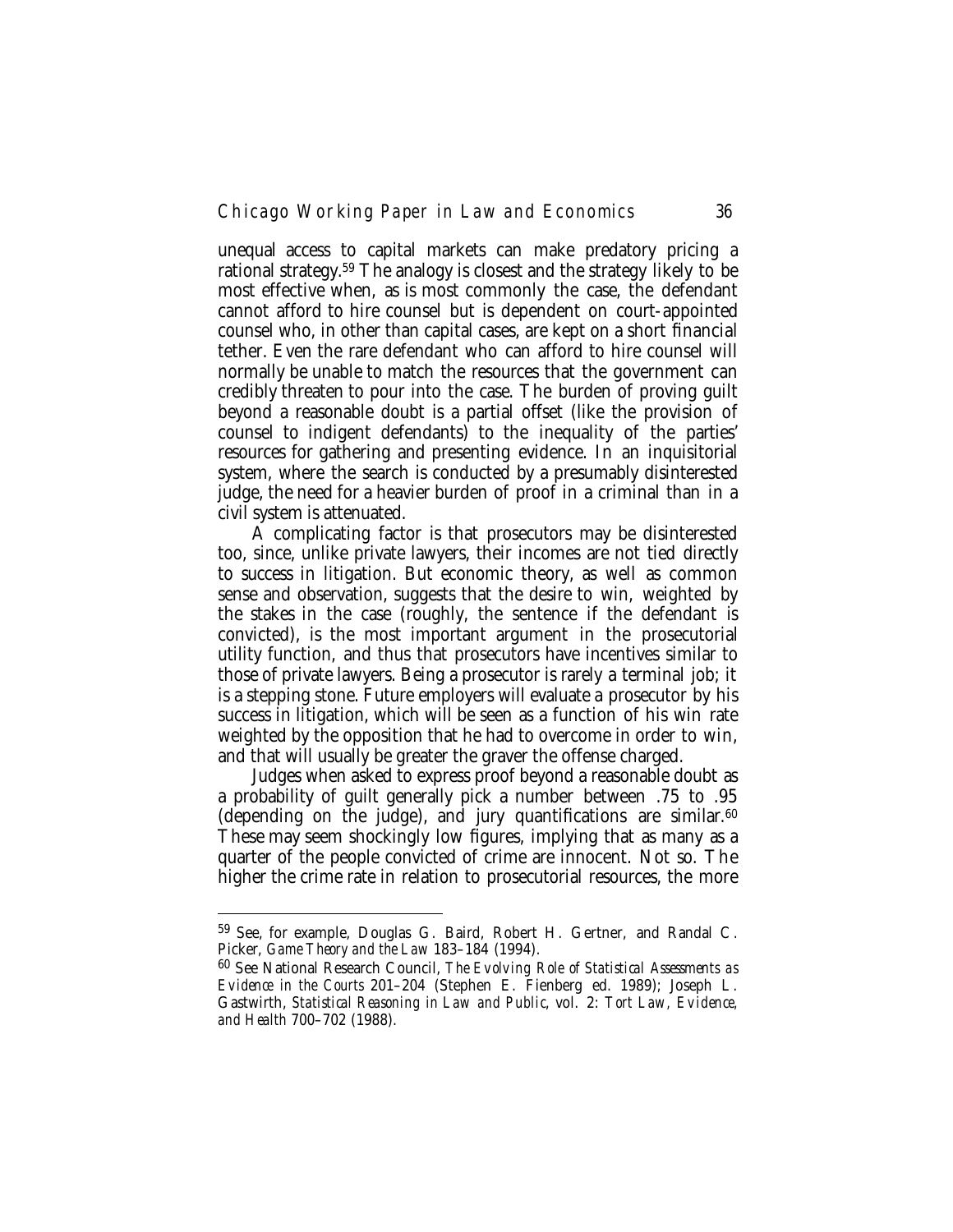thoroughly prosecutors will screen cases for easy ones to win, and these will tend to be drawn from the tail of the distribution of suspects that contains the suspects who are most likely to be guilty in fact. The heavy burden of persuasion and the other procedural advantages of criminal defendants increase the incentive of prosecutors to go after the guiltiest by making it difficult to convict a defendant, notwithstanding the disparity in resources between the prosecuting authorities and all but the wealthiest defendants, unless the case is one sided against him. If because of prosecutorial screening only 1 percent of the persons prosecuted are innocent, then even if all are convicted, only 1 percent of convicted persons will be innocent. And even that is an exaggeration. Not all persons who are prosecuted are convicted, and it is normally much easier for an innocent than for a guilty defendant to create enough doubt of guilt in the trier of fact to induce an acquittal.

Tight screening implies that some, perhaps many, guilty people are not prosecuted and that most people who are prosecuted and acquitted are actually guilty. In the previous example, if a 10 percent acquittal rate is assumed, then 99 percent of the defendants acquitted would actually have been guilty if the probability of acquittal was random with respect to innocence and 90 percent if all innocent defendants were acquitted.61 This implies that when crime rates rise faster than prosecutorial resources, entailing an even finer mesh in the screening of cases to pursue, the procedural advantages of defendants should be reduced by courts or legislatures if society wants to maintain the same balance between the probabilities of convicting the innocent and of acquitting the guilty. This point suggests a possible nonideological basis for the Supreme Court's swing against the rights of criminal defendants in the 1970s and 1980s. Had those rights been preserved intact, the rise in crime rates in that era (which

<sup>61</sup> Of 10,000 defendants, 100 (1 percent) are assumed to be innocent. If 1,000 are acquitted (10 percent) and the probability of acquittal is the same regardless of innocence, then in that group of 1,000 1 percent are innocent and therefore 99 percent guilty. If all 1,000 innocents are acquitted, then 9,000 of the acquitted defendants must be guilty (90 percent). "Juries are not particularly good at evaluating eyewitness testimony…If they return few erroneous convictions it is because they are given few opportunities to judge innocent defendants." Samuel R. Gross, "Loss of Innocence: Eyewitness Identification and Proof of Guilt," 16 *Journal of Legal Studies* 395, 432 (1987).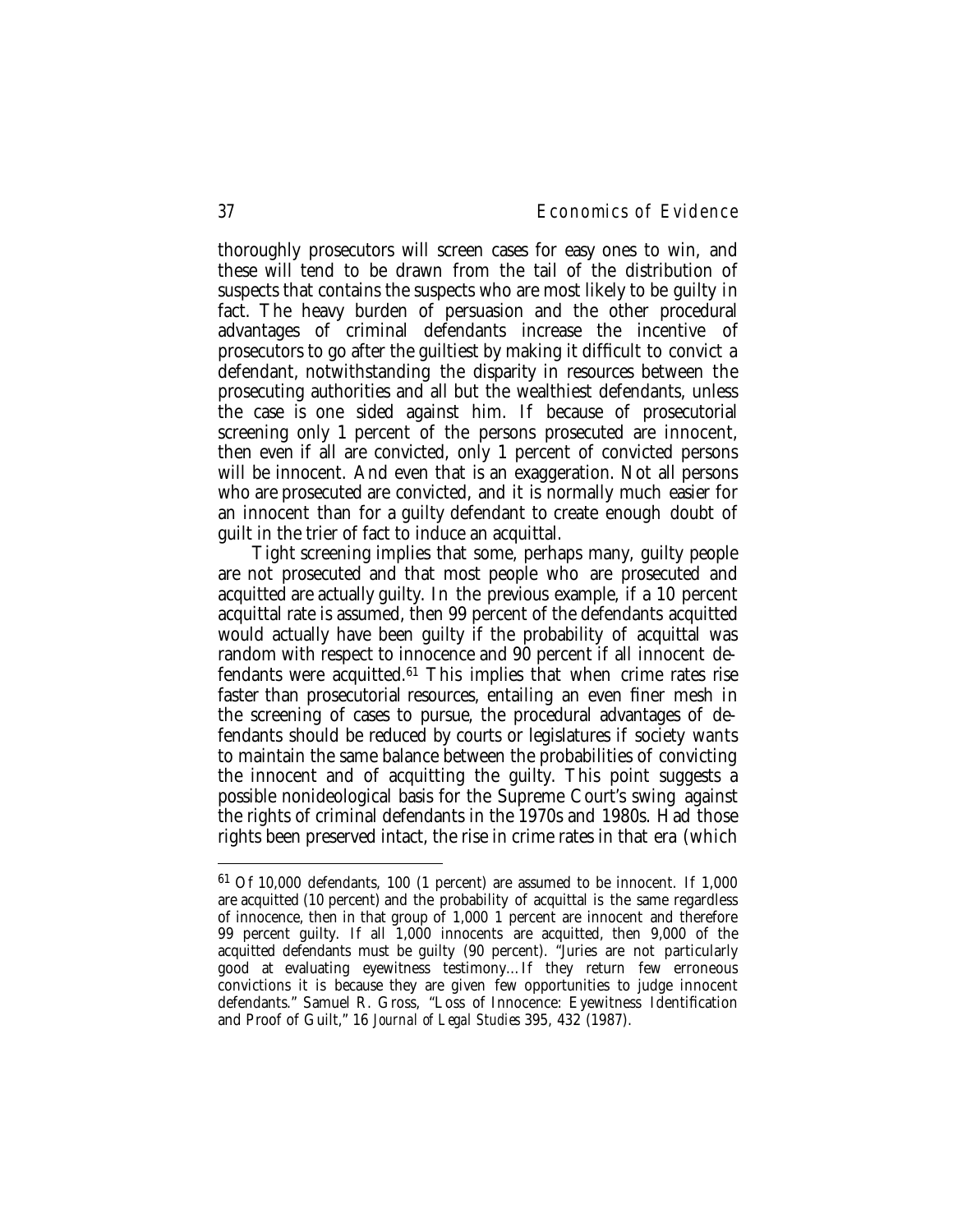greatly exceeded the increase in the number of prosecutions62) would have had the paradoxical effect of making it easier for guilty defendants to avoid punishment. That in turn would have reduced the expected cost of punishment, and so driven crime rates even higher, unless there was an offsetting increase in the severity of punishment for those (fewer) criminals who were caught and convicted.

The assumption in the preceding paragraph of crime rates rising faster than prosecutorial resources suggests an alternative response to rising crime rates to curtailing defendants' procedural rights: increasing prosecutorial budgets. Courts could exert pressure on legislatures to do this by holding the line on procedure and invalidating (as cruel and unusual) steep legislative increases in the severity of criminal punishments. Legislatures would be forced to choose between increasing prosecutorial budgets and higher crime rates that would place additional pressure on the courts to relax procedural safeguards. The courts chose not to play this game of chicken with federal and state legislators.

Although the burden of persuasion is much lower in a civil case and most plaintiffs do not operate with a resource constraint (thanks to contingent fees), there is no reason to suppose that a higher fraction of civil than of criminal cases are decided incorrectly. Burden of persuasion has less to do with the number of errors than with the distribution of errors between sides. More undeserving plaintiffs than undeserving prosecutors win, but fewer undeserving civil defendants than undeserving criminal defendants win. What makes it likely that most cases, civil or criminal, are resolved correctly is simply that it is usually cheaper to obtain persuasive evidence on the side of truth. But a selection effect makes the overall accuracy of the system difficult to observe. The procedural system as a whole is more accurate than the trial component of it, but it is the latter that is visible. One-sided cases are more likely to be settled before trial,

<sup>62</sup> Between 1960 and 1996, the "crime index" compiled by the FBI and reported in the FBI's annual *Uniform Crime Reports* grew almost sevenfold. During the same period federal criminal prosecutions grew by a third (see annual reports of the Director of the Administrative Office of the U.S. Courts). For state criminal prosecutions, there are data only from 1977. Between then and 1994, the number of prosecutions actually declined slightly (as estimated by the Court Statistics Project of the National Center for State Courts), a period during which the crime index was growing by a third.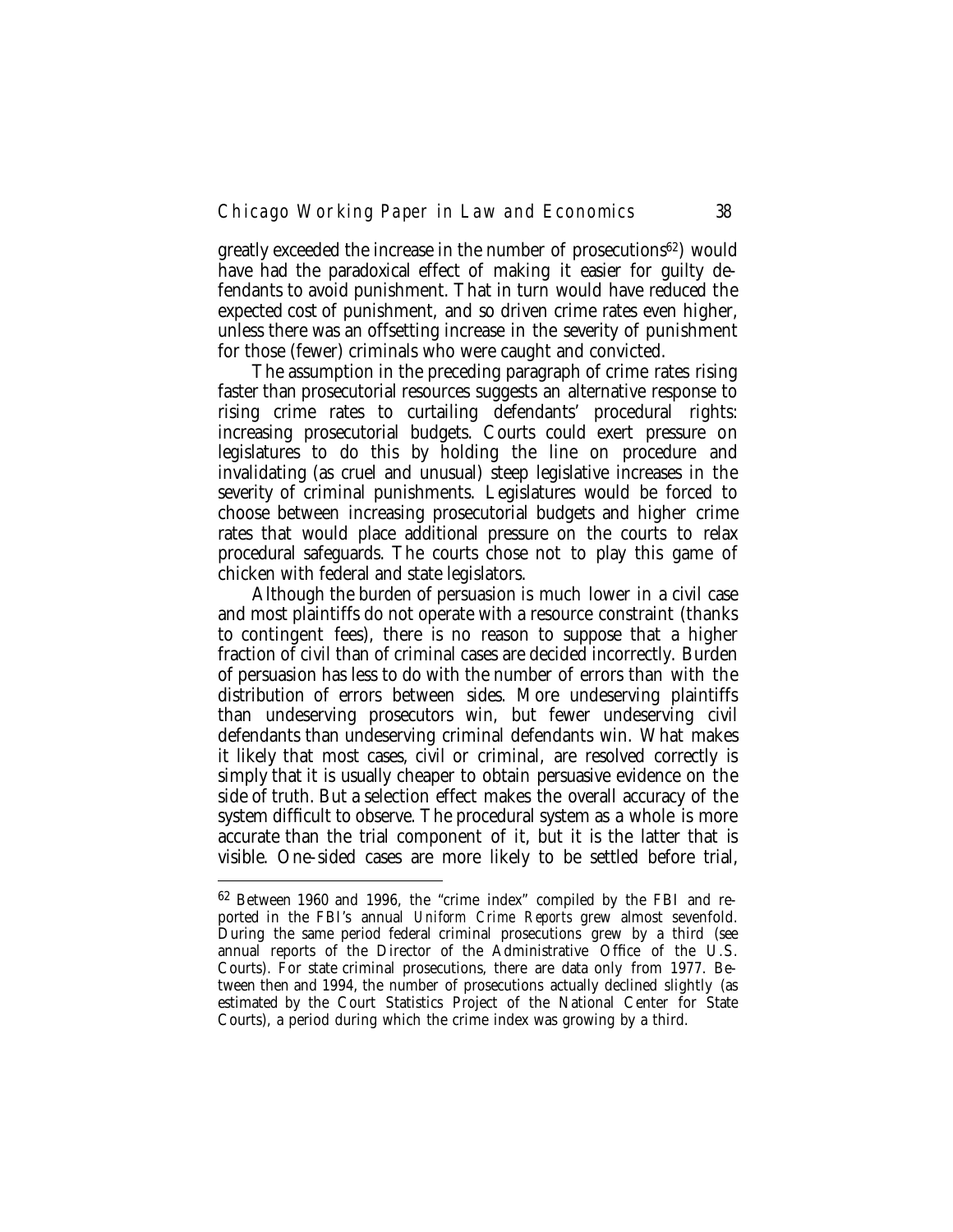usually with little publicity, than toss-ups are,<sup>63</sup> and so the latter are overrepresented on the trial docket, which is highly visible. This is a reason why a criminal justice system that disfavors plea bargaining (like the German) is bound to appear more accurate than our system. The more that plea bargaining is discouraged, the more one-sided cases there are in the trial mix.

### *3. Statistical Evidence*

*a. The bus case*.64 It is now generally recognized, even by the judiciary, that since all evidence is probabilistic—there are no metaphysical certainties—evidence should not be excluded merely because its accuracy can be expressed in explicitly probabilistic terms, as in the case of fingerprint and DNA evidence.65 But courts are reluctant to take the next step and hold that, given the modest burden of persuasion in civil cases, the explicit probability that the plaintiff's essential evidence is true need only exceed 50 percent, however slightly. Suppose that the plaintiff is hit by a bus, and it is known that 51 percent of the buses on the road where the plaintiff was hit are owned by Bus Company A and 49 percent by Company B. The plaintiff sues A and asks for judgment on the basis of this statistic alone; he tenders no other evidence. If the defendant also puts in no evidence, should a jury be allowed to award judgment for the plaintiff? The law's answer is "no,"66 and has so much intuitive

<sup>63</sup> See George L. Priest and Benjamin Klein, "The Selection of Disputes for Litigation," 13 *Journal of Legal Studies* 1 (1984).

 $64$  For the most thorough discussion of this famous chestnut of modern evidence scholarship, see Gary L. Wells, "Naked Statistical Evidence of Liability: Is Subjective Probability Enough?" 62 *Journal of Personality and Social Psychology* 739 (1992).

<sup>65</sup> See, for example, United States v. Hannigan, 27 F.3d 890, 893 n. 3 (3d Cir. 1994).

<sup>66</sup> See Richard W. Wright, "Causation, Responsibility, Risk, Probability, Naked Statistics, and Proof: Pruning the Bramble Bush by Clarifying the Concepts," 73 *Iowa Law Review* 1001, 1050–1051 (1988), and cases cited. The hypothetical case in the text is a variant of Smith v. Rapid Transit, Inc., 58 N.E.2d 754 (Mass. 1945), where the court held that it "was not enough" "that perhaps the mathematical chances somewhat favor the proposition that a bus of the defendant caused the accident." Id. at 755. Kaminsky v. Hertz Corp., 288 N.W.2d 426 (Mich. App. 1979), is sometimes cited as being contrary to *Smith*, but this is not an accurate reading. Quite apart from the fact that the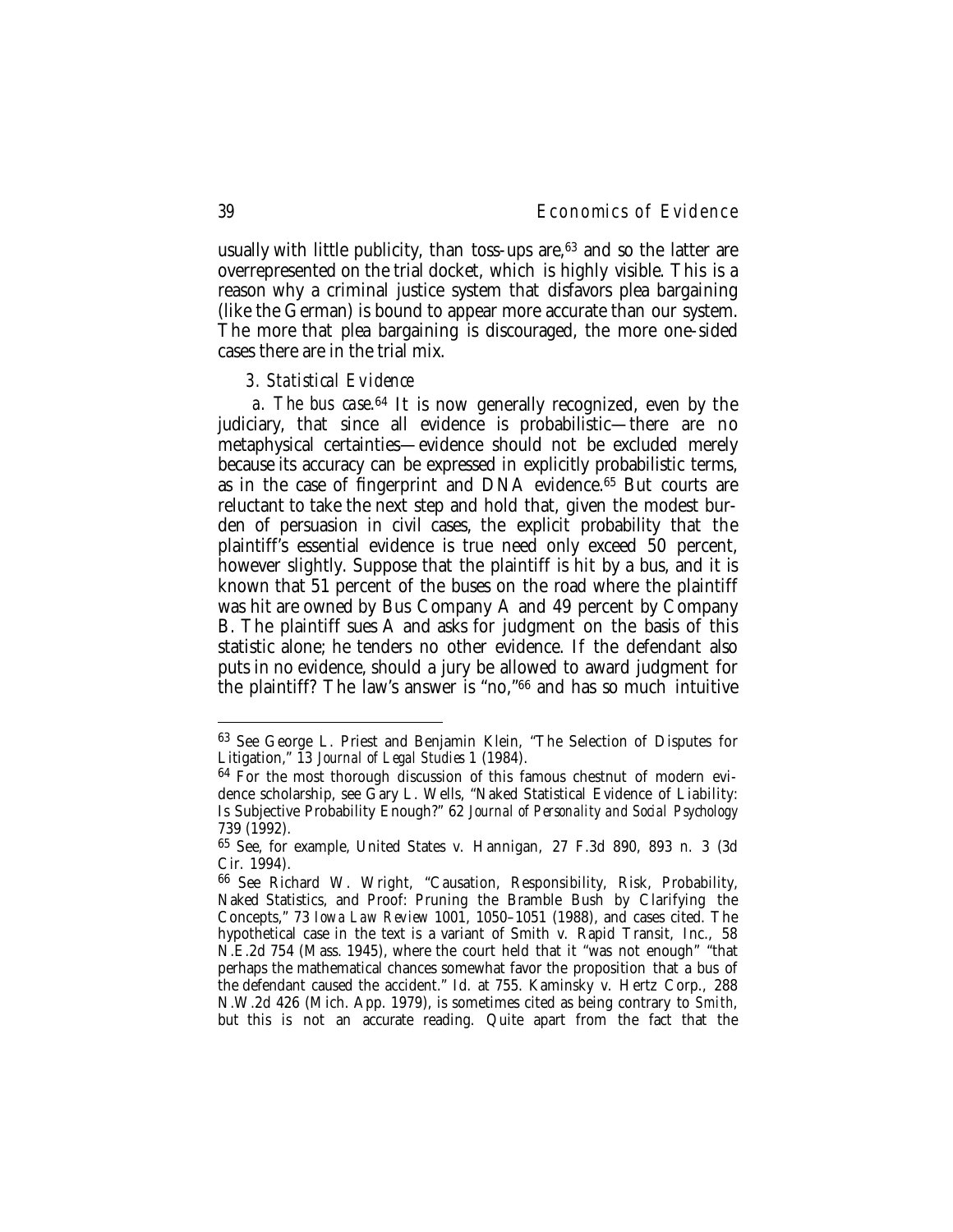appeal as to make the example Exhibit A in the case against using Bayes' theorem, or mathematical probability generally (or perhaps any theory of probability), to guide or interpret legal factfinding. The answer might, moreover, seem to cast a cloud over the admissibility of any explicitly probabilistic evidence. We can think of the civil burden of persuasion as requiring posterior odds of a shade over 1 in favor of the plaintiff (say 1.048, which is 51/49), because a tie goes to the defendant. If the prior odds are assumed to be 1 to 1, on the theory that the jury begins hearing the evidence—in our hypothetical case it is the evidence, which is the only evidence they do hear, concerning the percentage of buses of each company on the route in question—without any notion of who has the better case, then the posterior odds are equal to the likelihood ratio. This is 1.048, and since it exceeds 1 the plaintiff should win—which almost no legal professional believes.

The problem that causes this disbelief, however, is not with mathematical probability but with the tacit assumption that the statistic concerning the ownership of the buses is the only evidence that the plaintiff can obtain. $67$  It is the implausibility of this assumption that powers the intuition that the plaintiff should lose. If the statistic is the plaintiff's only evidence, the inference to be drawn is not that there is a 51 percent probability that it was a bus owned by A that hit the plaintiff but that the plaintiff either investigated and discovered that it was actually a bus owned by B (and let us say that B is judgment-proof and so not worth suing), or that he has simply not bothered to conduct an investigation. If the first alternative is true, he should of course lose; and since it may be true, the probability that the plaintiff was hit by a bus owned by A is significantly less than 51 percent and the plaintiff has failed to carry his burden of production.

corresponding percentages were 90 percent and 10 percent; there was also nonstatistical evidence pointing to the defendant's ownership of the truck that had caused the accident. My discussion of the bus hypothetical draws in part on my opinion in *Howard v. Wal-Mart Stores, Inc.*, No. 98-1781 (7th Cir. Nov. 3, 1998).

<sup>67</sup> Another problem, which however I shall ignore (though it is relevant in showing the artificiality of the example), is that the plaintiff must prove more than the ownership of the bus to obtain a judgment—notably, he must prove that the accident was due to the bus company's negligence.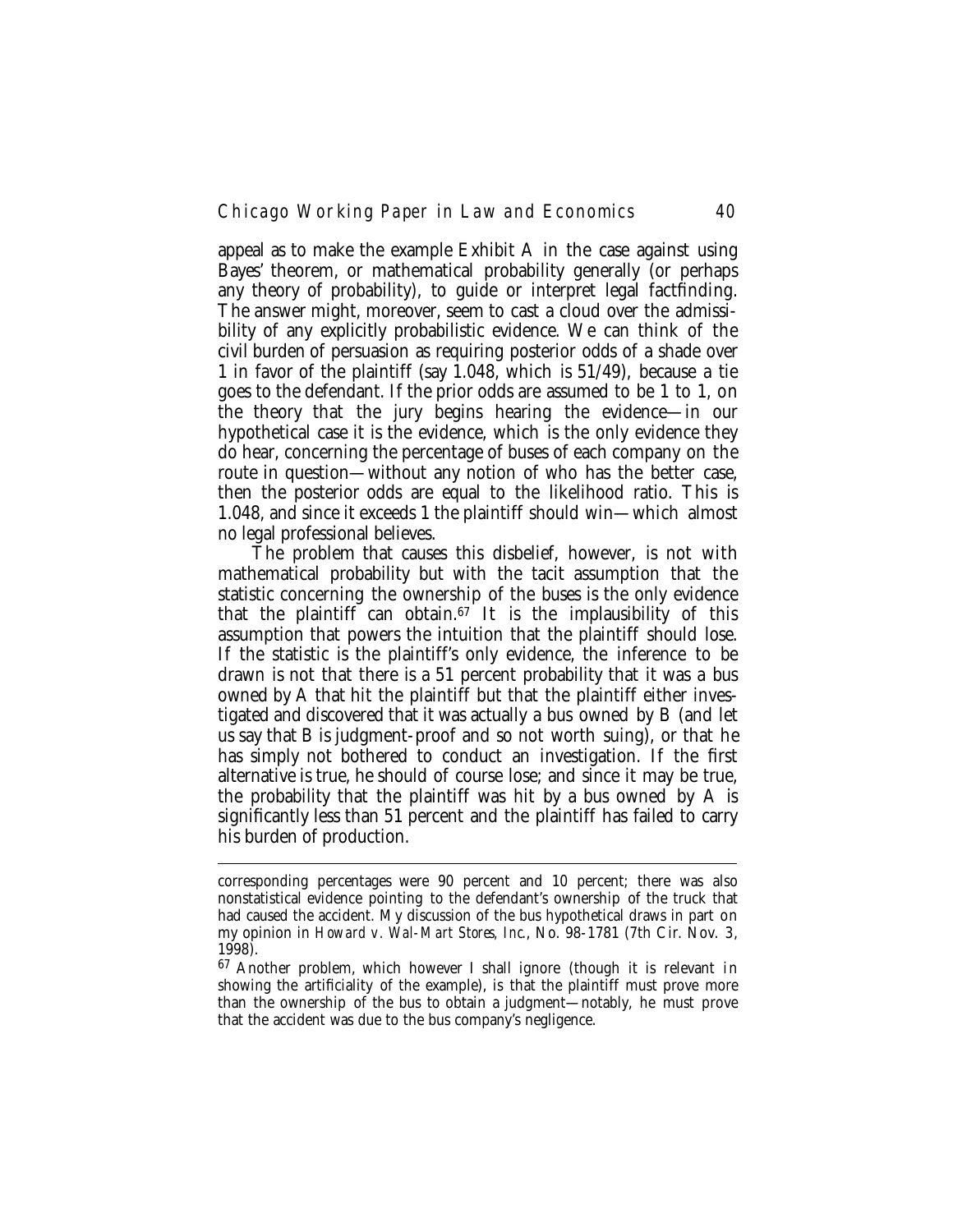Even if the second alternative is true (the plaintiff simply didn't bother to investigate), he should lose. A court should not expend any of its scarce resources of time and effort on a case until the plaintiff has conducted a sufficient search to indicate that an expenditure of public resources is reasonably likely to yield a significant social benefit. That is implicit in the decision discussed earlier to place the burden of producing evidence on the plaintiff rather than on the defendant. Suppose it would cost the court system \$10,000 to try even a barebones case. This expenditure would be worthless from the standpoint of deterring accidents should it turn out that the bus was owned by B. It makes sense for the court to require some advance investigation by the plaintiff in order to increase the probability that a commitment of judicial resources would be worthwhile. And likewise if there is an external benefit to "getting right" which bus company is responsible for the plaintiff's injury: the law can increase the probability of getting it right by compelling the plaintiff to do a more thorough investigation than it might be in his strictly private interest to do.

If, however, the ratio of buses owned by A to those owned by B on the route in question is much higher than 51/49, then the case against allowing "naked" statistical evidence to carry the plaintiff's burden of production is weakened. Even in the 51/49 case, if there is other evidence against A there is an argument for admitting the statistical evidence because the additional evidence, even if weak, will (and rightly, under Bayes' theorem) affect the factfinder's posterior odds.68 But as we shall see when we discuss Rule 403 of the Federal Rules of Evidence, the probative value of the evidence may be too slight in relation to its cost to be worth admitting.

Suppose both parties do conduct a thorough investigation yet are unable to come up with any additional evidence bearing on the ownership of the bus. There is no longer a basis for suspicion that the plaintiff really believes that a bus owned by Company B hit him, or for punishing him for not having investigated more. The case may seem no different from any other one tried under the preponderance of the evidence standard in which the balance of

<sup>68</sup> See Steven C. Salop, "Evaluating Uncertain Evidence with Sir Thomas Bayes: A Note for Teachers," *Journal of Economic Perspectives*, Summer 1987, p. 155.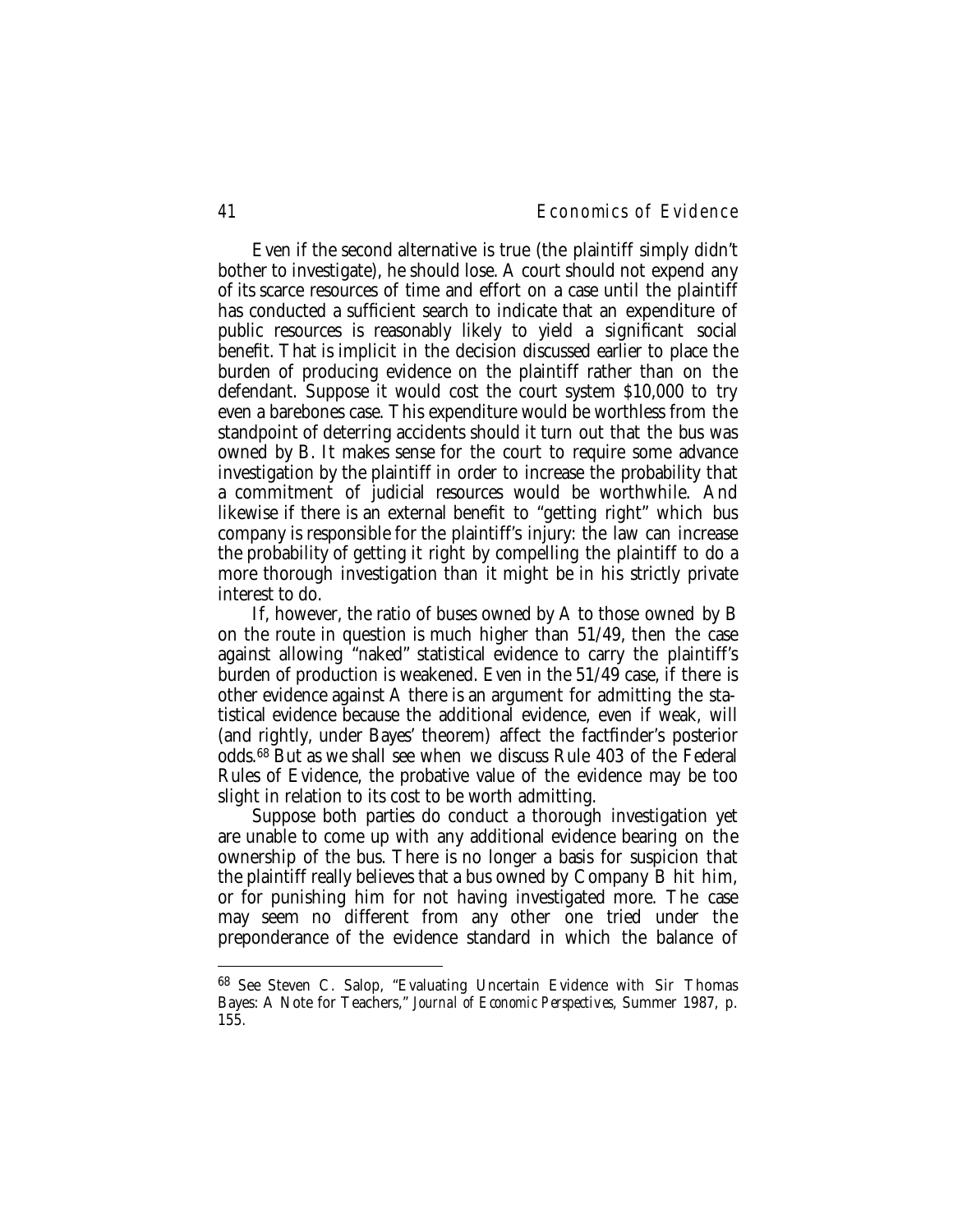probabilities tilts only slightly in favor of the plaintiff. But there is a difference. Suppose the legal system can identify an entire class of cases in which the balance of probabilities tilts as slightly in favor of the plaintiff as it does in the bus case. If there are 1,000 such cases, then allowing them to be tried can be expected to yield 510 correct decisions (that is, 510 decisions in which the defendant was in fact the injurer) and 490 incorrect ones, while not allowing them to be tried can be expected to yield 490 correct decisions and 510 erroneous ones. The social benefits of the 20 additional correct decisions that allowing the 1,000 cases to be tried would produce—benefits in more perfect deterrence of negligent accidents—would probably fall short of the social cost of 1,000 trials.

*b. Statistical significance*. Suspicion of purely statistical evidence is merited in the hypothetical bus case. It is also but less justifiably reflected in suggestions that the result of a statistical investigation should be given no weight in a trial unless the result is statistically significant at the 5 percent level,<sup>69</sup> meaning that the probability that the investigation would have yielded this result even if the hypothesis that it was trying to test was false is no greater than 5 percent. The 5 percent test is a convention employed in academic research, though not one to which the research community adheres rigidly. Social scientists often report results that are significant only at the 10 percent level, while if the results are significant at the 2 percent or 1 percent level the social scientist will point out that these results are more robust than those that are significant only at the 5 percent

<sup>69</sup> This is a common interpretation of Hazelwood School District v. United States, 433 U.S. 299, 311 n. 17 (1977), and Castaneda v. Partida, 430 U.S. 482, 496 n. 17 (1977), as noted without endorsement in Thomas R. Ireland et al., *Expert Economic Testimony: Reference Guides for Judges and Attorneys* 237 (1998). See also Alpo Petfoods Inc. v. Ralston Purina Co., 913 F.2d 958, 962 n. 4 (D.C. Cir. 1990); Ottaviani v. State University of New York, 875 F.2d 365, 372 (2d Cir. 1989); Ford v. Seabold, 841 F.2d 677, 684 (6th Cir. 1988). But the interpretation is incorrect, as noted in Orley Ashenfelter and Ronald Oaxaca, "The Economics of Discrimination: Economists Enter the Courtroom" 77 *American Economic Review Papers and Proceedings* 321, 323 (May 1987). For criticism of using significance levels as criteria of admissibility, see Richard Lempert, "Statistics in the Courtroom: Building on Rubinfeld," 85 *Columbia Law Review* 1098, 1099–1103 (1985). And see generally David L. Faigman et al., *Modern Scientific Evidence: The Law and Science of Expert Testimony*, vol. 1, pp. 118–121 (1997).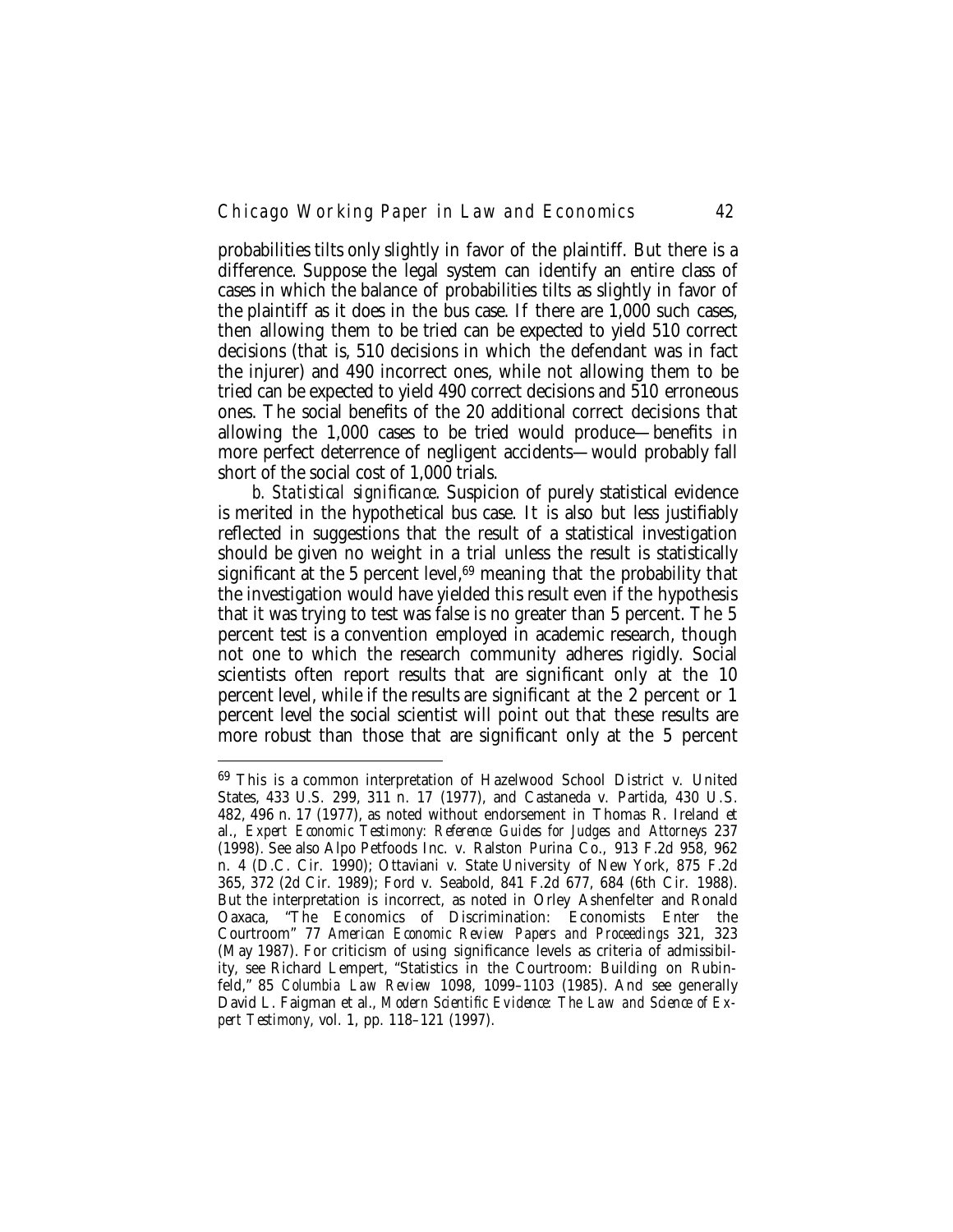level; they are "highly significant" rather than just "significant." So there is no magic to the 5 percent criterion; and to exclude *from a trial* statistical evidence that failed to reach the 5 percent significance level would imply that eyewitness testimony, too, should be inadmissible unless the probability that the testimony would have been given even if the event testified to had not occurred was less than 5 percent.

What is true is that the higher the significance level of a statistical study, the more reliable the study is as evidence; and the lower that level, the less reliable it is. A low significance level may reflect an unsound method of statistical estimation, an incorrect specification of the hypothesis being tested, or the omission of relevant variables that if included would have caused the hypothesis to be rejected. When any of these factors is present, the same kind of suspicion will arise as in the bus case. But if the study has been conducted responsibly and has withstood a hammering from the opponent's expert, yet the significance level does not reach the conventional 5 percent level, it would not be a good reason for excluding the evidence that a social scientist who violates the conventions of his discipline by reporting results that do not attain the conventional significance level must be untrustworthy. The convention is rooted in considerations that have no direct relevance to litigation, such as the need to ration pages in scientific journals.70 And fears that jurors are dazzled by evidence which involves explicit probability estimates, and so give such evidence more weight than a good Bayesian would do, appear to be unfounded; jurors appear to give such evidence *less* weight that they should.71

<sup>70</sup> A similar point is made in an emerging economic literature on clinical trials and other social experiments: benefits from adherence to statistical conventions (randomization, sample size, significance, and so on) must be traded off against costs. See, for example, Tomas Philipson, "The Evaluation of New Health Care Technology: The Labor Economics of Statistics," 76 *Journal of Econometrics* 375 (1997).

<sup>71</sup> See Brian C. Smith et al., "Jurors' Use of Probabilistic Evidence," 20 *Law and Human Behavior* 49 (1996). Wells, note 64 above, attributes this to a cognitive quirk and suggests that it might be offset by a redescription of statistical evidence. See id. at 748–750. He states with reference to a paternity suit in which blood tests showed a 99.8 percent probability that the defendant was indeed the father that "one suspects that the plaintiff would have won the suit if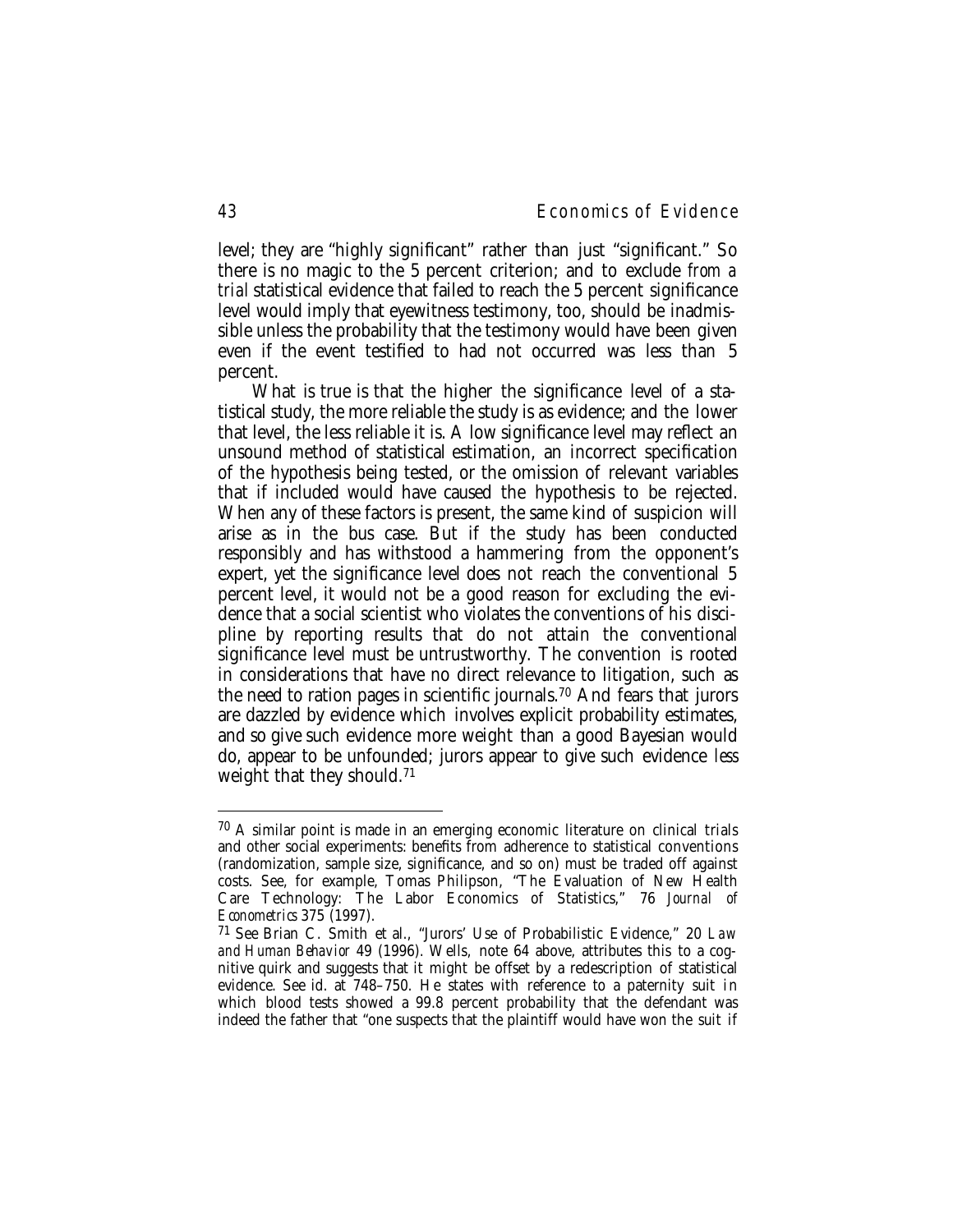But we must not overlook the *cost* of weak statistical evidence. The less robust the results of a statistical study offered as evidence, the more time will have to be spent at trial exploring the design of the study. Given the difficulty that judges and jurors have in understanding and weighing statistical evidence, there is an argument (akin to that for the hearsay rule) for excluding statistical evidence that the relevant profession, for whatever reason, considers weak.

#### *4. The Product Rule*

L,

Another feature of the mathematical theory of probability that has drawn fire from evidence professors is also connected to the burden of persuasion. This is the rule that the probability that two (or more) independent events is true is the product of the probabilities that each of them is true. For example, the probability of coming up with heads on three consecutive fair tosses is  $.125$  ( $.5 \times .5 \times .5$ ). This leads to the paradox emphasized by Ronald Allen that the standard burden of proof instructions to a jury in a civil case, at least if taken literally, will often imply that the jury should find in favor of the plaintiff even if the probability that his claim is valid is much less than .5.72 For the jury will be instructed to render a verdict for the plaintiff if it is satisfied that he has proved each of the elements of his claim by a preponderance of the evidence even if the elements are independent, that is, their probabilities are uncorrelated. It's as if the jury were being told that as soon as it finds one element proved by a preponderance of the evidence, it should assume that that element has been proved to a certainty. In other words, the jurors are being told to be bad mathematicians! In the simple case in which the plaintiff, to prove his case (C), must prove just two elements (A and B), and the burden of persuasion is proof by a preponderance of the evidence, and the elements are both independent and equiprobable, so that  $p(C) = p(A)$  x  $p(B)$  and  $p(A) = p(B)$ , then for the plaintiff

the expert had reframed his testimony to say that 'based on a blood test that is 99.8% accurate, I conclude that the defendant is the father' rather than 'based on a blood test, there is a 99.8% probability that the defendant is the father.'" Id. at 749.

<sup>72</sup> See Ronald J. Allen, "A Reconceptualization of Civil Trials," 66 *Boston University Law Review* 401 (1986), and "The Nature of Juridical Proof," 13 *Cardozo Law Review* 373, 409–420 (1991).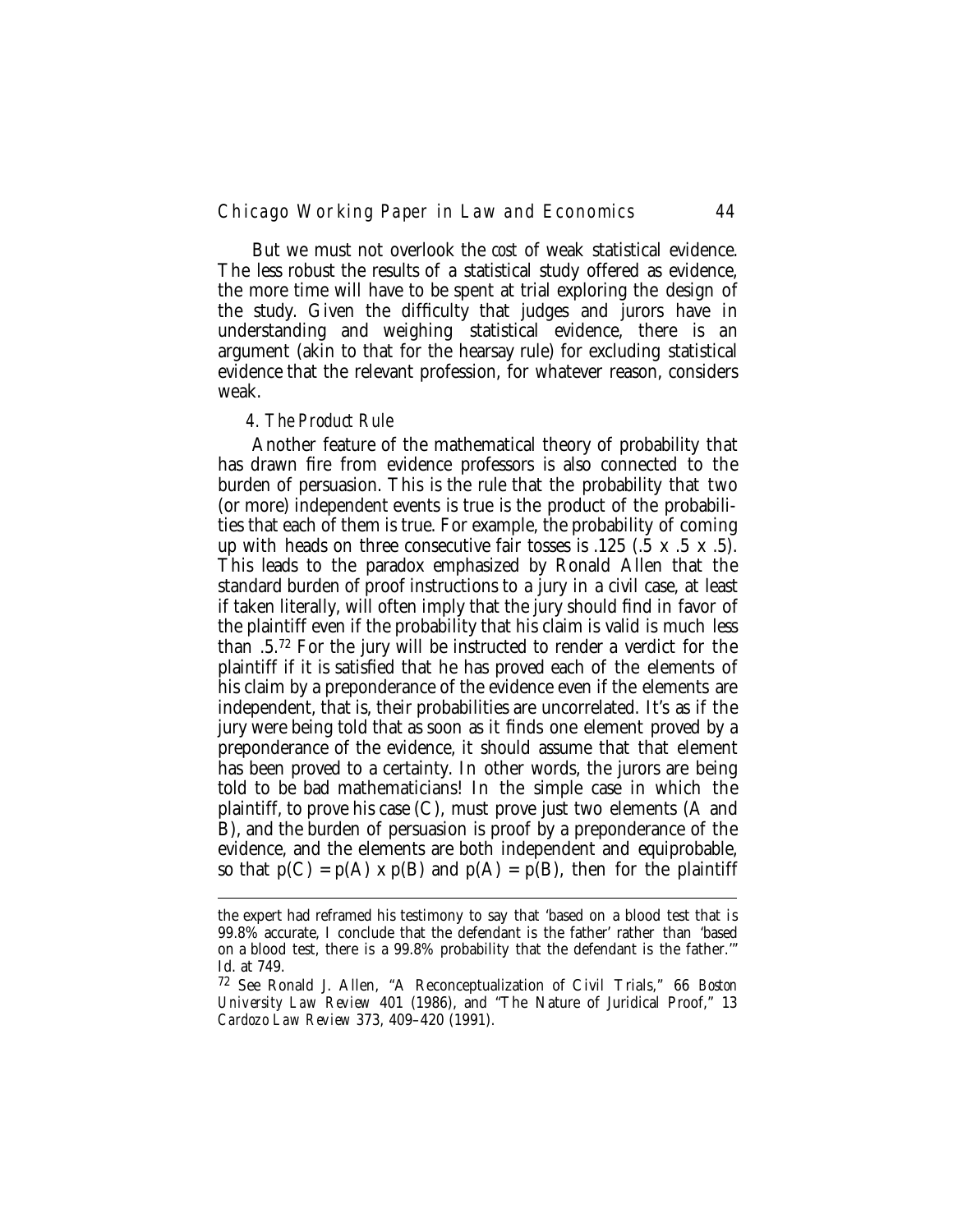actually to carry his burden of persuasion  $(p(C) > .5)$  the jury would have to find  $p(A) = p(B) > .707$ , that is, that the probability of each element exceeds .707, not, as it will be instructed, .5.

But perhaps the real function of the instruction is different: to indicate to the jury that a chain of inferences cannot be stronger than its weakest link. Even if the plaintiff has proved the defendant's negligence to a certainty, if the probability that the defendant's negligence caused the injury of which the plaintiff is complaining is .5 or less the plaintiff should still lose, since causation is an essential element of the negligence tort. As in this example, moreover, the number of elements of the plaintiff's claim is, except for purely formal requirements, rarely more than two, and the two are rarely independent.

Most important, as Allen points out, the realistic benchmark for evaluating the plaintiff's case is not the null hypothesis but the defendant's case. Suppose, in a case in which the plaintiff's case has two elements—that a person hit him and that the person was the defendant's employee, elements which are independent of each other—the jury reckons the probability of the first element at .6 and of the second at .7, for a joint probability of .42. This still leaves the question: What *did* happen? Did the plaintiff fabricate his claim? Was he injured, but by someone else? If the injurer was not the defendant's employee, what was his status? Mulling over these questions, the jury may rationally conclude that the plaintiff's story, even though it has doubtful features, is more plausible than the alternative story told by the defendant, and therefore that the plaintiff should win. This was Hume's argument against miracles.73 No doubt it was unlikely that the laws of nature could explain the phenomena attested as miraculous. But it was even less likely that the laws of nature had been suspended in these cases; to put it differently, it was more likely that the witnesses of the alleged miracles were lying or mistaken; thus, as we might put it, the naturalists had proved their case by a preponderance of the evidence. Notice,

<sup>73</sup> David Hume, *An Enquiry concerning Human Understanding* § 10, pt. 1 (1748). William Kruskal, "Miracles and Statistics: The Casual Assumption of Independence," 83 *Journal of the American Statistical Association* 929 (1988), emphasizes the importance to a proper evaluation of Hume's thesis of whether the testimony of the various witnesses to miracles was independent.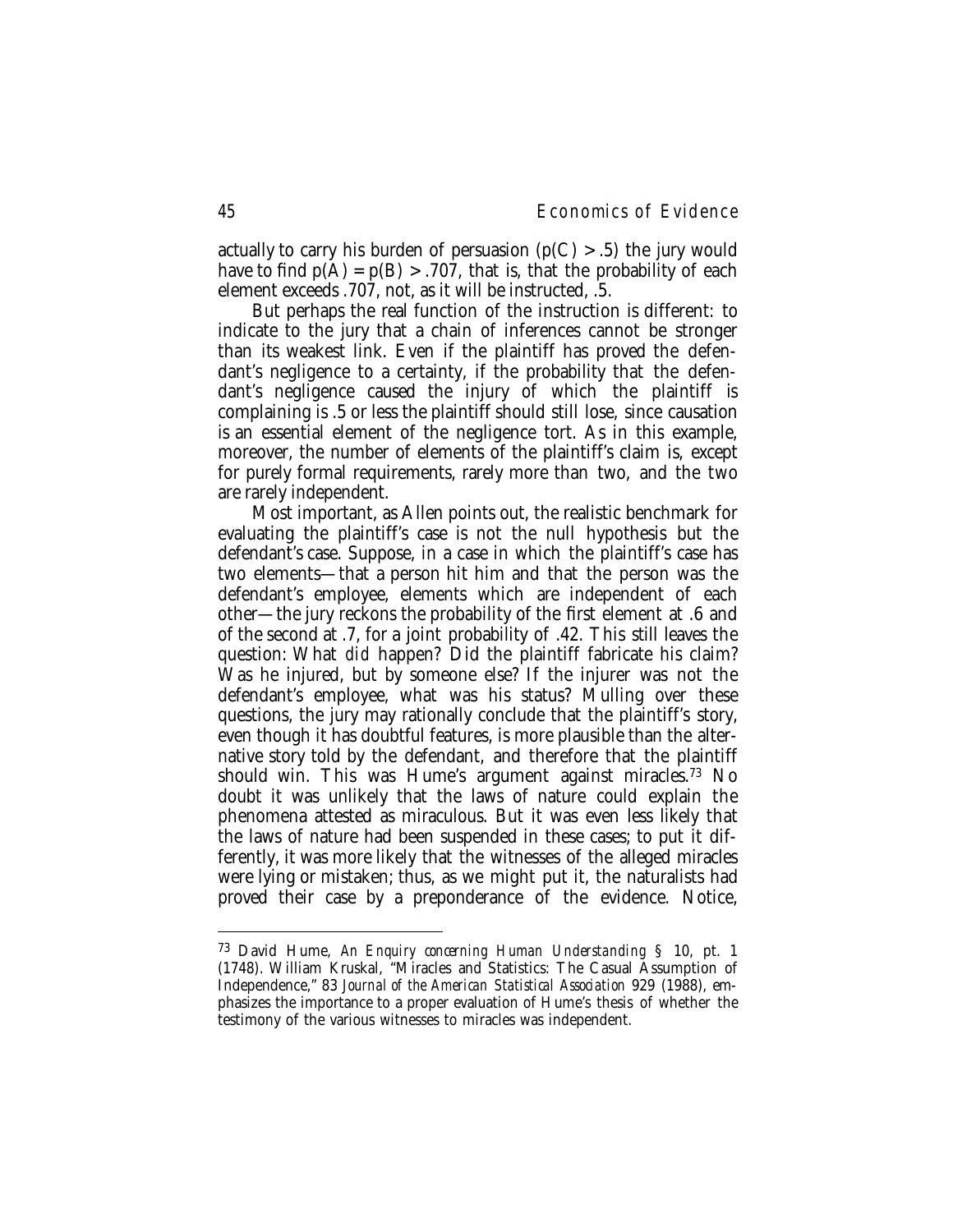however, that in Hume's case there were only two possibilities: either the alleged miracles were miracles, or they were not. In a legal case, the plaintiff might tell one story (the story that if true shows that he should win the case), the defendant might tell another, less probable story, and yet there might also be additional possible stories. If the plaintiff's story had a probability of .42 of being true, the defendant's story a probability of .30 of being true, and the probability that another story or stories is true was .28, then the plaintiff should lose because he has failed to prove that his story is more likely than not true.

But nothing in the mathematical theory of probability forbids working backwards from a joint probability to individual probabilities. After considering all alternatives, the jury might be quite confident that it was an employee of the defendant who hit the plaintiff. Suppose the jury reckoned that joint probability at .7. If one pointed out to the members of the jury that they couldn't have come to this conclusion consistently with reckoning the individual probabilities at .7 and .6, they would quickly be led to recalculate those probabilities. They would say something like, "Until we considered the case as a whole we didn't realize how *much* more likely than not it was that the plaintiff was indeed hit and that the person who hit him was indeed the defendant's employee."

This discussion bears also on the criticism that Bayes' theorem does not take account of the fact that the weight and completeness of the evidence bearing on a hypothesis, and not just the odds that we might give on its correctness if we are betting folk, are important to people's judgments.74 In fact, weak evidence and missing evidence do affect the odds that a person would be willing to give that some hypothesis was correct. In the bus case, for example, it would be reckless to give odds of 51 to 49 that the plaintiff was hit by a bus owned by Company A if there were no other evidence beyond the bare statistic. For the failure of the plaintiff to come up with any other evidence would give rise to an inference that it was actually B's bus that struck the plaintiff, that the plaintiff knows this, and that

L,

<sup>74</sup> The philosopher L. Jonathan Cohen has made this criticism a number of times. See, for example, his article "The Role of Evidential Weight in Criminal Proof," in *Probability and Inference in the Law of Evidence: The Uses and Limits of Bayesianism*, note 7 above, at 113.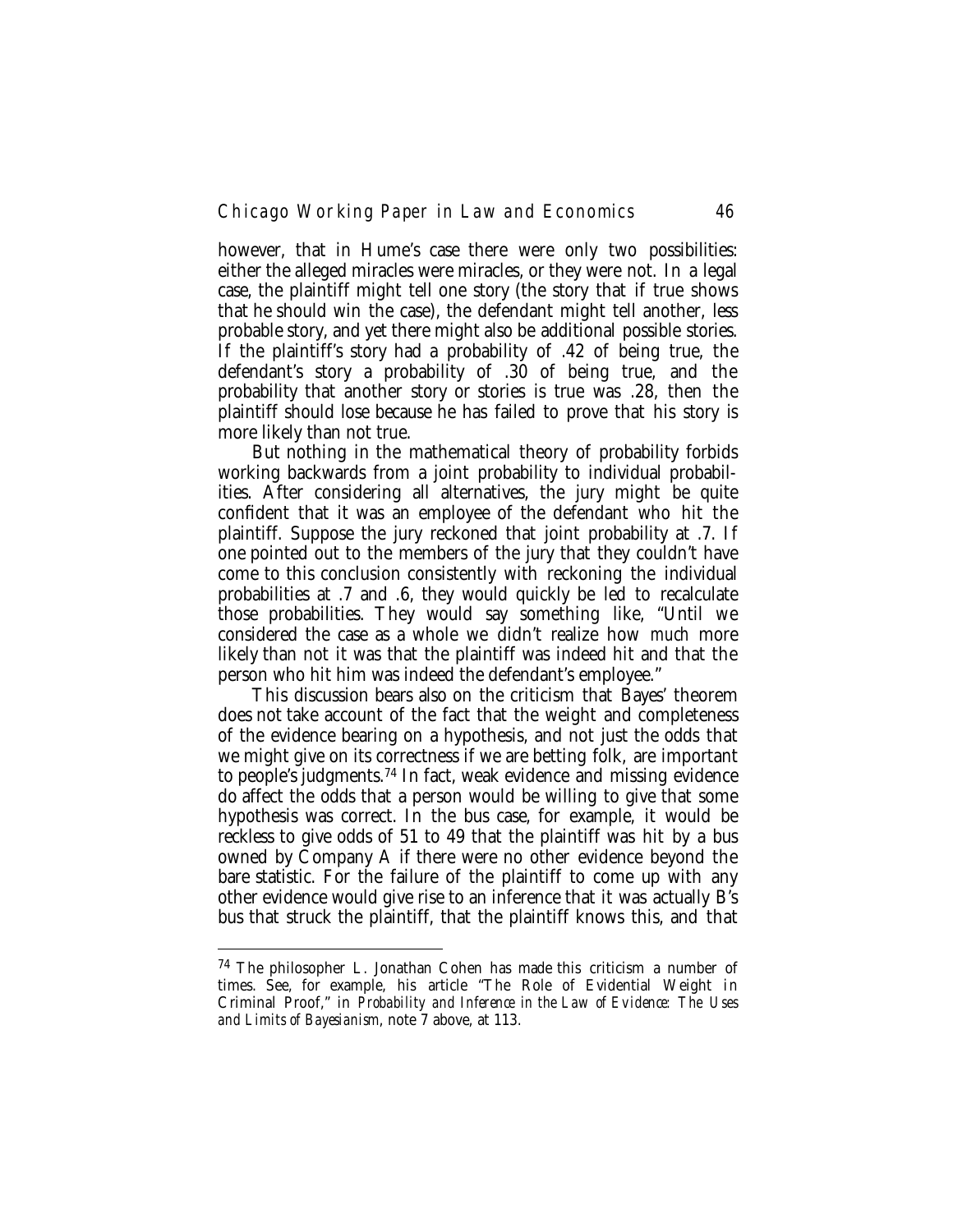he has sued A only because B is judgment-proof. And here it should be mentioned that one doesn't have to be a gambler to think in terms of odds. A nongambler facing a decision whether to undergo an operation will be interested in the odds of the operation's being successful. Or maybe this example shows that we're all gamblers in a sense.

#### *5. The Biased Factfinder and the Peremptory Challenge*

The significance of Bayes' theorem for thinking about the law of evidence is mainly as a reminder that estimating probability is a useful and rational way of dealing with uncertainty, that one should update one's estimates as new information flows in, and that the impact of new information on one's ultimate conclusion depends on one's priors, that is, on the probability that one estimated before beginning to consider evidence. The last point suggests a possible way of thinking about "bias" as a ground for excusing a prospective juror or recusing a judge. Ideally we want the trier of fact to work from prior odds of 1 to 1 that the plaintiff or prosecutor has a meritorious case. A substantial departure from this position, in either direction, marks the trier of fact as biased, with the bad effects that I discussed earlier in reference to the judge who has strong priors in a system in which judges rather than juries are the decision makers. Although the clearest case of bias is where the judge or jury not only has a prior belief about the proper outcome of the case but holds the belief unshakably—that is, refuses to update it on the basis of evidence—it is not a complete response to a charge of bias that the judge or juror has an "open mind" in the sense of being willing to adjust his probability estimate in the light of the evidence presented at the trial. Any rational person will do that. (What I just called the "clearest case" of bias is thus a case of irrational bias.) His prior odds, if he is a Bayesian, will still have an influence on his posterior odds and hence (at least in a close case—an important qualification for reasons explained earlier) on his decision.

This discussion implies that inquisitorial systems will be less concerned with bias than adversarial ones. If the judge dominates the search for evidence, the problem that his strong (albeit accurate) priors would discourage search by the lawyers and so eventually make his priors less accurate by reducing the flow of relevant information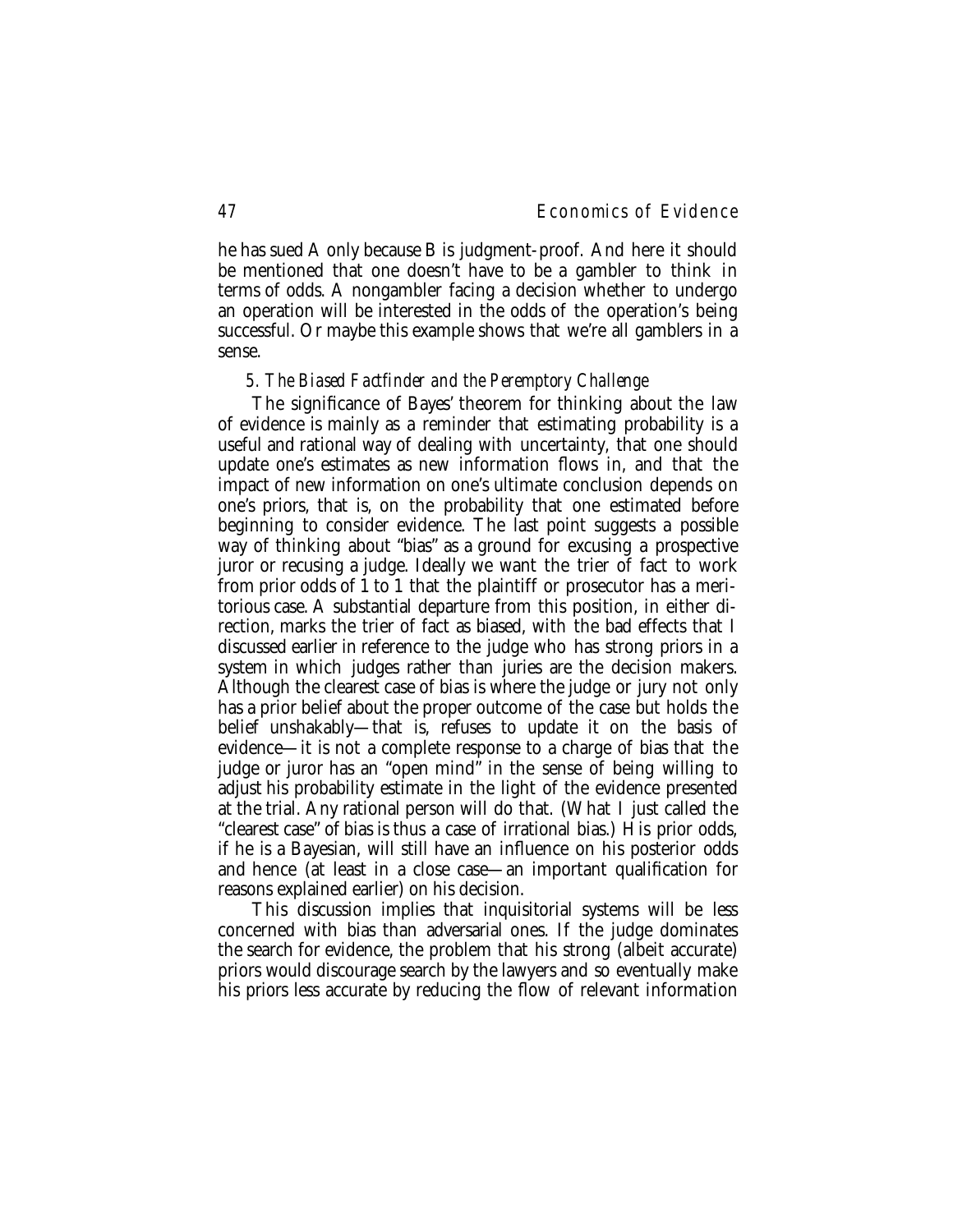to him is less serious, because the role of the lawyers in the search process is smaller.

But in evaluating bias one must distinguish between prior beliefs about the proper outcome of the case and those prior beliefs that judges and jurors inevitably and rightly bring to the factfinding process—priors that constitute "common sense," such as the belief that witnesses are likely to shade evidence to make themselves look good. The ideal factfinder is not a *tabula rasa*; he simply reserves judgment on whether the plaintiff or defendant in this particular case should win. But even if impartiality thus means only lacking a prior belief (that is, prior to hearing evidence in the case) about the outcome of the case, it still has a downside: ignorance and inexperience. The problem is particularly serious in the case of trial by jury. The strength of the jury system, constituting at least a partial offset to jurors' lack of expertise in adjudication, is its pooling of persons of diverse experience and perspective. When lawyers for both sides are free (as they are) to use peremptory challenges to exclude jurors who seem predisposed in favor of the opposing party, the epistemic diversity of the jury is impaired.75 Deliberation might be fostered if the system, instead of striving to have jurors whose prior odds in favor of the plaintiff are 1, created balanced panels of jurors having equal but opposite odds in favor of (and against) the plaintiff. But this seems infeasible. Alternatives include reducing the number of peremptory challenges and increasing the size of the jury.

#### *C. Judge versus Jury; or, What Is a Fact?*

÷,

A judge, whether the trial judge or an appellate judge, obviously has a comparative advantage over a jury when it comes to deciding questions of law. But the line between a question of fact and a question of law is not always clear. Negligence is a legal concept; but is the question whether the defendant was negligent a legal or a factual question? The answer usually given is that it is both or neither and is perhaps best described as a "mixed" question of law and fact or a question about the application of a legal concept to a set of facts. I believe, on the contrary, that it is a pure question of fact, and

<sup>75</sup> Edward P. Schwartz and Warren F. Schwartz, "The Challenge of Peremptory Challenges," 12 *Journal of Law, Economics, and Organization* 325  $(1996).$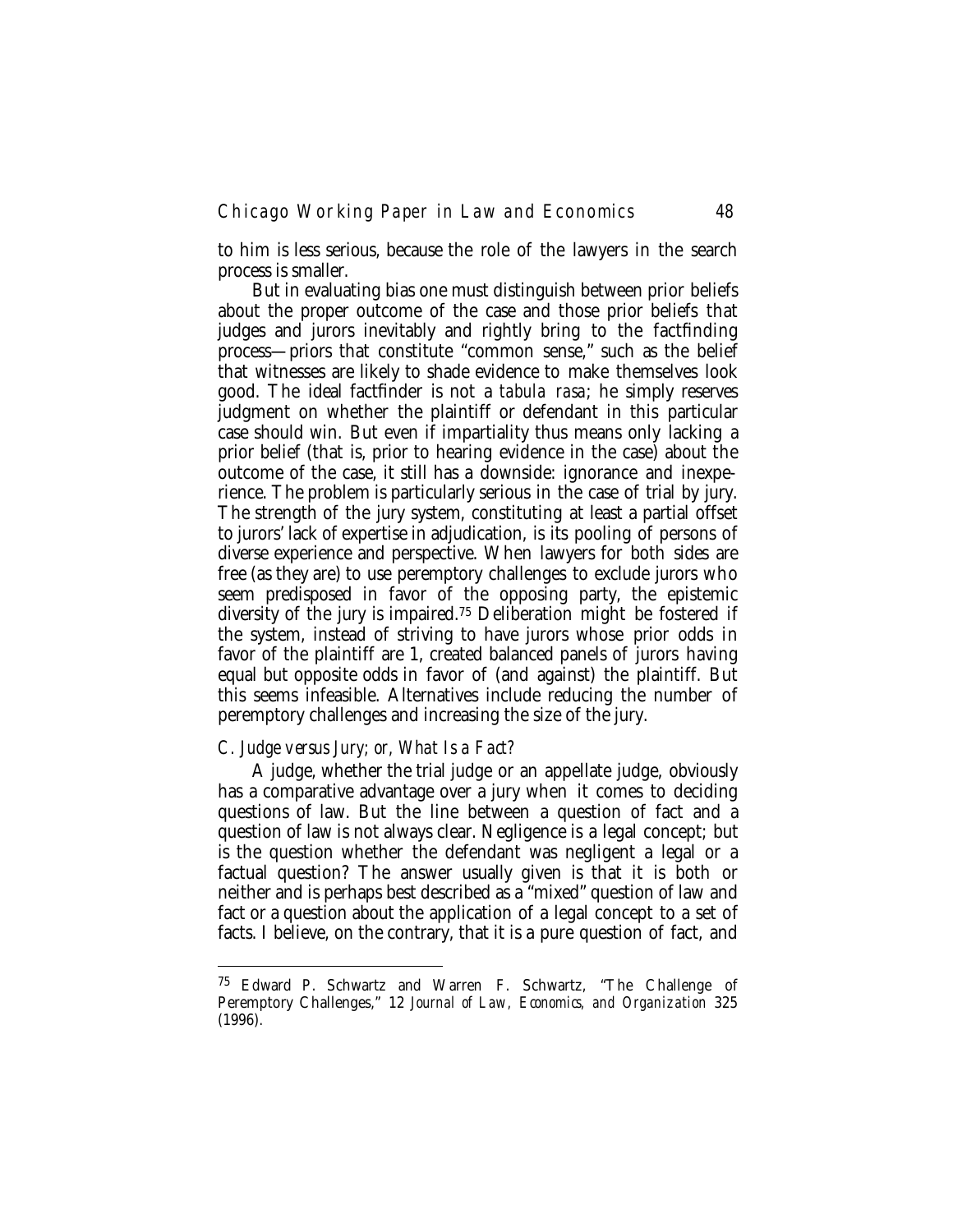so the law is right to leave it to the jury subject to the same deferential review as other factual determinations that juries make. This is most easily seen when the concept of negligence is expressed in the terms of the Hand formula.76 That is, the defendant is negligent if  $B < PL$ , which is to say if the burden (cost) of avoiding the accident was less than the cost of the accident (L for loss) discounted (multiplied) by the probability that the accident would have occurred had the burden of avoidance been shouldered. Each determination required to apply the formula is factual rather than legal in character: estimating B, P, and L, multiplying P and L, and determining whether PL is larger than B. No legal knowledge is required to make any of these determinations (as would be the case if the jury were asked to decide what negligence is), which when made answer the question whether the defendant was negligent. I believe, but will not try to demonstrate here, that most other "mixed" questions of law and fact, such as possession, voluntariness, and good faith, could similarly be decomposed into pure questions of fact.

## III. The Federal Rules of Evidence

The Federal Rules of Evidence, enacted by Congress in 1975 and amended from time to time since (most recently in 1998), together with the Notes of the Advisory Committee on the Rules of Evidence, constitute a compendious as well as authoritative guide to the modern law of evidence. I shall use these rules<sup>77</sup> as the skeleton of my further discussion of evidence law, skipping however a number of the less important or less problematic provisions. For example, Rule 201, involving judicial notice of incontestable facts (that is, no

<sup>76</sup> United States v. Carroll Towing Co., 159 F.2d 169 (2d Cir. 1947) (L. Hand, J.); Landes and Posner, note 14 above, at 85–88.

<sup>77</sup> They are published, together with the Advisory Committee Notes and excerpts from the congressional history, as "Rules of Evidence for United States Courts and Magistrates," in *Federal Civil Judicial Procedure and Rules* 340 (West Group, 1998). The rules apply to criminal as well as civil cases, and so are published in West's *Federal Criminal Code and Rules* (West Group, 1998) as well. For text plus helpful commentary, see also American Bar Association, Section of Litigation, *Emerging Problems under the Federal Rules of Evidence* (3d ed. 1998). Although the rules govern only federal court proceedings, the rules of evidence used by state courts are similar and indeed often identical.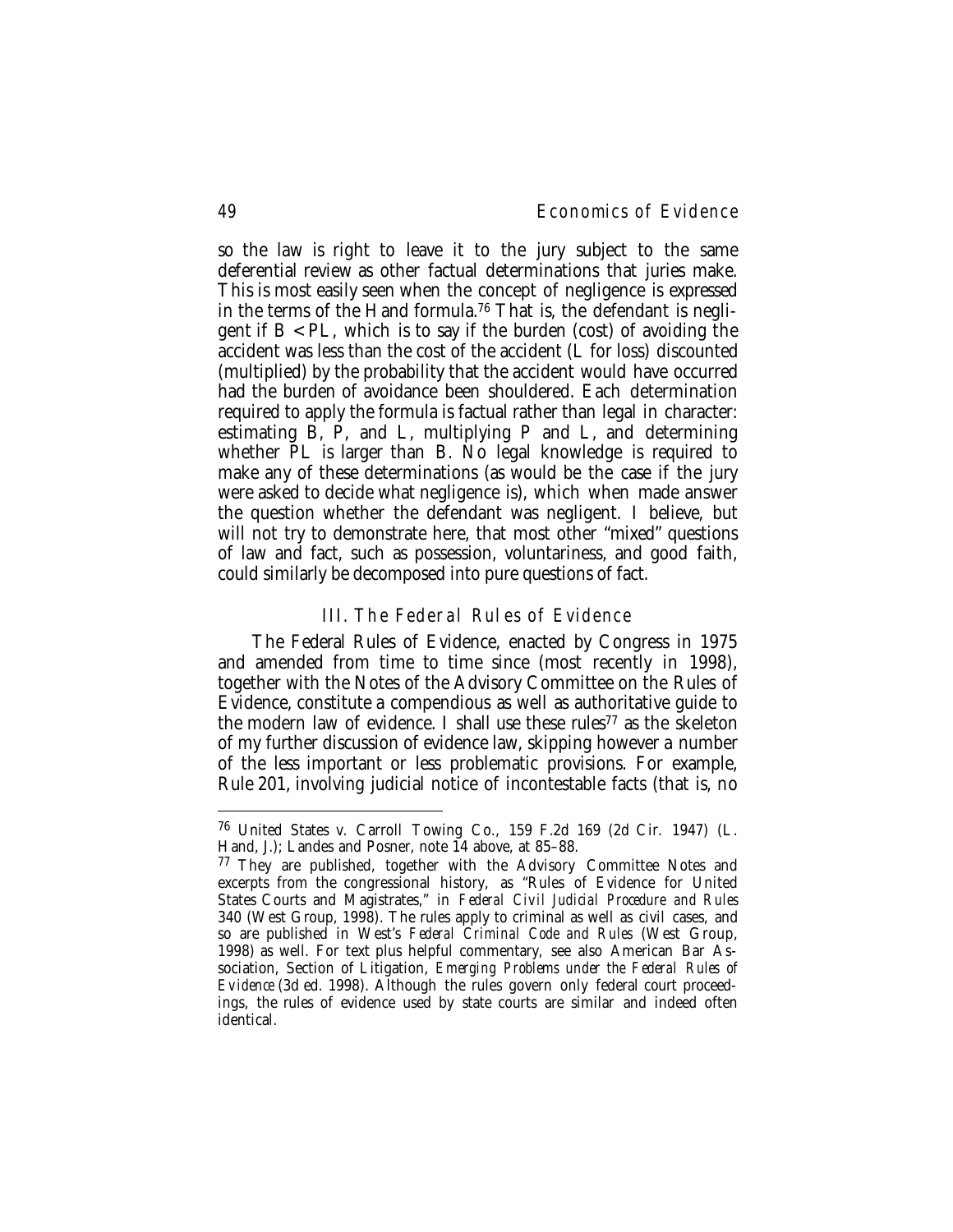evidence is required to prove the obvious), is important, but it is obviously sound as a matter of economics as well as common sense: evidence of what is obvious would involve some cost and yield no benefit. Rule 301, dealing with presumptions, is important and nonobvious, but need not be discussed here in view of my earlier discussion of the *McDonnell-Douglas* rule.

Besides these omissions from the present discussion, it is important to note that the formal rules of evidence codify only a fraction of the law of evidence. Some of the most important rules of evidence, being limited to particular fields of substantive law, are classified as parts of their substantive fields rather than as parts of the law of evidence. Examples from tort law are the doctrine of res ipsa loquitur, the awarding of damages for loss of a chance (eliding intractable issues of proof), and (to the same end) rules allocating liability among negligent defendants when the causal contribution of each cannot be determined. Examples from contract law are the parol evidence and "four corners" rules and the statute of frauds, all designed to reduce the number of intractable credibility issues in trials for breach of contract. Likewise affecting the evidentiary process are the laws punishing perjury, which are classified with criminal law rather than evidence law, and statutes of limitations, which reduce the likelihood that questions concerning events in the distant past will have to be answered at trial. Of particular importance in criminal trials today, the federal sentencing guidelines direct the sentencing judge, in cases in which the defendant testifies, to impose additional punishment (for obstruction of justice) if the judge determines that the defendant perjured himself.

The evidentiary rules embedded in tort and contract law, the imposition of criminal sanctions for perjury and obstruction of justice, and statutes of limitations show, incidentally, that the law is not entirely naive about the ability of judges and juries to resolve credibility issues. In most cases, as the law recognizes, there are no completely reliable methods of determining whether a witness is testifying truthfully. A witness may be a good actor, in the sense of a person able to create the appearance of honesty, or a good liar, in the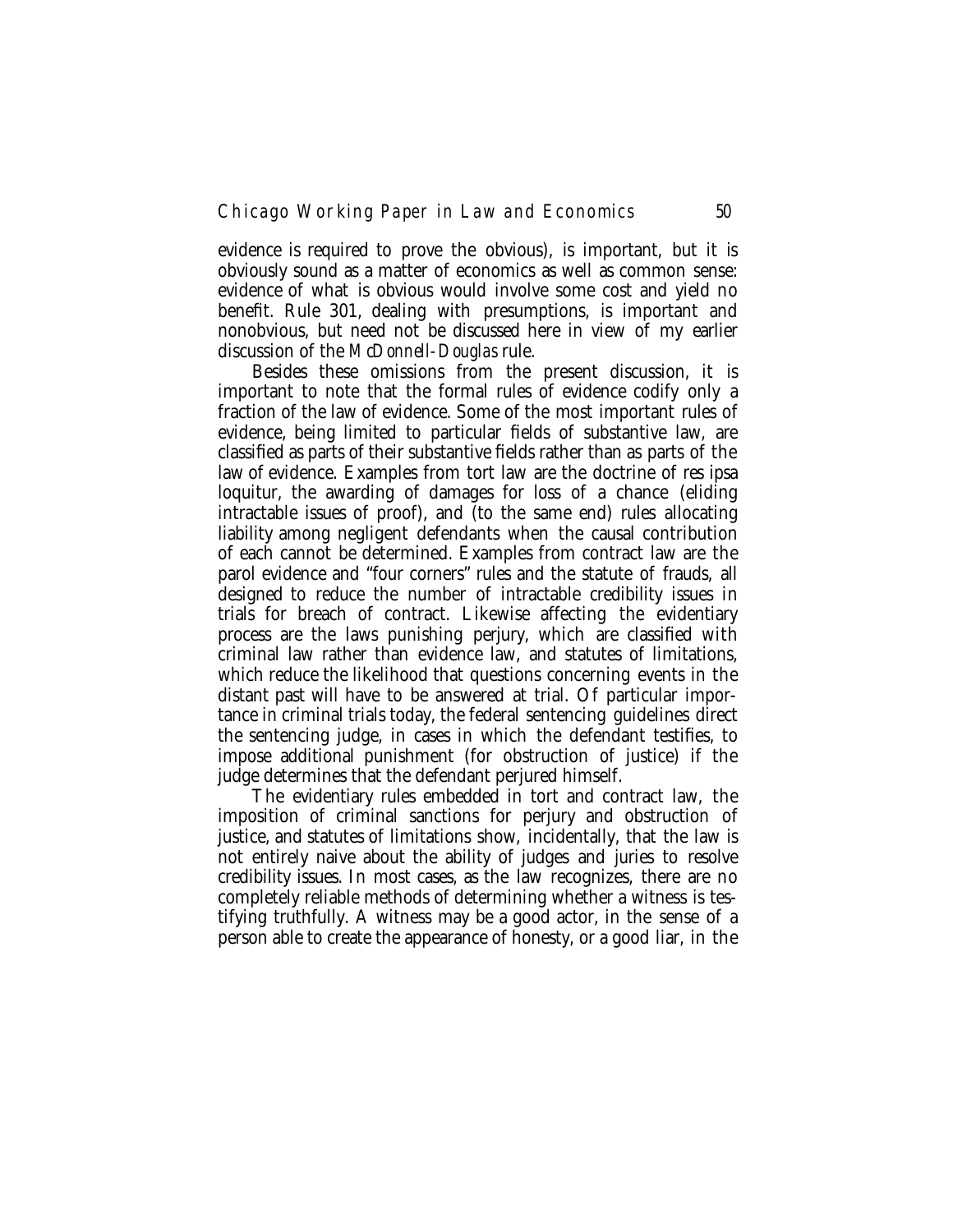sense of a person able to weave a plausible and internally consistent fiction, or both. Judges and juries are easily fooled by good liars.78

## *A. Harmless Error*

Rule 103(a) provides (among other things) that a ruling admitting or excluding evidence cannot be made the basis of a motion for a new trial or of reversal on appeal "unless a substantial right of the party [against whom the ruling went] is affected." In other words, harmless errors will be overlooked. The harmless error doctrine is not limited to evidentiary rulings, but, partly because such rulings are so frequent in a trial, they are common candidates for harmless error treatment. More important, judgments of harmlessness depend on assumptions about the understanding of the trier of fact.

Harmless error plays a particularly important role in criminal appeals, and they will be the focus of my discussion. Because most criminal defendants do not pay for their lawyer, they will appeal their conviction or sentence even if the probability of reversal is slight; although the expected benefits of appealing may be slight, the expected costs are zero. Minor errors therefore figure prominently in criminal appeals, and this makes clear the need for a doctrine of harmless error to head off remands that would be all costs and no benefits. But despite the common-sense (and economic) appeal of the harmless error principle, it may often confer an undeserved, or at least unintended, advantage on prosecutors.79 The rule is biased in their favor because the appellate court, not having witnessed the trial (and, especially, not having observed the jury), lacks good information for assessing the likelihood that the errors affected the outcome. The appellate court perforce assesses the likely effect of the errors on the *average* jury, whereas the prosecutor may know that the particular jury before which he is prosecuting the defendant has an above-average propensity to acquit, with the result that he may

<sup>78</sup> Michael J. Saks, "Enhancing and Restraining Accuracy in Adjudication," 51 *Law and Contemporary Problems*, Autumn 1988, pp. 243, 263–264.

<sup>79</sup> For a more complete treatment, see William M. Landes and Richard A. Posner, "Harmless Error" (unpublished, Oct. 2, 1997). As a practical matter, only prosecutors benefit from the rule in criminal cases, so rare are appeals by prosecutors.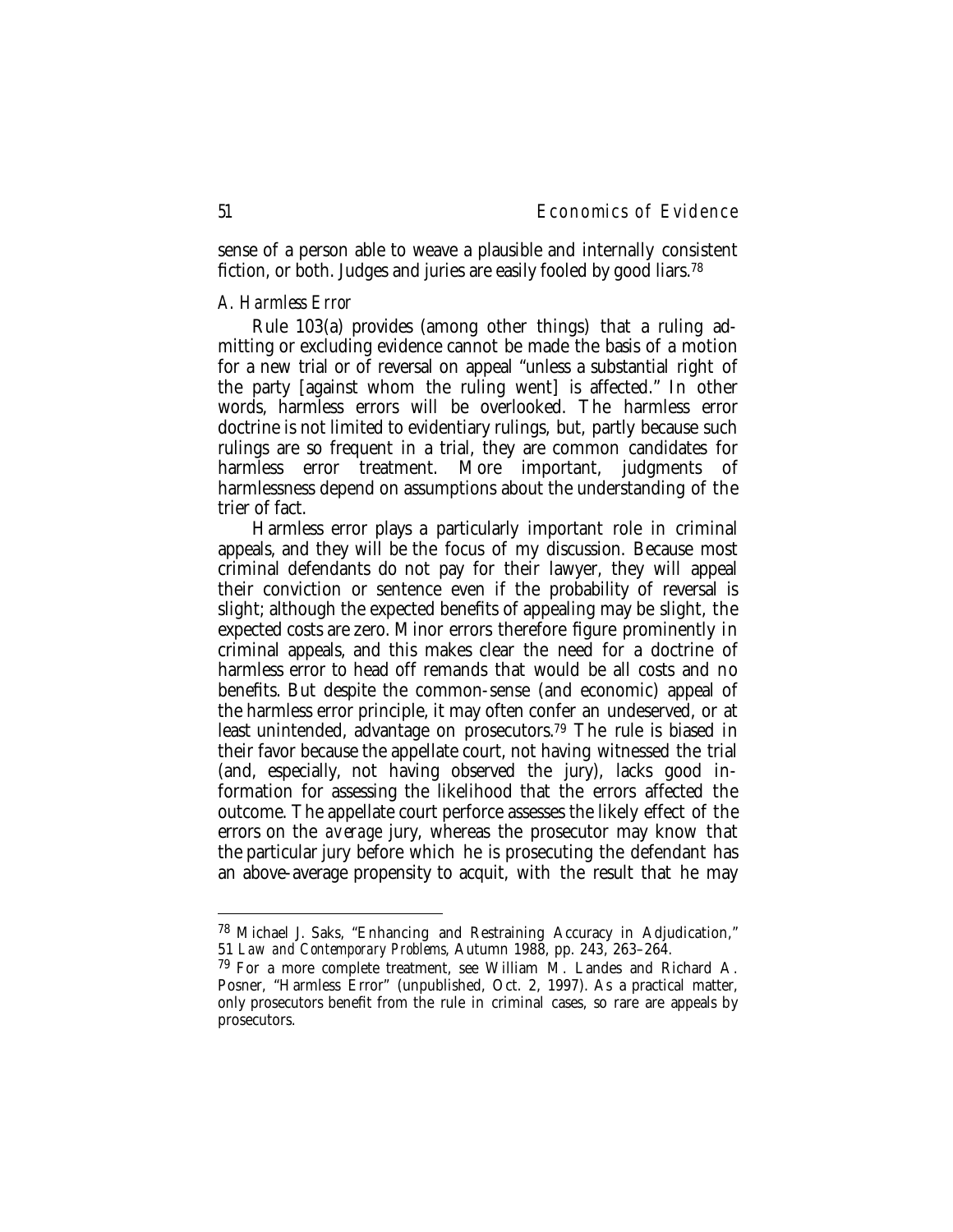have to manipulate the jury's emotions if he is to secure a conviction. And so an error may look harmless to the appellate court yet have been harmful. Moreover, it takes a highly disciplined judge to vote to reverse a conviction when he thinks the defendant is guilty, even if he acknowledges to himself that the defendant might have been acquitted but for an error at trial and so is entitled by law to a new trial.

The foregoing analysis can be formalized as follows. Let p be the probability of conviction; a the probability of affirmance given conviction (the prosecutor is assumed to be unable to appeal, and the defendant is assumed to appeal in every case in which there is a conviction), so that  $1 - a$  is the probability of reversal; b the benefit to the prosecutor or prosecution-minded judge of a conviction; c the cost of a trial to the prosecutor (for simplicity, assume that the cost to him of defending an appeal by the defendant is zero—it will in fact usually be quite low relative to the cost of trial); x the set of tactics that involve violating procedural and evidentiary rules that favor the defense;80 and y the other inputs into getting a conviction. Increases in x and y increase p, the probability of conviction; increases in x also decrease a, the probability that a conviction will be affirmed; increases in y also increase c.

If the prosecutor employs x tactics, there are three possible states of the world: conviction followed by affirmance; conviction followed by reversal followed by a retrial at which, we can assume, the variables are as they would have been in the first trial if  $x = 0$ ; and acquittal, which generates no gain to the prosecutor and leaves him with a net loss measured by c. The prosecutor's net expected gain (G) when he employs x is therefore the sum of his gain if there is an affirmed conviction  $(p(x,y)b - c(x,y))$ , his gain if there is a reversed conviction followed by a retrial  $(p(x,y)(p(y)b - c(y))$ , and his gain if there is acquittal  $(0 - c(x, y))$ , with the first gain being discounted by

<sup>80</sup> Perhaps the most common such tactic is inviting (without actually asking—that would be reversible error) the jury to infer the defendant's guilt from his failure to take the stand. Notice that this "abuse" is an artifact of the existence of the privilege against being forced to incriminate oneself—a privilege that, as we shall see, is not easy to justify on economic or other grounds.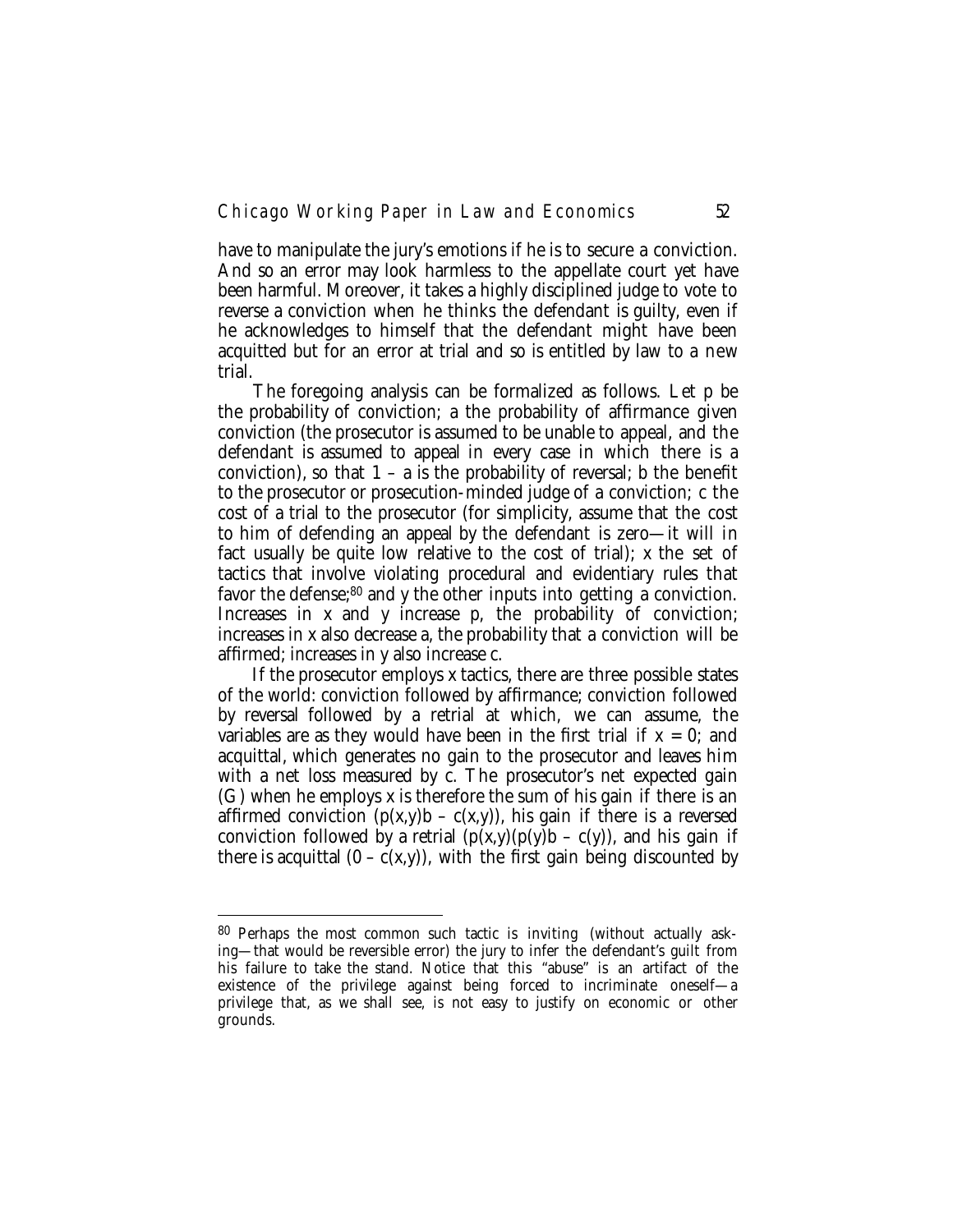the probability of affirmance (a) and the second by the probability of reversal  $(1 – a)$ . Thus,

(6) 
$$
G = a(x)p(x,y)b - c(x,y) + p(x,y)(1 - a(x))(p(y)b - c(y)) - c(x,y)
$$

(The reason that p and c in the reversal-retrial state of the world are not shown as functions of x is that by assumption  $x = 0$  in that state.)

The effect of x (abusive tactics) on G is complex. On the one hand, it raises G by increasing the probability of a conviction, but lowers it by increasing the probability of a reversal of the conviction and by increasing the prosecutor's costs. The possibility that the net effect is to increase G cannot be excluded. The possibility is increased if we consider the substitutability of x for y (of violating procedural or evidentiary rules for other inputs into obtaining a conviction). For then the effect of using abusive tactics, while it includes as before reducing the probability of a conviction that will stick and thus increasing the likelihood of having to incur the cost of a second trial  $(c(y))$ , is also to reduce the cost of the first trial. This is an additional reason to believe that if the effect of the abusive tactics in reducing the probability that the defendant's conviction will be affirmed is low because of the harmless error rule, the rule encourages deliberate error by the prosecution. It is especially likely to do so if the substitution effect of x on y is large, that is, if the abusive tactics are a cheap and effective substitute for legitimate forensic tactics.

Even if the doctrine of harmless error thus invites prosecutors to commit deliberate errors, this might be efficient if prosecutors only committed such errors when faced with a jury *irrationally* prone to acquit. That might indeed be the consequence of the doctrine if appellate courts were omniscient. For then they could forgive prosecutorial errors if but only if the defendant was in fact guilty. If, however, the appellate court cannot tell whether the defendant is guilty, if all it knows is whether an average jury would have convicted the defendant had it not been for the errors, then the prosecutor may have an incentive to use deliberate errors to convict the innocent. How great an incentive, one does not know; it depends on the weight of purely careerist ambitions in prosecutorial utility functions. To be on the safe side, one might wish to modify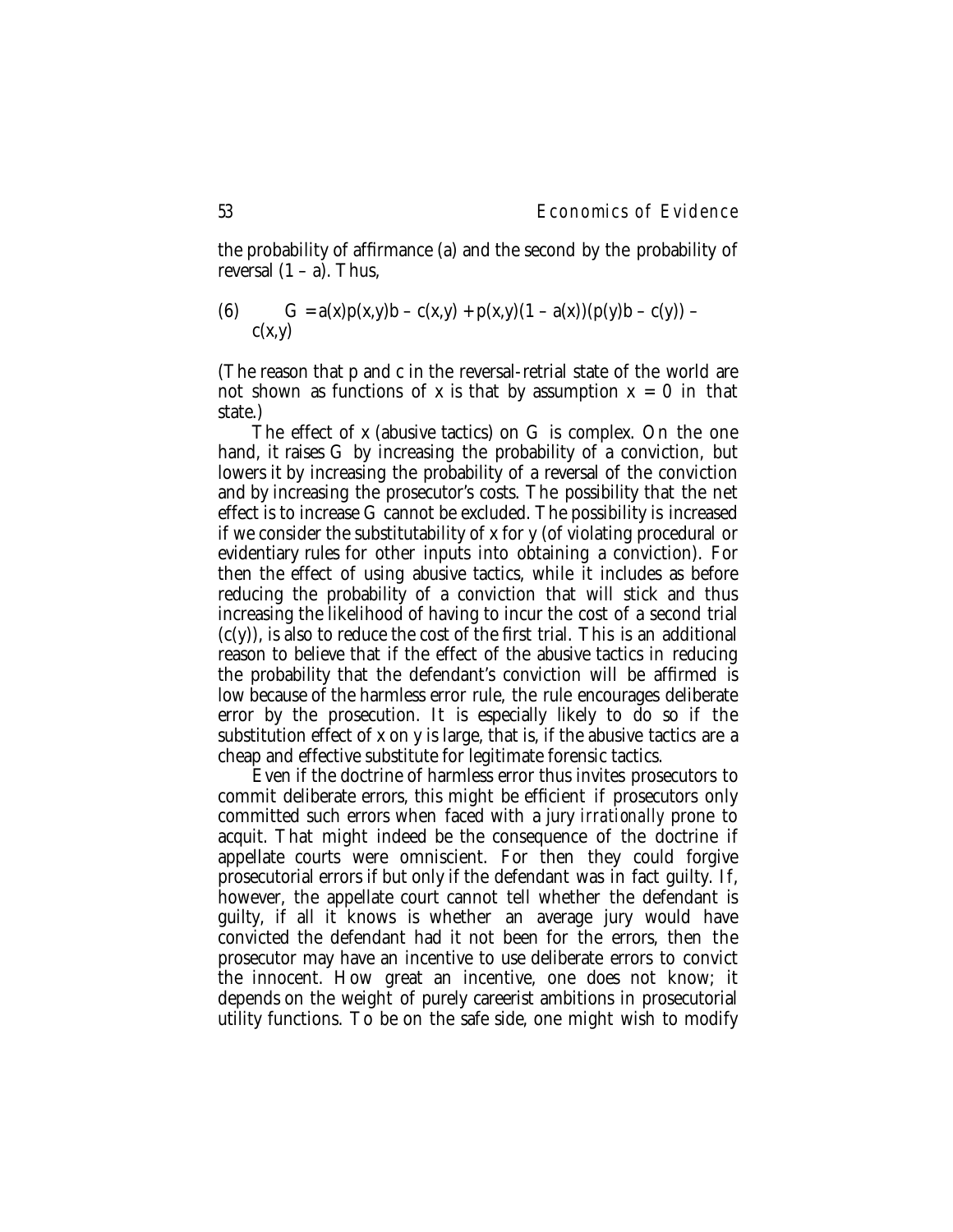the doctrine of harmless error to exclude from its operation *deliberate* errors committed or induced by prosecutors and make these cause for automatic reversal.

#### *B. Limiting Instructions*

Federal Rule of Evidence 105 directs the judge to instruct the jury to limit its consideration of evidence admissible for one purpose (or against one party) but not for another. The assumption is that although the jury heard the inadmissible evidence, it is capable of disregarding it if instructed to do so. The assumption is not always indulged. For example, if the admissibility of a confession is in issue, the issue must be heard outside of the jury's hearing (Rule 104(c)), since if the confession were to be ruled inadmissible the jurors could not be expected to put it out of their minds in deciding whether the defendant was guilty. But in general, limiting instructions are deemed efficacious, not only in the circumstances with which Rule 105 deals but also when used to "cure" the erroneous or inadvertent admission of inadmissible evidence: the judge tells the jury to disregard it.

Empirical evidence as well as common sense suggests that courts greatly exaggerate the efficacy of limiting instructions.81 A limiting instruction is very likely to be completely ineffectual unless the judge is able to explain why, as with certain types of hearsay, the evidence isn't probative. If it is probative (or emotionally compelling82), though inadmissible, the limiting instruction seems more likely to rivet the jurors' attention to the evidence than to get them to disregard it even if the judge explains the basis for the instruction.83 For this reason, lawyers will often not request a limiting instruction though entitled to it. And notice how in a criminal trial the deemed

<sup>81</sup> See Saks, note 7 above, at 26, and studies cited there.

<sup>82</sup> The standard example is a gruesome photograph of a murder victim. On the capacity of such photographs to prejudice the jury's consideration of the logically distinct issue of guilt, see Kevin S. Douglas, David R. Lyons, and James R. P. Ogloff, "The Impact of Graphic Photographic Evidence on Mock Jurors' Decisions in a Murder Trial: Probative or Prejudicial?" 21 *Law and Human Behavior* 485 (1997).

<sup>83</sup> For evidence, see Kerri L. Pickel, "Inducing Jurors to Disregard Inadmissible Evidence: A Legal Explanation Does Not Help," 19 *Law and Human Behavior* 407, 422–423 (1995).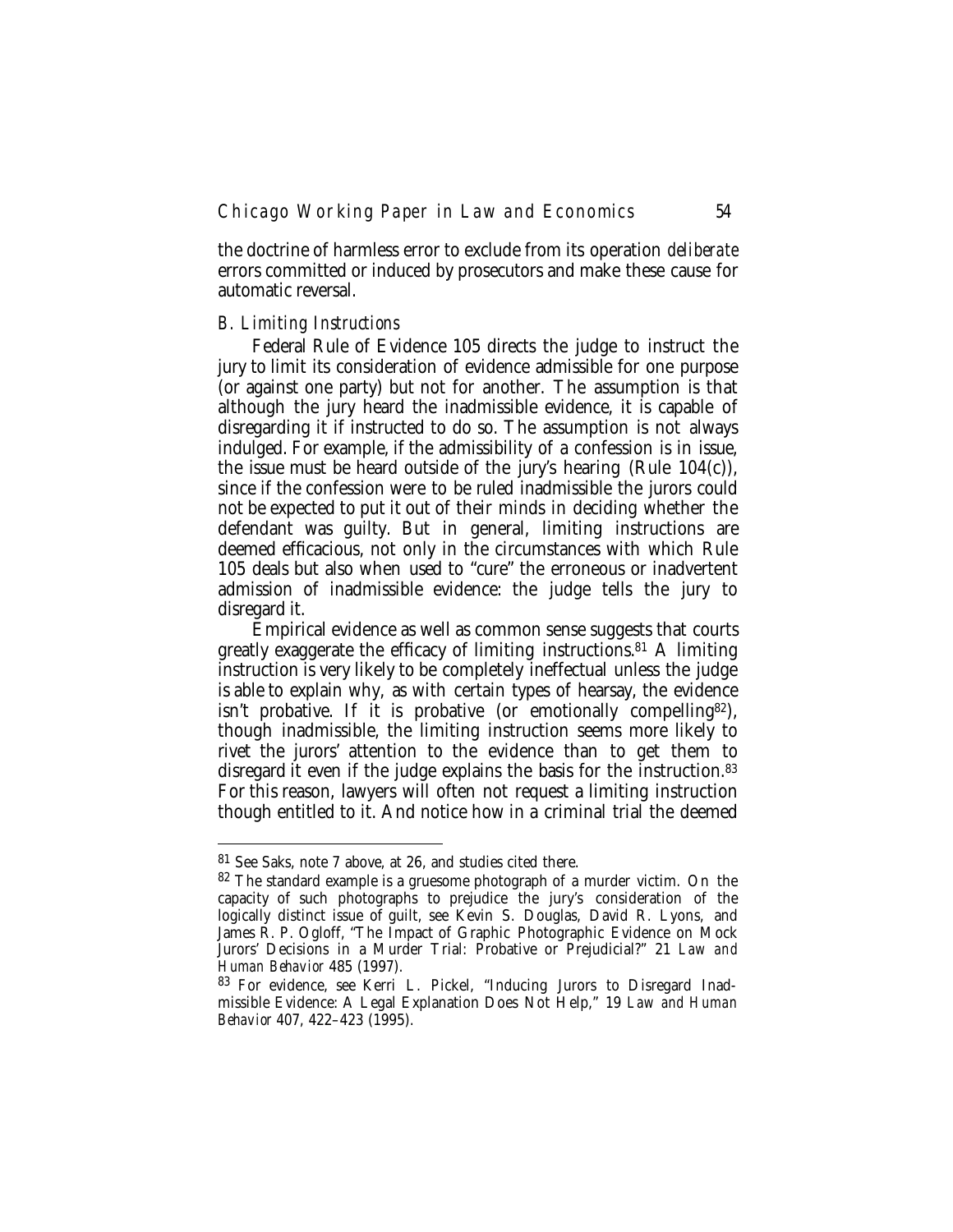but doubtful efficacy of limiting instructions cooperates with the doctrine of harmless error in encouraging prosecutors to resort to abusive tactics if they fear that acquittal is likely otherwise. For the likeliest response to an improper question or comment is neither a mistrial nor a reversal, but an impotent limiting instruction.

There is, it is true, a difference between belief and acceptance. Belief is involuntary, so telling someone not to believe something without giving him a reason to think that it is not credible is ineffective to alter the person's beliefs; that is the basis of skepticism about limiting instructions. But antiskeptics might point out that one can refuse to act on a belief. You might believe the defendant guilty yet accept that he should be acquitted because you don't believe it with the requisite degree of certitude.<sup>84</sup> In other words, burden of persuasion is properly regarded as involving acceptance rather than belief. The prior odds, the posterior odds, the likelihood ratios created by particular pieces of evidence are all matters of belief; but what posterior odds shall give the victory to plaintiff or defendant is a matter of acceptance. And this is a distinction that jurors should be able to understand.

The problem with using this insight to rehabilitate the limiting instruction is that when a jury is deliberating, it is very difficult for it to disregard the inadmissible evidence that it heard and was told to ignore, even if it wants to do so, and base judgment only on the admissible evidence. If jurors were explicit Bayesians, and calculated likelihood ratios for each bit of evidence, then they could disregard the evidence that they had heard but been told to ignore. They don't proceed in this fashion, but instead intuitively, and they cannot be expected to determine the posterior odds on the basis of less than all the evidence they heard, the essential point being that the posterior odds are founded on belief rather than on acceptance.

When the ineffectuality of limiting instructions is pointed out, judges tend to respond that the jury system *presupposes* that jurors obey the instructions given them by the judge.85 By this the judges

L,

<sup>84</sup> See L. Jonathan Cohen, *An Essay on Belief and Acceptance* 117–125 (1992).

<sup>85 &</sup>quot;Our theory of trial relies upon the ability of a jury to follow instructions." Opper v. United States, 348 U.S. 84, 95 (1954). A "crucial assumption underlying our constitutional system of trial by jury [is] that jurors carefully follow instructions." Francis v. Franklin, 471 U.S. 307, 325 n. 9 (1985). "A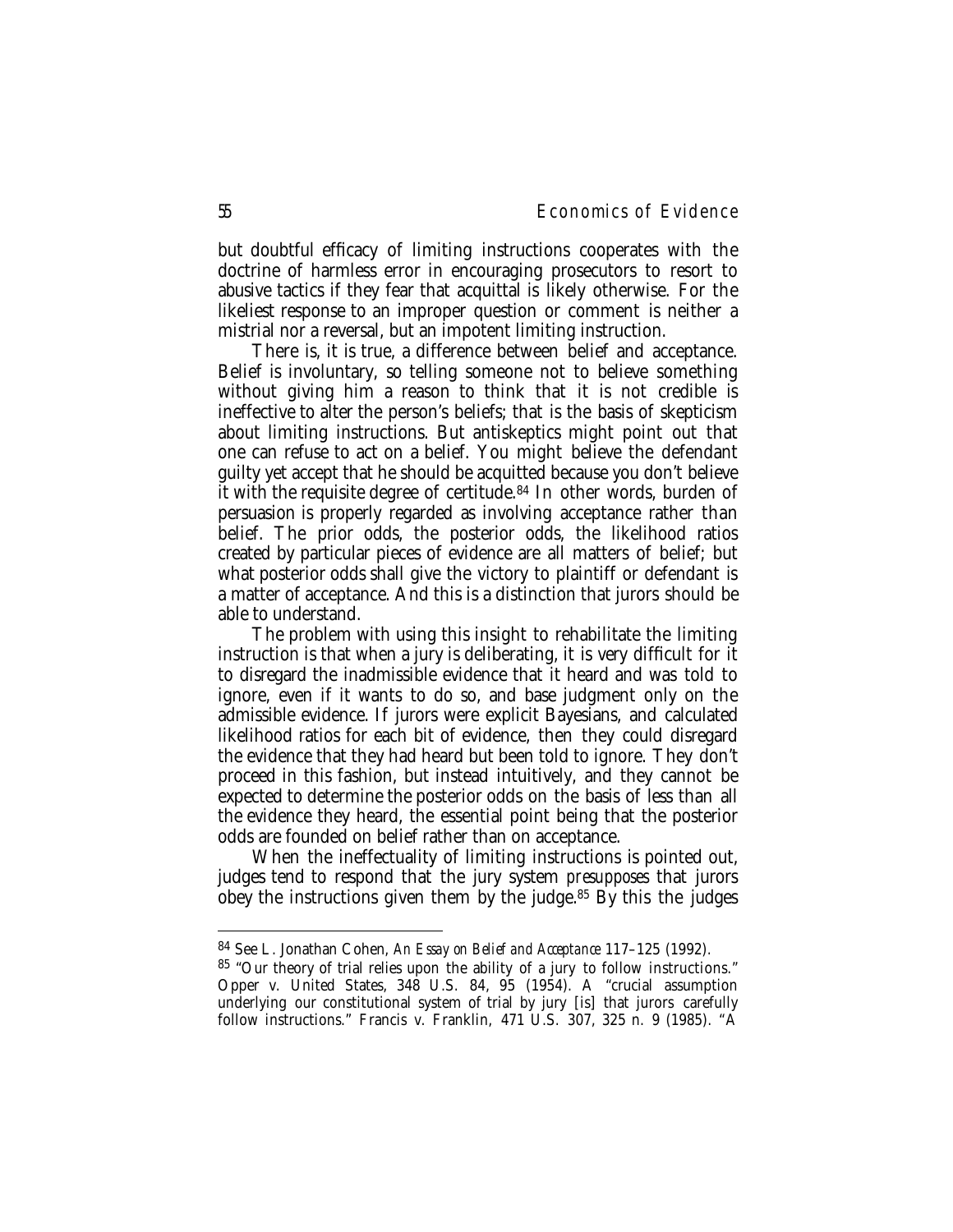seem to mean that the jury system would have to be abandoned if the presupposition were acknowledged to be incorrect. That is untrue. The jury system presupposes *some* degree of compliance by jurors with the rules laid down by the judge to guide them, but not 100 percent. Perfect compliance with rules is rarely attained in any department of life, and is particularly unlikely in the case of an ad hoc body that has only weak incentives to comply, since jurors are neither penalized for bad performance nor rewarded for good. It is not even clear that the jurors pay much attention to the instructions on the law, as opposed to instructions to disregard particular evidence, and yet as we saw earlier such lack of attention need not fatally undermine the rationality of the jury system.

#### *C. Relevance*

The Federal Rules of Evidence define relevance as "having any tendency to make the existence of any fact that is of consequence to the determination of the action more probable or less probable than it would be without the evidence" (Rule 401). The rules make relevant evidence admissible and irrelevant evidence inadmissible (Rule 402), but relevant evidence may be excluded "if its probative value is substantially outweighed by the danger of unfair prejudice, confusion of the issues, or misleading the jury, or by considerations of undue delay, waste of time, or needless presentation of cumulative evidence" (Rule 403). These rules make economic sense. In Bayesian terms (and well illustrating the heuristic value of Bayes' theorem for understanding the law of evidence), evidence is relevant if its likelihood ratio is different from 1 and irrelevant if it is 1.86

central assumption of our jurisprudence is that juries follow the instructions they receive." United States v. Castillo, 140 F.3d 874, 888 (10th Cir. 1998). Not all judges fool themselves. Learned Hand, for example, called the limiting instruction "the recommendation to the jury of a mental gymnastic which is beyond, not only their powers, but anybody's else." Nash v. United States, 54 F.2d 1006, 1007 (2d Cir. 1932). Occasionally courts concede the ineffectuality of a limiting instruction. See, for example, Bruton v. United States, 391 U.S. 123 (1968) (reversing conviction where jury was permitted to consider a codefendant's confession that implicated the defendant).

<sup>86</sup> See Richard Lempert, "Modeling Relevance," 75 *Michigan Law Review* 1021 (1977).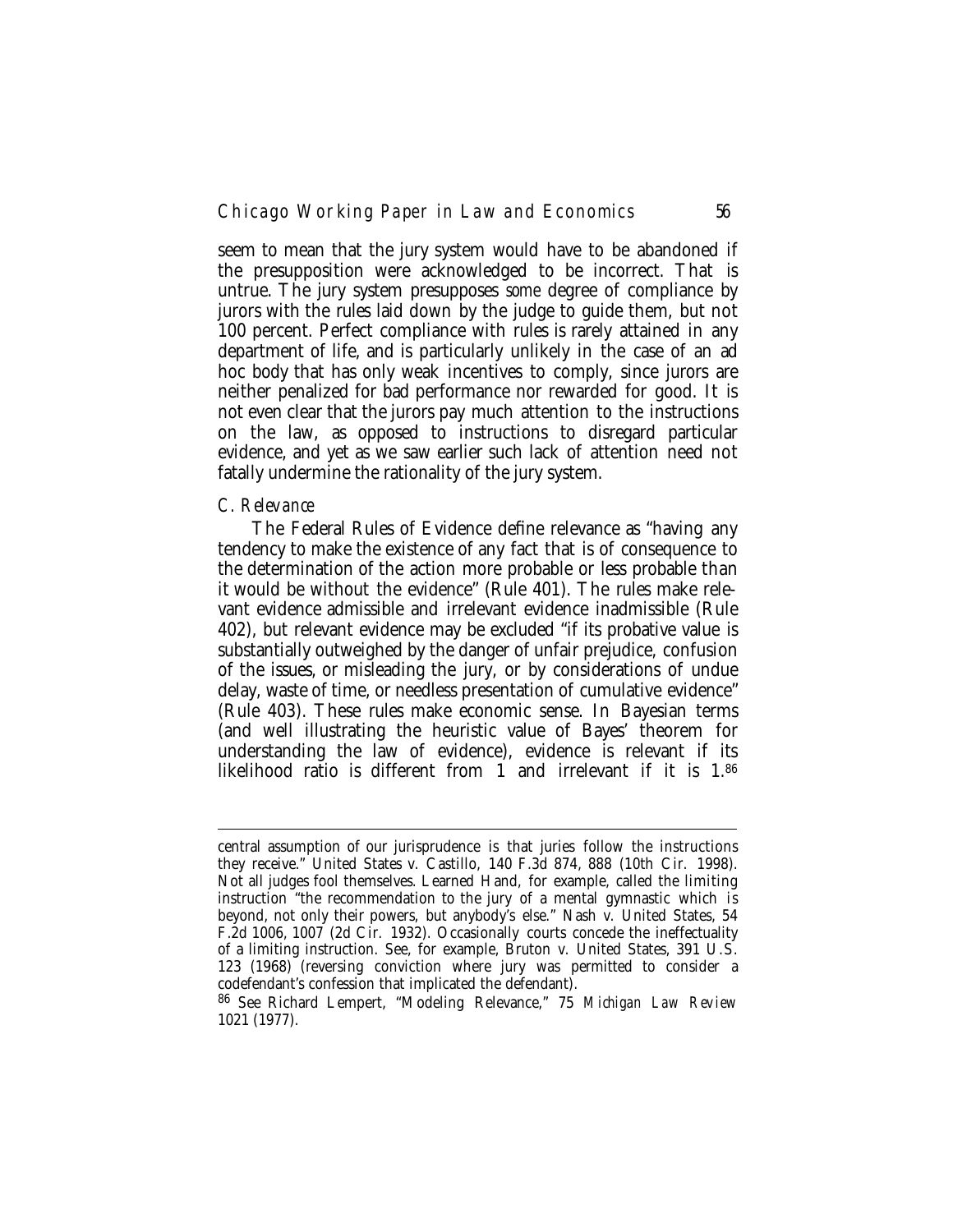Irrelevant evidence so defined has zero social benefits, though it may confer a private benefit by confusing or prejudicing the jury.

The Advisory Committee Notes to Rule 401 point out that evidence can be relevant even though it bears on an undisputed fact, because it may help to make the fact clear—and thus assist in establishing correct likelihood ratios. If a relevant fact is unclear, though undisputed, the jury may not give it the proper weight in its calculations. A related point, borrowed from signaling theory, is that a certain amount of redundancy may increase rather than reduce the intelligibility of a communication.87

Rule 403, in requiring an explicit comparison of benefit and cost, is central to an economic analysis of the law of evidence in much the same way that the Hand formula is central to the economic analysis of the law of torts. It sets forth a cost-benefit formula for deciding the most common question in the law of evidence, which is whether to admit or exclude evidence. It bears the same relation to Equation (4) ( $-p<sub>x</sub>S = c<sub>x</sub>$ ), the economic formula for the optimal amount of evidence, as the Hand formula does to the economic formula for the optimal amount of care  $(-p_xL = c_x)^{88}$ The cost-benefit formula implicit in Rule 403 can also be used to evaluate particular rules of evidence, 89 just as the Hand formula is used in economic analysis of law as a standard for evaluating specific rules of tort law. Rule 403 does, it is true, place a thumb on the scale ("*substantially* outweighed"), but this may be necessary to prevent the judge from taking over the factfinding task from the jury by excluding most of the evidence that favors the side the judge thinks should lose.

L,

<sup>87</sup> Schum, note 6 above, at 443.

<sup>88</sup> I have relabeled D as L and A as c, in Landes and Posner, note 14 above, at 60 (eq. 3.9), to highlight the isomorphism of the formula for the optimal amount of care with Equation (4). The cost-benefit interpretation of Rule 403 is mentioned in Louis Kaplow, Note, "The Theoretical Foundation of the Hearsay Rules," 93 *Harvard Law Review* 1786, 1789 (1980). See also Thomas Gibbons and Allan C. Hutchinson, "The Practice and Theory of Evidence Law—A Note," 2 *International Review of Law and Economics* 119 (1982).

<sup>89</sup> This was essentially Bentham's approach. He thought that there should be no rules of evidence, but that in particular cases the judge should be allowed to exclude particular items of evidence on grounds of "vexation, expense, and delay." Bentham, note 18 above, vol. 1, p. 1.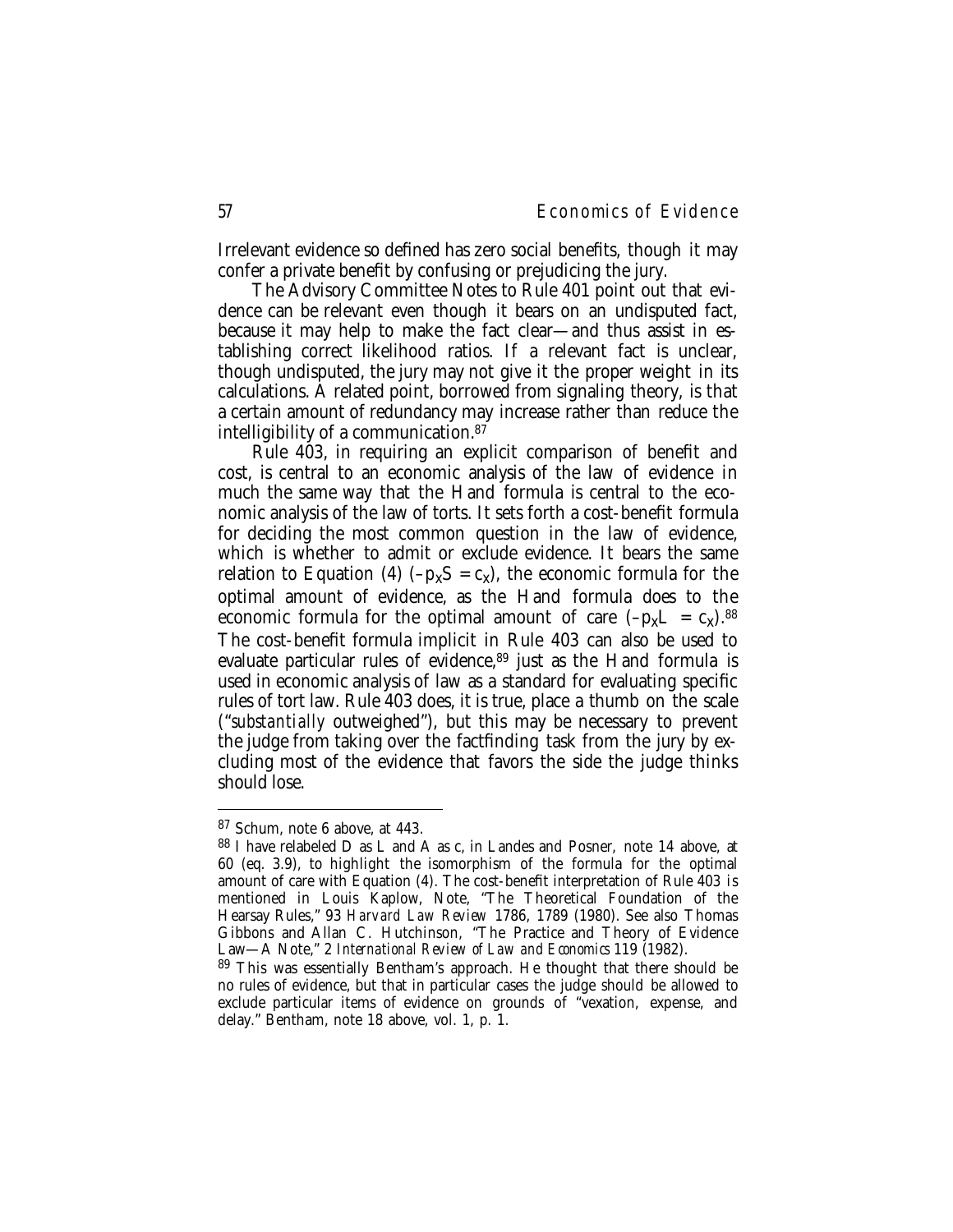Rule 403 is not as carefully drafted as it could be. It runs together three distinct grounds for excluding relevant evidence: (1) emotionality (one source of "unfair prejudice" and of "misleading the jury"), (2) cognitive overload ("confusion" (and other forms of "misleading the jury"), and (3) "waste of time" (which seems synonymous with "undue delay" and "needless presentation of cumulative evidence"). At a first pass, the first two grounds relate to the cognitive limitations of the trier of fact, and so go to the benefits of the evidence in determining truth, while the third goes to cost, the right-hand side of Equations (1) through (4). But this is not precise. To begin with, two distinct types of cognitive limitation should be distinguished. The first, often called "bounded rationality," arises from the fact that people do not have zero costs of absorbing and analyzing information, and so encounter problems of overload. This type of cognitive limitation is entirely consistent with rationality, which does not presuppose zero costs of acquiring and processing information. The second type of cognitive limitation, however, is the domain of the cognitive illusions and emotional distractions, the domain of irrational thinking. Ground (1) (what I've called emotionality) corresponds to this second type of cognitive limitation and ground (2) (cognitive overload) to the first. Keeping evidence from the jury is an alternative to what might be timeconsuming and ineffectual efforts at enlarging and debiasing the jury's cognitive capacities.

Another way to think about this function of Rule 403 (and of the rules of evidence generally) is as a corrective to the jury's lack of incentive to overcome its cognitive limitations by "thinking hard" about the issues that it is asked to resolve. Jurors have no monetary incentives to do a careful job; by screening from them evidentiary materials that would make their job even more difficult and thus require them to exert greater mental efforts without any compensation, the rules of evidence reduce the jurors' costs and so increase their product.

Ground (2) also interacts with (3) (waste of time): repetition and protraction can make it harder for the trier of fact to make a correct judgment, as well as increasing the direct costs of the trial. As more and more evidence is introduced, additional evidence even if relevant is likely both to be wasteful in the sense of yielding diminishing benefits in greater accuracy with no corresponding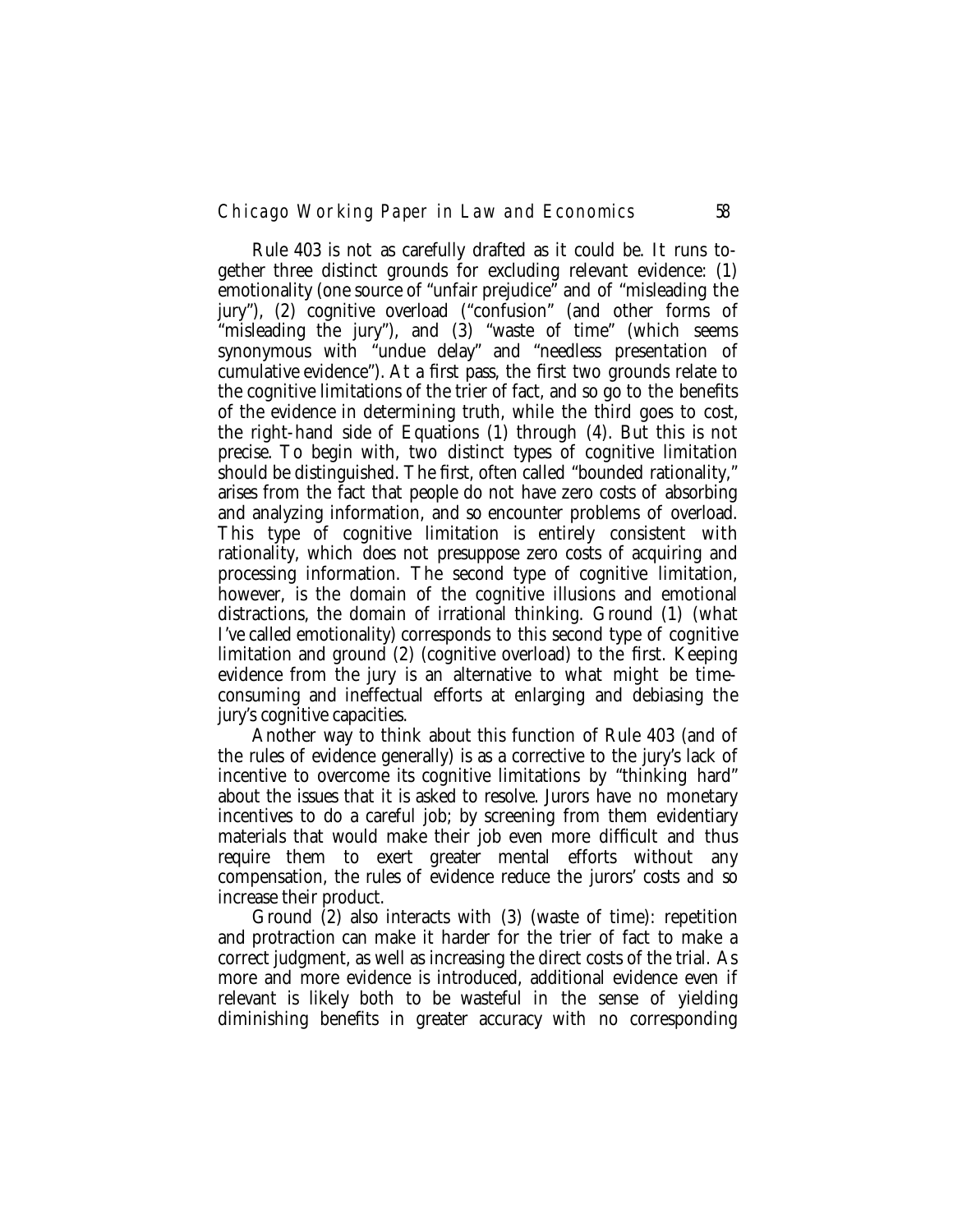diminution in cost, and confusing in the sense of actually reducing accuracy. This point suggests that the optimal length of a jury trial may in most cases be quite short, because the benefits of additional evidence are likely to decline at an accelerating rate while the costs are constant—or even rising, as the litigants cast further and further afield.

We can explore this point by modifying Equation (1) to allow the amount of evidence (x) to have both a positive and a negative effect on the probability of a true result, as in

(7)  $B(x) = p(b_1x - b_2x^2)S - c(x)$ 

where  $b_1$  measures the effect of a unit of x in increasing the accuracy of the trial and  $b_2$  its effect in decreasing that accuracy by confusing or overloading the jury. The latter effect is assumed in Equation (7) to increase at an increasing rate with increases in the amount of evidence (hence the squaring of x). Depending on the values of  $b_1$ and b<sub>2</sub>, adding evidence may, beyond some point, actually reduce the accuracy of the trial and thus reduce efficiency even if the additional evidence is costless. Alternatively, confusion and overload could be thought of as indirect costs of evidence that increase with the amount of evidence, in which event the last term in Equation (1) (c(x)) might be approximated by  $c<sub>d</sub>x + c<sub>i</sub>x<sup>2</sup>$ , where  $c<sub>d</sub>$  is the direct costs of the evidence and ci the indirect costs.

Evidence that is cumulative must be distinguished, however, from evidence necessary to complete a mosaic of proof. A costly bit of "additional" evidence might be cost-justified because it linked up with other evidence to establish the truth convincingly.

Notice how by excluding irrelevant, and also relevant but on balance unhelpful, evidence, Rules 402 and 403 counteract the incentive of the parties in some cases to overinvest in evidence from a social standpoint. We should expect these rules to be invoked most often in big-money cases, for it is in such cases that the risk of overinvestment is greatest. This suggests a possible direction for empirical research.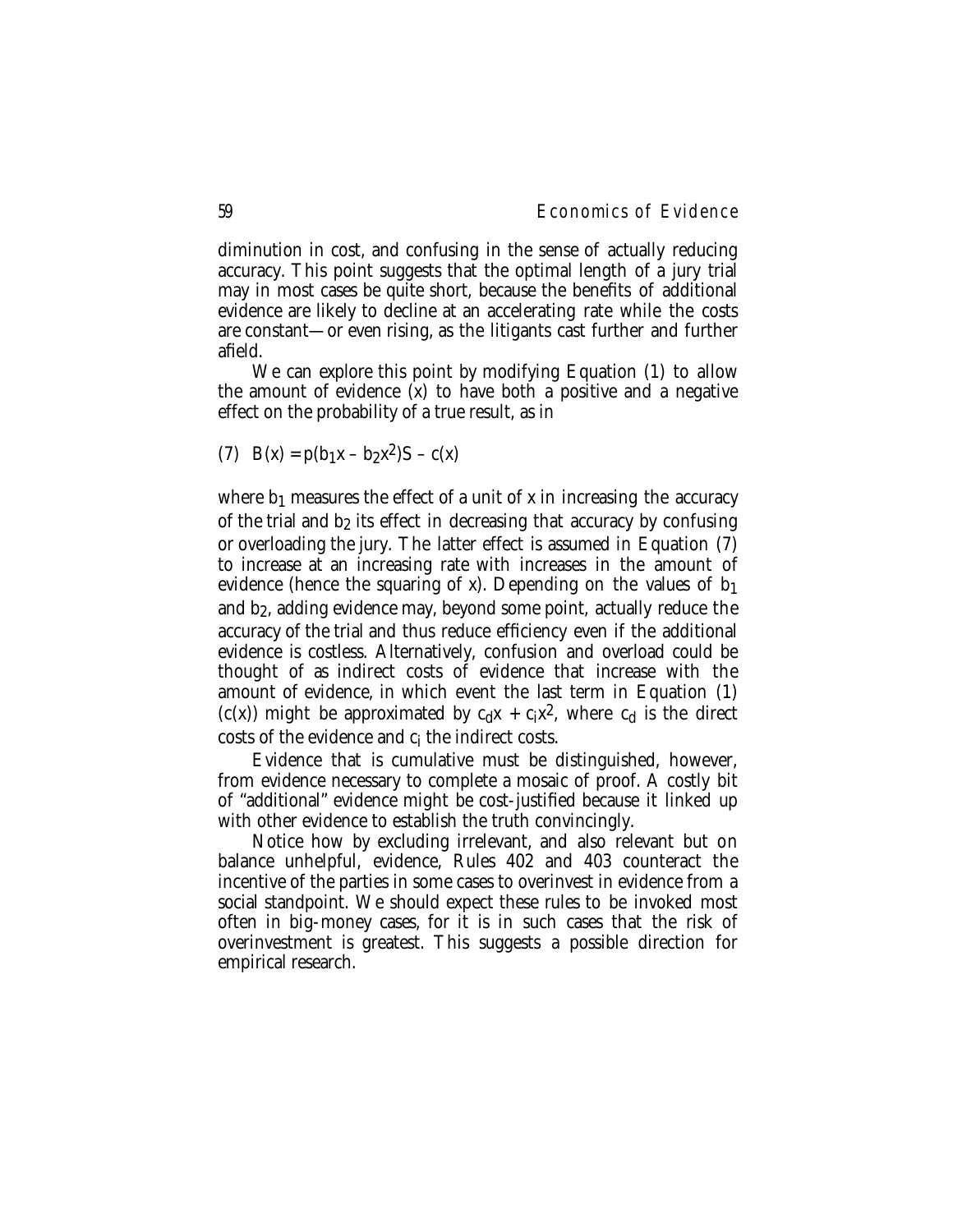## *D. Character Evidence*

The subsequent rules in Article 4 of the Federal Rules of Evidence particularize the general standard of Rule 403 with reference to recurrent issues. The first of these rules, Rule 404, excludes (with various exceptions)90 evidence of a person's character when used to show that he probably acted "in character" on the occasion involved in the litigation. The principal consequence is to exclude evidence that a criminal defendant has a criminal record (unless, as we shall see, he testifies). Such evidence is relevant, because a person who has committed a crime in the past has by doing so indicated a belowaverage propensity to comply with the criminal laws. But it is only weakly probative, especially since repeat offenders are punished more heavily than first-time offenders in part precisely to offset any greater propensity to commit crimes that their previous offenses or offenses have revealed. If recidivists are punished heavily enough, the propensity to commit a second or subsequent offense may be reduced to the same level as the propensity to commit a first offense.

The principal concern with this class of evidence, however, is not lack of probative value. It is the danger that a jury will give such evidence too much weight, or more likely that it will convict on less evidence believing that it doesn't much matter if the defendant is innocent of the particular crime for which he is being tried, since he is a member of the criminal class and probably has committed other crimes for which he has not been punished.

The Rule 404 exclusion is somewhat porous, though. For one thing, evidence of prior crimes may be used to prove facts other than propensity, such as motive, absence of mistake, or modus operandi (see Rule 404(b)). If, for example, the defendant were being tried for the murder of a witness who had been responsible for the defendant's earlier conviction, that conviction would be admissible to prove the defendant's motive for committing the present crime. There is also a blanket exception allowing the admission of prior-crimes evidence when the defendant is charged with rape or child sexual molestation and the prior crimes involved similar acts.<sup>91</sup> The exception may have an economic rationale—most clearly in the molestation

<sup>&</sup>lt;sup>90</sup> Most of the rules contain exceptions; this qualification should be borne in mind throughout, as I will not repeat it.

<sup>91</sup> Fed. R. Evid. 413, 414; cf. Fed. R. Evid. 415.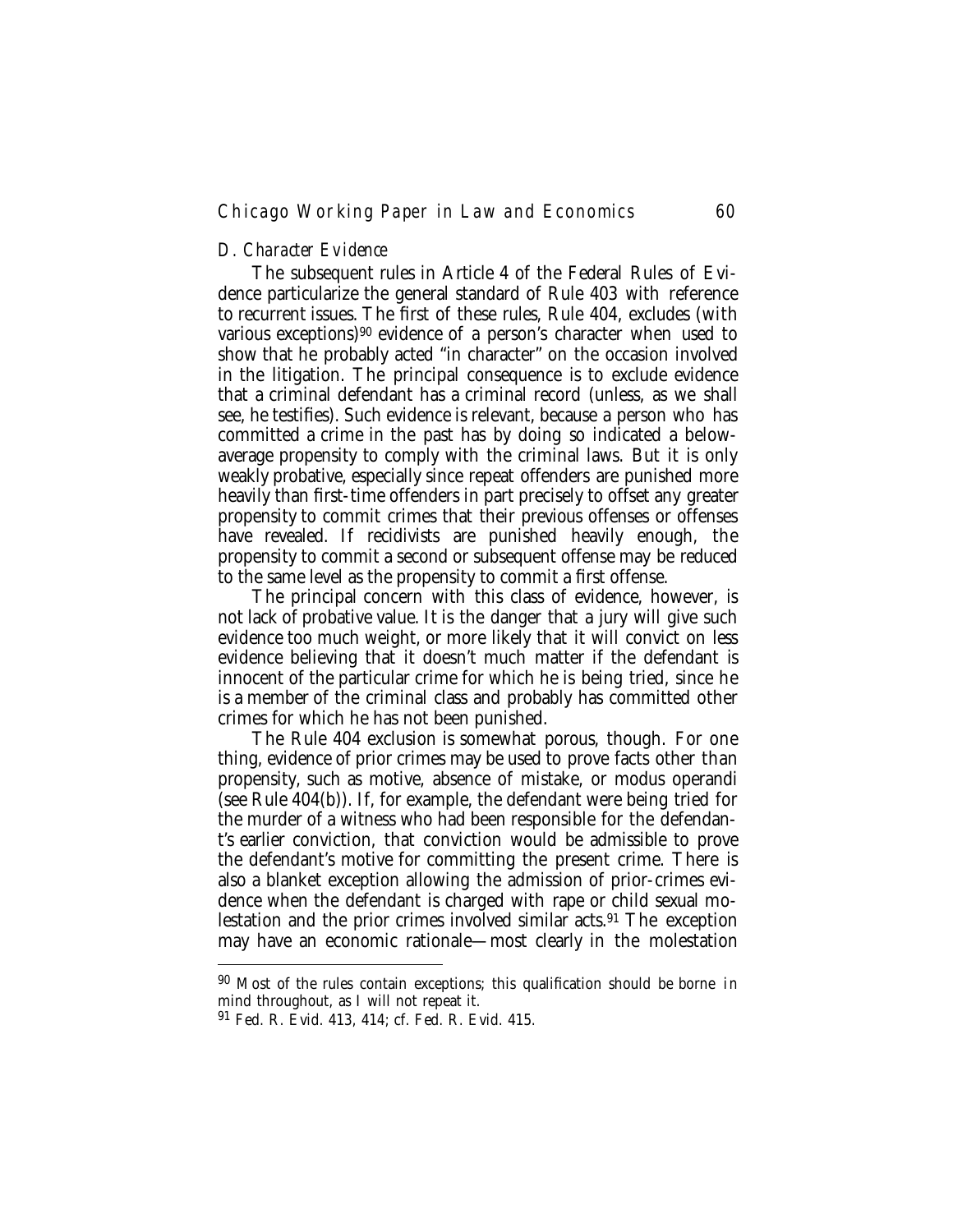case—that is closely related to the motive exception in Rule 404(b). Most people do not have a taste for sexually molesting children. As between two possible molesters, then, only one of whom has a history of such molestation, the history establishes a motive that enables the two suspects to be distinguished; and prior-crimes evidence is admissible to prove motive. Unlike a molester, a thief, unless he is a kleptomaniac, does not have a taste for theft. Theft is merely instrumental to his desire for money, and there are many substitute instruments. Hence the fact that a defendant accused of theft committed a prior theft doesn't show that he "likes" theft and so does not furnish a motive for his committing the current theft with which he's charged.

It has been argued that a rational juror, aware of the inadmissibility of prior-crimes evidence, and so knowing that he won't find out whether the defendant is a habitual or first-time offender, will assume that that there is some probability greater than zero but less than 1 that the defendant is indeed a habitual offender, and so will underestimate the guilt of the habitual offender and overestimate that of the first-time offender.92 The assumption that jurors behave in such a way is severely unrealistic, and Schrag and Scotchmer present no evidence that it is, nevertheless, correct. Their better point is that if prior-crimes evidence were freely admissible, and jurors were highly prone to convict habitual offenders whether or not the evidence showed guilt, deterrence would be undermined. The expected cost of punishment of habitual offenders would fall because that cost is a function not of the probability of punishment per se, but also, as I noted earlier, of the difference between the probability of punishment given guilt and the probability of punishment given innocence. (A partial offset, however, is that there would be an additional disincentive to *becoming* a habitual offender.) The expected cost of punishment of first-time offenders would fall also. Prosecutors would find it so much easier to convict habitual offenders whether or not guilty that their incentives to prosecute first-time offenders would be impaired, assuming that prosecutors operate with a budget constraint and, as suggested

<sup>92</sup> See Joel Schrag and Suzanne Scotchmer, "Crime and Prejudice: The Use of Character Evidence in Criminal Trials," 10 *Journal of Law, Economics, and Organization* 319 (1994).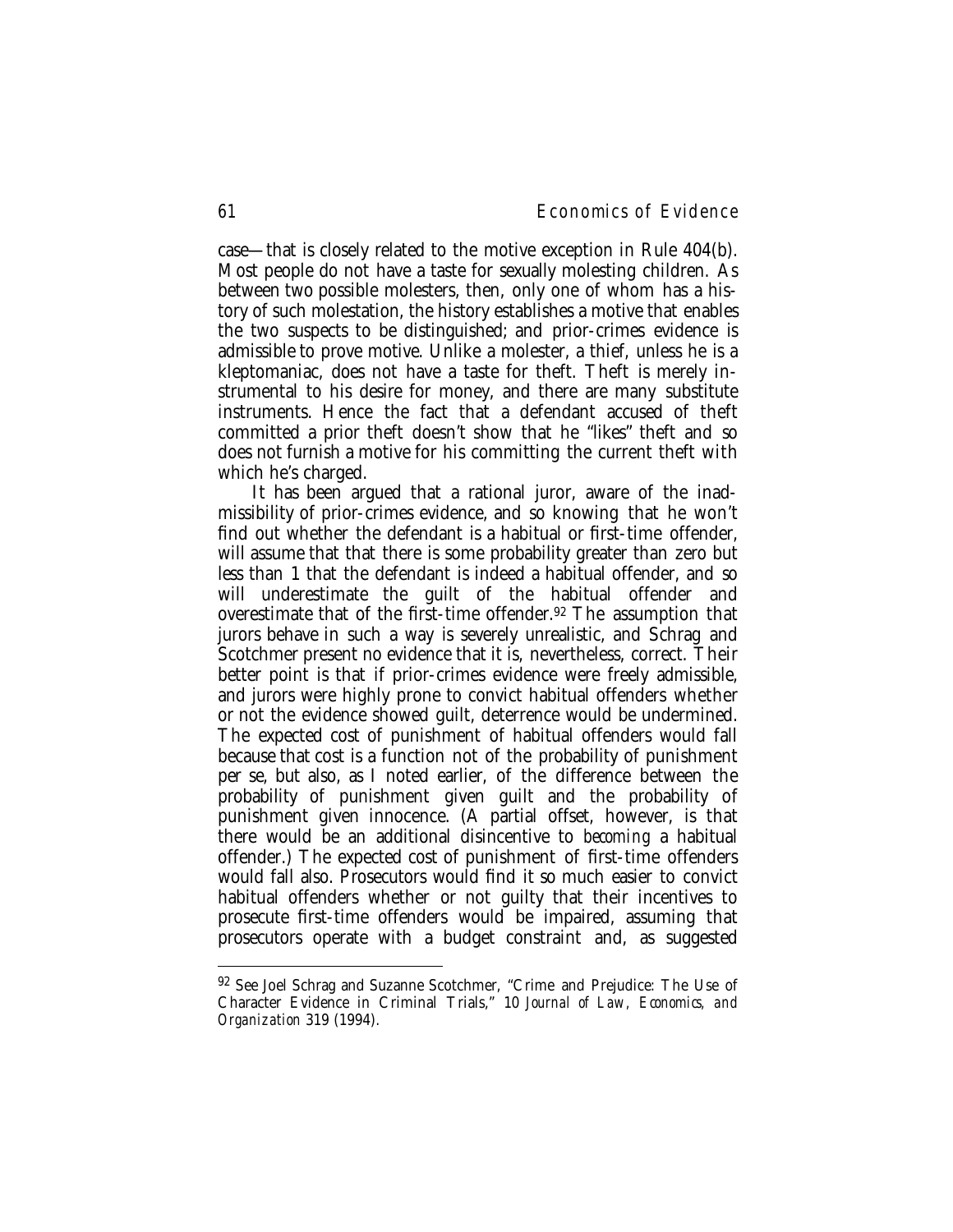earlier, want to maximize convictions weighted by length of sentence, subject to that constraint.

The most important exception to the exclusion of character evidence, found in Rule 609, concerns the use of such evidence in cross-examination. If a defendant has been convicted within the previous ten years of a crime involving fraud or other deceit, the prosecutor (or plaintiff—the rule applies to civil cases as well as criminal ones and to all witnesses, not just the parties) has a right to use that conviction on cross-examination to "impeach" (challenge the credibility of) his testimony. Any other felony conviction within the ten-year period can be used for this purpose as well if the judge concludes that its probative value outweighs its prejudicial effect.

The rationale of the rule is that a person who has flouted the criminal law in the past is unlikely to take seriously his oath to testify truthfully. This may be; but it is doubtful that he is *more* unlikely to take his oath seriously than a first-time offender who thinks he can lie his way to an acquittal.93 That is, there is no basis for supposing recidivists more likely than first-time offenders to lie; both are criminals, and the incentive of a criminal to lie seems unrelated to whether he has committed one crime or more than one. What is probably true, though only loosely related (through the heavier punishment of recidivists) to whether the defendant is a recidivist, is that a defendant is more likely to lie the heavier the punishment he faces if he's convicted. If so, then the relevant datum is the punishment he faces, not whether he is a recidivist as such. On balance, there is probably no benefit in enhanced accuracy to allowing prior-crimes evidence to be used in cross-examination. But there is a cost—the same cost as the cost of allowing prior-crimes evidence to be used to prove a criminal propensity. Despite the limiting instruction to which the defendant is entitled, the jury cannot be expected to confine its consideration of prior-crimes evidence to the issue of the defendant's credibility. By reducing the probability that a habitual offender who testifies will be acquitted, and so by deterring habitual offenders from testifying—and with much the same effect, since the jury is apt to infer guilt from the defendant's failing to testify (and this, once again, regardless of any limiting

L,

<sup>&</sup>lt;sup>93</sup> If the defendant is innocent, presumably he will give truthful testimony.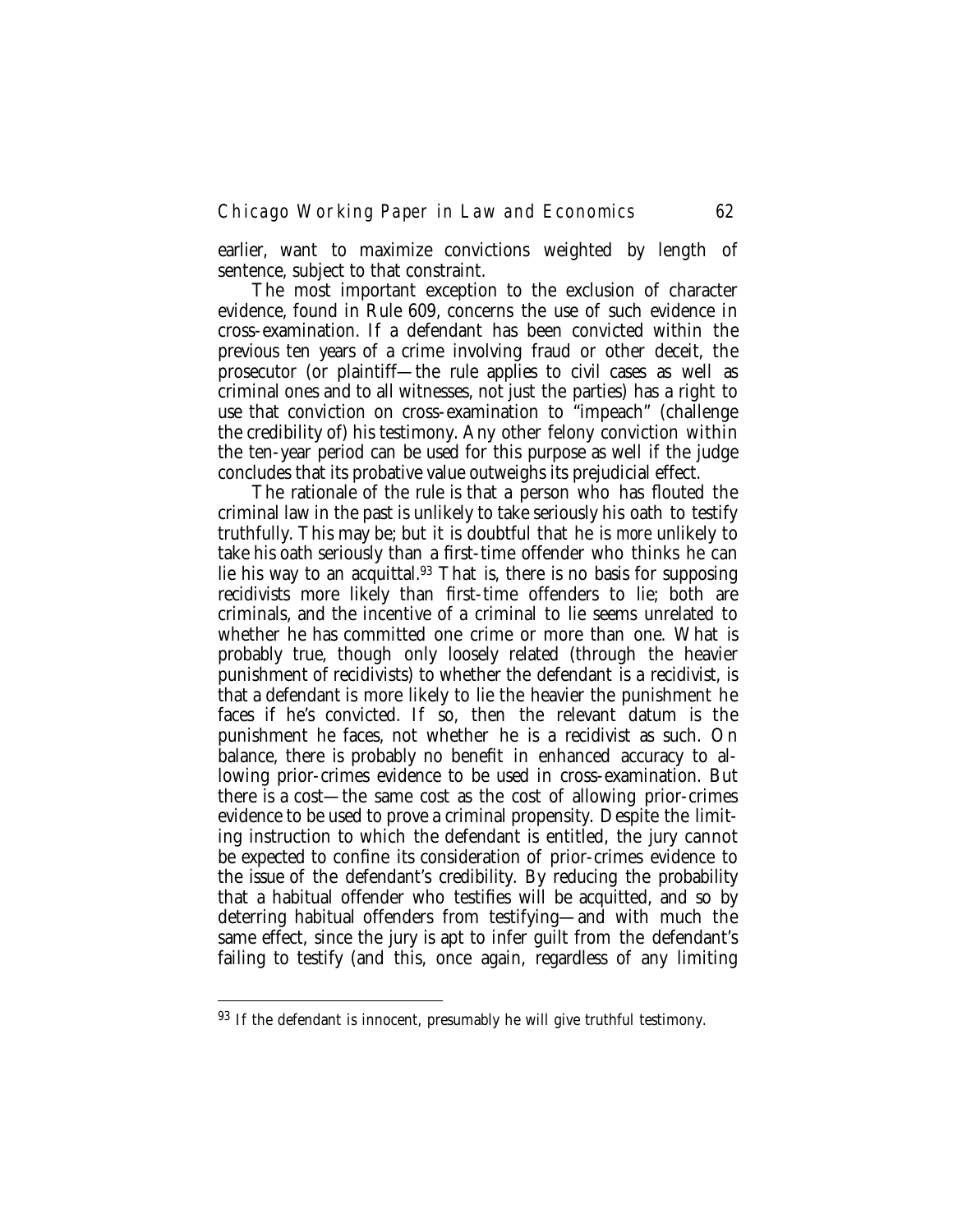instructions)—the rule undermines the deterrence of habitual offenders.

## *E. Repairs and Settlement Offers*

*1. The Subsequent-Repairs Rule and the Issue of Cognitive Illusion* Rule 407 excludes evidence that the defendant took steps after the accident or other incident that is the basis of the plaintiff's suit to prevent a recurrence. This evidence might be probative, because the steps that the defendant took may show that the accident could have been prevented at modest cost. I mentioned the rule earlier but recur to it here in order to examine the argument that the trial of accident cases is contaminated by the cognitive illusion known as "hindsight bias."94 Rule 407 may be designed not only to reduce the cost of accidents by encouraging remedial measures but also to combat hindsight bias—what in prospect may have been highly unlikely may in retrospect appear to have been inevitable. Hindsight bias is a cognitive illusion of which we are all aware, as is indicated by the currency of such expressions as "the wisdom of hindsight." What is more, the concept of a "freak accident" is familiar, and it encapsulates the idea that accidents can be *very* low probability events. One might expect the defendant's lawyer to be able to explain to a jury that while of course the accident did happen, the probability that it would have happened was slight.95 Furthermore, hindsight bias is often rational, for example when the occurrence of an accident shows that a hypothetical possibility was a real one; and thus it is often not an illusion at all.96

<sup>94</sup> Jolls, Sunstein, and Thaler, note 35 above, at 1523–1525.

<sup>95</sup> For experimental evidence that hindsight bias can be reduced or even eliminated by emphasizing the role of chance in human affairs and hence the probabilistic character of many events, see David Wasserman, Richard O. Lempert, and Reid Hastie, "Hindsight and Causality," 17 *Personality and Social Psychology Bulletin* 30 (1991).

<sup>96</sup> See Mark Kelman, "Behavioral Economics as Part of a Rhetorical Duet: A Response to Jolls, Sunstein, and Thaler," 50 *Stanford Law Review* 1577, 1583–1584 (1998); Mark Kelman, David Elliot, and Hilary Folger, "Decomposing Hindsight Bias" 3–4 (forthcoming in *Journal of Risk and Uncertainty*).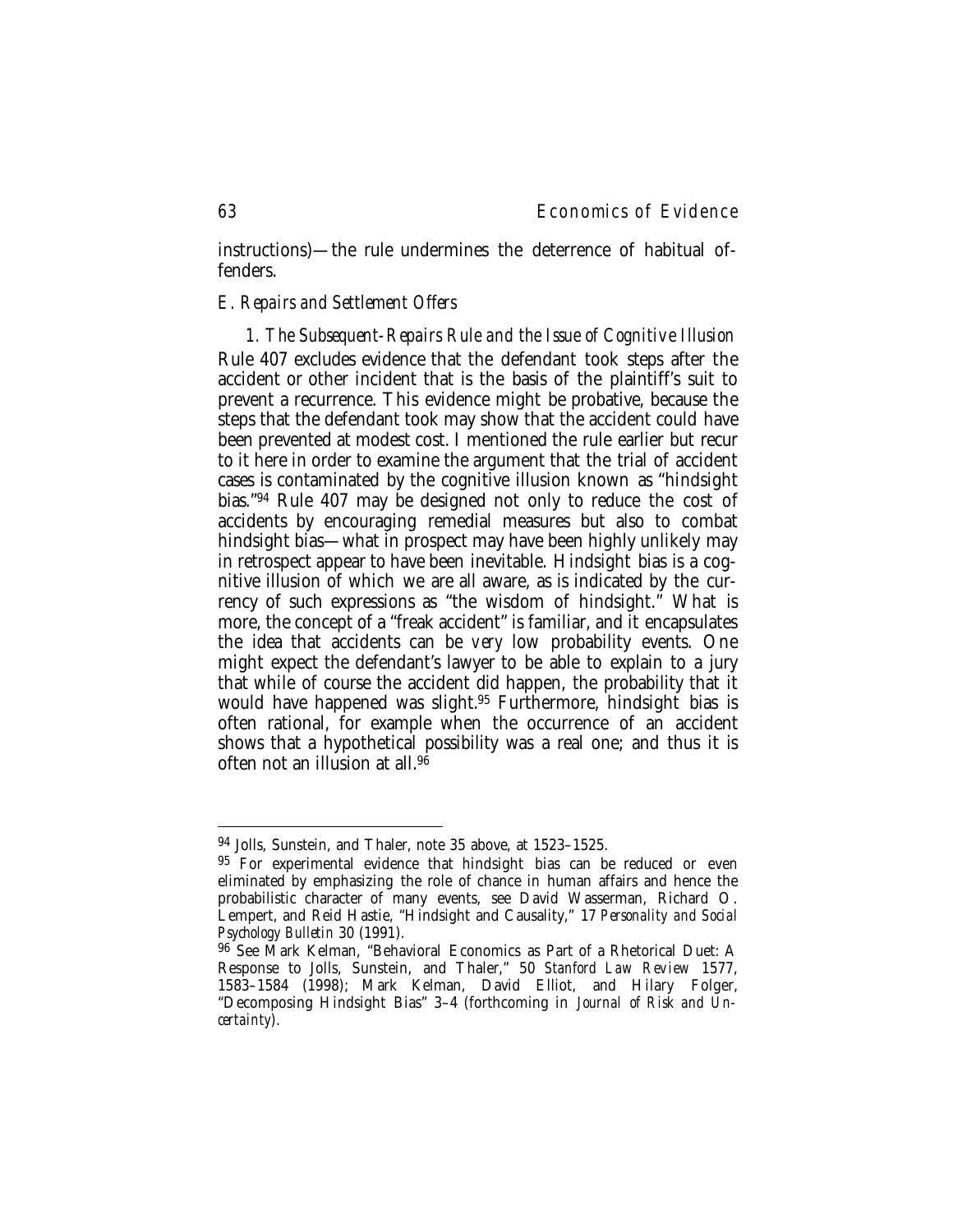There is experimental evidence that juries are subject to the irrational form of hindsight bias.97 But the evidence is limited and also weak—though not because it is based on experiments using mock juries. Even though the behavior of mock juries cannot automatically be extrapolated to real ones, an experiment designed to test a difference (such as between an ex ante and an ex post determination of care) need not be invalidated by the discrepancy between experimental and real-world conditions.98 To reject the studies of hindsight because the experimental subjects were not real jurors one would need a reason to think that if mock jurors exhibit hindsight bias, real ones do not; and it is by no means obvious what that reason would be. The problems with the studies are particularistic rather than fundamental. In neither the LaBine and LaBine nor the Kamin and Rachlinski study were the juries instructed on burden of proof; in neither did they deliberate; and in both they may have favored liability in the ex post situation not because of hindsight bias but because of their substantive views on liability (many jurors probably believe that people who cause accidents should pay for them regardless of fault).99 There is experimental evidence that deliberation increases the accuracy of jury verdicts.100 And the fact that an instruction which warned the jury about hindsight bias had no effect in the Kamin and Rachlinski study (no such instruction was given in the LaBine and LaBine study) supports the conjecture that what looks like hindsight bias is

<sup>97</sup> See Susan J. LaBine and Gary LaBine, "Determinations of Negligence and the Hindsight Bias," 20 *Law and Human Behavior* 501 (1996); Kim A. Kamin and Jeffrey J. Rachlinski, "Ex Post  $\neq$  Ex Ante: Determining Liability in Hindsight," 19 *Law and Human Behavior* 89 (1995). In contrast, in an experimental study using state court judges as the experimental subjects, Viscusi, note 50 above, found much less hindsight bias than the previous studies had found.

<sup>98</sup> Saks, note 7 above, at 8.

<sup>99</sup> See LaBine and LaBine, note 97 above, at 512; Kamin and Rachlinski, note 97 above, at 100–101; Kelman, note 96 above, at 1584. Hence Rule 411 excludes evidence that the defendant had liability insurance.

<sup>100</sup> See, for example, Hastie, Schkade, and Payne, note 46 above, at 305–306; Gail S. Goodman et al., "Face-to-Face Confrontation: Effects of Closed-Circuit Technology on Children's Eyewitness Testimony and Jurors' Decisions," 22 *Law and Human Behavior* 165, 200 (1998).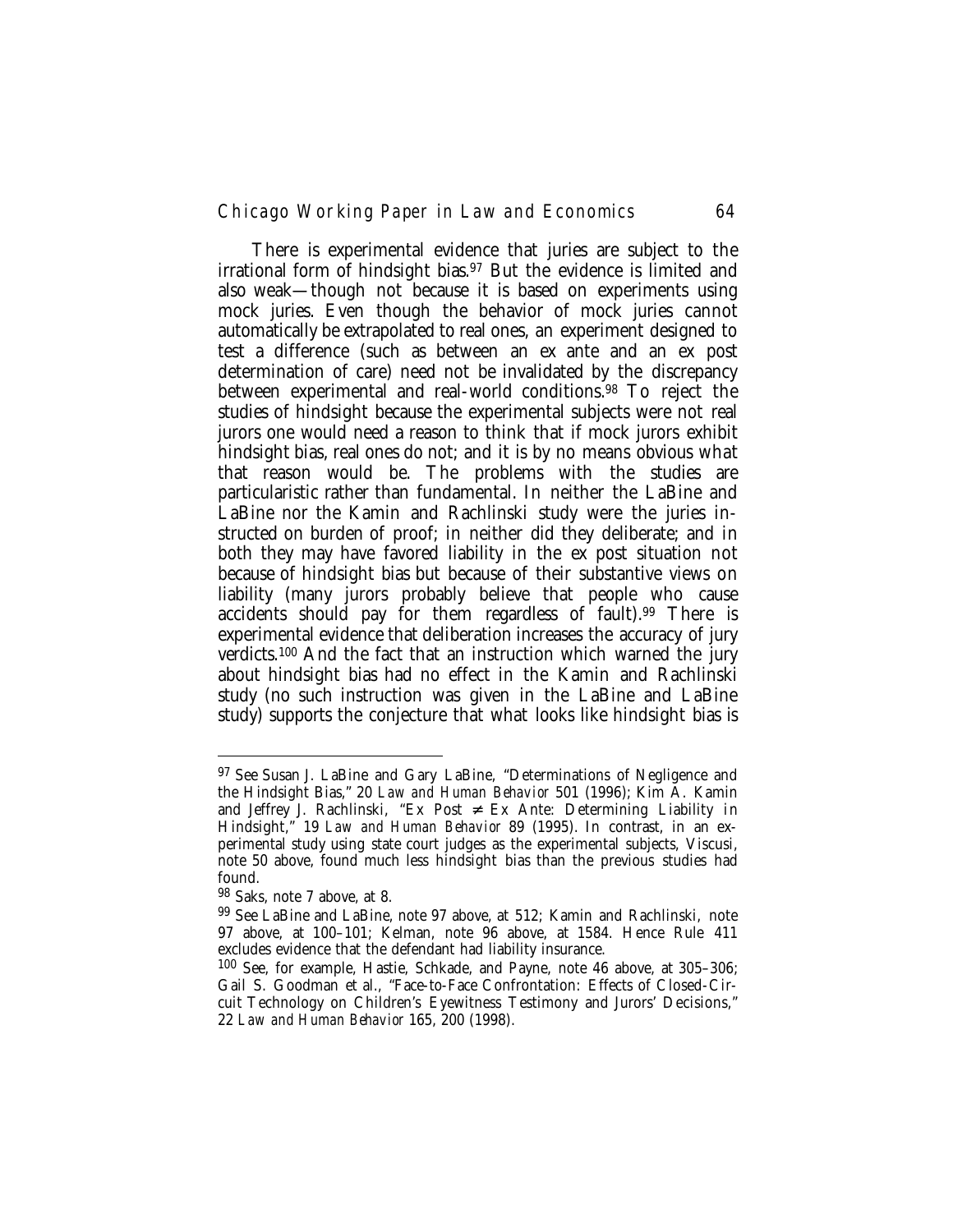really just a difference in substantive standards. Of course this point cannot be of much comfort to jury supporters, since it implies that the jury is disobeying the law; and such disobedience will generate legally unsound outcomes as surely as cognitive illusions will.

I am left uncertain as to what weight concern with hindsight bias should have in the design of rules of evidence for negligence cases. The broader issue, to which I cannot do justice within the compass of this article and which in any event is not primarily an economic issue, is whether cognitive illusions seriously undermine the accuracy of the factfinding process in trials and if so what ought to be done, given that judges may be subject to them to the same or almost the same extent as jurors. If, however, the direction of the resulting bias is known, it can be offset by revising other features of the legal process. Suppose, for example, that juries have a propensity to acquit guilty defendants but judges do not have a propensity either to acquit guilty defendants or to convict innocent ones. Then, as we saw earlier, the innocent defendants will tend to waive their right to a jury; and so we need to worry only or mainly about the guilty ones. We can discourage them from exercising their right to trial by jury by increasing the reward for "acceptance of responsibility," which under the federal sentencing guidelines is essentially a sentencing discount for pleading guilty and thus waiving all trial rights. This need not be done by reducing the sentences of those who plead guilty and thus undermining deterrence. It can equally well be done by increasing the sentences of those who do not plead guilty.

## *2. The Inadmissibility of Settlement Offers*

The rationale for excluding settlement offers from evidence is straightforward. Although such evidence would be relevant in showing how the party who made the offer evaluated the strength of his case and therefore how strong that case probably is, allowing the evidence to be presented at trial if settlement negotiations break down would increase the cost of settling cases and so reduce the number of settlements.101 Plaintiffs would tend to make unrealistically high demands in order to signal (in the event of trial) the

<sup>101</sup> See Andrew F. Daughety and Jennifer F. Reinganum, "Keeping Society in the Dark: On the Admissibility of Pretrial Negotiations as Evidence in Court," 26 *RAND Journal of Economics* 203 (1995).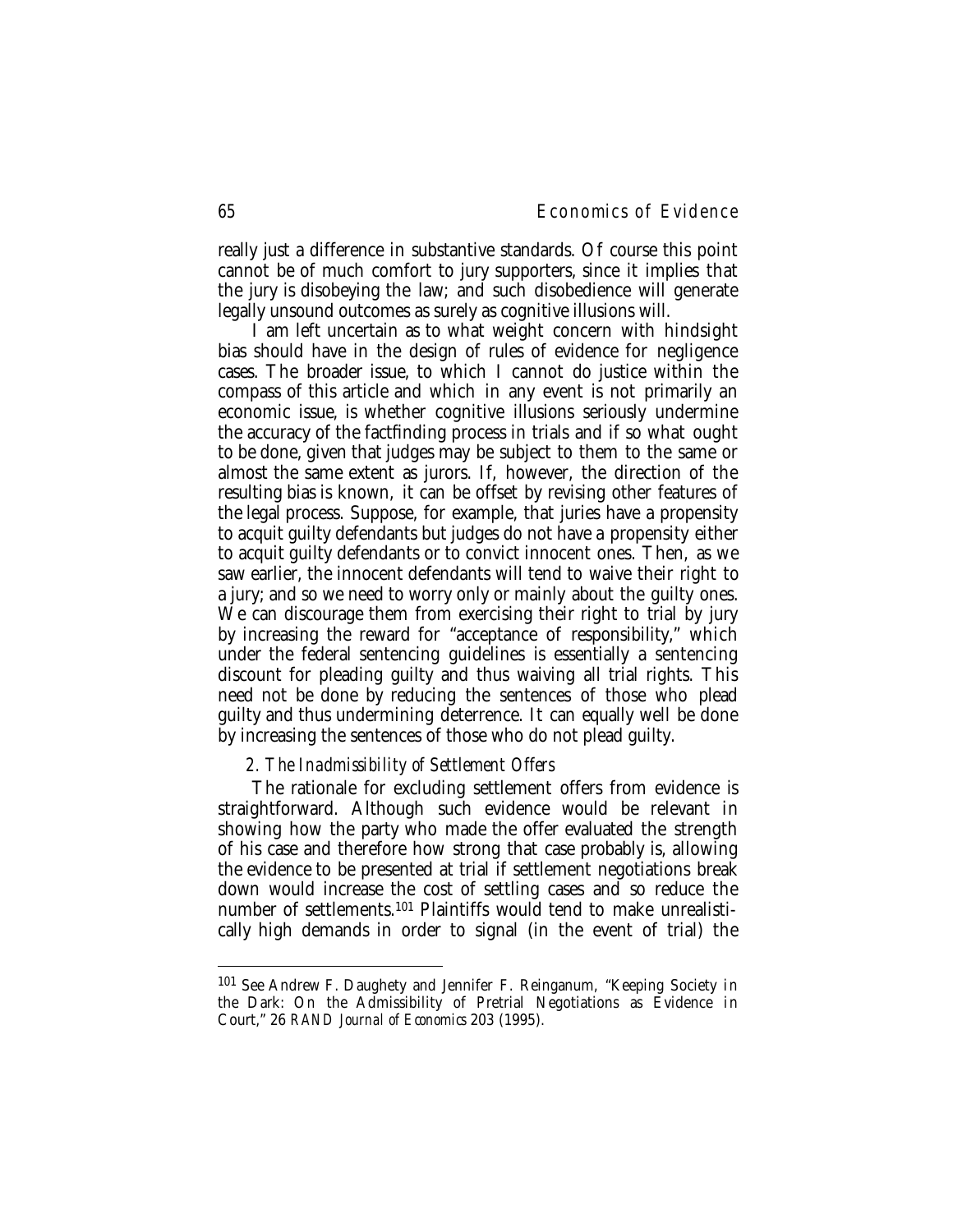strength of their case, and defendants would tend to make unrealistically low offers for the same reason. As a result, it would be more difficult to negotiate to a mutually acceptable price. That would be a bad thing unless the social costs of settlement exceed the social cost of trials, which is unlikely in an era of heavy caseloads.

#### *F. Hearsay*

-

Hearsay or secondhand evidence is evidence of what someone who is not a witness said, offered to establish the truth of what the out-of-court declarant said. One might have thought that a rule governing the admissibility of hearsay evidence would be a footnote to Rule 403, but instead, because of its complexity, it gets its own article of the Federal Rules of Evidence (Article VIII). More radically, one might wonder why there needs to be a hearsay rule at all. The only reason to have rules excluding evidence that does not impose indirect costs (evidence such as that of subsequent repairs) is that the inexperienced trier of fact, the jury, will give too much weight to the evidence even if given a limiting instruction or other guidance by the judge. But much of the "evidence" on which people act in their personal lives and their careers *is* hearsay, so one might expect them to be experienced in sifting and weighing hearsay evidence.

Even so, the hearsay rule can probably be justified by the "waste of time" factor in Rule 403, or more precisely the costs of the trial process. Because the jury, unlike the judiciary in an inquisitorial system, does not engage in an active search for evidence, it cannot terminate the evidentiary process at the point at which the benefits of a further search would exceed the costs. The hearsay rule helps to do this for the jury by excluding an indefinite mass of generally dubious evidence.102 The many exceptions to the rule allow into evidence those forms of hearsay that have probative value equivalent to that of first-hand evidence, a good example being a statement against interest—a kind of statement that one is unlikely to make unless it is true. The hearsay rule can also be understood as working in tandem with Rules 402 and 403 to counteract the incentives operative in some cases to overinvest in evidence.

<sup>102</sup> For a contrary view, argued from a broadly economic perspective, see Kaplow, note 88 above, at 1794–1804.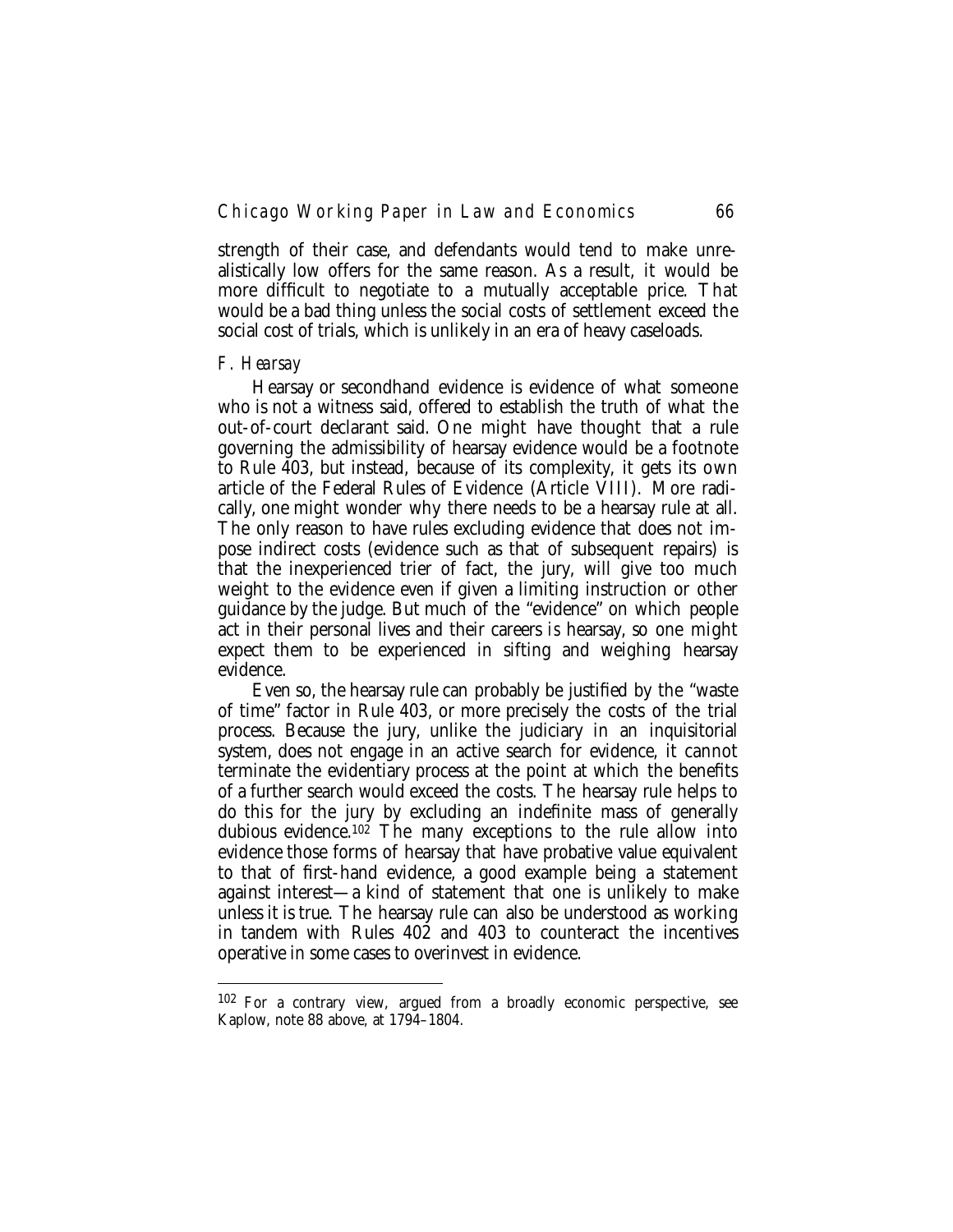## *G. Testamentary Privileges and Exclusionary Rules*

Rule 501 deals with privilege but does not enumerate the privileges recognized in federal litigation. It provides merely that the existence of privilege shall be governed by federal or, where appropriate, state common law, except as superseded by statutes or the Constitution. I shall examine the more important privileges.

## *1. The Marital Privileges*

The rationale of the marital privileges<sup>103</sup> is similar to that of the repair and settlement rules: collateral costs. A confession to one's spouse that one had committed a crime would be highly probative evidence of guilt and no more confusing, prejudicial, time-wasting, etc. than any other confession offered in evidence. It is excluded out of fear of weakening the marriage by making spouses distrustful of each other. Whether the fear is justified is doubtful. The privilege might actually induce some people to marry who wouldn't otherwise, and marriages induced by a desire for evidentiary advantage are unlikely to be stable. More important, by lowering the cost of crime for married people, the privilege encourages (though no doubt only very slightly) such people to commit crimes; and the commission of a crime by a spouse is a highly destabilizing event for a marriage. A stronger argument could be made for the privilege if it were limited to civil cases.

Even if the benefits of marital privilege are slight, the costs in valuable evidence forgone may also be slight and so on balance there may be little gain from abolition. For if the privilege were abolished, and this were widely known, spouses would be much less likely to make damaging admissions to each other; and so abolition would not create a cornucopia of valuable evidence. This is in contrast to the repair rule. Allowing evidence of subsequent repairs to be introduced at a trial would reduce the incentive to make such repairs but would not come close to eliminating it, because of the benefits of the repairs in averting future liability. So abolishing the

<sup>103</sup> There are two marital privileges. The testimonial privilege applies to all communications, whether made before or during the marriage, the public disclosure of which might undermine the marriage, but only the spouse asked to testify can invoke this privilege. The marital-communications privilege, which is the one I shall focus on, can be invoked by either spouse, but it is limited to communications made during the marriage.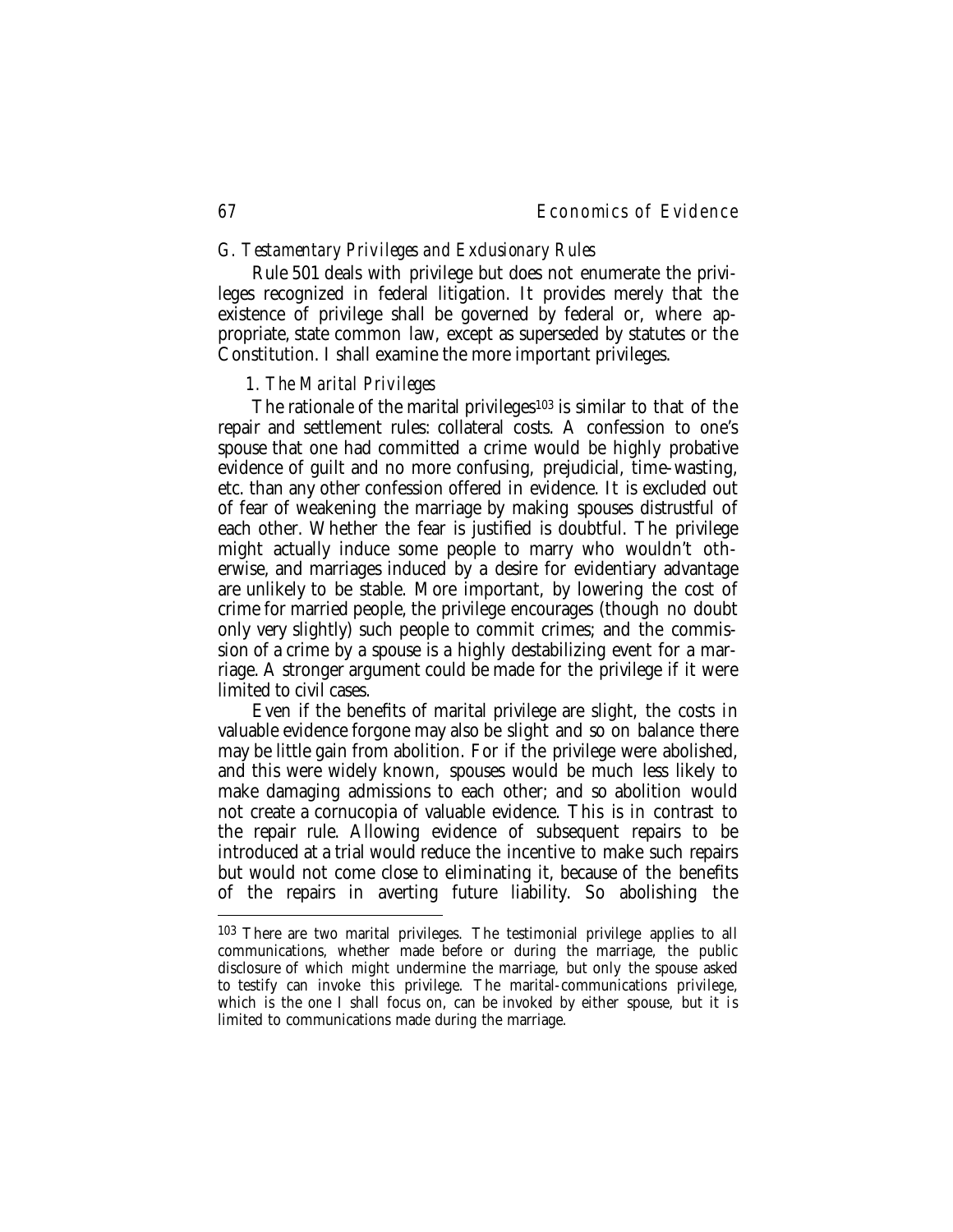subsequent-repairs rule would generate some evidence, though the social cost of the evidence (in reduced safety) might exceed its social benefit (in more accurate determinations of liability). The benefits of admitting wrongful conduct to one's spouse are smaller (and so abolishing marital privilege might cause such admissions to quite dry up), though perhaps not wholly negligible since the admission may be necessary in order to elicit valuable assistance from the spouse in evading punishment.

## *2. The Lawyer-Client Privilege*

L,

The most important testamentary privilege is the lawyer-client privilege. The lawyer cannot be forced to divulge statements made to him by his client in the course of their professional relationship. I want to focus on the application of the privilege to statements made in the course or contemplation of litigation, rather than to statements made in the course of seeking legal advice with respect to contemplated acts.104 As in the case of a confession to one's spouse, a confession to one's lawyer would be highly probative evidence of guilt. The rationale for its exclusion is that the adversary process would not work well if parties could not speak to their lawyers in complete confidence. To evaluate this rationale, we must consider, as with the subsequent-repairs rule and the marital privileges, what the consequences of abrogating the lawyer-client privilege would be. One consequence would be to make clients much more guarded about what they told their lawyers. As a result, not much valuable evidence would be obtained by making lawyers subject to being called as witnesses against their clients. So once again the benefits of abolishing the privilege, unless "chilling" lawyer-client conversations were considered a public good, would be slight. Another consequence of abolishing the lawyer-client privilege would be that potential litigants would invest more in learning at least the rudiments of law, so that they could speak to their lawyers with minimum risk of making damaging admissions. Abrogating the privilege might thus increase enrollment at law schools!

<sup>&</sup>lt;sup>104</sup> The different considerations applicable to the two types of statement are emphasized in Louis Kaplow and Steven Shavell, "Legal Advice about Information to Present in Litigation: Its Effects and Social Desirability," 102 *Harvard Law Review* 565 (1989).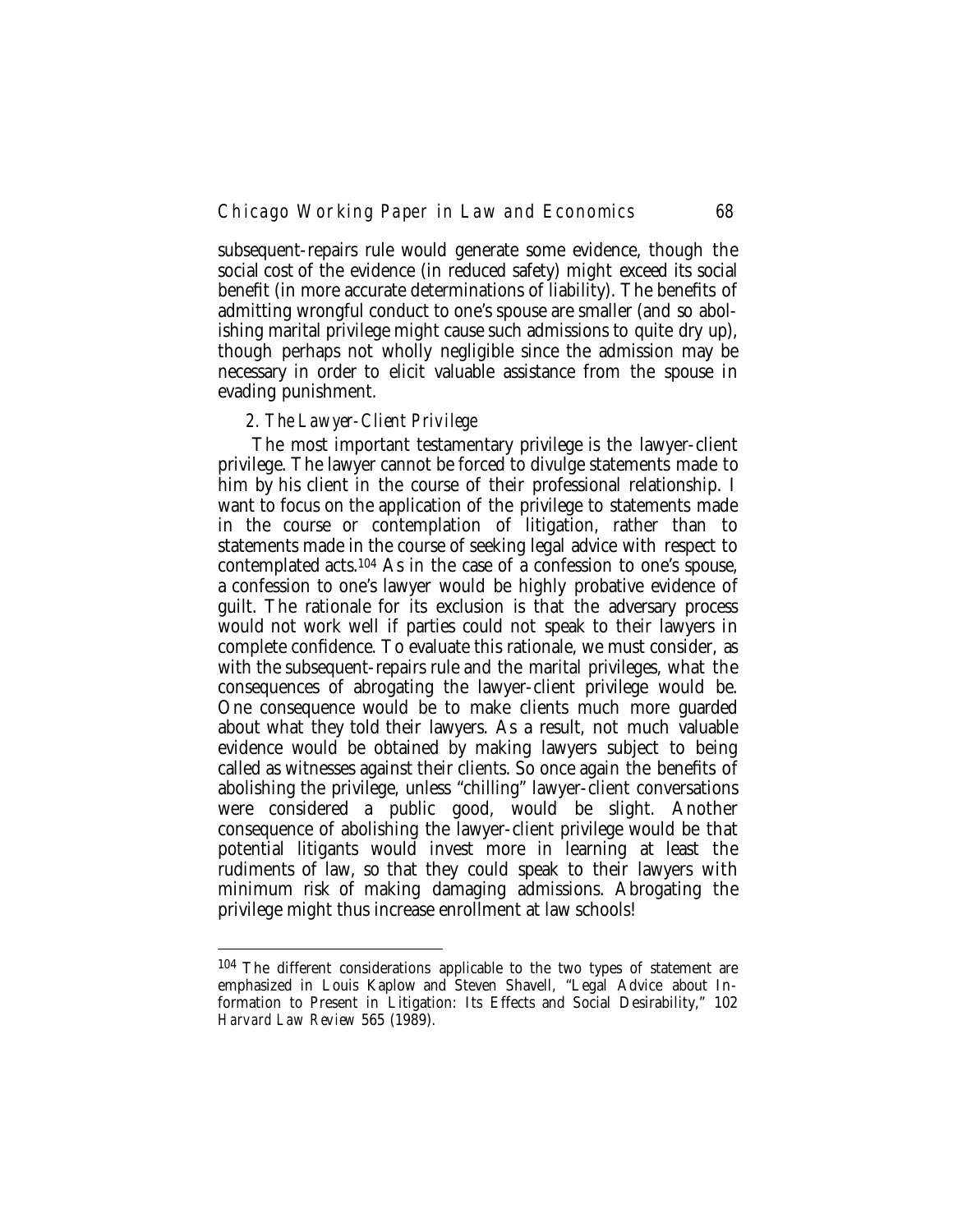Third, lawyers, fearful of extracting damaging admissions from their clients, might fail to elicit from them information that the client was unaware would demonstrate that his case had merit.105 Fourth, and probably most important, abrogation would encumber the trial process and confuse juries. The same person might be appearing both as the advocate for a party and as a witness against that party—that, or the party would have to change lawyers as soon as he discovered that he had made a damaging admission to his current lawyer. He might have to change lawyers more than once, since he would be telling his story to each new lawyer in turn.

Notice that the case for an evidentiary privilege is greatly weakened if the people entitled to invoke it either don't know about it or would not be affected by its abrogation.106 In the limiting case, where abolition of a privilege would have no deterrent effect on the creation of evidence, abolition would be all benefits and no costs. Consider the psychotherapist-patient privilege. Apparently most people are unaware that such a privilege exists<sup>107</sup>—and how many people of the few who are aware of it, and who were minded to consult a psychotherapist despite the continuing stigma that mental illness carries in our society, would be deterred by fear that the psychotherapist might someday be called as a witness against him?108

# *3. The Exclusionary Rule in Search and Seizure*

The point I've been emphasizing that abrogating rules of privilege might yield only a meager evidentiary harvest is applicable to other exclusionary rules, notably the much-criticized rule excluding evidence obtained by an illegal search or seizure. Such evidence is generally highly probative, and sometimes essential, and its exclusion has seemed a disproportionate sanction for police misconduct. Yet

L,

<sup>105</sup> This point is emphasized in Ronald J. Allen et al., "A Positive Theory of the Attorney-Client Privilege and the Work Product Doctrine," 19 *Journal of Legal Studies* 359 (1990).

<sup>106</sup> See American Bar Association, note 77 above, at 100–102.

<sup>107</sup> Daniel W. Shuman and Myron S. Weiner, "The Privilege Study: An Empirical Examination of the Psychotherapist-Patient Privilege," 60 *North Carolina Law Review* 893, 925 (1982).

<sup>108</sup> Some; the dispute giving rise to litigation might cause psychological distress that would make one consult a psychotherapist, provided it would not hurt one's litigation chances.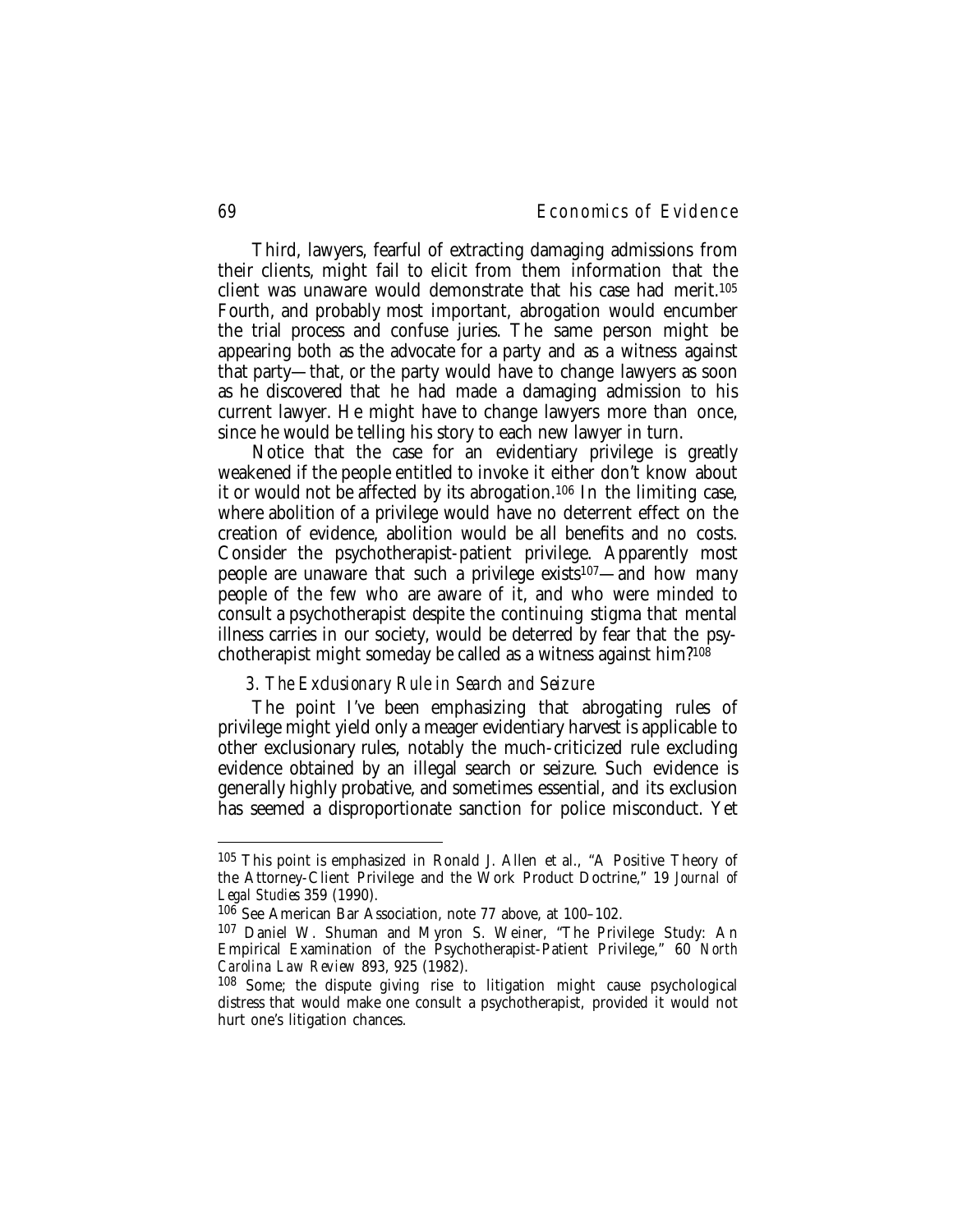most of the people who make this criticism do not argue that the misconduct should be condoned, or redefined as proper conduct; they merely advocate the substitution of other sanctions that would not involve excluding the fruits of the illegal search. But if the substitute sanctions were effective in deterring the misconduct, there wouldn't be any fruits, and so there would be no gain from the standpoint of accuracy in adjudication. What the critics should be advocating is either that the standard for determining whether a search is illegal should be redefined, and specifically that searches should be deemed illegal only if the evidentiary benefits do not equal or exceed the costs of the search to the victim; or that the only sanction for an illegal search should be a suit for compensatory damages. The latter approach would require the police, in effect, to "buy" the fruits of their "illegal" searches from the victims, which they presumably would do when the evidentiary benefits exceeded the costs to the victim of the search.

### *4. Compulsory Self-Incrimination*

The most hallowed and yet at the same time one of the most questionable of the evidentiary privileges is the constitutional privilege against compulsory self-incrimination. Concerns with the use of torture to extract confessions are understandable and could be given an economic rationale, but these concerns could be allayed by prohibiting torture (including its attentuated forms, such as relay questioning and the "third degree") and making punishment for contempt of court, whether by fine, imprisonment, or forfeiture of the right to defend, the sole sanction for a refusal to testify. The privilege denies the court highly probative evidence, and the benefits of the privilege are exceedingly difficult to pin down. The best argument for it is the

strong policy in favor of government's leaving people alone…The government should not disturb the peace of an individual by way of compulsory appearance and compulsory disclosure which may lead to his conviction unless sufficient evidence exists to establish probable cause. Obviously, if the individual's peace is to be preserved, the government must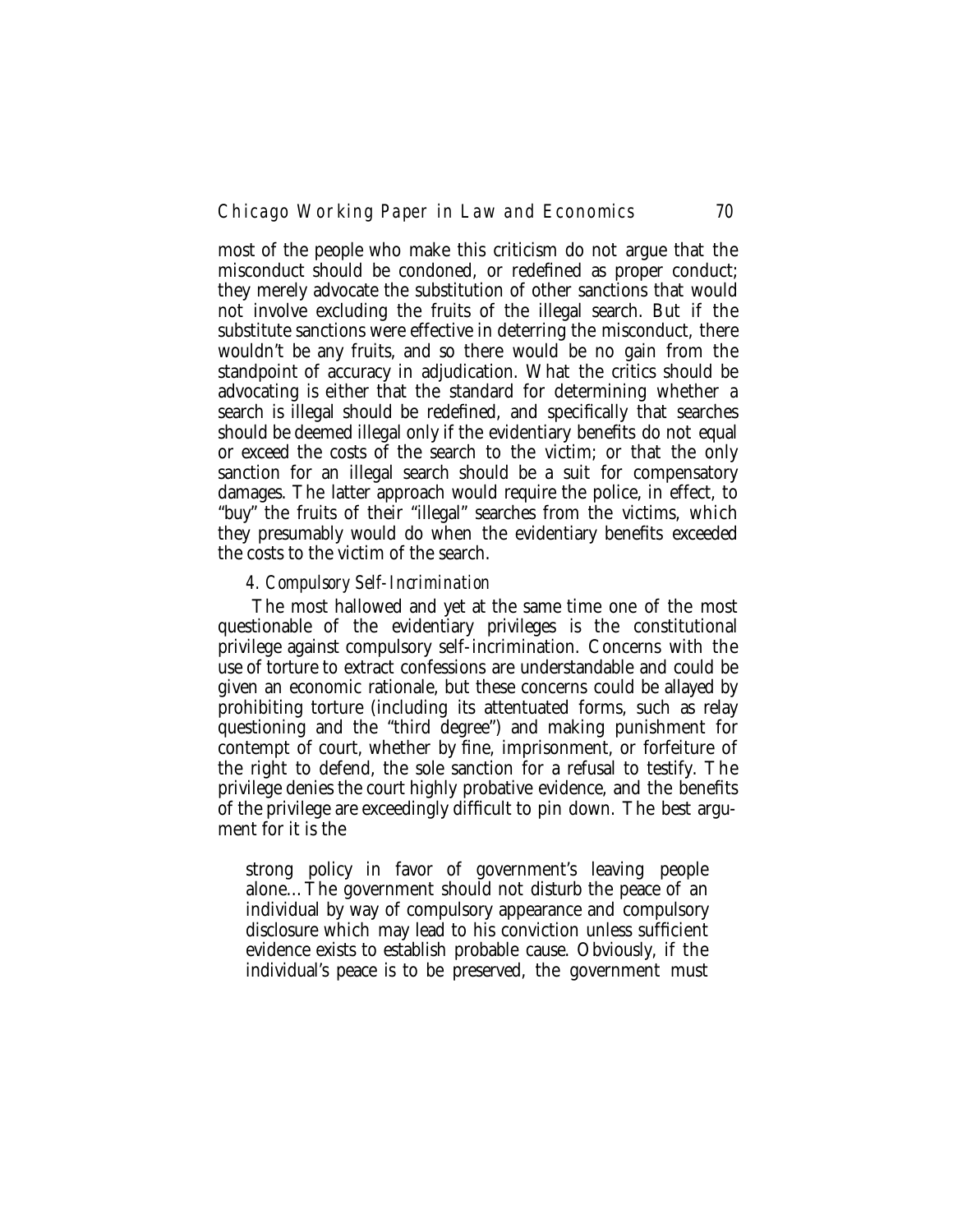obtain its prima facie case from sources other than the individual.109

But this concern (which parallels the argument discussed earlier for placing the burden of producing evidence on plaintiffs rather than defendants) could be taken care of by cutting off the privilege as soon as the government has gathered enough evidence from independent sources to indict, and by limiting the amount of time that the government could demand of the suspect for answering questions.110

One way to pose the issue of abolishing the privilege is to adopt, in a manner congenial to economists, the ex ante perspective and ask whether, if the privilege protects only (or mainly) the guilty, people choosing behind the veil of ignorance, and so not knowing whether they will be victims of crime or criminals (or innocent people mistakenly prosecuted), would support or reject the privilege. Since only a modest fraction of the community will become criminals or even criminal suspects, and since the only cost to the criminal from the abrogation of the privilege would be to make it more difficult for him to avoid his just deserts, there might be an overwhelming vote in favor of abrogation.

The preceding paragraph began to relax the implicit assumption that the only people who make damaging admissions are guilty people. An innocent person can be suspected of crime and he may say things that can be used to weave the net of suspicion more tightly around him; or he may simply have a suspicious cast of countenance. The greater the danger that the abolition of the privilege would lead to some erroneous convictions, the stronger the case for the privilege. This point bears on an unraveling problem that the right to waive privilege creates. Suppose that only guilty people would make the kind of damaging admissions that the privilege against compulsory self-incrimination (and also the lawyer-

-

<sup>109</sup> John Henry Wigmore, *Evidence in Trials at Common Law*, vol. 8, § 2251, p. 317 (John T. McNaughton revision 1961). McNaughton's entire discussion of the arguments for the privilege is exemplary. See id., pp. 295–318.

<sup>&</sup>lt;sup>110</sup> I do not consider the quite distinct problems presented by the assertion of the privilege in nonlitigation settings, such as hearings before congressional committees.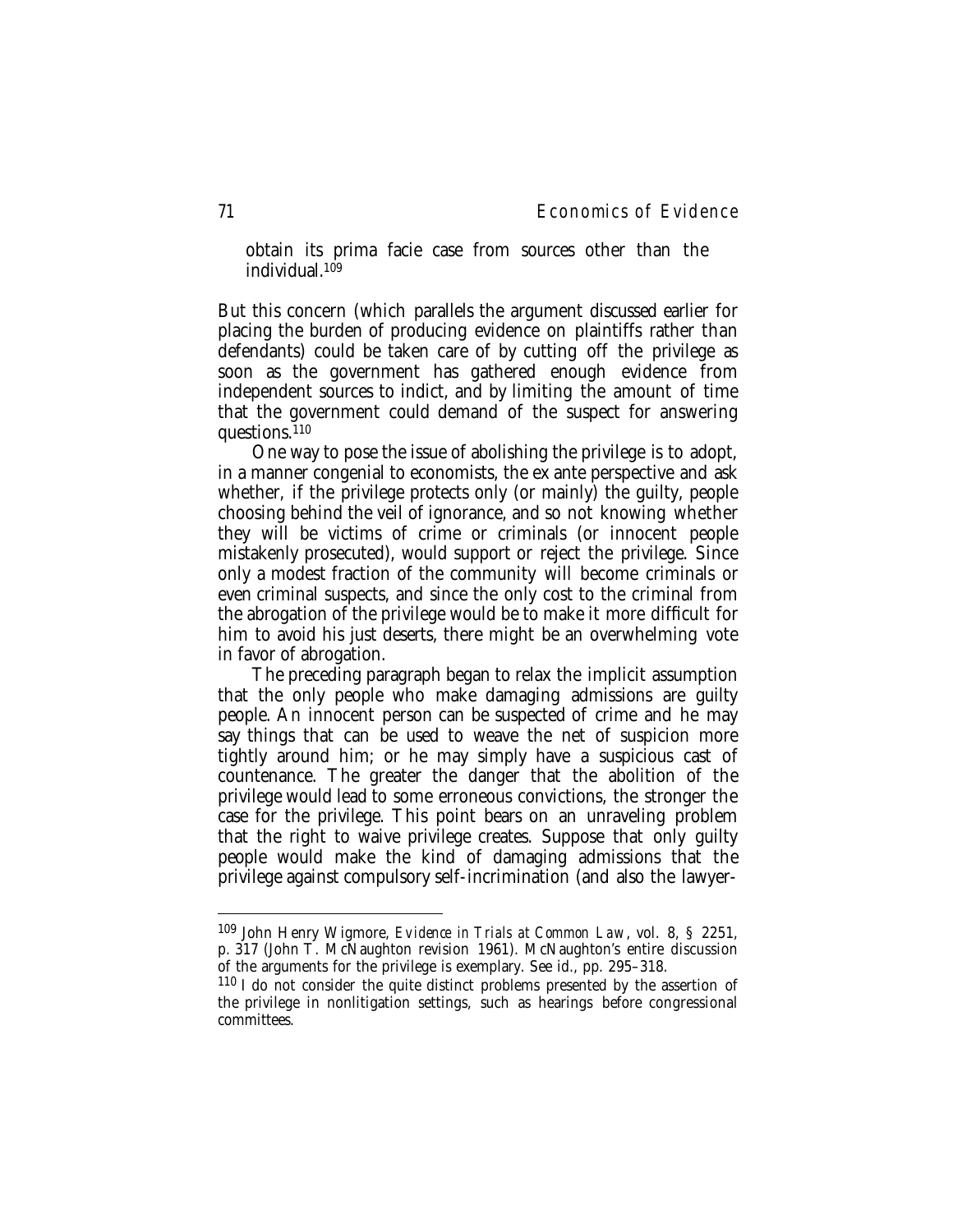client and marital privileges) enables defendants to avoid or conceal. Then the innocent would always waive privilege in order to signal their innocence.111 Anyone who did not waive the privilege would properly be considered guilty. This is the basis on which jurors often infer guilt from the defendant's refusal to take the stand, even though they are told not to draw any inference of guilt from such a refusal. If, however, the innocent too bear a cost of waiving privilege, then the refusal to waive it cannot be reliably interpreted as a sign of guilt. Judges who want jurors to take seriously the principle that guilt should not be inferred from a refusal to waive the privilege against being compelled to incriminate oneself will have to come up with a credible explanation to give juries for why an innocent person might fear the consequences of testifying. I am not sure there *is* a credible explanation; the danger of an innocent person's making admissions that would make the jury think him guilty may be theoretical rather than real.

The criminal defendant's decision whether to testify, thus waiving his privilege against compulsory self-incrimination, can be modeled as follows:112

(8)  $p = p_1x_1 + (1 - t)p_2 + tp_3tx_2$ 

-

where p is the probability that the defendant will be found guilty,  $p_1$ the probability of guilt generated by the other evidence in the case  $(x_1)$ ,  $p_2$  the probability of guilt that the jury will infer if he doesn't take the stand,  $p_3$  the probability of guilt that the jury will infer if he takes the stand and testifies (with x<sub>2</sub> being the testimony that he will give), and t being the decision whether to testify, with t taking a value of 1 if he testifies and 0 if he does not. If he testifies, the middle term on the right-hand side of Equation (8) is wiped out, but if his testimony is damaging to him then the third term (which becomes simply  $p_3x_2$ ) will be positive, while if he declines to testify the third term disappears but the second term is positive. The decision to testify will depend, therefore, on a comparison of the

<sup>111</sup> See generally Daniel R. Fischel, "Lawyers and Confidentiality," 65 *University of Chicago Law Review* 1 (1998).

<sup>112</sup> I am indebted to Anup Malani for this formulation.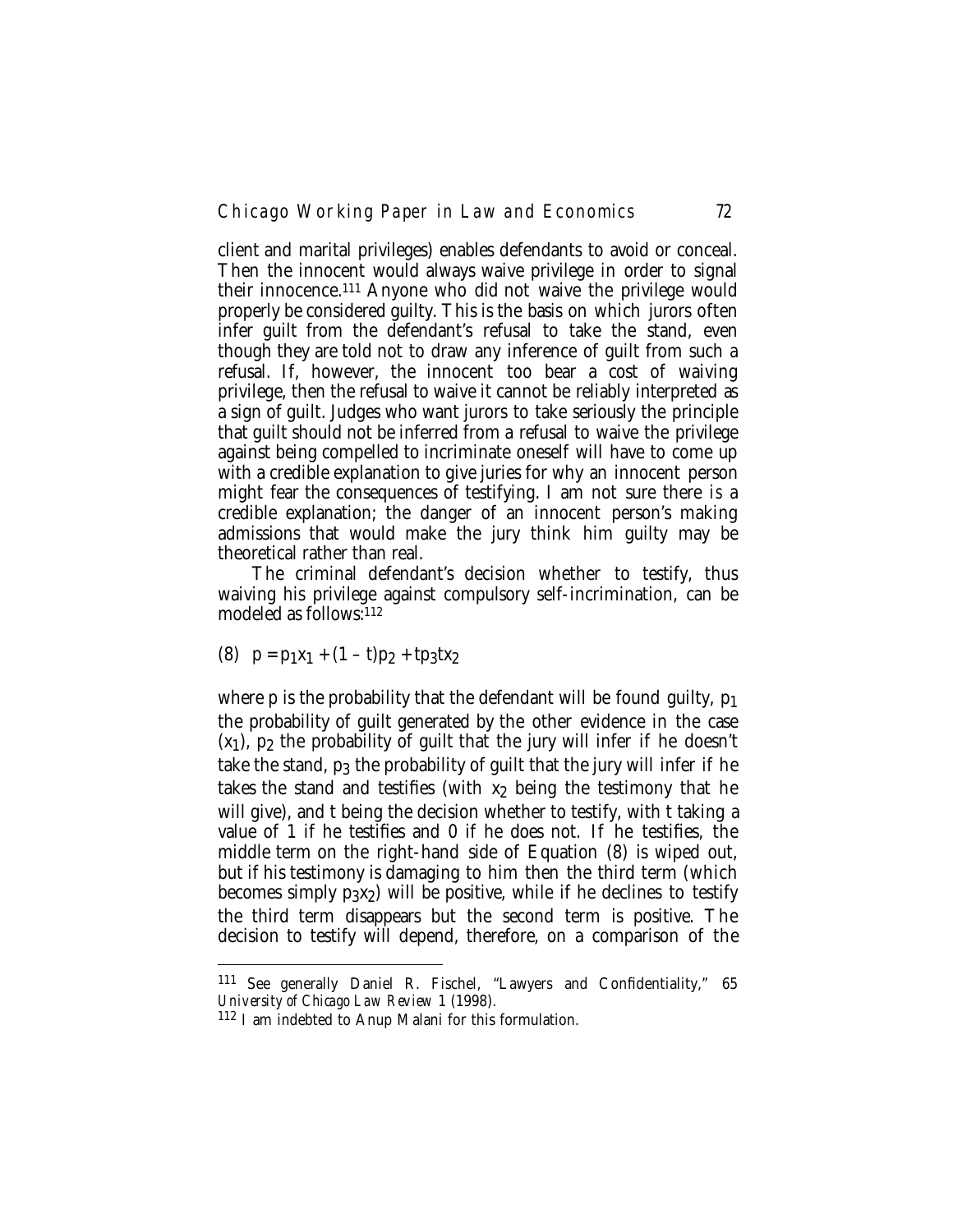middle term in the decline case with the third term in the testify case.

This approach can be used to model any case in which the absence of evidence gives rise to an inference, as in versions discussed earlier of the *McDonnell Douglas* scenario and the hypothetical bus case, and in cases of statistical evidence with low significance levels. In the bus case, for example, p would be the probability that the owner of the bus that injured the plaintiff was Company A, the defendant;  $p_2$  would be the (negative) contribution to p if the only evidence is the percentage of buses owned by A and if this implies that the plaintiff is withholding evidence that the bus in question was actually owned by B (that is, if  $t = 0$ ); and  $p_3$  would be the contribution to p if the plaintiff puts in additional evidence  $(x_2)$ , beyond the bare statistic, concerning ownership.

## *H. Expert Witnesses113*

Articles VI and VII of the Federal Rules of Evidence contain a number of provisions relating to witnesses, especially (Article VII) expert witnesses. The most important are Rule 602, which confines nonexpert witnesses to testifying from first-hand knowledge, and Rule 702, which permits an expert witness to testify about matters within his area of expertise "in the form of an opinion."114 An opinion is an inference drawn from a combination of first-hand knowledge and background knowledge. If one sees dark clouds and offers an opinion that it is about to rain, the opinion represents the conjunction of the observation of the clouds with background knowledge about weather signs. The extensive background knowledge that denotes a person as being expert in some field enables him to offer opinions that would be irresponsibly speculative in the mouth of a lay person.

Because of the technical complexity of many of the issues that arise in modern lawsuits, heavy reliance on expert witnesses seems to be the only alternative to moving to a system of specialized rather than (largely) generalist courts, which would have its own

<sup>113</sup> The discussion in this section draws on Richard A. Posner, "The Law and Economics of the Economic Expert Witness" (forthcoming in *Journal of Economic Perspectives*).

<sup>114</sup> Rule 701 permits very limited opinion testimony by lay witnesses.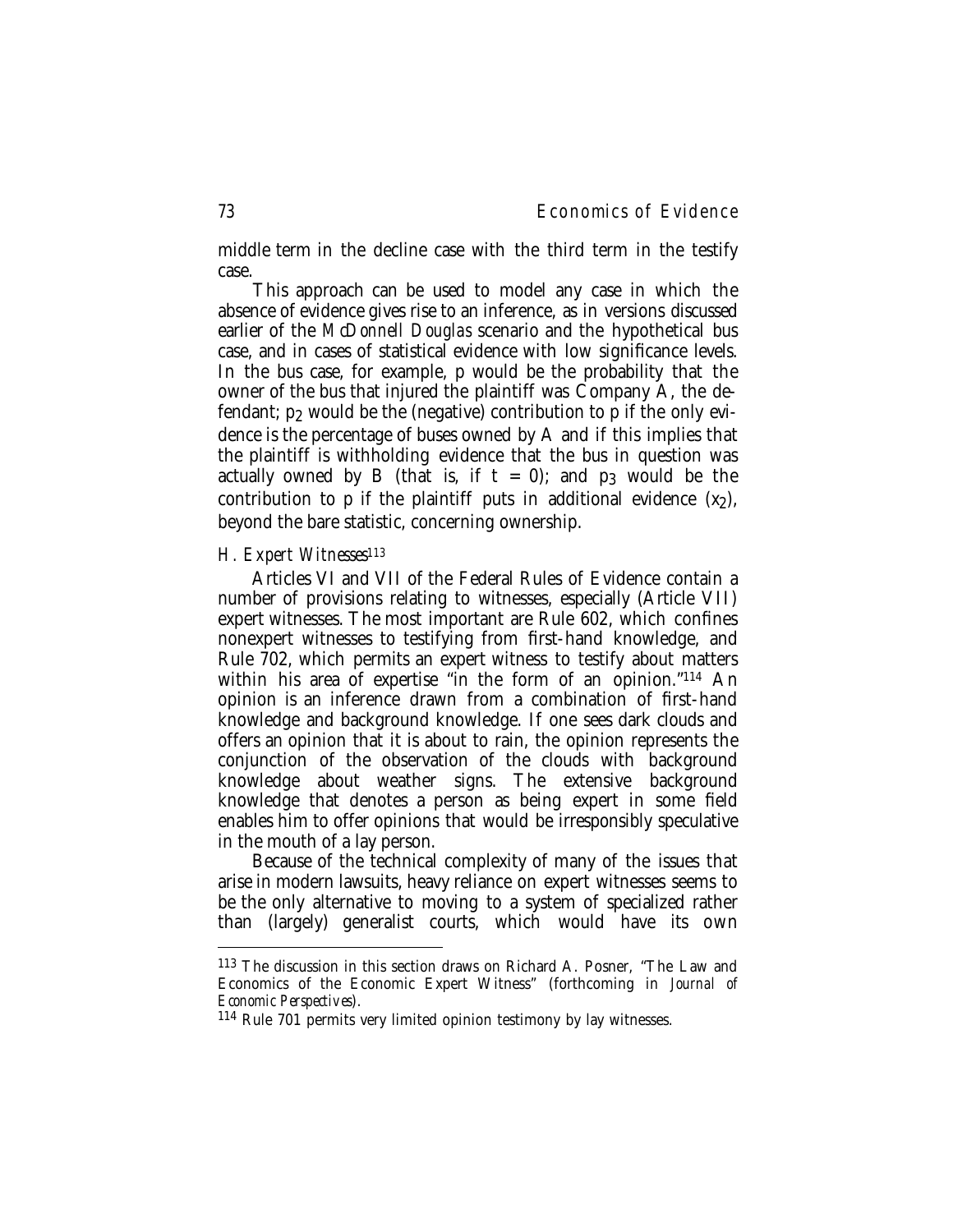problems.115 But there is considerable dissatisfaction with the use of expert witnesses. This dissatisfaction has two main sources, which are related. First, because the experts are paid by the respective parties, it is feared that they are partisans of whoever hired them ("hired guns") rather than being disinterested, and hence presumptively truthful, witnesses. This of course does not distinguish them sharply from a number of other types of witness, notably the parties themselves, who once were forbidden on this ground to testify at all. But, second, it is feared that expert witnesses can mislead judges and juries more readily than lay witnesses can because they are more difficult to pick apart on cross-examination; they can hide behind an impenetrable expertise expressed in an unintelligible jargon. Even if they are demolished on cross-examination by a lawyer who has been carefully prepped by his own expert, the jury may not understand the questions and answers in the cross-examination well enough to realize that the expert *has* been demolished. A subordinate concern, closely related to the concern with intelligibility, is that opposing experts often simply cancel each other out. The expected outcome is unaffected, and so the use of the experts creates costs without any benefits.

None of these concerns, however, seems especially grave, provided—a vital qualification to which I'll return—that the expert is testifying in an area in which there is a consensus on essential substantive and methodological premises.

Regarding the first concern, four points need to be made:

(1) Because most expert witnesses, unlike most lay witnesses, are repeat players, they have a financial interest in creating and preserving a reputation for being honest and competent. Any public judicial criticism of a witness (in an opinion, whether or not formally published, or even in the transcript of a trial or other hearing) is apt to impair the expert's career as a witness, sometimes fatally, because the criticism is likely to be brought up in subsequent cross-examination of this expert.116 Many expert witnesses,

L,

<sup>115</sup> Discussed in Posner, note 25 above, ch. 8. But it is important to realize that specialized courts *are* a possible solution to the perceived problems with using expert witnesses.

<sup>116 &</sup>quot;A favorable mention in a reported case is of real benefit to a forensic [that is, a testifying] economist, while an unfavorable mention is a major cost."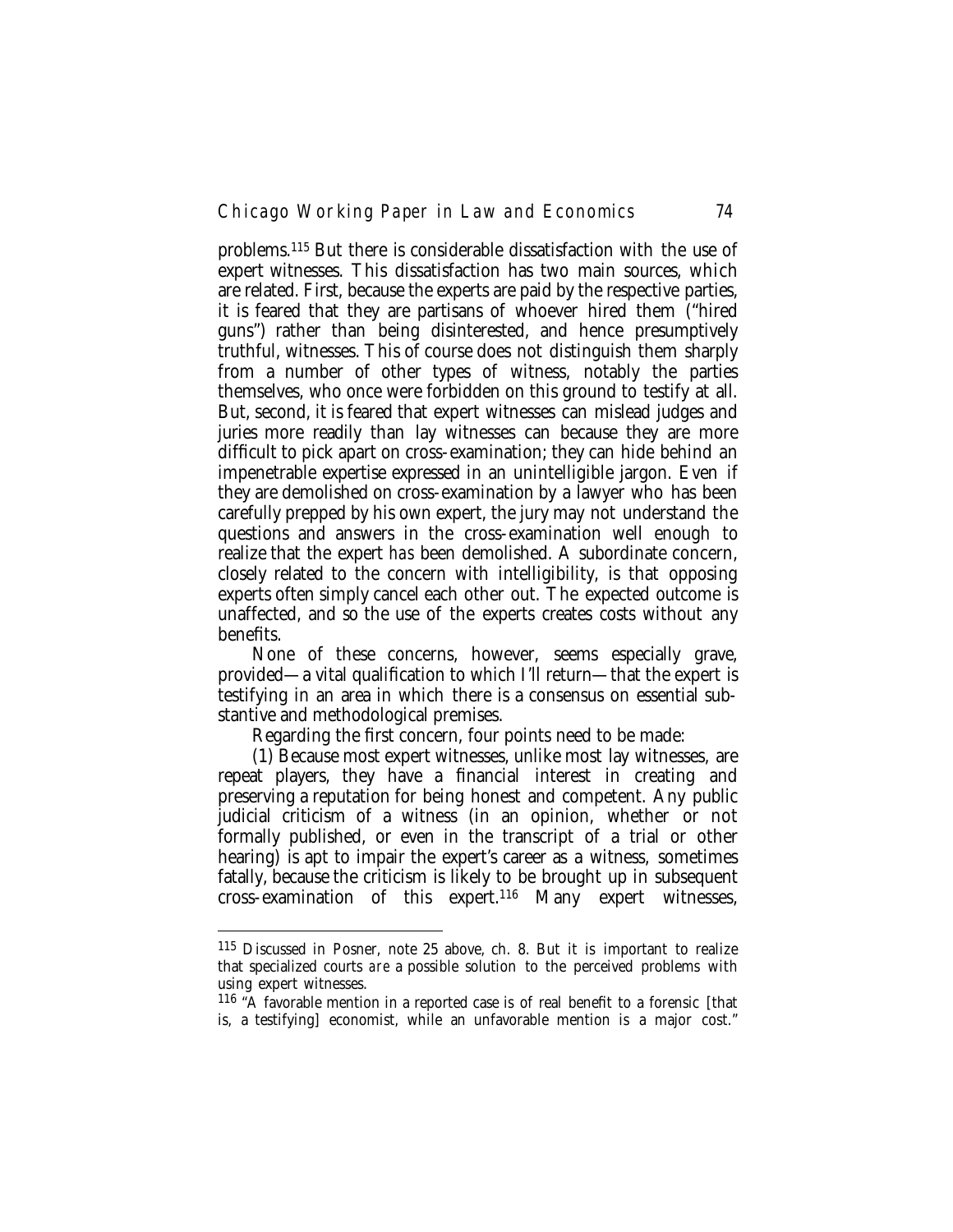moreover, are employed by consulting firms, which have a corporate reputation that can be damaged by the errors of any of their employees. And professors may incur heavy nonpecuniary costs in diminished academic reputation (something they value a lot, or else they probably would not be academics) if they are shown up as careless or dishonest witnesses.

This discussion does not provide a complete answer to the concern with partisanship, because it is also the repeat player who has an incentive to please his client, so that he'll be hired in the future. Because expert witnesses may not be paid on a contingent basis, the one-time expert witness has nothing to lose *or gain* from giving dishonest or slanted testimony.

(2) The expert witness who has a record of academic publication will be "kept honest" by the fact that should he try to repudiate his academic work on the stand, he will be open to devastating crossexamination. This implies that a warning flag should go up whenever an expert witness either has no record of academic publication or is testifying about matters on which he has never published. Not only is such an expert less likely to testify truthfully, but the lawyer's choice of him as an expert witness implies that the lawyer was unable to find a genuinely knowledgeable person who was willing to testify in support of the client's position.

(3) Because of the adversary character of the American system of litigation, and the requirement that the expert disclose his evidence during the pretrial discovery process and thus before the trial begins, expert evidence is subject to intense critical scrutiny.<sup>117</sup> This should deter at least some irresponsible expert testimony. In the case of economics, where the tradition of replicating previous academic studies is relatively weak,118 a study conducted for purposes of

118 This may be why academic researchers have adopted the 5 percent significance level rather than a 10 or 20 percent level. The less frequently

Thomas R. Ireland, Walter D. Johnson, and Paul C. Taylor, "Economic Science and Hedonic Damage Analysis in Light of *Daubert v. Merrell Dow*," 10 *Journal of Forensic Economics* 139, 156 (1997). For an example of "unfavorable mention," see In re Brand Name Prescription Drugs Antitrust Litigation, 1996 WL 351178 (N.D. Ill. June 24, 1996).

<sup>117</sup> As an example of what awaits expert witnesses in cross-examination, see Stan V. Smith, "Pseudo-Economists—The New Junk Scientists," 47 *Federation of Insurance and Corporate Counsel Quarterly* 95 (1996).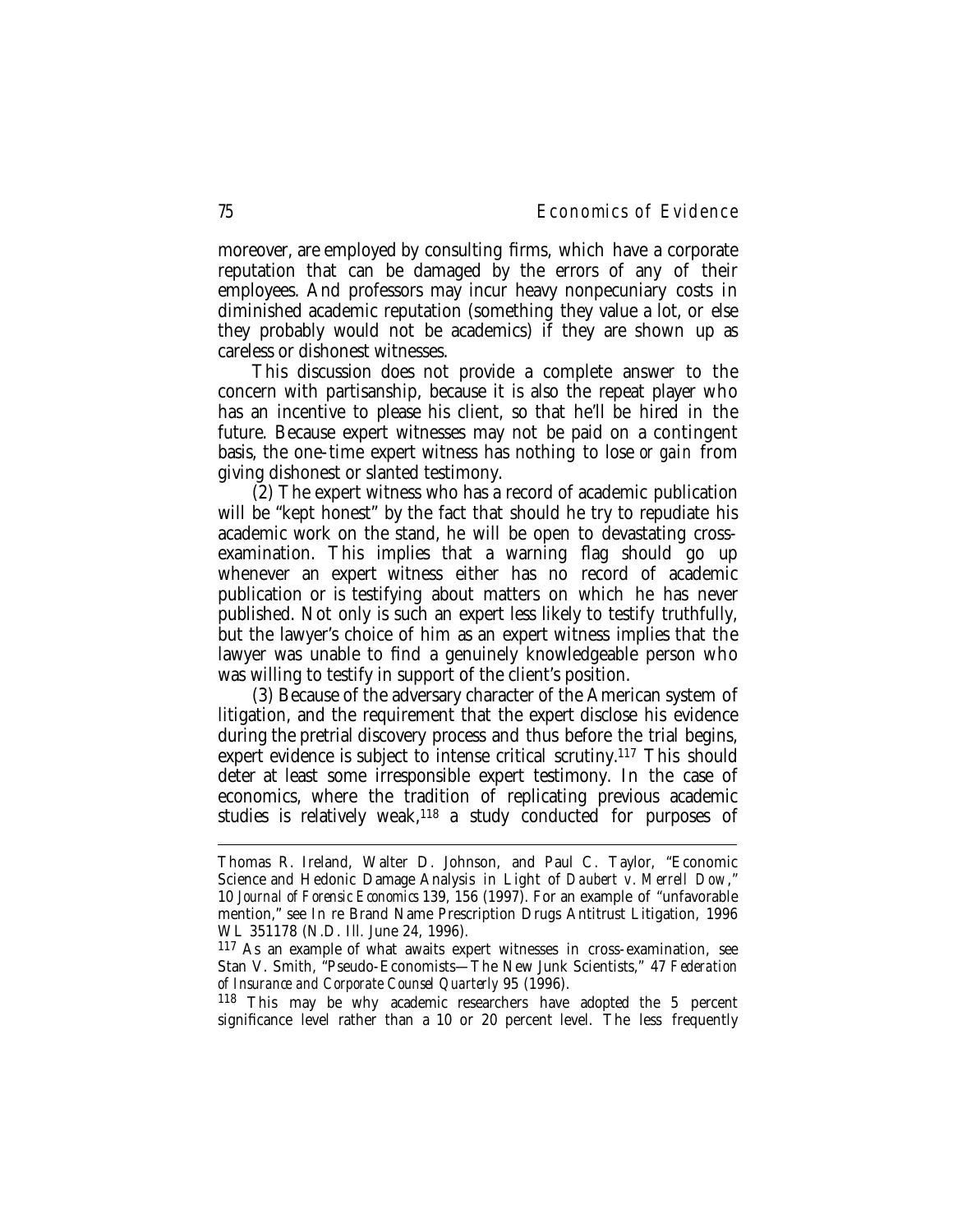litigation is likely to receive more intensive scrutiny that an academic study, even one published in a refereed journal.

(4) An expert witness's evidence is inadmissible if it does not satisfy the methodological standards in the expert's field.119 That is something that is easier for the judge to determine than whether the evidence is sound. This rule acts as a screen against "junk science." The mesh of the screen may actually be too fine for statistical evidence, as we saw earlier. Notice that the existence of the screen may deter the preparation of subprofessional expert testimony, as the expert will worry that his reputation may be impaired if his evidence is excluded as "junk science."

If market incentives kept experts fully honest, defendants' lawyers would often not introduce expert testimony at all, because they would find it difficult to locate a reputable expert who would contradict the plaintiff's expert.120 So we would expect both sides to present expert witnesses more often the "softer" the science related to the case.

The second concern with the use of expert witnesses—the concern with intelligibility once the evidence has been admitted—has undoubted merit, but not as much as intuition might suggest. For it ignores incentive effects. A witness who cannot make himself understood by the court is unlikely to be persuasive. This is a particularly important consideration in jury trials, because jurors often give less weight to credentials than to clarity.121 If expert testimony is clearer in jury than judge trials, juries may understand expert testimony as well as judges even if the average judge is somewhat brighter than the average juror.

L,

studies are replicated, the more important it is to subject them to the internal discipline of a stiff significance test. See Lempert, note 86 above, at 1099.

<sup>119</sup> See, for example, Daubert v. Merrell Dow Pharmaceuticals, Inc., 509 U.S. 579 (1993); Navarro v. Fuji Heavy Industries, Ltd., 117 F.3d 1027, 1031 (7th Cir. 1997); People Who Care v. Rockford Board of Education, 111 F.3d 528, 537 (7th Cir. 1997); Rosen v. Ciba-Geigy Corp., 78 F.3d 316, 318–319 (7th Cir. 1996); Faigman et al., note 69 above, at 2–45.

<sup>120</sup> See Deanne M. Short and Edward L. Sattler, "The Market for Expert Witnesses," 22 *Journal of Economics* 87, 89 (1996).

<sup>121</sup> See Daniel W. Shuman, Anthony Champagne, and Elizabeth Whitaker, "Juror Assessments of the Believability of Expert Witnesses: A Literature Review," 36 *Jurimetrics Journal* 371, 379 (1996).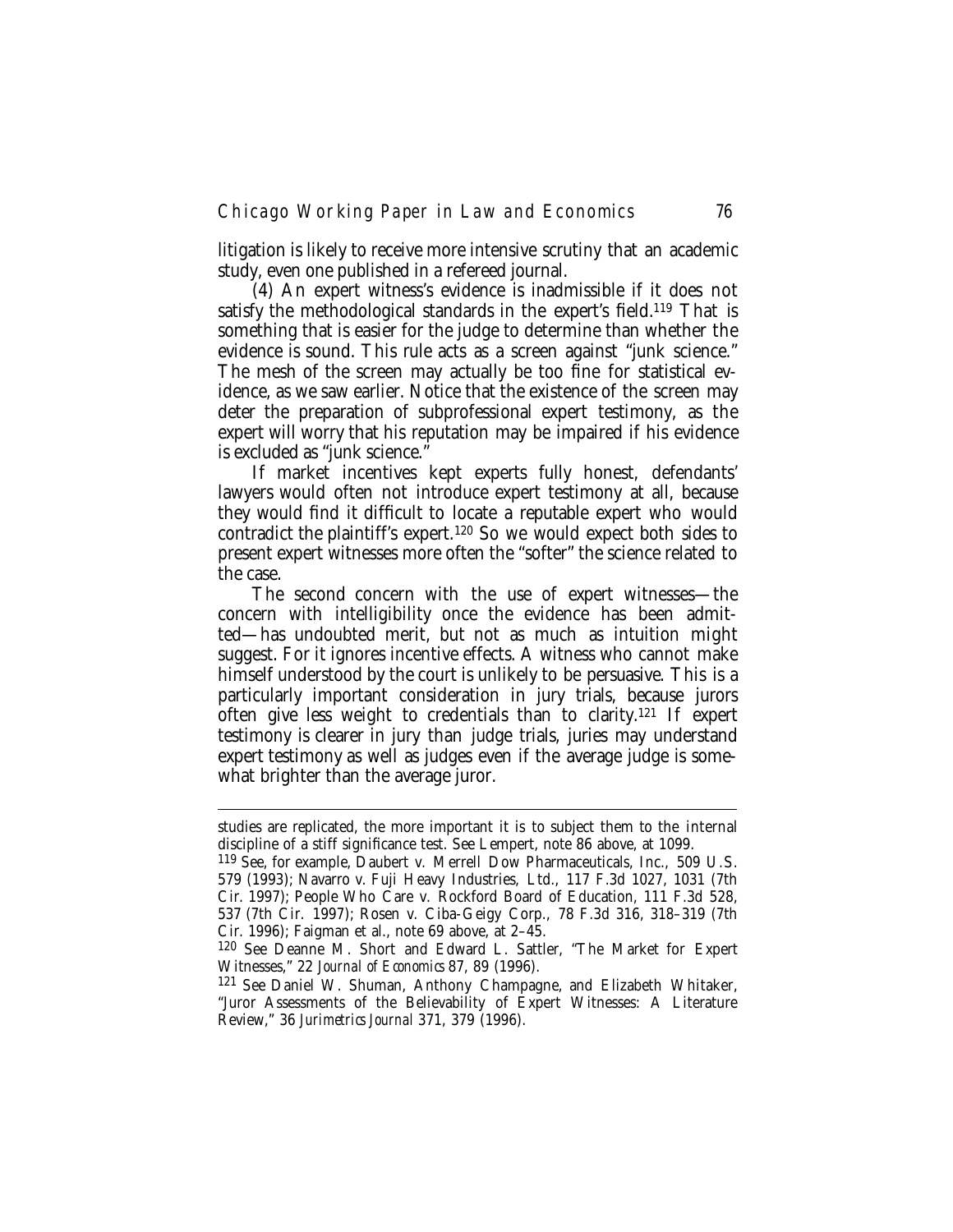This is not a complete answer to the criticism from unintelligibility. Many fields are so technical that it is unrealistic to expect the average juror *or judge* to be able to understand all the criticisms of a study conducted by an expert in the field. (That is why increased technical complexity of evidence is not a powerful argument against the use of juries.) A partial solution is suggested by a study which found that jurors give great weight to credentials when the expert testimony is very complex.122 This is rational. The more credentialed expert has a larger potential reputation loss from giving evidence that falls below acceptable professional standards.

Another way to deal with the problem of the unintelligibility of complex expert testimony would be more frequent appointment of court-appointed experts. The power to make such appointments is explicitly conferred on federal judges by Rule 706 yet rarely exercised.123 The usual objection to its exercise is that the judge can't know whether he is picking a genuine neutral to be the court's expert. This objection can be overcome by borrowing a leaf from a common method of selecting arbitrators: each party chooses an arbitrator and the two arbitrators choose a neutral, who generally casts the deciding vote. The parties' experts could, similarly, agree on a neutral expert who would be appointed by the court and would testify either along with or instead of the parties' experts.124 His neutrality would quite properly give his views decisive weight with the jury. It would not matter whether the jurors understood him; his conclusion would be credible because of his neutrality and expertise. Things can be rationally believed though not understood. People rationally believe that airline travel is safe without knowing what keeps the plane in the air.

<sup>122</sup> Joel Cooper, Elizabeth A. Bennett, and Holly L. Sukel find in their article "Complex Scientific Testimony: How Do Jurors Make Decisions?" 20 *Law and Human Behavior* 379, 391–392 (1996).

<sup>123</sup> See Joe S. Cecil and Thomas E. Willging, *Court-Appointed Experts: Defining the Role of Experts Appointed under Federal Rule of Evidence 706* (1993); Faigman et al., note 69 above, at 43-44.

<sup>124</sup> This was proposed in Daniel L. Rubinfeld, "Econometrics in the Courtroom," 85 *Columbia Law Review* 1048, 1096 (1985). A variant of this procedure has been employed in at least one case, Leesona Corp. v. Varta Batteries, Inc., 522 F. Supp. 1304, 1312 (S.D.N.Y. 1981). See also American Bar Association, note 77 above, at 246.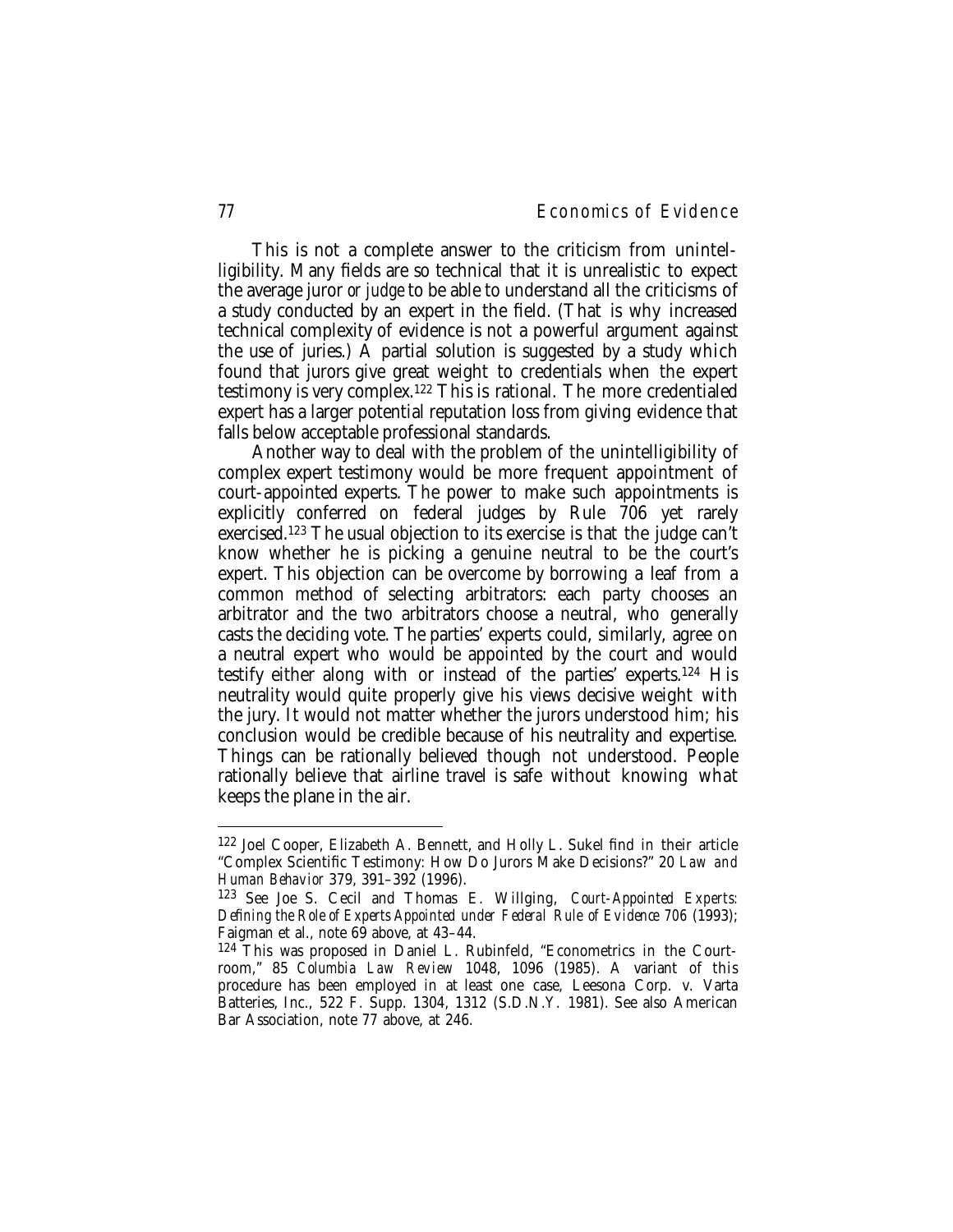The third concern about expert testimony, that opposing experts often cancel each other out, would be taken care of if the parties' experts selected a neutral expert to be the only expert witness. But is it a real concern? For it might seem that whenever the opposing experts canceled each other out, the parties would agree not to call them, in order to reduce the expense of litigation. This happens occasionally, but not often, maybe because a lawyer who suggested it would be understood to be signaling that he thought his expert less credible than the opponent's expert.

Where the use of expert witnesses is most problematic is in areas in which there is insufficient common ground to keep the witness honest. This used to be, and to some extent still is, the situation with regard to antitrust economics. A perfectly respectable economist might be an antitrust "hawk," another equally respectable economist a "dove." Each might have a long list of reputable academic publications fully consistent with systematically proplaintiff (or pro-defendant) testimony. A judge or jury would therefore have little basis for choosing between them, especially since each witness might be reasoning with impeccable logic from his premises—premises equally plausible to a lay audience. And there might be no neutrals having relevant expertise, in which event a court-appointed expert would perforce be a partisan. I do not have a solution to this problem.

Another situation in which the use of a court-appointed expert is problematic is where (for example, in the damages phase of the case) the expert witness's bottom line is a number. For then, in the case of opposing witnesses, the trier of fact can "split the difference," after weighting each witness's estimate by its plausibility. (Without such weighting, the defendant's expert would testify to zero damages and the plaintiff's to infinite damages.) With this qualification, it can be shown that an estimation derived in this manner may be superior to that of a solitary expert witness.<sup>125</sup>

A major social cost of expert evidence is not discussed at all in the literature on expert witnesses. That is the deflection of academic

L,

<sup>125</sup> Luke M. Froeb and Bruce H. Kobayashi, "Competition in the Production of Costly Information: An Economic Analysis of Adversarial versus Court-Appointed Presentation of Expert Testimony" (George Mason University School of Law, Law and Economics Working Paper #93–005, Aug. 20, 1993).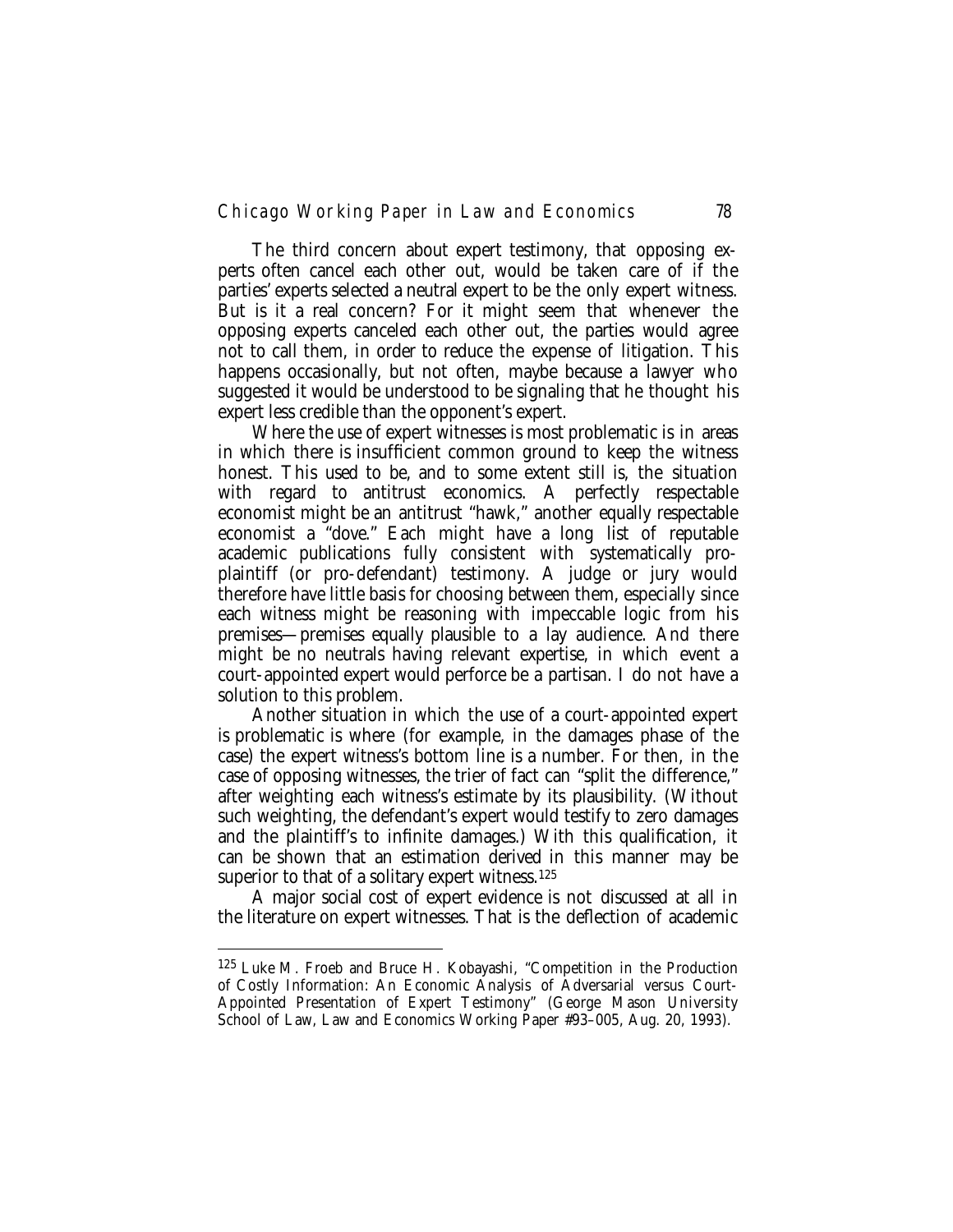researchers, especially those with tenure, from scholarly work to testifying. Although testifying, by giving academics access to data that they would not otherwise have, may occasionally pay academic dividends, it is unlikely that the net output of American universities (weighting quantity by quality) is greater as a result of professors' being in demand as expert witnesses. If academic salaries were equal to the social marginal product of academics, the deflection of academics from doing research to giving testimony would not reduce social welfare. But if academic research produces social gains not captured by the researcher, and if that surplus is less than the surplus created by academics' testifying, then the practice of hiring academics to testify does impose social costs. The second "if," however, is indeed iffy. Accurate adjudication creates social benefits (in particular, enhanced deterrence of wrongful conduct) not wholly captured by the expert witnesses in the fees they charge. In addition, the opportunity to make extra income may draw able people into academia who would otherwise choose some other occupation; but this is a weaker point. The opportunity of professors to moonlight may enable universities to pay lower salaries to academics, and so may not affect the supply of academics. And since testimonial opportunities are randomly distributed across the academic spectrum in relation to value of research output, the principal effect of moonlighting income, even if it is not offset by lower academic salaries, may be to alter the distribution of academics across fields without regard to social product.

Supposing that expert testifying is here to stay, we should consider how it might be improved. I have suggested greater use of court-appointed experts selected by the method used to pick a neutral arbitrator. I have also mentioned judicial criticism as a method of bringing reputation costs to bear on the errant expert. Although there is a danger that such criticism may be uninformed, if so the damage to the expert's reputation will be less. The next time he testifies he will have an opportunity to try to rebut the criticism if it is thrown up at him on cross-examination. And his lawyer may be able to persuade the judge in the new case to prevent the use of the earlier judge's criticism on cross-examination, on the ground that its probative value is slight in relation to its prejudicial effect.

Two further measures for improving the quality of expert evidence are worth considering. The first is for each professional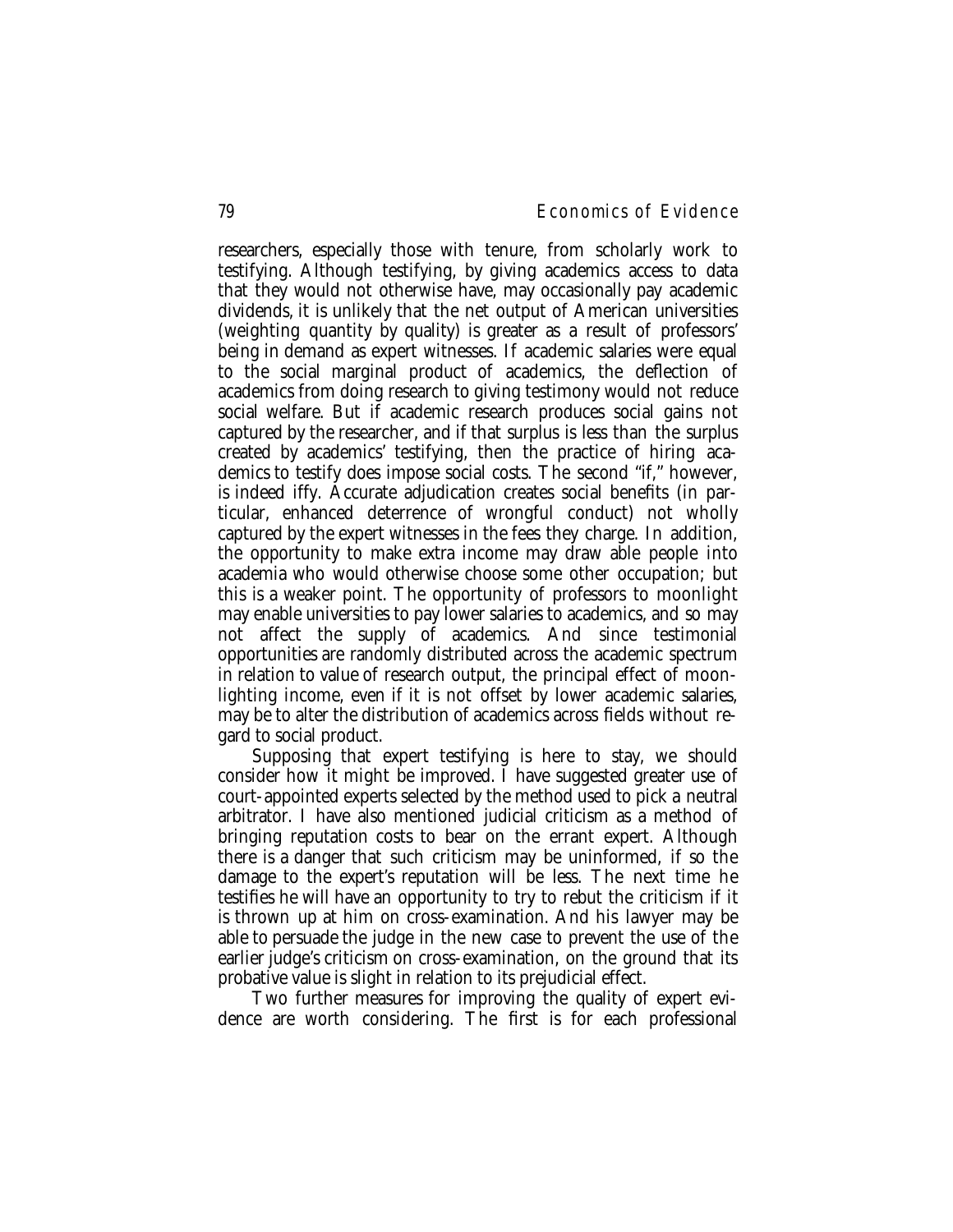association from whose membership expert witnesses are drawn to maintain a roster of all testimonial appearances by members. The roster would contain abstracts of each member's testimony and any criticisms of the testimony by the judge in the case or by the lawyers or experts on the other side of the lawsuit. It would enable the profession to monitor its members' adherence to high standards of probity and care in their testimonial forays. Procedures could be established to enable members to challenge inaccuracies, and, having thus been validated, the roster could be made available to the courts.

I am not appealing to altruism in making this suggestion. Each association, which is to say the members (or rather the majority of them) of the association, would benefit from the maintenance of the roster. The effect of the roster in deterring the hiring as expert witnesses of disreputable members of the profession represented by the association would increase the association's prestige. It would also increase the consulting incomes of its reputable members by reducing the competition of the disreputable members of the profession. The incentive to maintain such a roster would thus be the same as that of any other form of professional self-policing: to reduce the external costs that the misbehavior of one member of a profession imposes on other members.

Second, lawyers who call an expert as a witness could be required to disclose the name of all the experts whom they had contacted as possible witnesses before settling on this one. This would alert the jury to the problem of "witness shopping." Suppose that the lawyer for the plaintiff hired the first economist, agronomist, physicist, physician, etc. whom he interviewed and the lawyer for the defendant hired the twentieth whom *he* interviewed. A reasonable inference from this pattern is that the defendant's case is weaker than the plaintiff's. The parallel is to conducting twenty statistical tests of a hypothesis and reporting (as significant at the 5 percent level) the only one that supported the hypothesis being tested.

## Conclusion

The length of this article and the number of distinct issues discussed in it argue for a recapitulation of some of the more important and interesting points. They are these: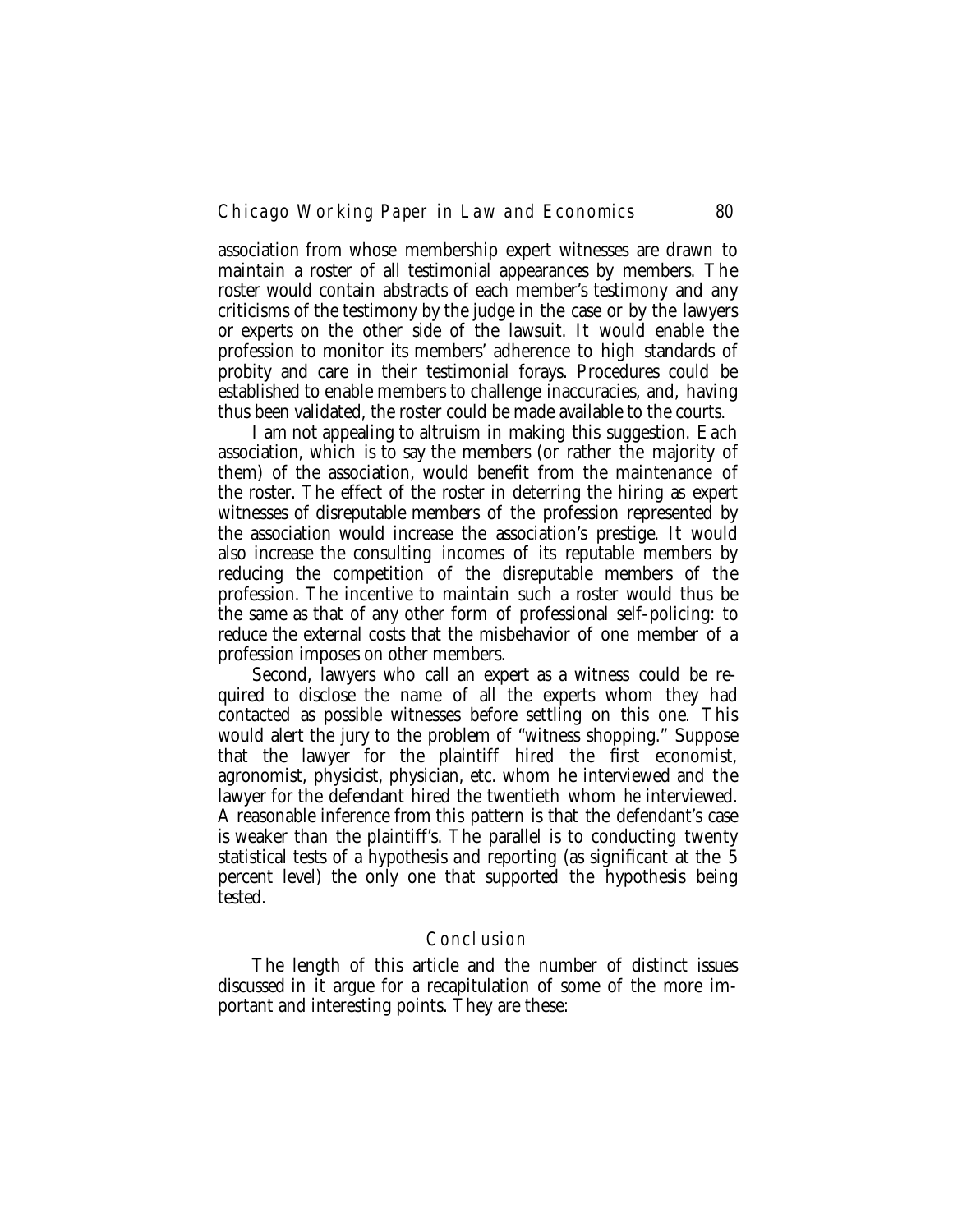1. The process by which evidence is obtained, presented, and evaluated in a trial can be fruitfully modeled in economic terms, using either a search model or a cost-minimization model and incorporating Bayes' theorem as a guide to rational decision making under uncertainty.126 Economic analysis captures the major concerns about evidence law (including "noneconomic" concerns), of which the most important from an economic standpoint are accuracy (because accuracy usually though not always promotes deterrence) and cost. Economic analysis of evidence reveals, among other things, that the amount of evidence generated in an unregulated adversary system may be more or less than the social optimum. Economic analysis also and relatedly provides a guide to optimal regulation of evidence. It can thus be used as a criterion for evaluating the law of evidence. The article, like much positive economic analysis of core doctrines and institutions of the legal system, finds a considerable although far from complete congruence between that law and the dictates of efficiency.

2. Although the inquisitorial system (which is predominant outside of the Anglo-American legal sphere) is superficially more efficient than the adversarial because *in principle* it facilitates the optimum amount of evidence gathering, as the adversarial system does not, economic analysis furnishes no convincing basis for choosing between the systems. Among frequently overlooked considerations bearing on this conclusion are that the rules of evidence enable the judge in the adversarial system to ameliorate the problem of socially excessive evidence search, while at the same time the rules governing burden of production enable him to ameliorate the problem of socially insufficient search; that rational (but socially inefficient) bias is apt to be a more serious problem with judges in an inquisitorial system than with juries in an adversarial system; and that the competitive and highly visible character of the adversarial system operates to correct incentive problems created by an inquisitorial system.

3. The greater public visibility of the adversarial system, especially in jury trials, creates an exaggerated impression of the failures

<sup>126</sup> In Part IIB, I attempted to counter some of the criticisms that have been made of applying Bayes' theorem, or mathematical probability more generally, to trials.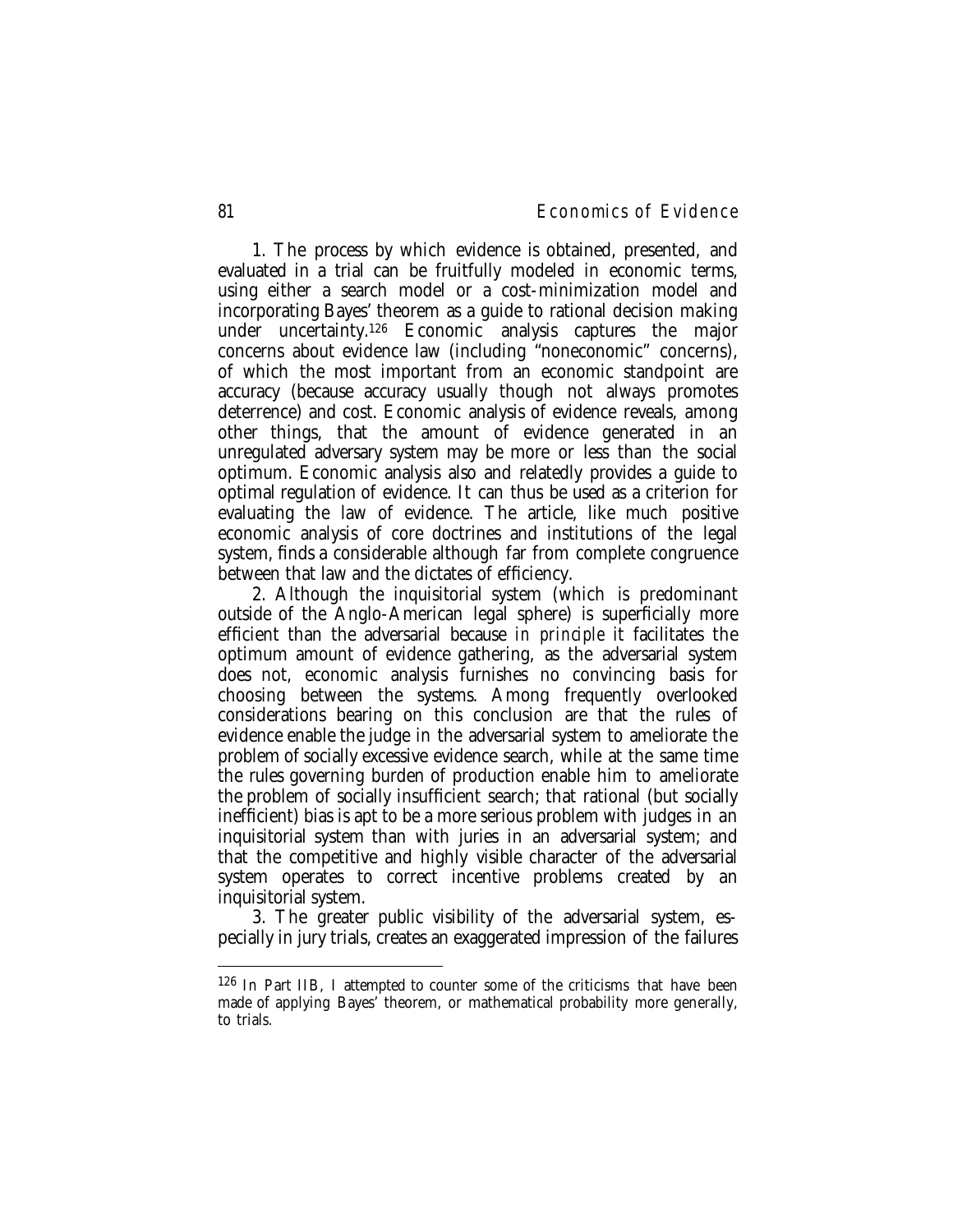of the system relative to those of inquisitorial systems. The latter, operating with less public visibility, are better able to bury their mistakes. Similarly, the more that plea bargaining is disfavored, as is common in inquisitorial systems, the more accurate the criminal justice system will *appear* to be, because more one-sided cases will be tried in such a system than in one in which plea bargaining (settlement) is encouraged and so most one-sided cases are pleaded out before trial.

4. Economic comparison of the inquisitorial and the adversarial system leads to specific predictions, such as that the former will be less concerned with judicial bias, burden of production, and burden of persuasion.

5. A principal social value of the right of cross-examination is deterrent: the threat of cross-examination deters some witnesses from testifying at all and others from giving false or misleading evidence. Merely observing cross-examination, therefore, does not give a complete picture of its social value.

6. Burdens of persuasion and production (including the seemingly "artificial" burdens of production in discrimination cases) are economizing devices. The heavier burden on the plaintiff (prosecutor) in criminal than in civil cases reflects not only the greater cost of a mistaken conviction than a mistaken acquittal, as stressed in the earlier economic literature, but also game-theoretic factors arising from the inequality of resources between prosecution and defense in almost all cases.

7. Contrary to widespread belief, rational allocation of prosecutorial resources reduces the probability of convicting the innocent to minute levels when crime rates are high, while, also for economic reasons, the error rate in civil cases is far lower than the preponderance ("more likely than not") standard of proof implies.

a. The first of these points implies that in times of rising crime rates, it is socially efficient to reduce the procedural rights of criminal defendants (as the Supreme Court has done) unless prosecutorial resources are expanding as rapidly as crime rates are rising, which they have not been.

b. The second point implies that if a class of cases can be identified in which, after a thorough search for evidence, the probability that the plaintiff's claim is meritorious barely exceeds 50 percent, the legal system should refuse to litigate these cases. The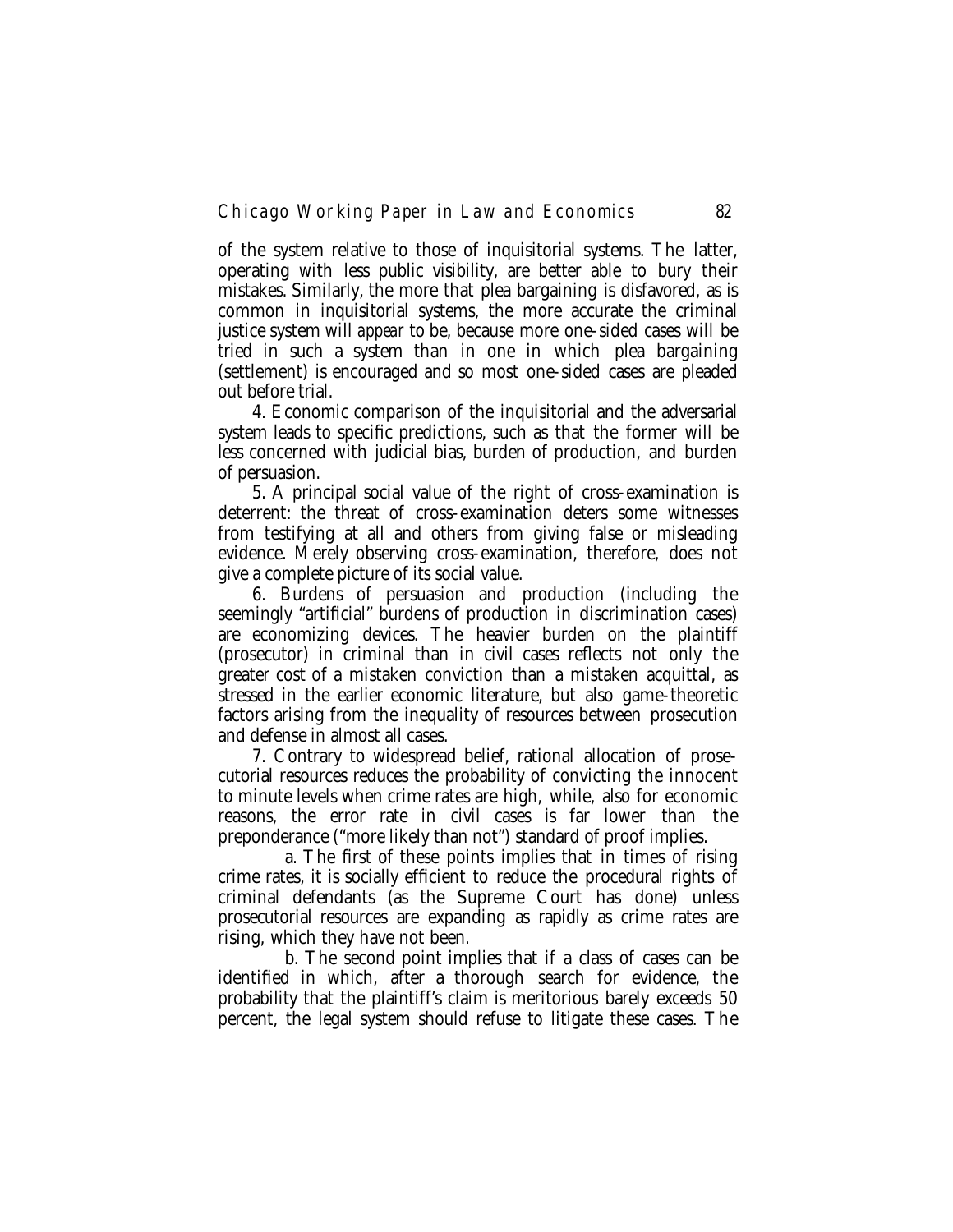social benefits of the very slight gain in accuracy obtained by litigating them are unlikely to be as large as the social costs of conducting trials in these cases. This may be the answer to the question whether a plaintiff who presents merely "naked" statistical evidence of the defendant's liability should be allowed to get to a jury.

8. It is a mistake, however, to use the 5 percent significance level that is conventional in statistical research as a criterion of the admissibility of a statistical study in a trial. Significance levels are relevant to the weight to be given a study. But their academic use as criteria of publishability is a function of considerations that do not figure in litigation, such as the need to ration space in scholarly journals.

9. If juries are competent to resolve factual disputes, they should also be competent to resolve disputes over the application of law to fact, notably a dispute over whether the defendant was negligent. Judge Learned Hand's negligence formula shows that such a dispute is in fact one purely of fact.

10. The formal rules of evidence (for example as codified in the Federal Rules of Evidence) cover only a portion of evidence law. Many so-called substantive rules, such as the parol evidence rule of contract law, are in actuality field-specific evidence rules. Most rules of evidence, however classified in law, exhibit economizing properties, though there is much room for reform.

11. When the doctrine of harmless error is modeled in economic terms, it can be shown that the doctrine creates an incentive for prosecutors to commit *deliberate* errors, and so should perhaps be modified.

12. Limiting instructions are ineffectual unless the judge is able to persuade the jury that the excluded evidence is not probative. In other cases, no such instruction should be given unless requested by a party, and if given it should not be regarded as curative of any error in the admission of evidence.

13. Rule 403 of the Federal Rules of Evidence is an explicit cost-benefit formula for determining the admissibility of evidence. It is central to the economic theory of evidence in much the same way that the Hand formula is central to the economic theory of torts. The benefits relevant to Rule 403 are benefits in greater accuracy. The costs are both reductions in accuracy (for example, because the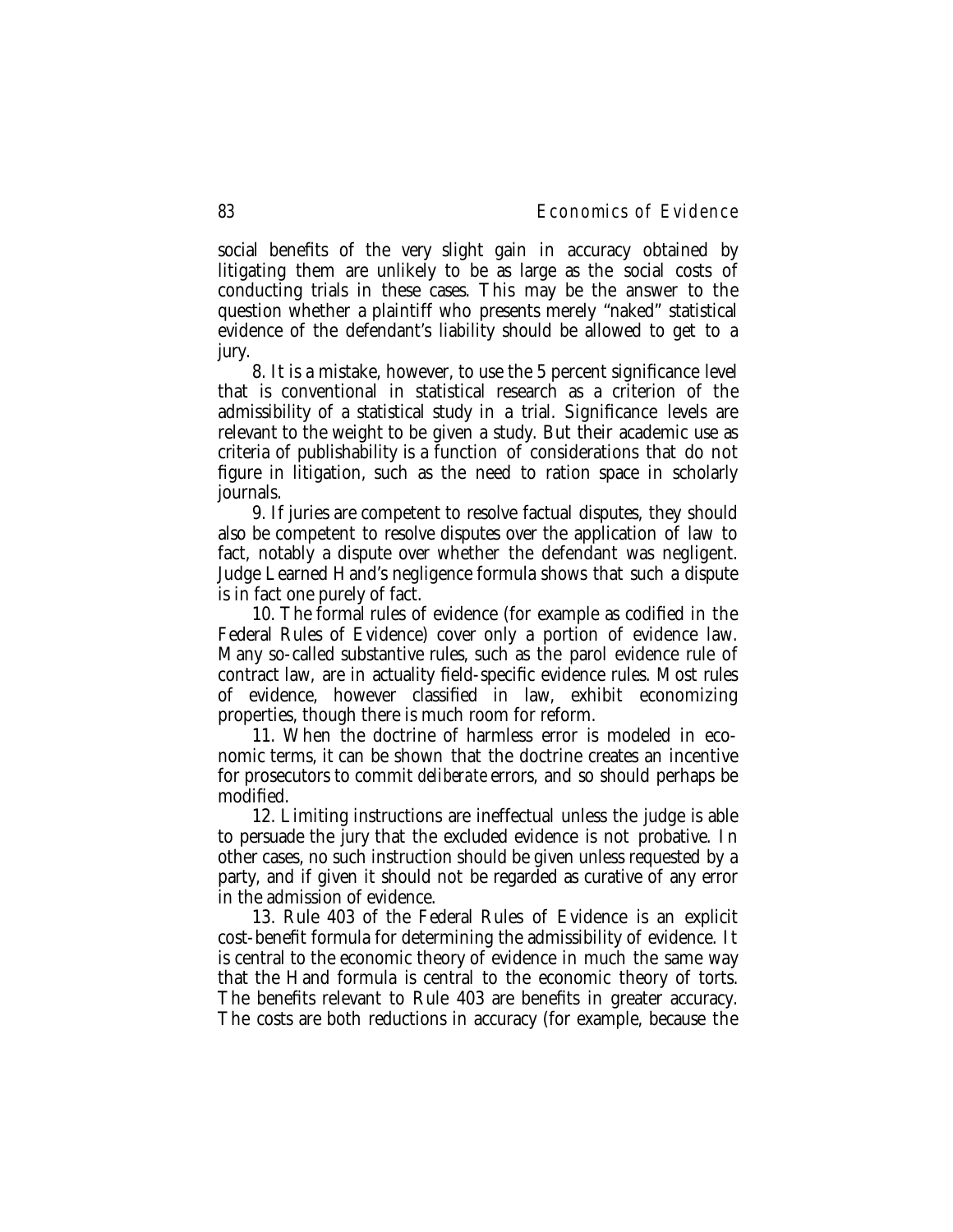evidence sought to be excluded under the rule is confusing) and costs of administering the legal system. The hearsay rule and a number of the other specific rules of evidence can be subsumed under Rule 403.

14. Evidence of prior crimes should generally be excluded from trials whether it is offered to demonstrate a propensity to commit crimes or, on cross-examination, is offered to demonstrate a propensity to lie under oath. There is no reason to suppose that previously convicted defendants are greater liars than current defendants *who are guilty in fact* (if they are not guilty, they are less likely to lie and, as a practical matter, it doesn't matter whether they do). And since recidivists are punished more heavily than first offenders, it is not even clear that previously convicted defendants have a greater *net* propensity to commit crimes than persons who have not been convicted previously.<sup>127</sup> In the case of certain sex crimes, however, as recent amendments to the Federal Rules of Evidence recognize, a history of prior crimes may demonstrate the defendant's inelastic demand for this type of conduct.

15. The rules forbidding the introduction in evidence of subsequent repairs by a tort defendant and of settlement offers by either party are justified by the external costs of such evidence in reducing safety and reducing the settlement rate, respectively. The subsequent-repairs rule may also be justified by concerns with hindsight bias, but these concerns seem exaggerated and in any event could be dealt with by other measures.

16. The importance of external costs in the law of evidence is further illustrated by the many rules of privilege (such as the marital privileges, the privilege against compulsory self-incrimination, and the lawyer-client privilege) and of exclusion (for example, of illegally obtained evidence). Many of the conventional justifications for the privileges and exclusions are weak, but a strong one is that abrogating them would not produce a rich harvest of evidence but would simply cause people to clam up when talking to spouse,

-

<sup>&</sup>lt;sup>127</sup> If they do, however, then there is an argument for allowing prior-crimes evidence, but it is offset by the effect of allowing such evidence on the incentives of prosecutors; they will overinvest in prosecuting prior, as distinct from first-time, offenders because the former may be easier to convict regardless of guilt if such evidence is allowed.